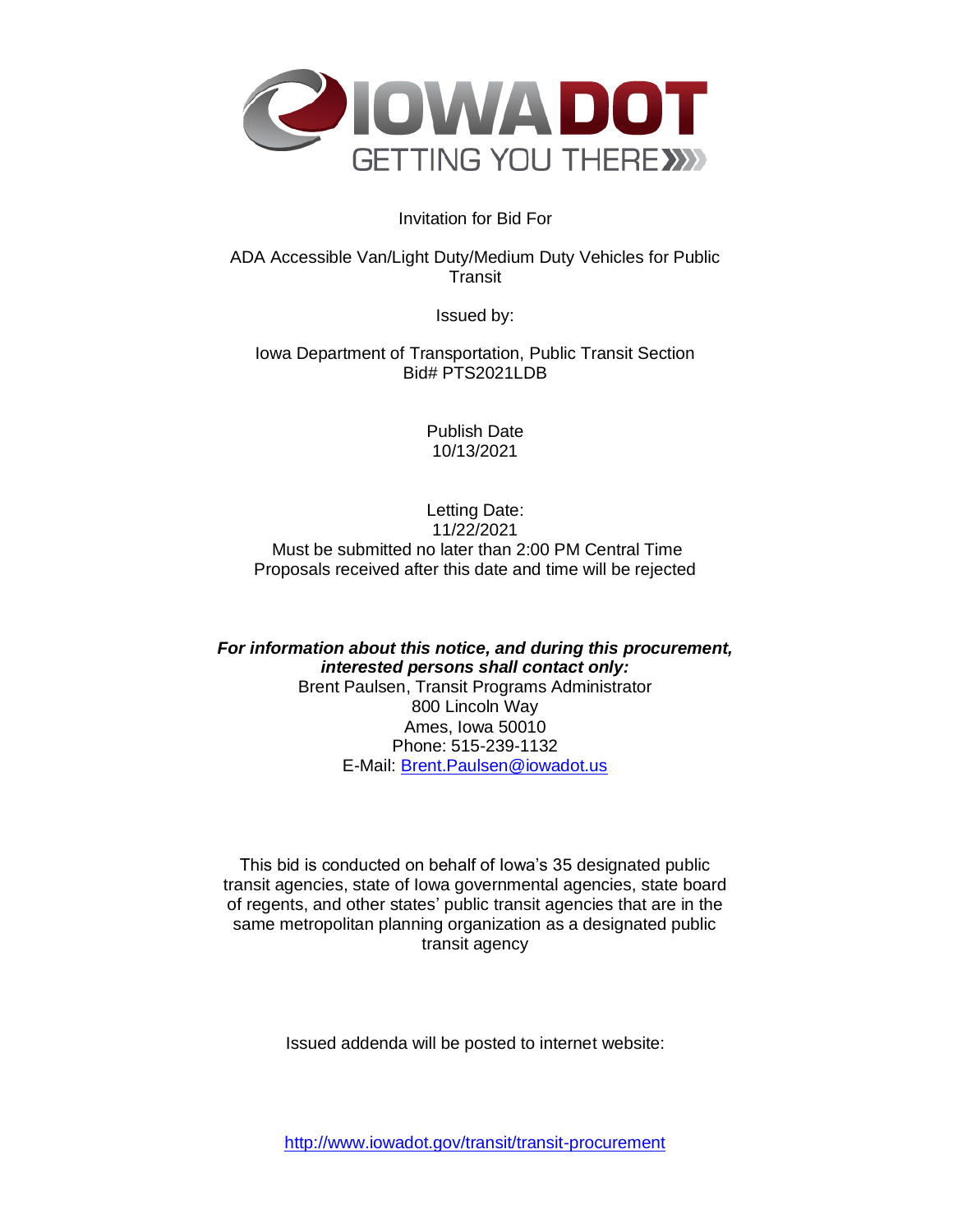### **Procurement Timetable**

The following dates are set forth for informational and planning purposes. However, the Iowa DOT reserves the right to change the dates. All times listed are Central Time.

| Event                                                             | Date                           |
|-------------------------------------------------------------------|--------------------------------|
| <b>Issue IFB</b>                                                  | 10/13/2021                     |
| Bidder Requests for Clarifications, Changes, Approved Equals      | 11/03/2021                     |
| <b>DOT Response</b>                                               | 11/17/2021                     |
| <b>Bid Opening/Proposal Due</b>                                   | 11/22/2021                     |
| Announcement of Successful Bidders and Intent to Award (Multiple) | 12/06/2021                     |
| <b>Execution of Contracts</b>                                     | 12/20/2021                     |
| <b>Contracts Begin</b>                                            | 12/20/2021                     |
| <b>Contract Length/Renewals</b>                                   | 2 years from start date.       |
|                                                                   | Renewals for 1 year at 3 years |
|                                                                   | maximum                        |

#### GENERAL INFORMATION

This bid package includes the proposal, schedule of prices, standard terms and conditions, supplemental terms, specifications, and other information you need to prepare your bid. Submittals must be in an electronic format only mailed or hand delivered to Brent Paulsen at Iowa DOT, Public Transit Section 800 Lincoln Way, Ames, Iowa 50010 on one or more flash drives. Hard copies/binders will not be accepted. Please only provide the required documentation. Please provide a contact email address to **[brent.paulsen@iowadot.us](mailto:brent.paulsen@iowadot.us)** where Mr. Paulsen will send you a notification your bid was received on time.

#### PROPOSAL STATEMENT

The entire contents of this Proposal, Addendums to the Proposal, Specifications, Supplemental Terms and Conditions, Standard Terms and Conditions, and Schedule of Prices shall become part of the contract. We promise to enter into a contract within thirty (30) days after award or forfeit the proposal guaranty furnished herewith. We promise to furnish all materials, equipment and/or services specified, in the manner and the time prescribed, at prices hereinafter set out. We certify that we have not, either directly or indirectly, entered into any agreement or participated in any collusion or otherwise taken any action in restraint of free competition; that no attempt has been made to induce any other person or firm to submit or not to submit a bid; that this bid has been independently arrived at without collusion with any other bidder, competitor, or potential competitor; and that this bid has not been knowingly disclosed prior to the opening of bids to any other bidder or competitor. We certify that all materials, equipment and/or services proposed meet or exceed the specifications and will be supplied in accordance with the entire contents of this proposal. We promise to complete the contract within the contract period, or pay any liquidated damages, if stipulated, for each calendar day as set forth in the bid documents.

| Signed |  |  |  |  |
|--------|--|--|--|--|
|        |  |  |  |  |

| Company Name_ |
|---------------|
|               |

Date\_\_\_\_\_\_\_\_\_\_\_\_\_\_\_\_\_\_\_\_\_\_\_\_\_\_\_\_\_\_\_\_\_\_\_\_\_\_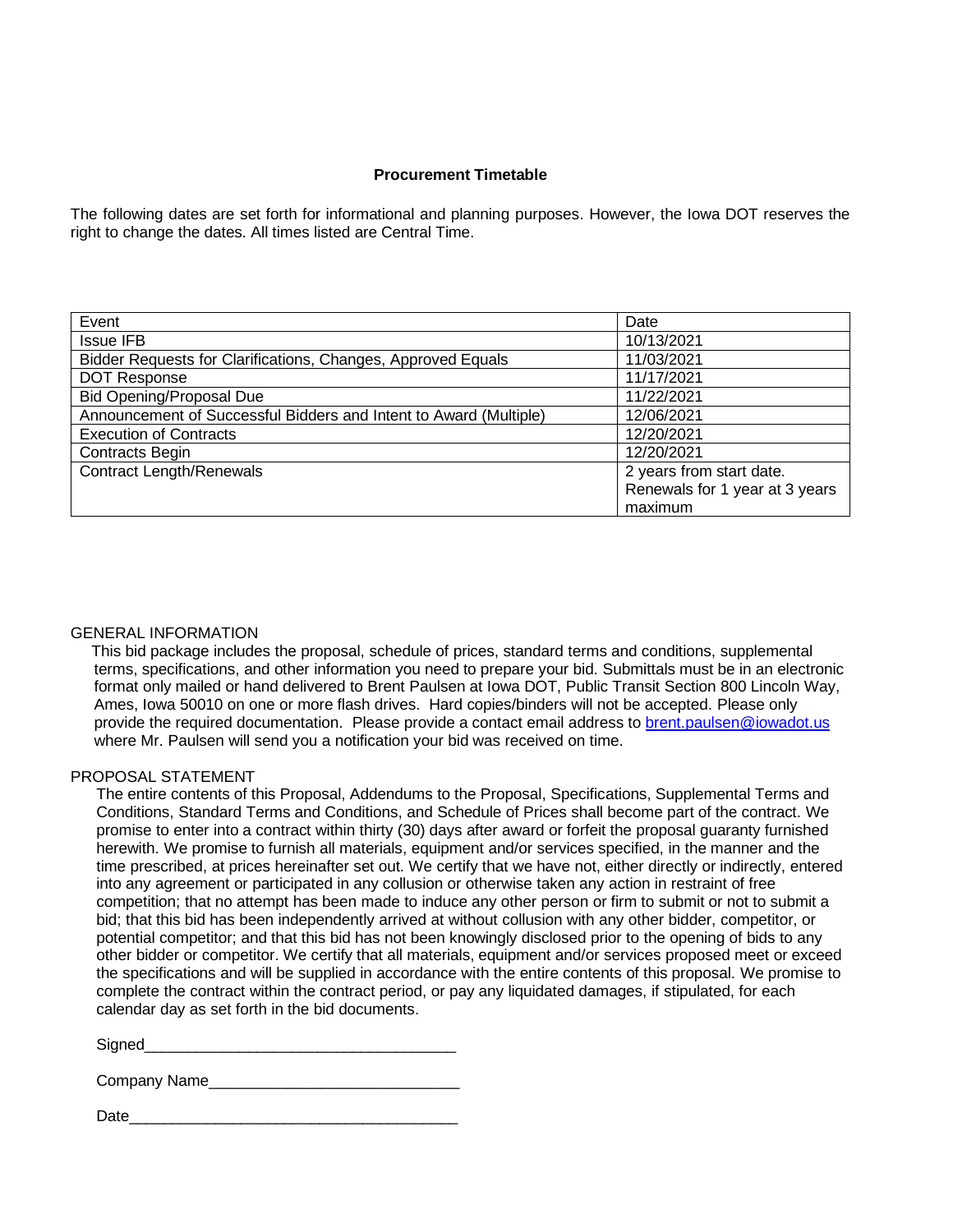### **Iowa Department of Transportation Schedule of Prices for Bid No. PTS2021LDB ADA Accessible Vehicles for Public Transit**

The Iowa Department of Transportation will award by line item. Bidders are not obligated to bid on each line within a group. A schedule of all available add or delete options and their costs must be included with this bid.

| Group | <b>Description</b>                                                                                                           | <b>Base Price (including</b><br>delivery) |
|-------|------------------------------------------------------------------------------------------------------------------------------|-------------------------------------------|
| 1     | ADA Transit Minivan per specification M.Y. 2021 or newer (must<br>indicate)                                                  |                                           |
| 2     | ADA Transit Conversion Van per specification, M.Y. 2021 or newer<br>(must indicate)                                          |                                           |
| 3     | Light Duty ADA Accessible Bus w/138" wheel base with lift/ramp per<br>specification, M.Y. 2021 or newer (must indicate)      |                                           |
| 3     | Light Duty ADA Accessible Bus w/158" wheel base with lift/ramp per<br>specification, M.Y. 2021 or newer (must indicate)      |                                           |
| 3     | Light Duty ADA Accessible Bus w/176" wheel base with lift/ramp per<br>specification, M.Y. 2021 or newer (must indicate)      |                                           |
| 4     | Low Floor Light Duty ADA Accessible Bus w/138" wheel base with ramp<br>per specification, M.Y. 2021 or newer (must indicate) |                                           |
| 4     | Low Floor Light Duty ADA Accessible Bus w/158" wheel base with ramp<br>per specification, M.Y. 2021 or newer (must indicate) |                                           |
| 4     | Low Floor Light Duty ADA Accessible Bus w/176" wheel base with ramp<br>per specification, M.Y. 2021 or newer (must indicate) |                                           |
| 5     | Medium Duty ADA Accessible Bus to 28ft wheel base with lift/ ramp per<br>specification, M.Y. 2021 or newer (must indicate)   |                                           |
| 5     | Medium Duty ADA Accessible Bus w/29-32 ft wheel base with lift/ramp<br>per specification, M.Y. 2021 or newer (must indicate) |                                           |
| 5     | Medium Duty ADA Accessible Bus w/33-36" wheel base with lift/ramp<br>per specification, M.Y. 2021 or newer (must indicate)   |                                           |
| 5     | Medium Duty ADA Accessible Bus w/37-42" wheel base with lift/ramp<br>per specification, M.Y. 2021 or newer (must indicate)   |                                           |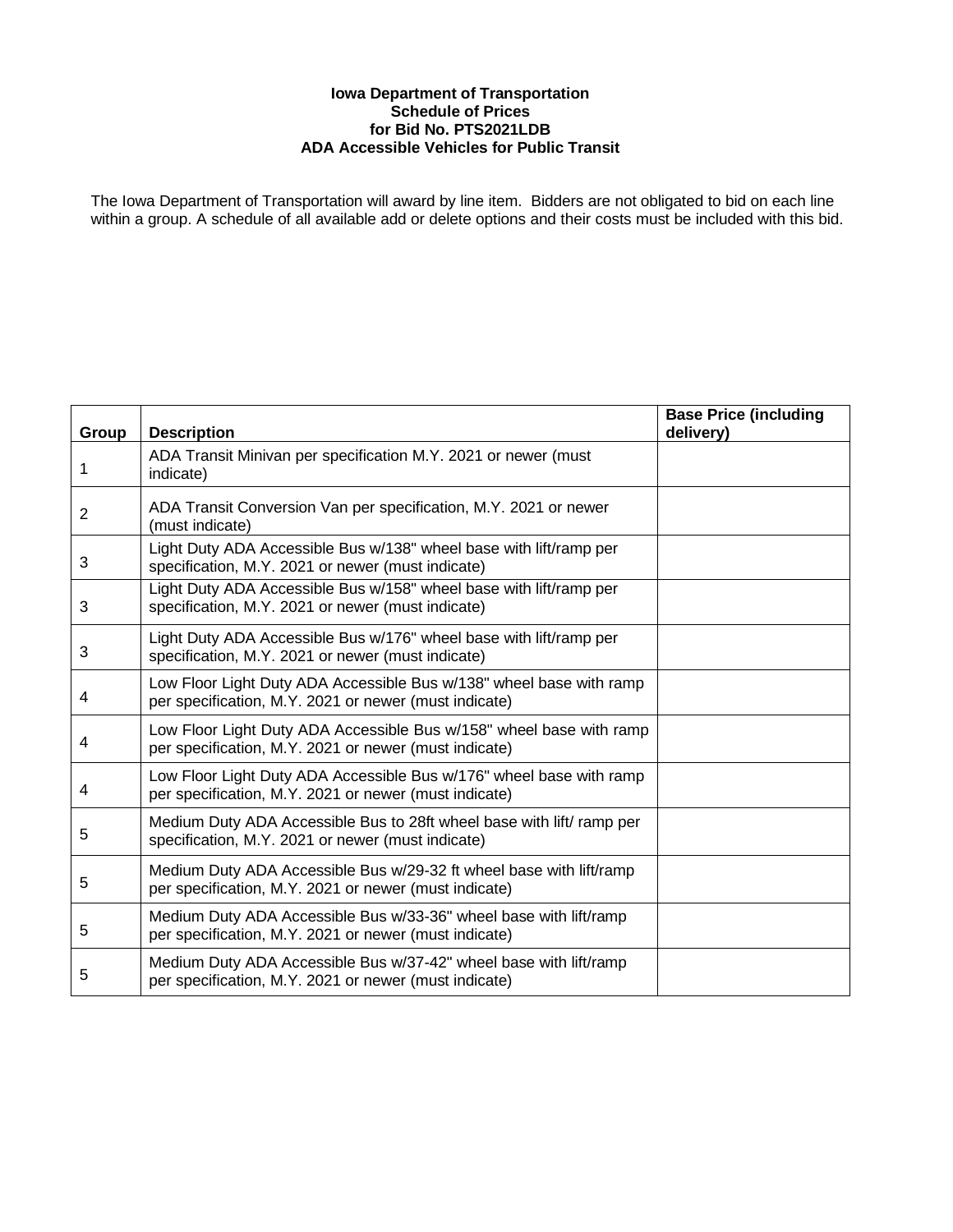#### **Iowa Department of Transportation Standard Terms and Conditions For Submission of Responses to Solicitations -FORMAL-**

Formal is the procurement process required by Iowa law when the estimated, aggregate amount of the purchase equals or exceeds \$50,000.

The entire contents of this bid opportunity shall become a part of an award, either by contract or purchase order. In case of a discrepancy between the contents of the bid documents, the following items listed by descending order shall prevail:

- 1. Addendums to the solicitation
- 2. Solicitation-
	- 2.1. Responses to Responder Questions
	- 2.2. Line item or package pricing
	- 2.3. Specifications
	- 2.4. Plans and Drawings
- 3. Supplemental Terms and Conditions
- 4. Standard Terms and Conditions

(Example - if there is a statement in the Specifications that contradicts a statement in the Standard Terms and Conditions, the statement in the Specifications shall apply)

Bid Responses: All responses must address all aspects of the bid.

Responses must be submitted prior to the due date and time indicated in the bid opportunity or other specified areas throughout the solicitation. The bidder's signature certifies they have read, understood and can meet the requirements. The bidder's electronic or sealed hard copy shall become the official response to be considered for award.

Revisions: Bidders who submit responses in advance of the bid opening date may withdraw, modify, and resubmit their response at any time prior to the bid opening date and time. Bidders must notify the purchasing agent in writing if they wish to withdraw their Bid Response. A Bidder shall not withdraw its Bid Response or its prices prior to the end of the one hundred and eighty (180) day period immediately following the "Recommendation of Award".

# A. Bid Opportunity

- 1. Opening: The openings are open to the public and are conducted at the Iowa DOT, Ames complex unless otherwise specified. Responses received after the time of the opening will be returned unopened and considered non-compliant.
- 2. Communications: Questions concerning this solicitation should be directed to the purchasing agent listed on the Solicitation Response page. Inquiries can be written, phoned, or faxed. In all cases, written communication will take precedence over verbal communication.
- 3. Proposal Guaranty: If required, the Solicitation Response page will indicate the fixed percent of the security based on the cost of the Response. Security can be supplied in one of the following ways:
	- 3.1. Certified check or credit union certified share draft, cashier's check, or bank draft, drawn on a solvent bank or credit union. Certified checks and certified share drafts shall be drawn and endorsed in the amount indicated. Checks or drafts shall be made payable either to the Iowa Department of Transportation (Iowa DOT) or to the Responder. If payable to the Responder, the check or draft shall be endorsed without qualifications to the Iowa DOT by the Responder or an authorized agent.
	- 3.2. An insurance or surety company may be retained for the purposes of providing a bond as required by the solicitation. If a Bid Bond is chosen as the method of security, the Iowa DOT's Bid Bond form 131084 must be used and submitted with the solicitation response to be considered for award. No other forms will be accepted.
- 4. Pricing and Discount: Unit prices shown in the response shall be quoted as the price per unit (e.g., gal., case, each, etc.) as requested in the solicitation. If there is a discrepancy between the unit prices, extended price, or total amount of response, the unit prices shall prevail. Unless otherwise indicated, prices shall be firm for the duration of the contract or purchase order. Discounts for early payment are allowed, but not considered in award of the contract.
- 5. Acceptance/Rejection: The Iowa DOT reserves the right to accept or reject any or all responses and to waive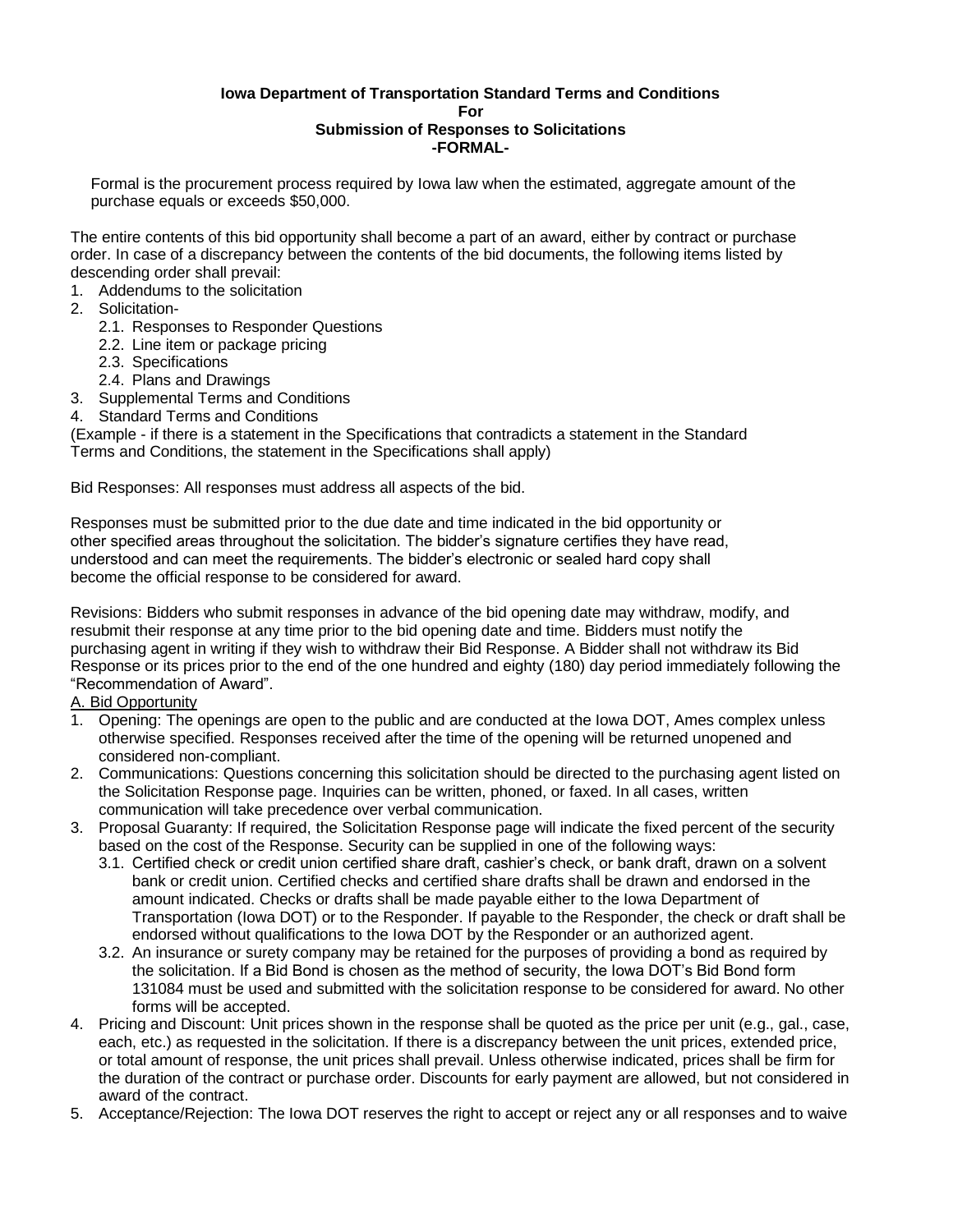irregularities or technicalities, provided such waiver does not substantially change the offer or provide a competitive advantage to any supplier(s) or provider. The Iowa DOT also reserves the right to accept that response which is deemed to be in the best interests of the state. Any unauthorized changes, additions, or conditional response including any ties to another response or any reservations about accepting an award or entering a contract, may result in rejection of the response. Responses must remain available for award for thirty (30) days from opening date and time.

- 6. Results & Disclosure: Results will be posted on the Iowa DOT website at www.iowadot.gov/transit under the "Transit Procurement" link referencing the proposal number with an award recommendation indicated. Responses will be placed in the public domain and will be open to inspection by interested parties, according to state law. Trade secrets or proprietary information that are recognized as such and are protected by law may be withheld if clearly identified as such in the Response.
- 7. Quality of Goods: All material shall be new and of first quality. Items which are used, demonstrators, refurbished, obsolete, seconds, or which have been discontinued are unacceptable without prior written approval by the Iowa DOT.
- 8. Recycled Content: The Iowa Code encourages purchase of products and materials with recycled content, including but not limited to paper products, oils, plastic products, compost materials, aggregate, solvents, and rubber products. Recycled items or alternatives must be noted in the Solicitation Response, if known.
- 9. Shipping Terms: Deliveries shall be F.O.B. Destination unless otherwise specified. All deliveries shall be accompanied by a packing slip indicating the Supplier, quantities shipped, and the purchase order number(s). All delivery charges shall be included in the response price and paid by the Supplier. No collect C.O.D. deliveries shall be accepted. When entering into a contract, the Supplier shall notify the freight company that all freight and delivery charges are to be prepaid by the Supplier. Goods delivered to the Iowa DOT Distribution Center at 931 S. 4th Street, Ames, IA shall be received between the hours of 7:00 a.m. and 3:00 p.m. on any day except Saturday, Sunday, or a holiday. For deliveries to other Iowa DOT locations, the Supplier may contact the destination location for available times to deliver as not all Iowa DOT locations have the same business hours. The Iowa DOT will not be liable for any freight claims or unpaid freight bills arising from contract or purchase order issues.

## B. Award

The binding agreement (award) may be issued in the form a purchase order or contract or both depending on the requirements and complexity of the agreement.

- 1. Method of Award: Award shall be made to the responsible, responsive Responder(s) whose Response meets the requirements of the solicitation and is the most advantageous to the Iowa DOT. An Iowa bidder will be given preference over an out-of-state company or individual when responses are equal in all aspects and are tied in price. By virtue of statutory authority preference will be given to products and provisions grown and coal produced within the State of Iowa.
- 2. Award Protests: Protests of award recommendations are to be addressed to the procurement administrator of the Iowa DOT Public Transit Section.
- 3. Contracts: Successful Contractor(s) may be sent either a formal Contract, Notification of Award or Purchase Order as confirmation of acceptance and award. Any of these binding agreements shall be for the term stated in the solicitation or on a purchase order and may be renewed for additional period(s) under the same terms and conditions upon mutual agreement. The successful Contractor may not assign a contract to another party without written authorization from the Iowa DOT Purchasing Section. The Iowa DOT may offer a contract extension to the Contractor when a scheduled target date cannot be met.
- 4. Consumer Price Index (CPI-U): A CPI may be allowed as specified in the terms of the solicitation and at the discretion of the Iowa DOT based on currently posted CPI-U, US City Average, All Items – non seasonally adjusted (NSA) unless otherwise specified. This applies to each of any subsequent renewals, extensions, amendments issued under the contract for the duration of the contract.
- 5. Service Animals: Any contract or purchase order awarded to a contractor that employs persons that utilize service animals shall certify the following:
	- 5.1. The service animal has had all legally required shots and immunizations, including, but not limited to, rabies vaccinations and necessary boosters.
	- 5.2. The service animal has not ever bitten or otherwise attacked any individual. The animal is not aggressive towards others and has not shown any aggressive tendencies towards others.
	- 5.3. The service animal will be leashed or otherwise restrained at all times while present on Iowa DOT owned property.
	- 5.4. The insurance coverage shall include coverage for service animal bites or other injuries caused by such animals.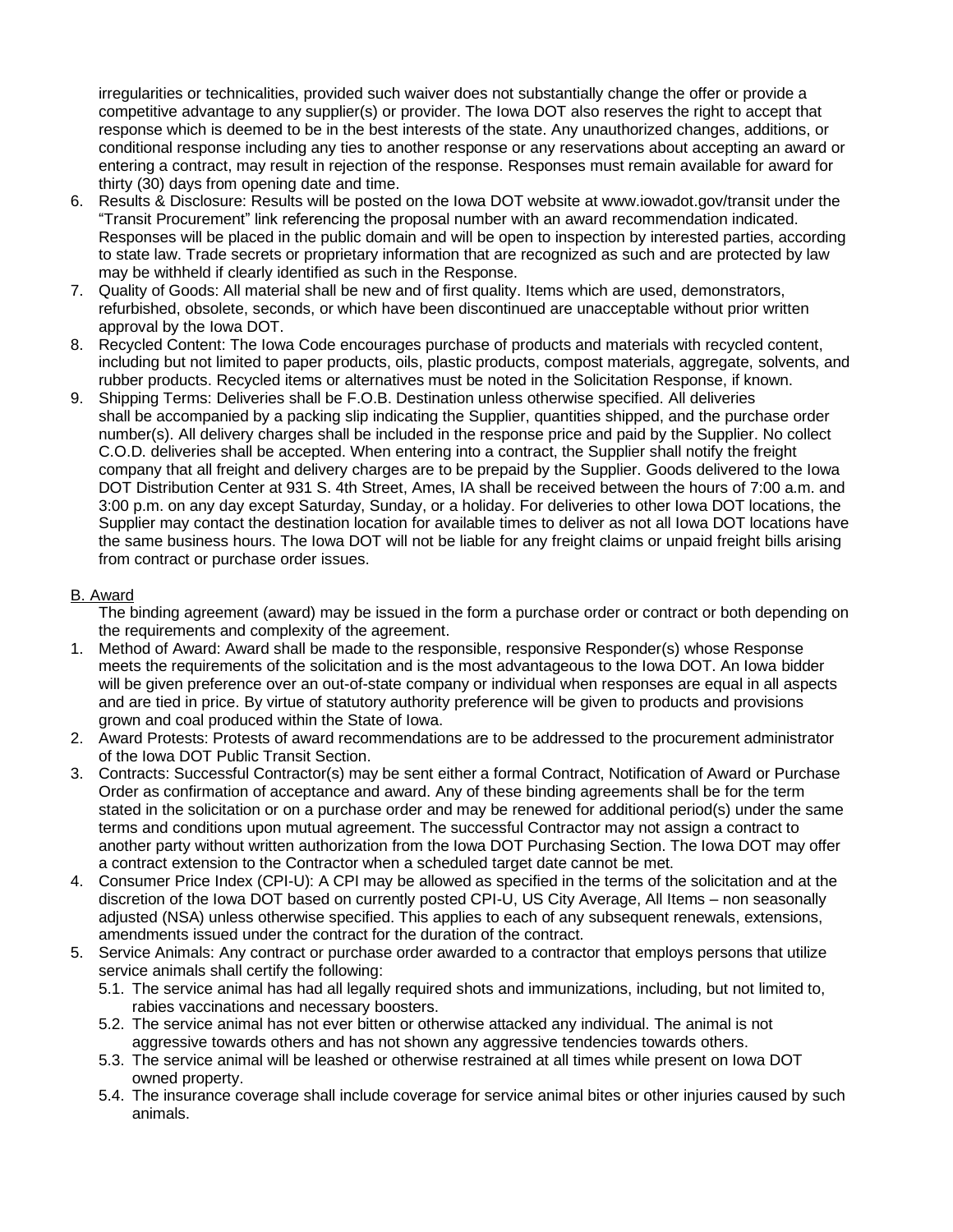- 5.5. Indemnification provisions shall hold the Iowa DOT harmless against any claims arising out of or relating in any way to service animal bites or other injuries caused by animals.
- 6. Payment Terms: The Iowa DOT typically pays properly submitted invoices within thirty (30) days of receipt, providing goods and/or services have been successfully delivered, installed, or inspected (if required), and accepted. Invoices presented for payment must be only for quantities received by the Iowa DOT and must reference the purchase order number or contract number to be submitted for processing.
- 7. Default (Supplier): Failure of the Supplier to adhere to specified delivery schedules or to promptly replace rejected materials shall render the Supplier liable for all costs more than the Response price when alternate procurement is necessary. This shall not be the exclusive remedy and the Iowa DOT reserves the right to pursue other remedies available to it by law or under the terms of the binding agreement.
- 8. Default (Contractor): Failure of a Contractor other than a Supplier to meet any specified project completion deadline shall render the Contractor liable for all costs incurred by the Iowa DOT that were: a) necessary to meet said deadline; or b) necessary to complete said project after said deadline. This shall not be the exclusive remedy and the Iowa DOT reserves the right to pursue other remedies available to it by law or under the terms of the agreement.

# C. General

- 1. Administrative Rules: For additional details on the rules governing the action of the Iowa DOT Purchasing Section, refer to 761IAC, Chapter 20, Iowa Administrative Code, entitled "Procurement of Equipment, Materials, Supplies and Services".
- 2. Affirmative Action: The successful bidder (including subcontractors, vendors, service providers or suppliers) is prohibited from engaging in discriminatory employment practices forbidden by federal and state law, executive orders and rules of the Iowa Department of Management, pertaining to equal employment opportunity and affirmative action. Successful bidders may be required to have a copy of their affirmative action program on file, containing goal and time specifications. Contractors doing business with Iowa more than \$5,000 annually and employing 50 or more full time employees may be required to file with the Iowa Department of Management a copy of their affirmative action plan. Failure to fulfill these non-discrimination requirements may cause the contract to be canceled and the contractor declared ineligible for future state contracts or subject to other sanctions as provided by law or rule.
- 3. Applicable Law: The contract shall be governed under the laws of the State of Iowa. Successful bidders shall always comply with and observe all federal and state laws, local laws, ordinances, and regulations which are in effect during the period of a contract and which in any manner affect the work or its conduct. Any legal action relating to a contract shall only be commenced in the Story County, Iowa, District Court, or the United States District Court for the Southern District of Iowa.
- 4. Conflict of Interest: No state or county official or employee, elective or appointive shall be directly or indirectly interested in any contract issued by the Iowa DOT, see Code of Iowa 314.2.
- 5. Criminal History and Background Investigation: The Responder hereby explicitly authorizes the Iowa DOT to conduct criminal history and/or other background investigation(s) of the Responder, its officers, directors, shareholders, partners and managerial and supervisory personnel retained by the Responder for the performance of the contract if in the best interest of the Iowa DOT.
- 6. Debarment and Vendor Suspension: By submitting a response, bidders certifying that it and its principals and/or subcontractors are not presently debarred, suspended, proposed for debarment, declared ineligible, or voluntarily excluded from covered transactions by the State of Iowa or any Federal department or agency.
- 7. Equal Opportunity: Responders to the solicitation must be an "Equal Opportunity Employer" as defined in the Civil Rights Act of 1964 and in Iowa Executive Order Number Thirty-four.
- 8. Indemnification-Goods: To the extent the goods are not manufactured in accordance with Iowa DOT's designs, Supplier shall defend, indemnify and hold harmless Iowa DOT, its assignees, and other users of the goods from and against any claim of infringement of any letters patent, trade names, trademarks, copyright or trade secrets by reason of sale or use of any articles purchased. Iowa DOT shall promptly notify Supplier of any such claim.
- 9. Indemnification-Services: The Supplier of services identified herein shall defend, indemnify and hold harmless Iowa DOT, the State of Iowa, its employees, agents and officials, from and against all claims of any kind arising out of or relating in any way to the services provided to Iowa DOT by said Supplier of services. Iowa DOT shall promptly notify Supplier of any such claim.
- 10. Infringement: Goods shall be delivered free of the rightful claim of any third party by way of infringement. Contractor shall indemnify and save harmless the State of Iowa and the Iowa DOT against all claims for infringement of, and/or royalties claimed under, patents or copyrights on materials and equipment furnished under this solicitation.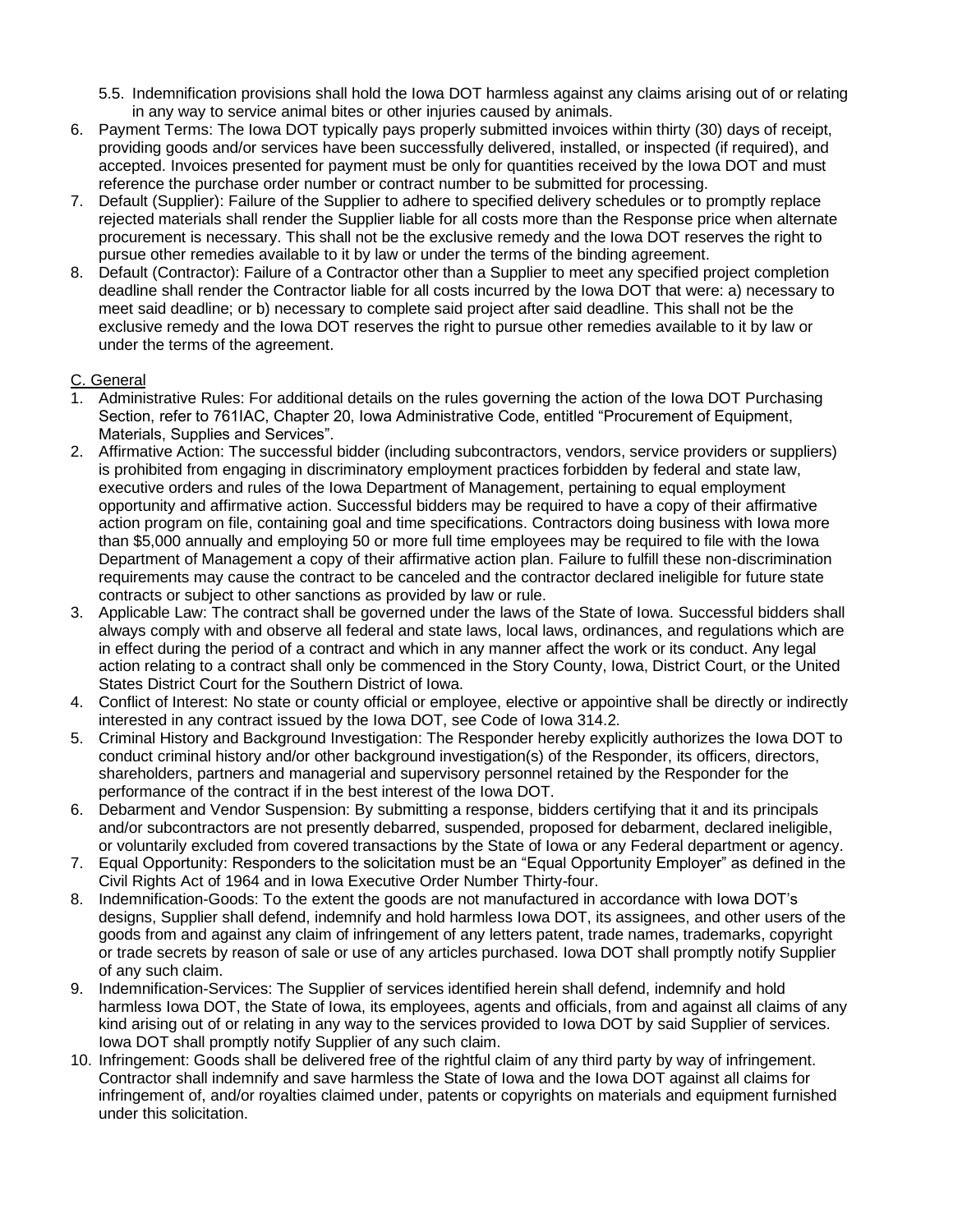- 11. Iowa Open Records Law: All Solicitation Responses are subject to terms and provisions of Iowa Code Chapter 22 Examination of Public Records (Open Records), specifically 22.7- Confidential Records.
- 12. Nonmaterial and Material Variances: The Iowa DOT reserves the right to waive or permit cure of nonmaterial variances in a Response if, in the judgment of the Iowa DOT, it is in the Iowa DOT best interest to do so. Nonmaterial variances include minor informalities that do not affect responsiveness; that are merely a matter of form or format; that do not change the relative standing or otherwise prejudice other Responders; that do not change the meaning or scope of the RFP; or that do not reflect a material change in the services. In the event the Iowa DOT waives or permits cure of nonmaterial variances, such waiver or cure will not modify the RFP requirements or excuse the Responder from full compliance with RFP specifications or other contract requirements upon award. The determination of materiality is in the sole discretion of the Iowa DOT.
- 13. Records Audit: The Successful bidder agrees that the Auditor of the State of Iowa or any authorized representative of the state, and where federal funds are involved, the Comptroller General of the U.S. Government, shall have access to and the right to examine, audit, excerpt, and transcribe any directly pertinent books, documents, papers, and records of the contractor relating to orders, invoices, or payments of a contract or purchase order.
- 14. Reference Checks: The Iowa DOT reserves the right to contact any reference provided by the Responder to assist in the evaluation of the Responder, to verify information contained in the Response and to discuss the Responder's qualifications and the qualifications of any subcontractor or partner identified in the Response.
- 15. Release of Claims: By submitting a Response, the Responder agrees that it will not bring any claim or cause of action against the Iowa DOT based on any misunderstanding concerning the information provided herein or concerning the Iowa DOT failure, negligent or otherwise, to provide the Responder with pertinent information as intended by this RFP.
- 16. Restrictions on Gifts and Activities: Iowa Code Chapter 68B restricts gifts which may be given or received by state employees and requires certain individuals to disclose information concerning their activities with state government. Responders are responsible to determine the applicability of this Chapter to their activities and to comply with the requirements. In addition, pursuant to Iowa Code section 722.1, it is a felony offense to bribe or attempt to bribe a public official.

*The laws of Iowa provide that it is a felony to offer, promise, or give anything of value or benefit to a state employee with the intent to influence that employee's acts, opinion, judgment or exercise of discretion with respect to that employee's duties. Evidence of violations of this statute will be submitted to the proper prosecuting attorney proper prosecuting attorney.*

- 17. Targeted Small Businesses: The Iowa DOT seeks to provide opportunities for women and/or minority small business enterprises. To apply for certification as an Iowa Targeted Small Business, contact the Iowa Department of Inspection and Appeals (515-281-5796). Bidders and service providers shall take documented steps to encourage participation from Targeted Small Businesses for the purpose of subcontracting and supplying of goods or services or both.
- 18. Taxes: Prices quoted shall not include state or federal taxes from which the state is exempt. Exemption certificates will be furnished upon request.
- 19. Termination:
	- 19.1. Termination Due to Lack of Funds or Change in Law. The Iowa DOT shall have the right to terminate a contract or purchase order ("Agreement") without penalty by giving thirty (30) days written notice to the vendor because of any of the following:
		- 19.1.1. Adequate funds are not appropriated or granted to allow the Iowa DOT to operate as required and to fulfill its obligations under contract
		- 19.1.2. Funds are de-appropriated or not allocated or if funds needed by the Iowa DOT, at the Iowa DOT's sole discretion are insufficient for any reason
		- 19.1.3. The Iowa DOT's authorization to operate is withdrawn or there is a material alteration in the programs administered by the Iowa DOT
		- 19.1.4. The Iowa DOT's duties are substantially modified

Following a 30-day written notice, the Iowa DOT may terminate an Agreement in whole or in part without the payment of any penalty or incurring any further obligation to the Supplier. Following termination upon notice, the Supplier shall be entitled to compensation upon submission of invoices and proper proof of claim for goods and services under an Agreement up to and including the date of termination. It is imperative that the bidder or service provider consistently provide high quality goods and services. Below are procedures that will be utilized in the event the contract is terminated due to the bidder or service provider's lack of ability to produce required results:

19.2. Immediate Termination by the Iowa DOT: The Iowa DOT may terminate this contract in writing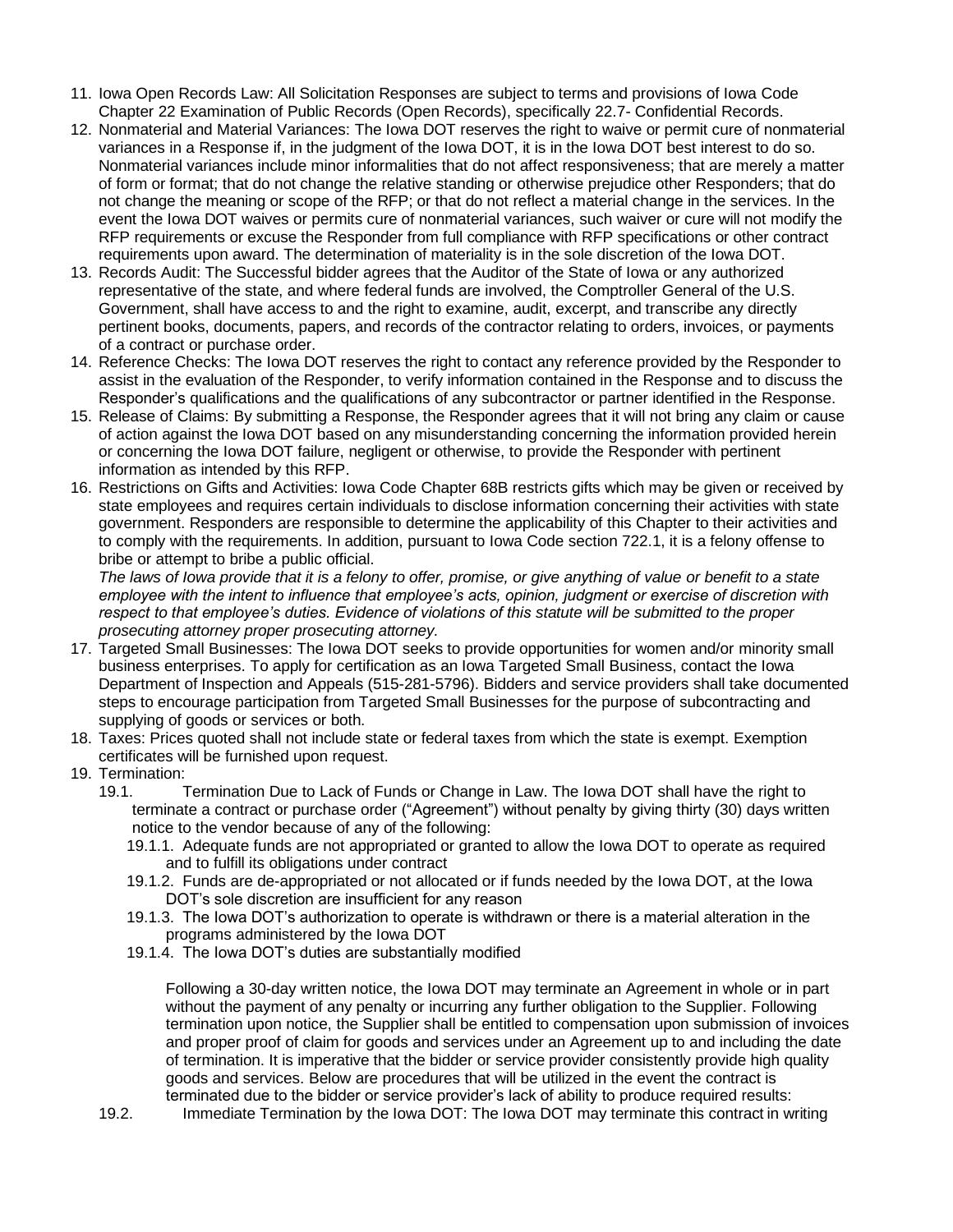for any of the following reasons effective immediately without advance notice:

- 19.2.1. In the event the contractor is required to be certified or licensed as a condition precedent to providing services, the revocation or loss of such license or certification will result in immediate termination of the Contract effective as of the date on which the license or certification is no longer in effect;
- 19.2.2. The Iowa DOT determines that the actions, or failure to act, of the contractor, its agents, employees, or subcontractors have caused, or reasonably could cause, a client's life, health, or safety to be jeopardized.
- 19.2.3. The contractor fails to comply with confidentiality laws or provisions.
- 19.2.4. The contractor furnished any statement, representation, or certification in connection with this Contract or the RFB which is materially false, deceptive, incorrect, or incomplete
- 19.3. Termination for Cause: The occurrence of any one or more of the following events shall constitute cause for the Iowa DOT to declare the contractor in default of its obligations under this Contract.
	- 19.3.1. The contractor fails to perform to the Iowa DOT's satisfaction, per the solicitation specifications and/or requirements.
	- 19.3.2. The Iowa DOT determines that satisfactory performance of this Contract is substantially endangered or that a default is likely to occur.
	- 19.3.3. The contractor fails to make substantial and timely progress toward performance and deliverables within the contract.
	- 19.3.4. The contractor consistently misses deadlines agreed upon with the Iowa DOT project managers.
	- 19.3.5. The contractor replaces key personnel with individuals who have less experience, knowledge, and skills in the areas of their responsibilities.
	- 19.3.6. The contractor staff's knowledge, skills, and experience are unacceptable to the Iowa DOT and do not reflect what the contractor represented the skill sets of their staff that would be assigned to this engagement.
	- 19.3.7. The contractor's staff turnover is unacceptably high to Iowa DOT.
	- 19.3.8. The contractor fails to effectively manage contractor staff time and/or assignments.
	- 19.3.9. The contractor's quality of work is unacceptable to Iowa DOT (i.e. incorrect results, standards are not followed).
	- 19.3.10. The contractor's quantity of work is unacceptable to Iowa DOT. The contractor fails to perform additional assignments as requested.
	- 19.3.11. The contractor does not respond to critical issues and/or fails to participate in problem resolution when asked. This includes requests for support in the evenings and weekends.
	- 19.3.12. The contractor's deliverable(s) cause a major outage to the Iowa DOT's IT infrastructure.
	- 19.3.13. The contractor becomes subject to any bankruptcy or insolvency proceeding under federal or state law to the extent allowed by applicable federal or state law including bankruptcy laws; the contractor terminates or suspends its business; or the Iowa DOT reasonably believes that the contractor has become insolvent or unable to pay its obligations as they accrue consistent with applicable federal or state law.
	- 19.3.14. The contractor has failed to comply with applicable federal, state, and local laws, rules, ordinances, regulations, and orders when performing within the scope of this Contract.
	- 19.3.15. The contractor has engaged in conduct that has or may expose the Iowa DOT to liability, as determined in the Iowa DOT's sole discretion.
	- 19.3.16. The contractor has infringed any patent, trademark, copyright, trade dress or any other intellectual property right.
- 19.4. Notice of Default-Remedy: If there is a default event caused by the contractor, the Iowa DOT shall provide written notice to the contractor requesting that the breach or noncompliance be remedied within the period of time specified in the Iowa DOT's written notice to the contractor. If the breach or noncompliance is not remedied by the date in the written notice, the Iowa DOT may either: 19.4.1. Immediately terminate the contract without additional written notice.
	- 19.4.2. Enforce the terms and conditions of the contract and seek any legal or equitable remedies.
- 19.5. Bidder or Service Provider Termination Duties: Upon receipt of notice of termination or upon request of the Iowa DOT, bidder or service provider shall:
	- 19.5.1. Cease work under the Contract and take all necessary and appropriate steps to limit disbursements and minimize costs, and furnish a report within thirty (30) days of the date of notice of termination, describing the status of all work under the contract, including, without limitation, results accomplished, conclusions resulting therein, any other matters the Iowa DOT may require.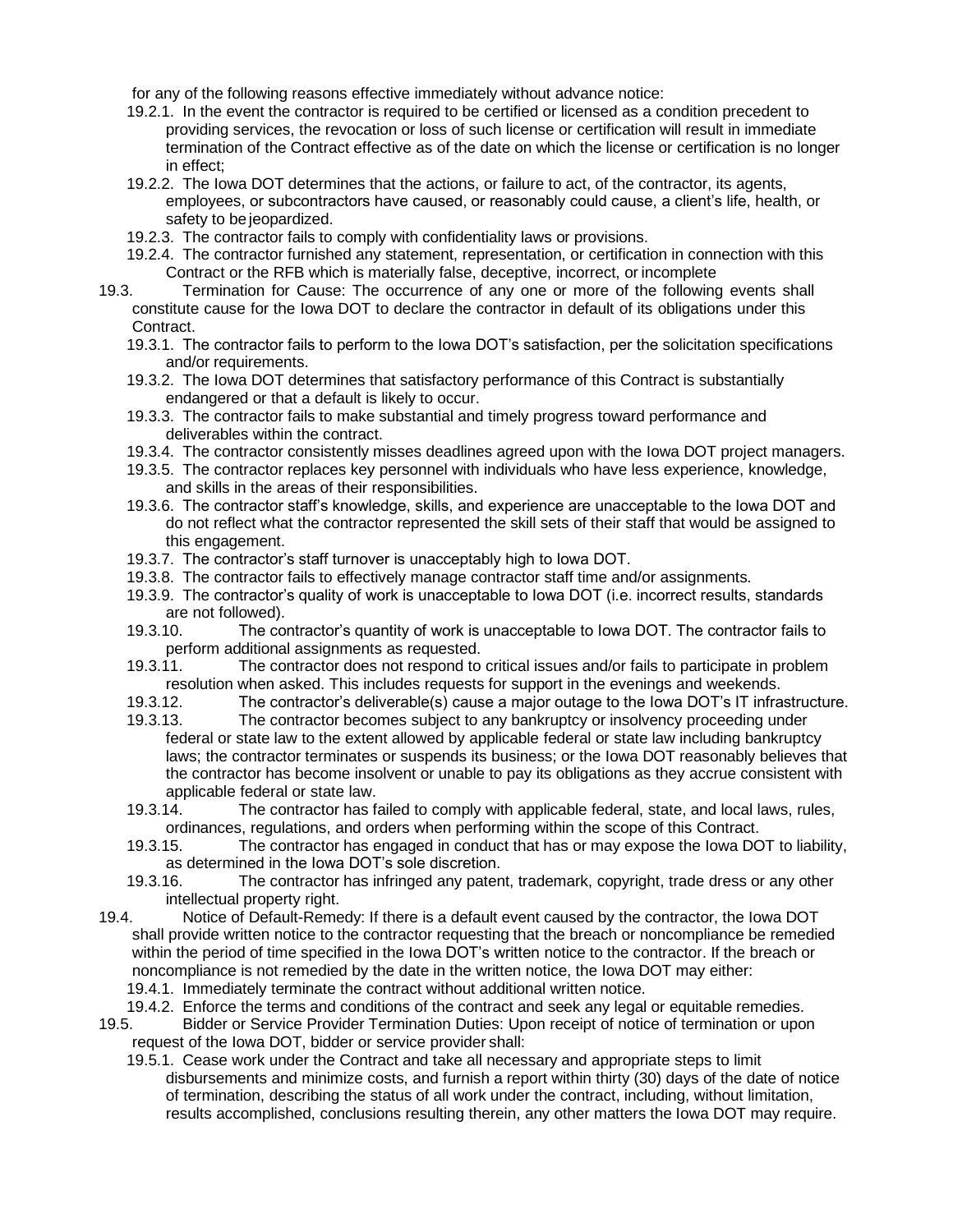- 19.5.2. Immediately cease using and return to the Iowa DOT any personal property or materials provided by the Iowa DOT to the contractor.
- 19.5.3. Comply with the Iowa DOT's instructions for the timely Transfer of any active files and work product produced by the contractor under this Contract.
- 19.5.4. Cooperate in good faith with the Iowa DOT, its employees, agents, and contractors during the transition period between the notification of termination and the substitution of any replacement contractor.
- 19.5.5. Issue credit to the Iowa DOT for any payments made by the Iowa DOT for services that were inappropriately billed for services that were not rendered by the contractor.
- 19.5.6. Immediately deliver to the Iowa DOT any and all Deliverables for which the Iowa DOT has made payment (in whole or part) that are in the possession or under the control of the Contractor or its agents or subcontractors in whatever stage of development and form of recordation such property is expressed or embodied as that time.
- 19.5.7. Payment will be made by the public transit agency only upon submission of invoices, required Buy America documentation, and FMVSS documentation and proper proof of the bidder's claim. This provision in no way limits the remedies available to the Iowa DOT under this Contract in the event of termination.
- 19.6. Unacceptable Deliverables: The contractor shall be required to perform the work for each deliverable in accordance with the terms, conditions, and representations of this Contract.
- 20. Contractor(s) Insurance Requirements: When insurance requirements are in effect, the resulting Contract will require the successful Contractor to maintain insurance coverage(s) of the type and in the amounts set forth below.
	- 20.1. It shall be the Contractor's responsibility to have liability insurance covering all the project operations incident to contract completion and the Contractor(s) must have on file with the Contracting Authority a current "Certificate of Insurance" prior to award of contract. The certificate shall identify the insurance company firm name and address, contractor firm name, policy period, type of policy, limits of coverage, and scope of work covered (single contract or statewide). This requirement shall apply with equal force, whether the work is performed by persons employed directly by the Contractor(s) including a subcontractor, persons employed by a subcontractor(s), or by an independent contractor(s).
	- 20.2. In addition to the above, the Contracting Authority shall be included as an insured party, or a separate owner's protective policy shall be filed showing the Contracting Authority as an insured party.
	- 20.3. The liability insurance shall be written by an insurance company (or companies) qualified to do business in Iowa. For independent contractors engaged solely in the transportation of materials, the minimum coverage provided by such insurance shall be not less than that required by Chapter 325A, Code of Iowa, for such truck operators or contract carriers as defined therein. For all other contractors, subcontractors, independent contractors, and the Contracting Authority, the minimum coverage by such insurance shall be as follows:
		- 20.3.1. Commercial General Liability including Contractual Liability.
		- 20.3.2. Contingent Liability; Explosion, Collapse and Underground Drainage (as applicable)
		- 20.3.3. Damage; Occurrence Basis Bodily Injury: Broad Form Personal Injury; Broad Form Property Damage.
	- 20.4. Bodily Injury The contractor will purchase and maintain throughout the term of this contract the following minimum limits and coverage:
		- 20.4.1. Each person \$750,000
		- 20.4.2. Each accident/occurrence \$750,000
		- 20.4.3. Workers Compensation \$750,000
		- 20.4.4. Statutory Limits \$750,000
		- 20.4.5. Employer's liability \$750,000
		- 20.4.6. Pollution liability (as applicable)
		- 20.4.7. Occupation Disease \$750,000
	- 20.5. Operations
		- 20.5.1. Property Damage \$250,000 each occurrence
		- 20.5.2. The Contractor(s) shall require all subcontractor(s) meet the above insurance requirements.
	- 20.6. The Certificate of Insurance must include the following.
		- 20.6.1. Iowa Department of Transportation must be listed as an additional insured
		- 20.6.2. Bid Number
		- 20.6.3. Bid Description
		- 20.6.4. Bid opening date and contract period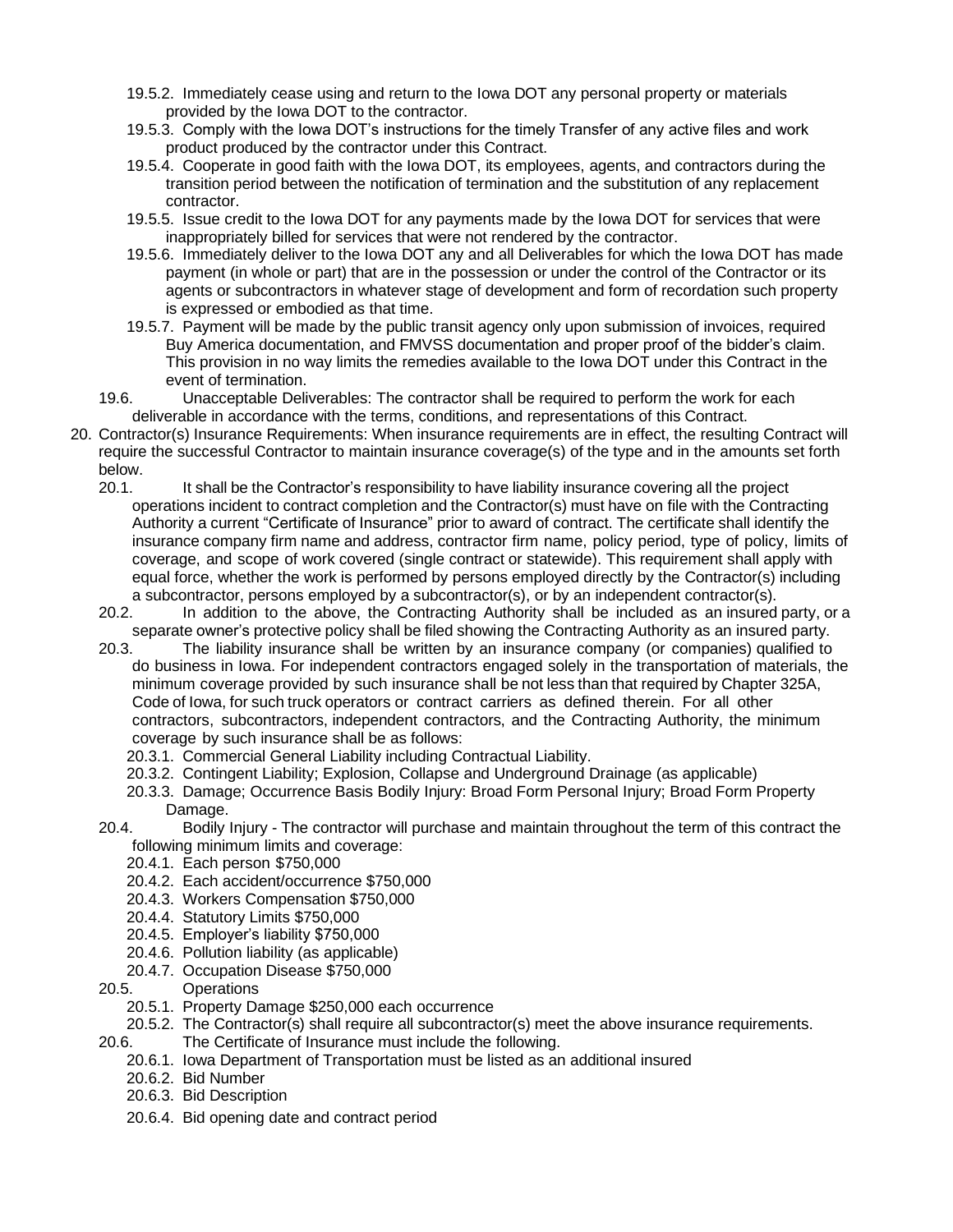- 20.6.5. For independent contractors engaged solely in the transportation of materials, the minimum insurance coverage provided shall be not less than that required by Chapter 325A, Code of Iowa, for such truck operators or contract carriers as defined therein.
- 21. Force Majeure: Neither Contractor nor the Iowa DOT shall be liable to the other for any delay or failure of performance of this Contract; and no delay or failure of performance shall constitute a default or give rise to any liability for damages if, and only to the extent that, such delay or failure is caused by a "force majeure". As used in this Contract, "force majeure" includes acts of God, war, civil disturbance and any other causes which are beyond the control and anticipation of the party effected and which, by the exercise of reasonable diligence, the party was unable to anticipate or prevent.

Failure to perform by a subcontractor or an agent of the Contractor shall not be considered a "force majeure" unless the subcontractor or supplier is prevented from timely performance by a "force majeure" as defined in this Contract. "Force majeure" does not include financial difficulties of the Contractor or any parent, subsidiary, affiliated or associated company of Contractor; claims or court orders which restrict Contractor's ability to deliver the goods or services contemplated by this Contract. If a "force majeure" delays or prevents Contractor's performance, the Contractor shall immediately commence to use its best efforts to directly provide alternate, and to the extent possible, comparable performance. Comparability of performance and the possibility of comparable performance shall be reasonably determined solely by the Iowa DOT. During any such period, the Contractor shall continue to be responsible for all costs and expenses related to alternative performance. This Section shall not be construed as relieving the Contractor of its responsibility for any obligation which is being performed by a subcontractor or supplier of services unless the subcontractor or supplier is prevented from timely performance by a "force majeure" as described here.

- 22. Public Contract Termination:
	- 22.1. Construction: The Provisions of Iowa Law as contained in Chapter 573A of the Code of Iowa, an Act to provide for termination of contracts for the construction of public improvements when construction or work thereon is stopped because of national emergency shall apply to and be a part of this Contract, and shall be binding upon all parties hereto including sub-contractors and sureties upon any bond given or filed in connection herewith.
	- 22.2. Legislative Changes. The Contractor expressly acknowledges that the contracted Deliverables are subject to legislative change by either the federal or state government. Should either legislative body enact measures which alter the project, the Contractor shall not hold the Agency liable in any manner for the resulting changes. The Agency shall use best efforts to provide thirty (30) days' written notice to the Contractor of any legislative change. During the thirty (30) – day period, the parties shall meet and make a good faith effort to agree upon changes to the Contract to address the legislative change. Nothing in this Subsection shall affect or impair the Agency's right to terminate the Contract pursuant to the termination provisions.
	- 22.3. Repayment Obligation. In the event that any State and/or federal funds are deferred and/or disallowed as a result of any audits or expended in violation of the laws applicable to the expenditure of such funds, the Contractor shall be liable to the Agency for the full amount of any claim disallowed and for all related penalties incurred. The requirements of this paragraph shall apply to the Contractor as well as any subcontractors.
- 23. Confidential Information (Technology contracts)
	- 23.1. The Contractor's employees, agents and subcontractors may have access to confidential information maintained by the Iowa DOT to the extent necessary to carry out its responsibilities under the Contract. The Contractor shall presume that all information received pursuant to this Contract is confidential unless otherwise designated by the Iowa DOT. The Contractor shall provide to the Iowa DOT a written description of its policies and procedures to safeguard confidential information. Policies of confidentiality shall address, as appropriate, information conveyed in verbal, written, and electronic formats. The Contractor must designate one individual who shall remain the responsible authority in charge of all data collected, used, or disseminated by the Contractor in connection with the performance of the Contract. The Contractor shall provide adequate supervision and training to its agents, employees, and subcontractors to ensure compliance with the terms of this Contract. The private or confidential information shall always remain the property of the Iowa DOT.
	- 23.2. No confidential information collected, maintained, or used in the course of performance of the Contract shall be disseminated by Contractor except as authorized by law and only with the prior written consent of the Iowa DOT, either during the period of the Contract or thereafter. Any data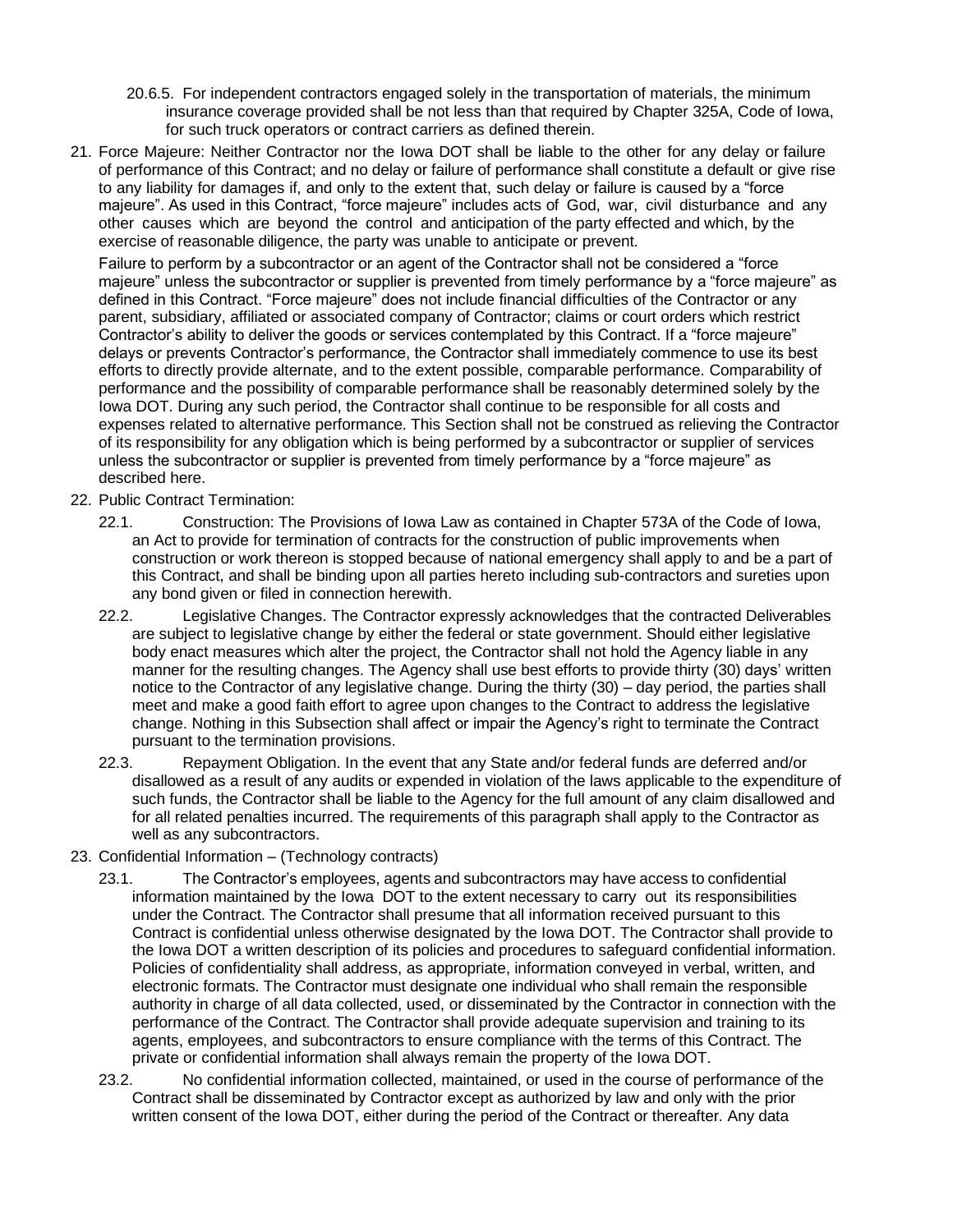supplied by the Iowa DOT to the Contractor or created by the Contractor during the performance of this Contract shall be considered the property of the Iowa DOT.

- 23.3. The Contractor must return all data collected, maintained, created, or used during the performance of the Contract in whatever form it is maintained promptly at the request of the Iowa DOT. The Contractor may be held civilly or criminally liable for improper disclosure of confidential information.
- 23.4. If a subpoena or other legal process is served upon the Contractor for records containing confidential information, the Contractor shall promptly notify the Iowa DOT and cooperate with the Iowa DOT in any lawful effort to protect the confidential information.
- 23.5. The Contractor shall immediately report to the Iowa DOT any unauthorized disclosure of confidential information.
- 23.6. The Contractor's obligations under this section shall survive termination or expiration of this Contract.
- 24. **Contractor Warranties- (Technology contracts):** Construction of Warranties expressed in this contract with Warranties Implied by Law.
	- 24.1. All warranties made by the Contractor in all provisions of a contract and the bid response by the Contractor, whether or not a Contract specifically denominates the Contractor's promise as a warranty or whether the warranty is created only by the Contractor's affirmation or promise, or is created by a description of the materials and services to be provided, or by provision of samples to the Iowa DOT shall not be construed as limiting or negating any warranty provided by law, including without limitation, warranties which arise through course of dealing or usage of trade. The warranties expressed in a Contract are intended to modify the warranties implied by law only to the extent that they expand the warranties applicable to the goods and services provided by the Contractor.
	- 24.2. The Contractor warrants that all the concepts, materials produced, the work product and the information, data, designs, processes, inventions, techniques, devices, and other such intellectual property furnished, used, or relied upon by the Contractor or the Iowa DOT will not infringe any copyright, patent, trademark, trade dress, or other intellectual property right of the Contractor or others. Any intellectual property provided to the Iowa DOT pursuant to the terms of this Contract, shall be wholly original with the Contractor or the Contractor has secured all applicable interests, rights, licenses, permits, or other intellectual property rights in such concepts, materials and work.
	- 24.3. The Contractor represents and warrants that the concepts, materials and the Iowa DOT's use of same and the exercise by the Iowa DOT of the rights granted by this Contract shall not infringe upon any other work, other than material provided by the Iowa DOT to the Contractor to be used as a basis for such materials, or violate the rights of publicity or privacy of, or constitute a libel or slander against, any person, firm or corporation and that the concepts, materials and works will not infringe upon the copyright, trademark, trade name, literary, dramatic, statutory, common law or any other rights of any person, firm or corporation or other entity.
	- 24.4. The Contractor warrants that:
		- 24.4.1. All the services to be performed hereunder will be rendered using sound, professional practices and in a competent and professional manner by knowledgeable, trained, and qualified personnel. The Contractor warrants that the deliverables under this Contract will operate in conformance with the terms and conditions of this Contract.
		- 24.4.2. They have full authority to enter into this Contract and that it has not granted and will not grant any right or interest to any person or entity, which might derogate, encumber, or interfere with the rights granted to the Iowa DOT.
		- 24.4.3. All obligations owed to third parties with respect to the activities contemplated to be undertaken by the Contractor pursuant to this Contract are or will be fully satisfied by the Contractor so that the Iowa DOT will not have any obligations with respect thereto.
		- 24.4.4. They are the owner of or otherwise have the right to use and distribute the software, the materials owned by the Contractor and any other materials, and methodologies used in connection with providing the services contemplated by this Contract.
		- 24.4.5. Any software used in connection with the Internet Service shall not contain any Trojan horses, worms, viruses, or other disabling devices.
		- 24.4.6. They expressly warrant to the standards in the industry all aspects of the goods and services provided by it or used by the Contractor and the Iowa DOT in performance of this Contract.
		- 24.4.7. During the term of this Contract and any extension or renewal term, the Contractor shall continually use and integrate the most current and up-to-date technology commercially available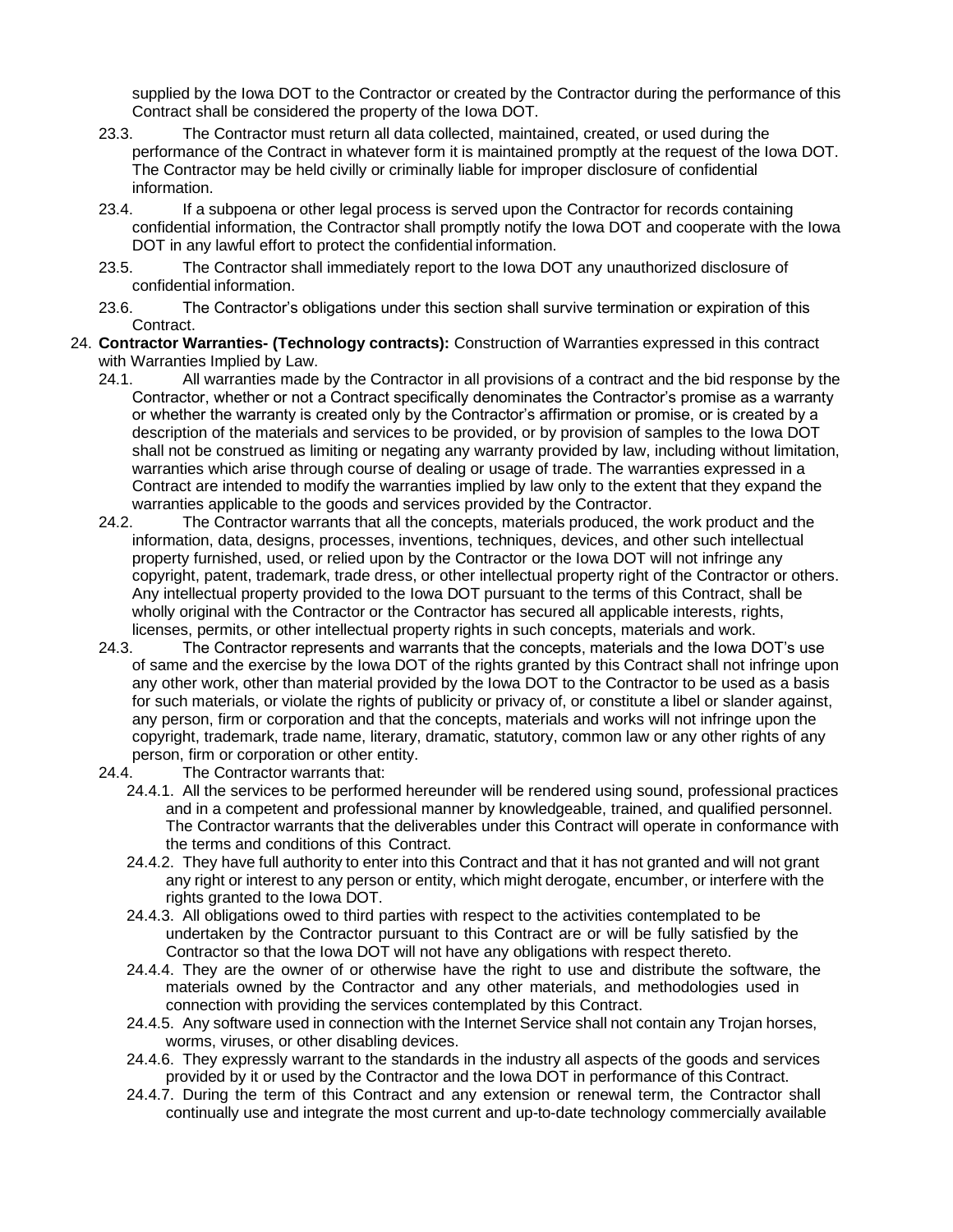into the Internet Service and any components necessary for the Internet Service to function subject to the prior written approval of the Iowa DOT.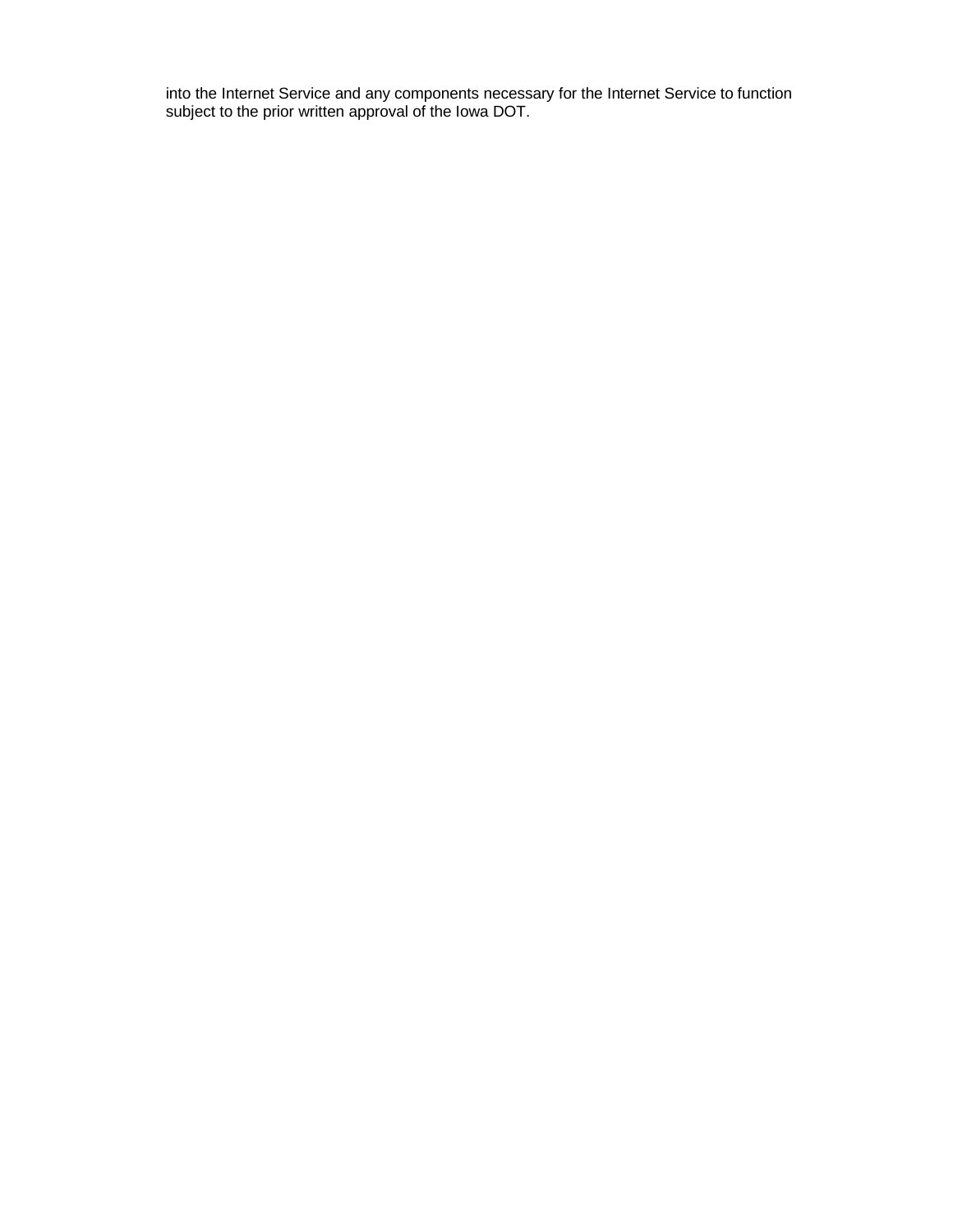# 1. INTRODUCTION

- 1.1. Purpose & Overview of the IFB Process
- 1.2. Definitions

# 2. ADMINISTRATIVE INFORMATION

- 2.1. Issuing Officer
- 2.2. Restriction on Communication
- 2.3. Downloading the IFB from the Internet
- 2.4. Procurement Timetable
- 2.5. Questions, Requests for Clarification and Suggested Changes
- 2.6. Amendment to IFB and Vendor Bid Proposal and Withdrawal of Bid Proposal
- 2.7. Submissions of Proposals
- 2.8. Bid Proposal Opening
- 2.9. Costs of Preparing the Bid Proposal<br>2.10. Reasonable Accommodations
- Reasonable Accommodations
- 2.11. Rejection of Bid Proposals
- 2.12. Disqualification
- 2.13. Nonmaterial and Material Variances
- 2.14. Reference Checks
- 2.15. Information from Other Sources
- 2.16. Verification of Bid Proposal Contents
- 2.17. Criminal History and Background Investigation
- 2.18. Bid Proposal Clarification Process
- 2.19. Disposition of Bid Proposals
- 2.20. Public Records and Requests for Confidential Treatment
- 2.21. Copyrights
- 2.22. Release of Claims
- 2.23. Evaluation of Bid Proposals Submitted
- 2.24. Award Notice and Acceptance Period
- 2.25. No Contract Rights until Execution
- 2.26. Choice of Law and Forum
- 2.27. Restrictions on Gifts and Activities
- 2.28. No Minimum or Maximum Guaranteed
- 2.29. Conflicts Between Terms
- 2.30. Licenses, Permits and Inspections
- 2.31. News Releases
- 2.32. Targeted Small Business Program
- 2.33. Bidders' Conference (Pre-Bid)
- 2.34. Presentation and Demonstrations

# 3. SPECIFICATIONS AND TECHNICAL REQUIREMENTS

- 3.1. Overview
- 3.2. Project Purpose
- 3.3. Vendor Responsibilities
- 3.4. Prices
- 3.5. Federal Regulations
- 3.6. Warranty
- 3.7. Equipment Requirements Mandatory
- 3.8. Altoona Test Requirements
- 3.9. Technical Specifications
- 3.10. Options
- 3.11. Iowa DOT Responsibilities

# 4. FORM AND CONTENT OF IFB

- 4.1. Instructions
- 4.2. Technical Proposal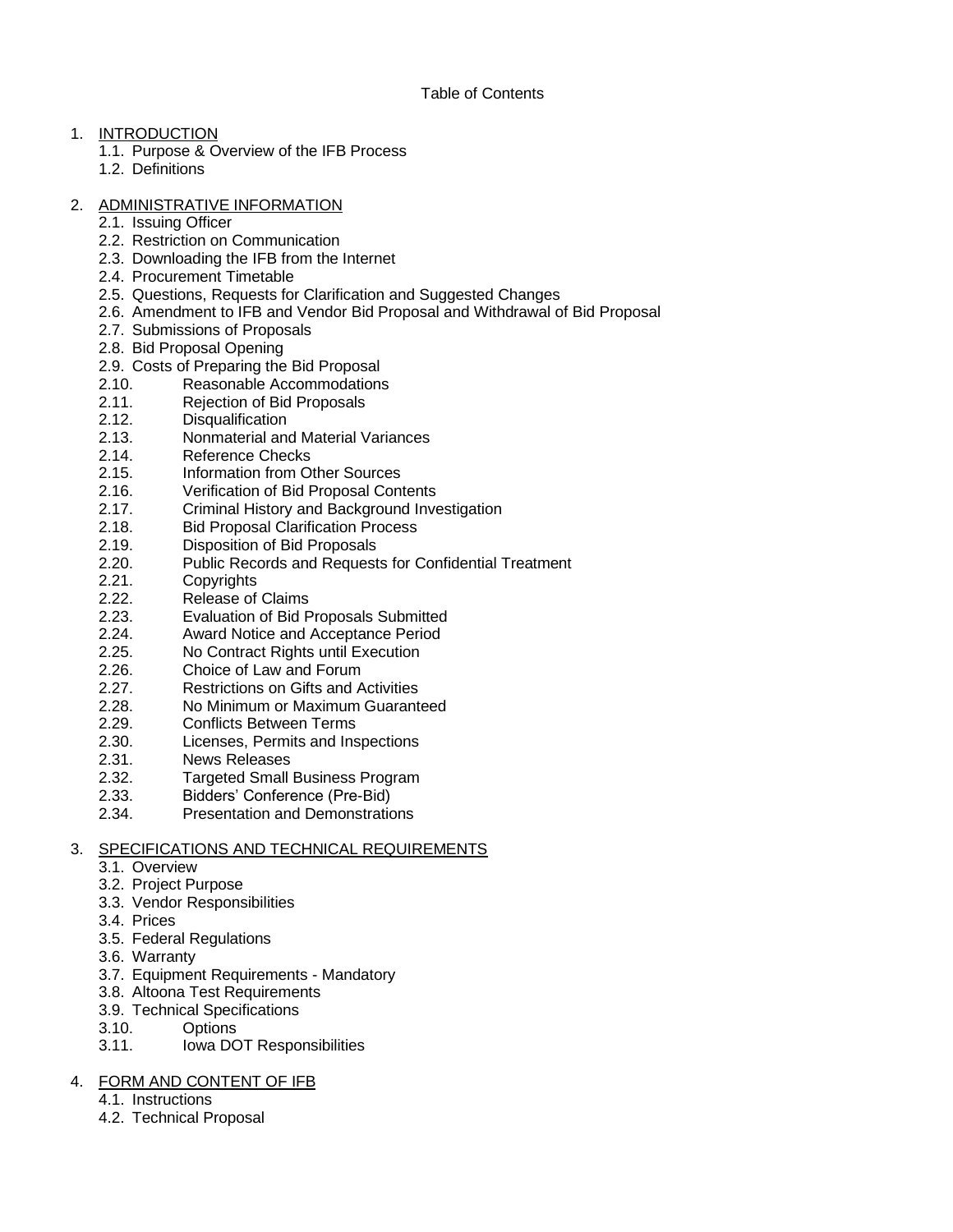- **3**
- 4.3. Schedule of Prices / Cost Proposal
- 4.4. Purchase Orders
- 5. EVALUATION AND SELECTION
	- 5.1. Award
	- 5.2. Protest Procedure

# 6. CONTRACTUAL TERMS AND CONDITIONS

- 6.1. Contract Terms and Conditions
- 6.2. Contract Period
- 6.3. Supplier Qualification Requirement
- 6.4. Additional Cost Items Not In Contract
- 6.5. Equipment Delivery Schedule
- 6.6. Installation and Implementation
- 6.7. Scope of Work (Services)
- 6.8. Licenses
- 6.9. Labor Regulations
- 6.10. Performance Bond
- 6.11. Force Majeure
- 6.12. Indemnification by Vendor
- 6.13. Indemnification by Department
- 6.14. Payment
- 6.15. Care of Property

## **Attachments**

**Exhibits** 

Envelope label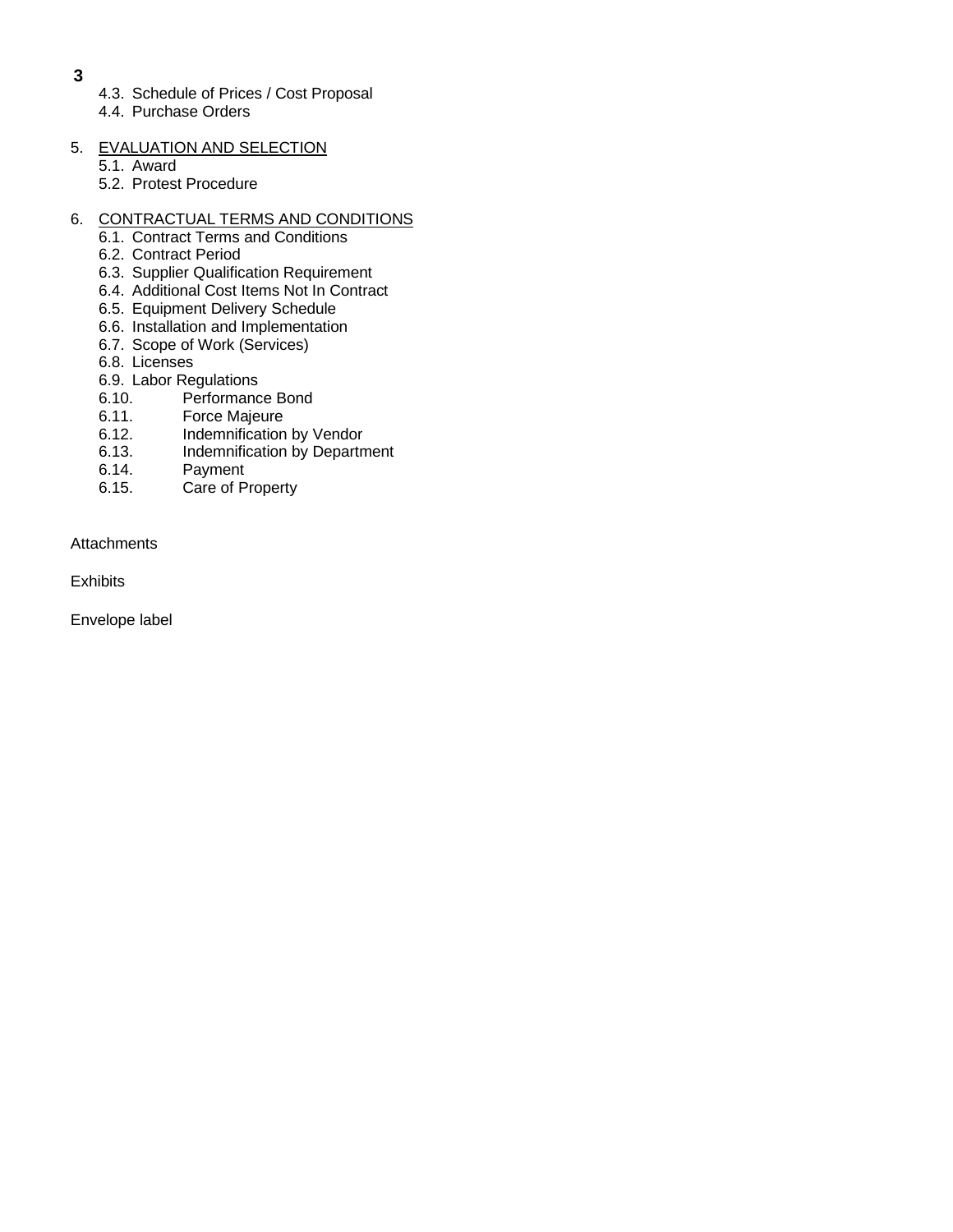# 1.1 Purpose & Overview of the IFB Process

The purpose of this Invitation for Bid (IFB) is to solicit bids from responsible bidders to provide the goods and/or services identified on the IFB cover sheet and described further in Section 3 of this IFB to the Iowa Department of Transportation (Iowa DOT). The Iowa DOT intends to award (a) contract(s) beginning and ending on the dates listed on the IFB cover sheet, and the Iowa DOT may extend the contract(s) for up to the number of annual extensions identified on the of IFB cover sheet at the sole discretion the Iowa DOT. Any contract(s) resulting from the IFB shall not be an exclusive contract.

Bidders will be required to submit their bids on flash drives and either mail, hand deliver, or send via delivery company to the designated procurement officer (Brent Paulsen) in the Public Transit Section. It is the intention of the Iowa DOT to evaluate proposals from all responsible bidders that submit timely responsive bid proposals and award the contract(s) in accordance with Section 5, Evaluation and Selection.

## 1.2 Definitions

The terms used in individual sections of this document are intended to be consistent with those commonly used in the application field in question. When responding, use the terms and acronyms used in this document, and define any terms or conditions that require further clarification.

1.3.1 "Bid Proposal" means the bidder's bid or proposal submitted in response to the IFB.

1.3.2 "Contract" or "Resulting Contract" means the contract(s) entered with the successful Contractor(s) as described in section 6.1.

1.3.3 "Bidder or Supplier" means suppliers submitting Bid Proposals in response to this IFB.

"Iowa DOT," "DOT" means the Iowa Department of Transportation identified on the IFB cover sheet as issuer of the IFB. The Iowa DOT will also execute the Resulting Contract.

1.3.4 "Participating Agency" or "Participating Agencies" means the agency or agencies identified on the IFB cover sheet as Participating Agencies and any other agency that decides to utilize the Resulting Contract.

1.3.5 "Procurement Timetable" *(on the page immediately following the IFB cover)* provide timeline, event, and date information.

1.3.6 "Purchase Instrument" means the documentation issued by the State to the Contractor for a purchase of goods and/or services in accordance with the terms and conditions of the Contract. It may include an identification of the items to be purchased, the delivery date and location, the address where the Contractor should submit the invoices, and any other requirements deemed necessary by the State. Any preprinted contract terms and conditions included on Contractor's forms or invoices shall be null and void.

1.3.7 "Responsible Contractor" means a Contractor that has the capability in all respects to perform the requirements of the Resulting Contract. In determining whether a Contractor is a Responsible Contractor, the Iowa DOT may consider various factors including, but not limited to, the Contractor's competence and qualifications to provide the goods or services requested, the Contractor's integrity and reliability, the past performance of the Contractor relative to the quality of the goods or services offered by the Contractor, the proposed terms of delivery, and the best interest of the Iowa DOT and Participating Agencies.

1.3.8 "Responsive Bid Proposal" means a Bid Proposal that complies with the material provisions of this IFB.

1.3.9 "IFB" means this Invitation for Bid and any attachments, exhibits, schedules, or addenda hereto.

1.3.10 "State" means the Iowa DOT, State of Iowa, and Participating Agencies identified on the Declarations & Execution Page(s), and all state agencies, boards, and commissions, and any political subdivisions making purchases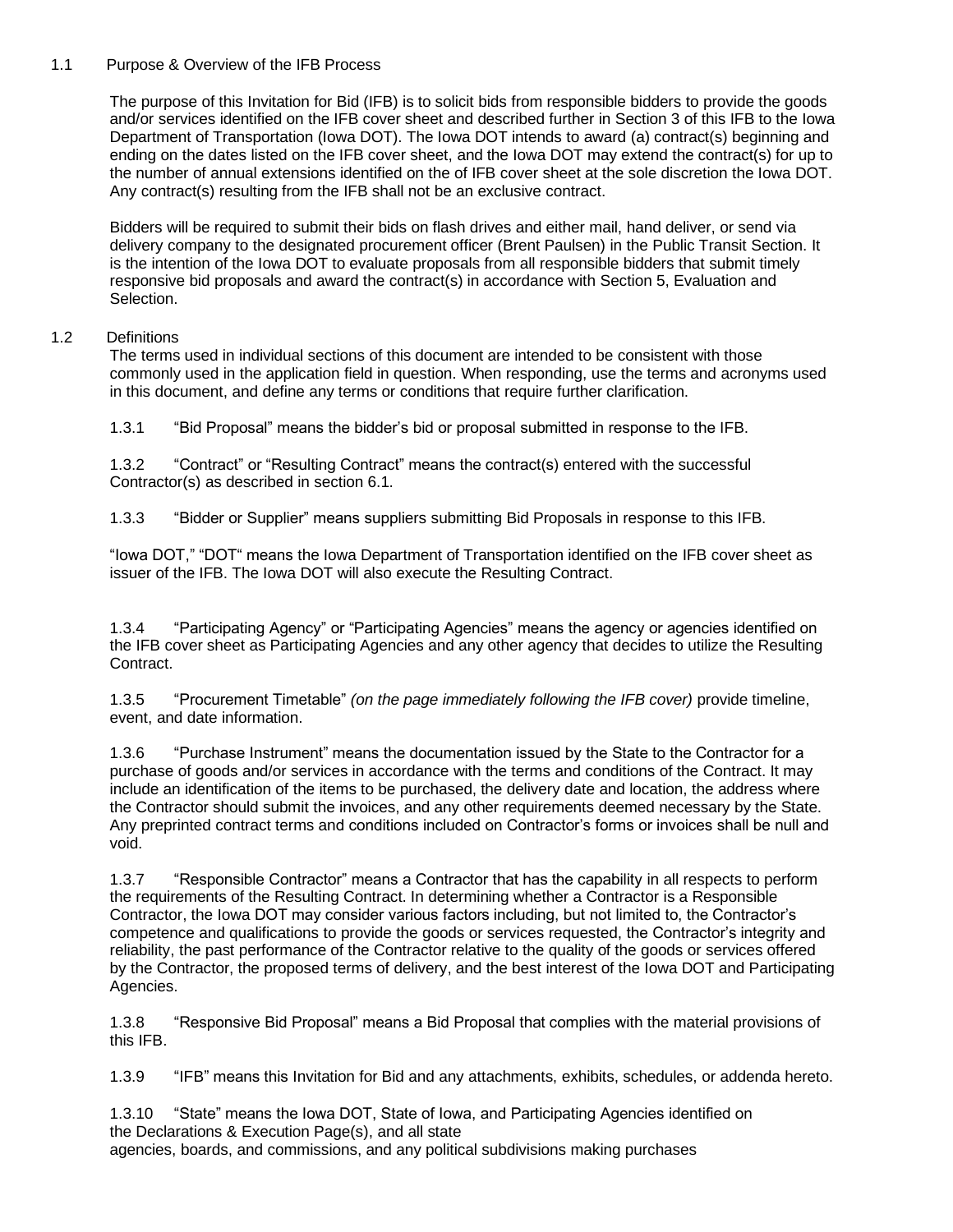off the Resulting Contract as permitted by this IFB.

#### 2.1 Issuing Officer

The State of Iowa Issuing Officer (procurement administrator), identified on the cover page is the sole point of contact regarding the IFB from the date of issuance until the notice of intent to award is issued (selection of the successful bidder).

#### 2.2 Restriction on Communication

From the issue date of this IFB until the notice of intent to award is issued (announcement of the successful bidder), bidders may contact only the Issuing Officer.

The Issuing Officer will respond only to questions regarding the procurement process. Questions related to the interpretation of this IFB must be submitted in writing via email to the Issuing Officer by the deadline found in the Procurement Timetable listed immediately after the cover sheet. Verbal questions related to the interpretation of this IFB will not be accepted. Questions related to the interpretation of this IFB must be submitted as provided in section 2.5. bidders may be disqualified if they contact any state employee other than the issuing officer. Exception: bidders may contact the State Targeted Small Business Office on issues related to the preference for Targeted Small Businesses. See section 2.32.

In no case shall verbal communication override written communications. Only written communications are binding on the State.

The Iowa DOT assumes no responsibility for representations concerning conditions made by its officers or employees prior to the execution of a contract, unless such representations are specifically incorporated into this IFB. Verbal discussions pertaining to modifications or clarifications of this IFB shall not be considered part of the IFB unless confirmed in writing. All such requests for clarification shall be submitted in writing. Any information provided by the bidder verbally shall not be considered part of that Bidder's proposal. Only written communications from the Bidder and received by the Department shall be accepted.

Except for the written proposal which must be submitted by Bidders in accordance with Sections 4 and 5 herein, communications between the purchasing officer and Bidders may be conducted by email only.

2.3 Downloading the IFB from the Internet

The IFB and all addendums will be posted on the Iowa DOT website at [https://iowadot.gov/transit/Transit-Procurement/Open.](https://iowadot.gov/transit/Transit-Procurement/Open) The bidder is advised to check the Iowa DOT's Public Transit Section Procurement page daily for addendums to this IFB. It is the Bidder's sole responsibility to check daily for Addenda to posted documents. Note: If you download the IFB from the internet, you must email the procurement administrator [\(brent.paulsen@iowadot.us\)](mailto:brent.paulsen@iowadot.us). This email must state that the IFB has been downloaded and the contact information of the downloading agency. The dates listed in the Procurement Timetable (on the page immediately following the IFB cover) are set forth for informational and planning purposes; however, the Iowa DOT reserves the right to change the dates. If a change is made to any of the deadlines for Bidder submission, the Iowa DOT will issue an addendum to the IFB. All times listed are Central Times.

# 2.4 Questions, Requests for Clarification, and Suggested Changes

Bidders are invited to submit written questions, requests for clarifications, and requests for approved equals regarding the IFB via email to the procurement administrator. The questions, requests for clarifications, or approved equals must be in writing via email and received by the procurement administrator on or before the deadline stated in the Procurement Timetable *(on the page immediately following the IFB cover).* Oral questions will not be permitted. If the questions, requests for clarifications, or suggestions pertain to a specific section of the IFB, the page and section number(s) must be referenced. (**NOTE: If your entity sent in requests for**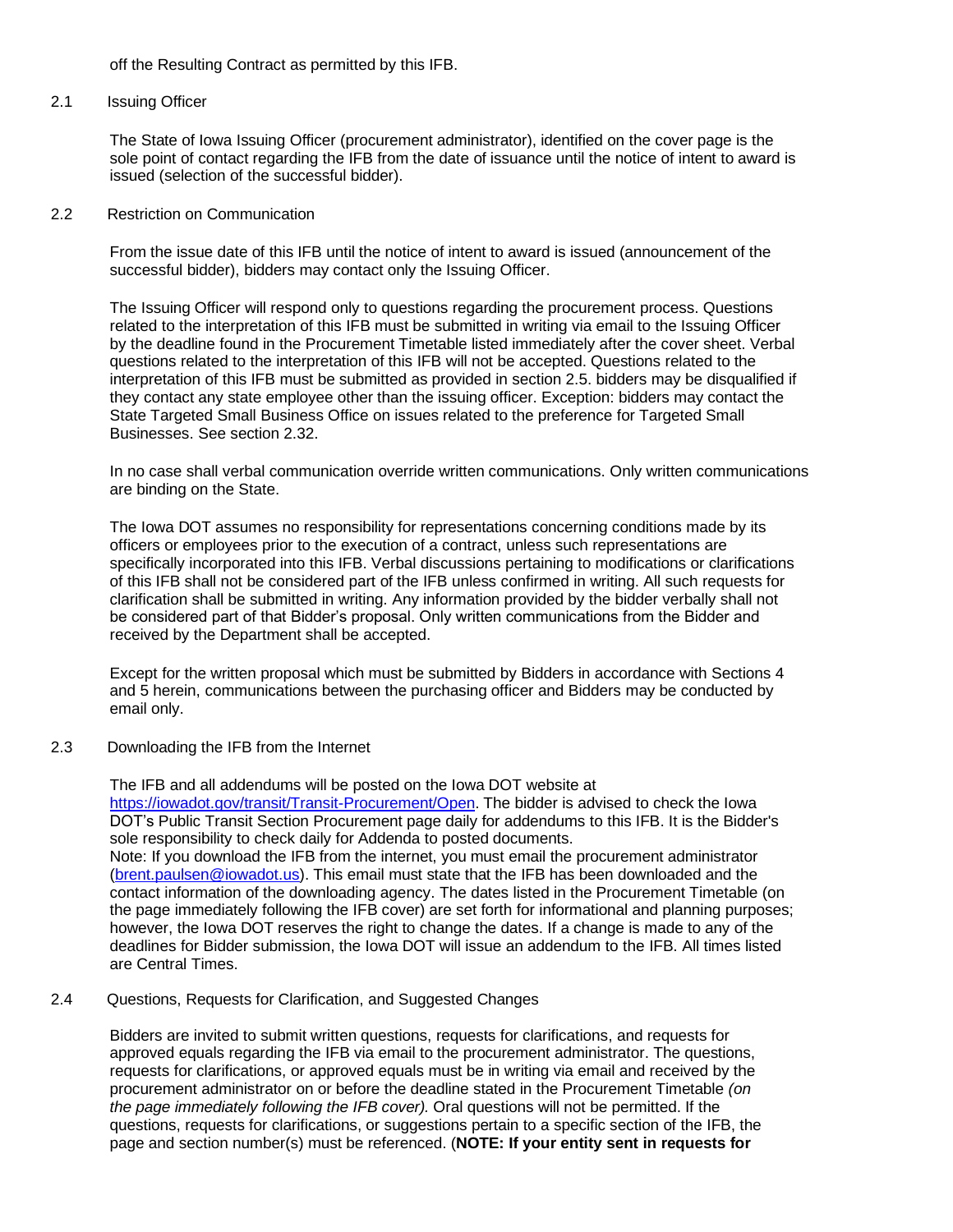#### **approved equals/clarifications regarding the same specification on the same vehicle class on the previous bus bid, and that was approved, consider that pre-approved. This will in no way impact awards to those bidders that did not bid on previous procurement**)

Written responses to questions, requests for clarifications, or requests for approved equals will be sent on or before the deadline stated in the Procurement Timetable *(on the page immediately following the IFB cover)* to bidders who received IFB's. The Iowa DOT's written responses will be considered part of the IFB. If the Iowa DOT decides to adopt a change, the Iowa DOT will issue an addendum to the IFB.

The Iowa DOT assumes no responsibility for verbal representations made by its officers or employees unless such representations are confirmed in writing and incorporated into the IFB.

Each bidder must inform themselves fully of the conditions relating to the proposal. Failure to do so will not relieve a successful bidder of their obligation to furnish all services required to carry out the provisions of his contract. Insofar, as possible, the Contractor, in carrying out the work, must employ such methods or means as will not cause any interruption of, or interference with the work of any other contractor.

If a bidder discovers any significant ambiguity, error, conflict, discrepancy, omission, or other deficiency in this IFB, the bidder should immediately notify Purchasing Officer in writing of such error and request modification or clarification of the IFB document.

#### 2.5 Amendment to the IFB and Bidder Bid Proposal and Withdrawal of Bid Proposal

The Iowa DOT reserves the right to amend the IFB at any time. The bidder shall acknowledge receipt of an addendum in its proposal. If the amendment occurs after the closing date for receipt of bid proposals, the Iowa DOT may, in its sole discretion, allow bidders to amend their bid proposals in response to the Iowa DOT's amendment if necessary.

#### Amendment by Bidder

The bidder may amend its bid proposal. The amendment must be in writing, signed by the bidder and received by time set for the receipt of proposals. Only amendments via email will accepted.

Bidders who submit proposals in advance of the deadline may withdraw, modify, and resubmit proposals at any time prior to the deadline for submitting proposals. Bidders must notify the procurement officer in writing via email if they wish to withdraw their proposals. A Bidder shall not withdraw its Proposal or its prices prior to the end of the one hundred and eighty (180) day period immediately following the notice of intent to award a contract.

#### 2.6 Submission of Bid Proposals (electronic on flash drive only)

The Department must receive the bid proposal at the Iowa Department of Transportation, Public Transit Section, 800 Lincoln Way, Ames, Iowa 50010 before the deadline stated in the Procurement Timetable *(on the page immediately following the IFB cover).* This is a mandatory requirement and will not be waived by the Iowa DOT. Any bid proposal received after this deadline will be rejected.

Bidders mailing bid proposals must allow ample mail delivery time to ensure timely receipt of their bid proposals. It is the bidder's responsibility to ensure that the bid proposal is received prior to the deadline. Postmarking by the due date will not substitute for actual receipt of the bid proposal. Electronic mail and faxed bid proposals will not be accepted.

Bidders must furnish all information necessary to evaluate the bid proposal. Bid proposals that fail to meet the mandatory requirements of the IFB will be disqualified. Verbal information provided by the bidder shall not be considered part of the bidder's proposal.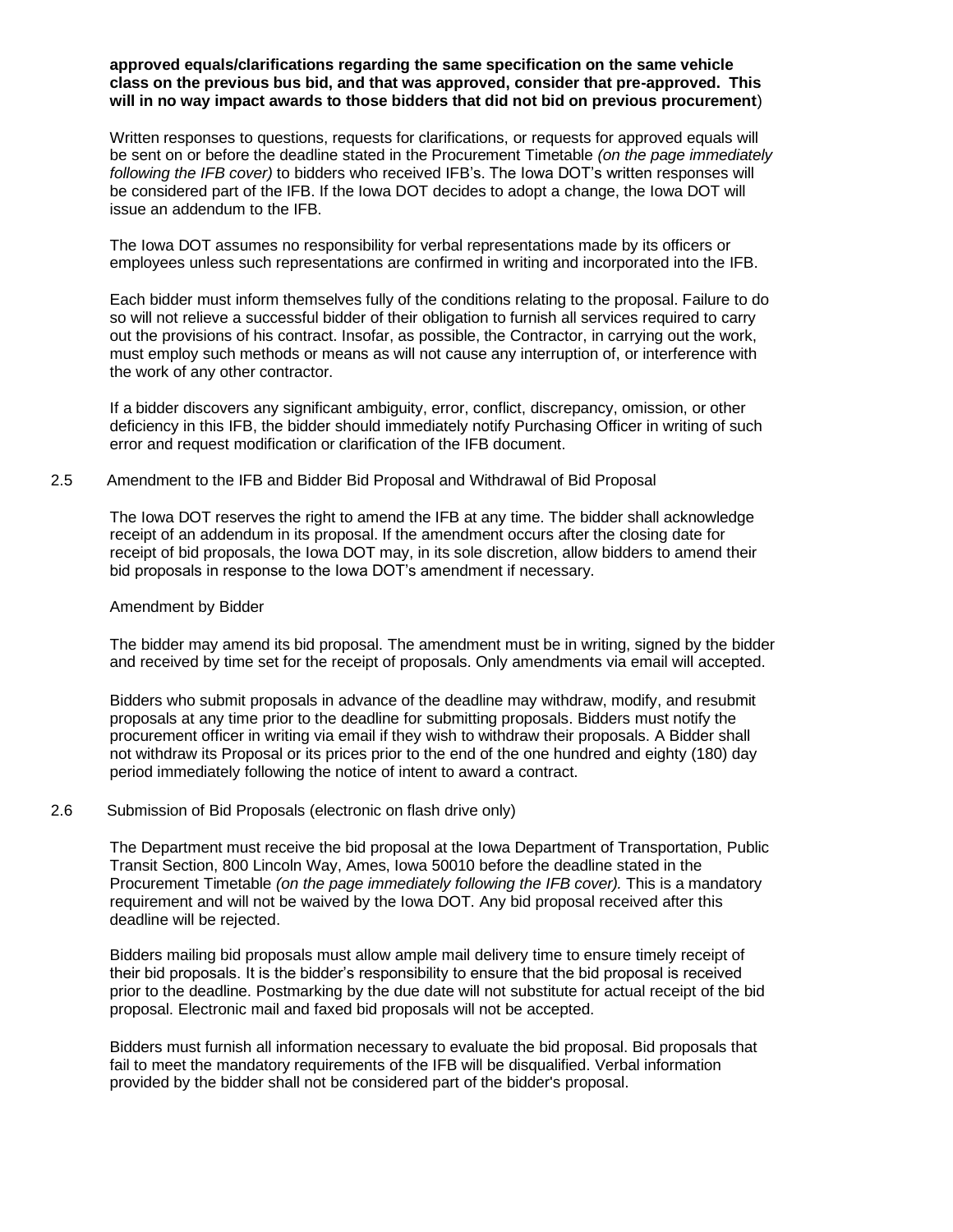# 2.7 Bid Proposal Opening

The bid proposals will remain confidential until the procurement administrator (and/or any additional required staff and public transit representatives) has reviewed all of the bid proposals submitted in response to this IFB and the Iowa DOT has announced a notice of intent to award a contract. See Iowa Code Section 72.3.

The names of the Bidders who submit proposals within the time frame permitted will be supplied to any person who requests such information after the proposal due date (opening). The announcement of names of Bidders who submitted a proposal does not mean that an individual proposal has been deemed technically compliant or that it has been accepted for evaluation.

### 2.8 Costs of Preparing the Bid Proposal

The costs of preparation and delivery of the bid proposal are solely the responsibility of the bidder.

No payments shall be made by the State to cover costs incurred by any Bidder in the preparation of or the submission of this IFB or any other associated costs.

#### 2.9 Reasonable Accommodations

The Iowa DOT will provide reasonable accommodations, including the provision of informational material in an alternative format, for qualified individuals with disabilities upon request. If accommodations are required at time of a bid opening, contact the issuing officer designated on the cover page.

## 2.10 Rejection of Bid Proposals

The Iowa DOT reserves the right to reject any or all bid proposals, in whole and in part, received in response to this IFB at any time prior to the execution of a written contract. Issuance of this IFB in no way constitutes a commitment by the Iowa DOT to award a contract. This IFB is designed to provide bidders with the information necessary to prepare a competitive bid proposal. This IFB process is for the Iowa DOT benefit and is intended to provide the Iowa DOT with competitive information to assist in the selection of a bidder to provide services.

It is not intended to be comprehensive and each bidder is responsible for determining all factors necessary for submission of a comprehensive bid proposal.

The Iowa DOT reserves the right to negotiate the terms of the contract, including the award amount, with the selected Bidder prior to entering a contract.

#### 2.11 Disqualification

The Iowa DOT may reject outright and shall not evaluate proposals for any one of the following reasons:

2.12.1 The bidder fails to deliver the bid proposal by the due date and time.

2.12.2 The bidder fails to deliver the cost proposal in a separate envelope (if applicable)

2.12.3 The bidder states that a requirement of the IFB cannot be met.

2.12.4 The Bidder's Bid Proposal materially changes a requirement of the IFB, or the Bid Proposal is not compliant with the requirements of the IFB.

2.12.5 The bidder's response limits the rights of the Department.

2.12.6 The bidder fails to include information necessary to substantiate that it will be able to meet a service requirement. A response of "will comply" or merely repeating the requirement is not sufficient. Responses must indicate present capability; representations that future developments will satisfy the requirement are not sufficient.

2.12.7 The bidder fails to respond to the Department's request for information, documents, or references. 2.12.8 The bidder fails to include any signature, certification, authorization, stipulation, disclosure, or guarantee requested in section 4 of this IFB

2.12.9 The bidder presents the information requested by this IFB in a format inconsistent with the instructions of the IFB or otherwise fails to comply with the requirements of this IFB.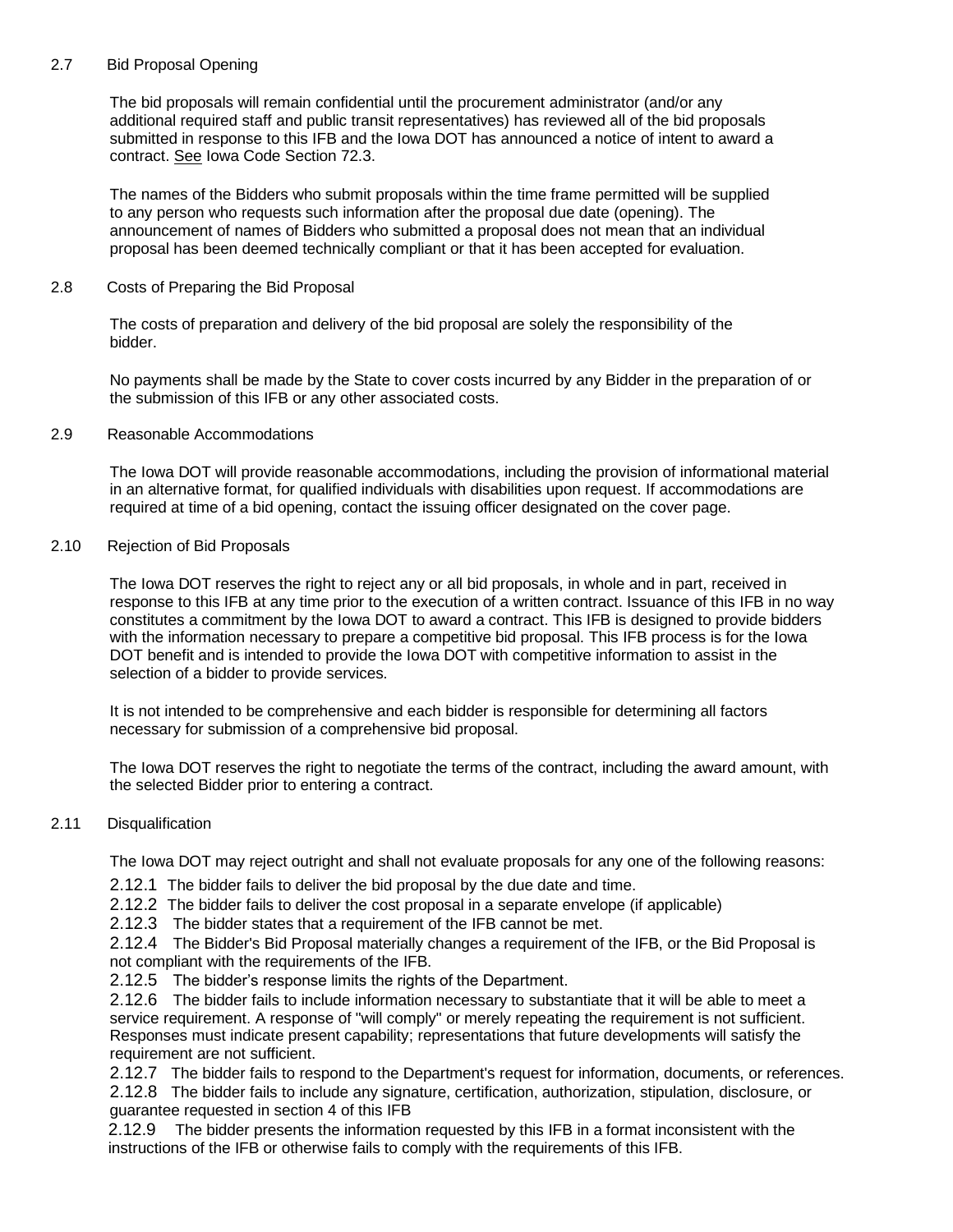- 2.12.10 The bidder initiates unauthorized contact regarding the IFB with state employees.
- 2.12.11 The bidder provides misleading or inaccurate responses.
- 2.12.12 The bidder fails to attend the mandatory Bidders Conference.
- 2.12.13 The bidder's Bid Proposal is materially unbalanced.

2.12.14 There is insufficient evidence (including evidence submitted by the bidder and evidence obtained by the Department from other sources) to satisfy the Department that the bidder is a Responsible Contractor.

2.12.15 The bidder alters the language in Attachment 1, Certification Letter; Attachment 2, Authorization to Release Information letter.

## 2.12 Nonmaterial and Material Variances

The Iowa DOT reserves the right to waive or permit cure of nonmaterial variances in the bid proposal if, in the judgment of the Iowa DOT, it is in the Iowa DOT best interest to do so. Nonmaterial variances include minor informalities that do not affect responsiveness; that are merely a matter of form or format; that do not change the relative standing or otherwise prejudice other bidders; that do not change the meaning or scope of the IFB; or that do not reflect a material change in the services. In the event the Iowa DOT waives or permits cure of nonmaterial variances; such waiver or cure will not modify the IFB requirements or excuse the bidder from full compliance with IFB specifications or other contract requirements if the bidder is awarded the contract. The determination of materiality is in the sole discretion of the Iowa DOT.

#### 2.13 Reference Checks

The Iowa DOT reserves the right to contact any reference to assist in the evaluation of the bid proposal, to verify information contained in the bid proposal and to discuss the bidder's qualifications and the qualifications of any subcontractor identified in the bid proposal.

### 2.14 Information from Other Sources

The Iowa DOT reserves the right to obtain and consider information from other sources concerning a bidder, such as the bidder's capability and performance under other contracts, the qualifications of any subcontractor identified in the Bid Proposal, the bidder's financial stability, past or pending litigation, and publicly available information.

#### 2.16 Verification of Bid Proposal Contents

The content of a bid proposal submitted by a bidder is subject to verification. Misleading or inaccurate responses shall result in disqualification and rejection of the bid proposal.

#### 2.17 Criminal History and Background Investigation

The bidder hereby explicitly authorized the Iowa DOT to conduct criminal history and/or other background investigation(s) of the bidder, its officers, directors, shareholders, or partners and managerial and supervisory personnel retained by the bidder for the performance of the contract.

#### 2.18 Bid Proposal Clarification Process

The Iowa DOT reserves the right to contact a bidder after the submission of bid proposals for the purpose of clarifying a bid proposal to ensure mutual understanding. This contact may include written questions, interviews, site visits, a review of past performance if the bidder has provided goods or services to the Iowa DOT or any other political subdivision wherever located, or requests for corrective pages in the bidder's bid proposal. The Iowa DOT will not consider information received if the information materially alters the content of the bid proposal or alters the type of goods and services the bidder is offering to the Iowa DOT. An individual authorized to legally bind the bidder shall sign responses to any request for clarification. Responses shall be submitted to the Iowa DOT within the time specified in the Iowa DOT request. Failure to comply with requests for additional information may result in rejection of the bid proposal as non-compliant.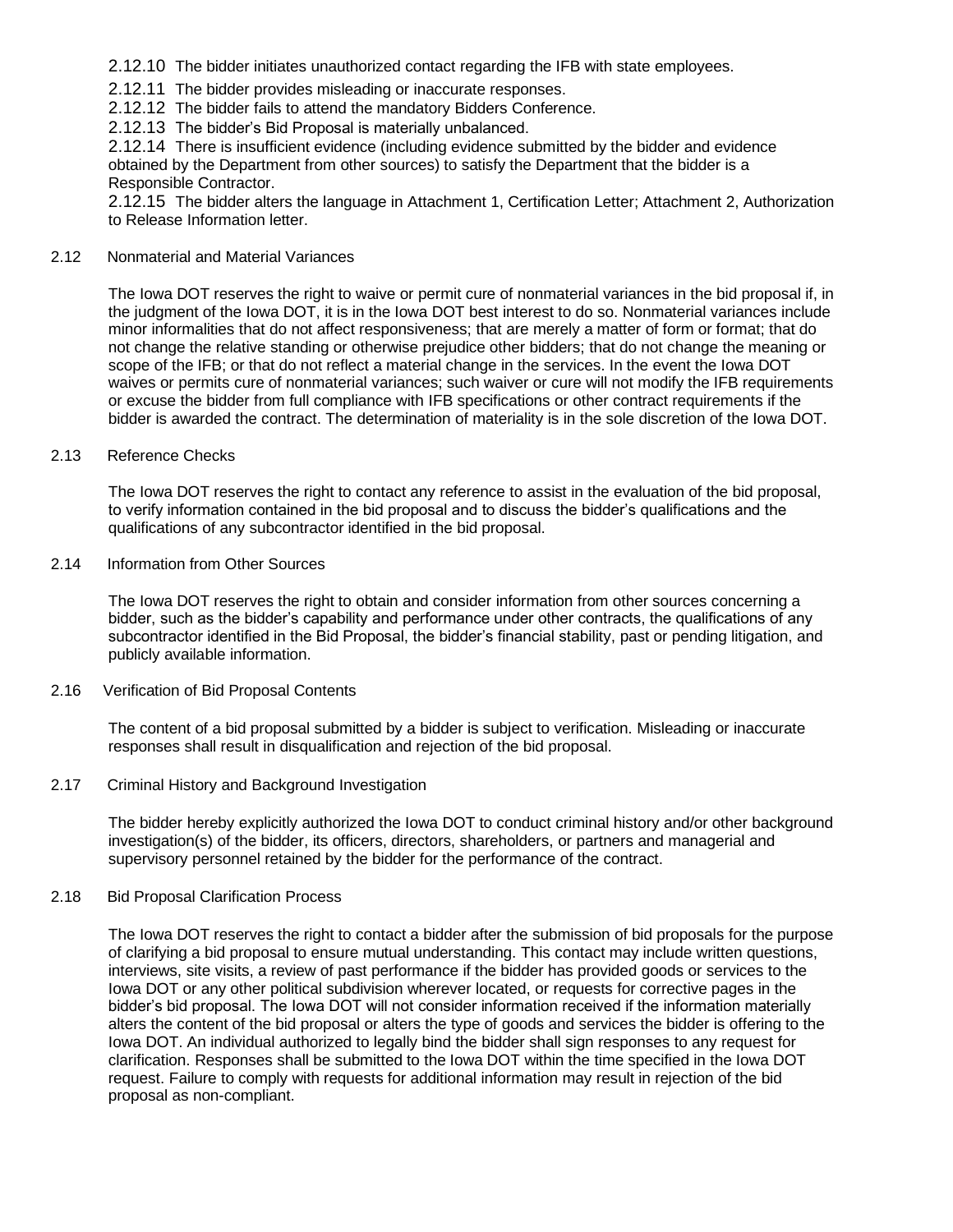### 2.19 Disposition of Bid Proposals

All proposals become the property of the Iowa DOT and shall not be returned to the bidder. In the event the Iowa DOT terminates this IFB, the Iowa DOT will destroy the bid proposals. Otherwise, at the conclusion of the selection process, the contents of all bid proposals will be in the public domain and be open to inspection by interested parties except for information for which bidder properly requests confidential treatment or is subject to exceptions provided in Iowa Code Chapter 22 or other applicable law.

# 2.20 Public Records and Requests for Confidential Treatment

The Iowa DOT may treat all information submitted by a bidder as public information following the conclusion of the selection process unless the bidder properly requests that information be treated as confidential at the time of submitting the bid proposal. The Iowa DOT release of information is governed by Iowa Code chapter 22. Bidders are encouraged to familiarize themselves with chapter 22 before submitting a proposal. The Iowa DOT will copy and produce public records as required to comply with the public records laws.

Any request for confidential treatment of specific information must be included in the transmittal letter with the bidder's Bid Proposal. In addition, the bidder must enumerate the specific grounds in Iowa Code Chapter 22 or other applicable law which support treatment of the material as confidential and explain why disclosure is not in the best interest of the public. Pricing information cannot be considered confidential information. The request for confidential treatment of information must also include the name, address, and telephone number of the person authorized by the bidder to respond to any inquiries by the Iowa DOT concerning the confidential status of the materials.

Any bid proposal submitted which contains confidential information must be conspicuously marked on each page of the document containing confidential information (watermark). Failure to properly identify specific confidential information shall relieve the Iowa DOT or State personnel from any responsibility if confidential information is viewed by the public, or a competitor, or is in any way accidentally released. Identification of the entire bid proposal as confidential may be deemed non-responsive and disqualify the bidder.

If the bidder designates any portion of the IFB as confidential, the bidder must submit one copy of the bid proposal from which the confidential information has been excised. This excised copy is in addition to the number of copies requested in section 4 of this IFB. The confidential material must be excised in such a way as to allow the public to determine the general nature of the material removed and to retain as much of the bid proposal as possible.

The Iowa DOT will treat the information marked confidential as confidential information to the extent such information is determined confidential under Iowa Code Chapter 22 or other applicable law by a court of competent jurisdiction.

In the event the Iowa DOT receives a request for information marked confidential, written notice shall be given to the bidder seven calendar days prior to the release of the information to allow the bidder to seek injunctive relief pursuant to Section 22.8 of the Iowa Code. The Iowa DOT will release the information marked confidential in response to a request for public record records unless a court of competent jurisdiction determines the information is confidential under Iowa Code Chapter 22 or other applicable law.

The bidder's failure to request confidential treatment of material will be deemed by the Iowa DOT as a waiver of any right to confidentiality, which the bidder may have had.

#### 2.21 Copyrights

By submitting a bid proposal, the bidder agrees that the Iowa DOT may copy the bid proposal for purposes of facilitating the evaluation of the bid proposal or to respond to requests for public records. The bidder consents to such copying by submitting a bid proposal and warrants that such copying will not violate the rights of any third party. The Iowa DOT shall have the right to use ideas or adaptations of ideas that are presented in the bid proposals.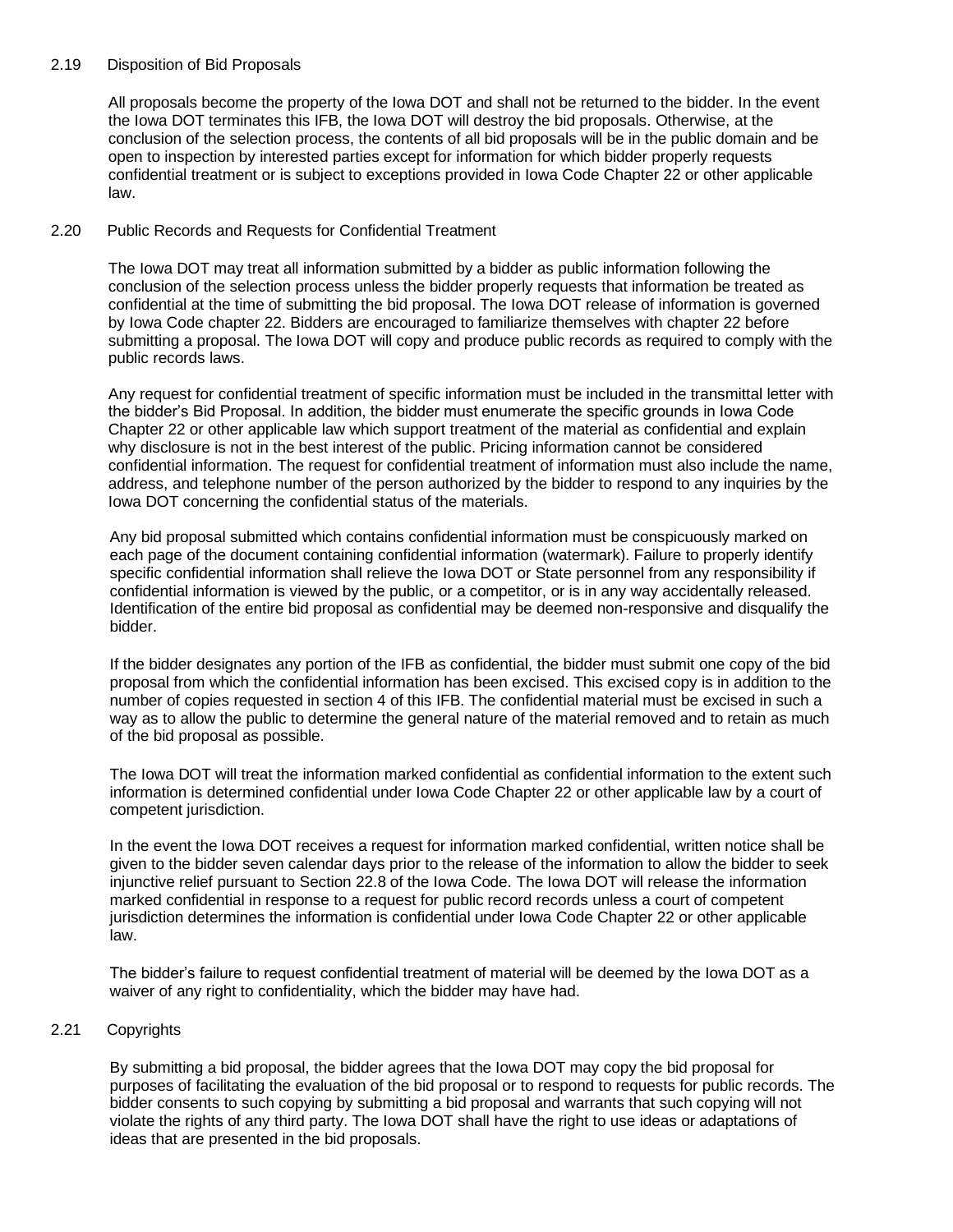#### 2.22 Release of Claims

By submitting a bid proposal, the bidder agrees that it will not bring any claim or cause of action against the Iowa DOT based on any misunderstanding concerning the information provided herein or concerning the Iowa DOT failure, negligent or otherwise, to provide the bidder with pertinent information as intended by this IFB.

#### 2.23 Evaluation of Bid Proposals Submitted

Bid proposals that are timely submitted and are not subject to disqualification will be reviewed in accordance with Section 5 of the IFB. The Iowa DOT will not necessarily award any contracts resulting from this IFB to the bidder(s) offering the lowest cost to the Iowa DOT Instead, the Iowa DOT will award the contract(s) to the compliant bidder(s) that are responsive and responsible. The intent is to award to approximately 5 vendors per category (if that many are received) but this is at the discretion of the procurement administrator. In the event that more than 5 responsible and responsive vendors per category have been evaluated, the procurement administrator may determine 5 qualified vendors based on the lowest bid base price (options prices will not be evaluated) and award contracts to those bidders. It may be determined that the public transit agencies needs are met with fewer than 5 therefor fewer will be awarded contracts as well. If multiple makes/models are bid from different vendors, the award will go to lowest base price vendor.

The evaluation and selection of a contractor will be based on the information submitted in the proposal, references and required presentations and demonstrations. Bidders shall respond clearly and completely to all requirements within three (3) days upon request. Failure to respond completely may be the basis for rejecting a proposal. Contractors may supply removable media (flash drive) or web site addresses to help demonstrate certain features of the proposal, to help clarify the written response to the proposal or to demonstrate new concepts.

Elaborate proposals (e.g. expensive artwork) beyond that sufficient to present a complete and effective proposal, are not necessary or desired.

#### 2.24 Award Notice and Acceptance Period

Notice of intent to award the contract(s) will be sent to all bidders submitting a timely bid proposal. Negotiation and execution of the contract(s) shall be completed no later than thirty (30) days from the date of the Notice of Intent to Award or such other time as designated by the Iowa DOT. If the successful Contractor(s) fails to negotiate and deliver an executed contract by that date, the Iowa DOT in its sole discretion, may cancel the award and award the contract to the next highest ranked bidder the Iowa DOT believes will provide the best value to the State.

After notification of the intent to award is made, and under the supervision of Iowa DOT staff, copies of proposals will be available for public inspection on the Public Transit Section website.

Proposals containing propriety information must have the specific information considered proprietary clearly marked. All information included in the proposal not indicated as proprietary will be open for inspection. All proposals become property of the Iowa DOT.

#### 2.24.1 Award

It is the intent of the Iowa DOT to award the contract to the responsible bidder(s) whose submitted quotation is the most advantageous to the Iowa DOT, costs and other factors considered. Other factors include but are not limited to meeting or exceeding mandatory requirements, proposed staffing, and meeting required time schedule. The Iowa DOT will award by line item with in each group of vehicles. The Iowa DOT reserves the right to reject any or all bids, to waive formalities, and to accept the proposal(s) deemed to be best in accordance with federal procurement guidelines. Bidders should note that items priced are subject to a financial assistance contract(s) between the Iowa DOT and Iowa Public Transit Systems funded by grants from the FTA and/or State of Iowa. Any unauthorized changes or omissions to the proposal forms will be considered sufficient grounds for rejection of bid(s)/proposal(s) and shall be considered non-responsive.

An evaluation team comprised of the Iowa DOT's Transit Programs Administrators will determine the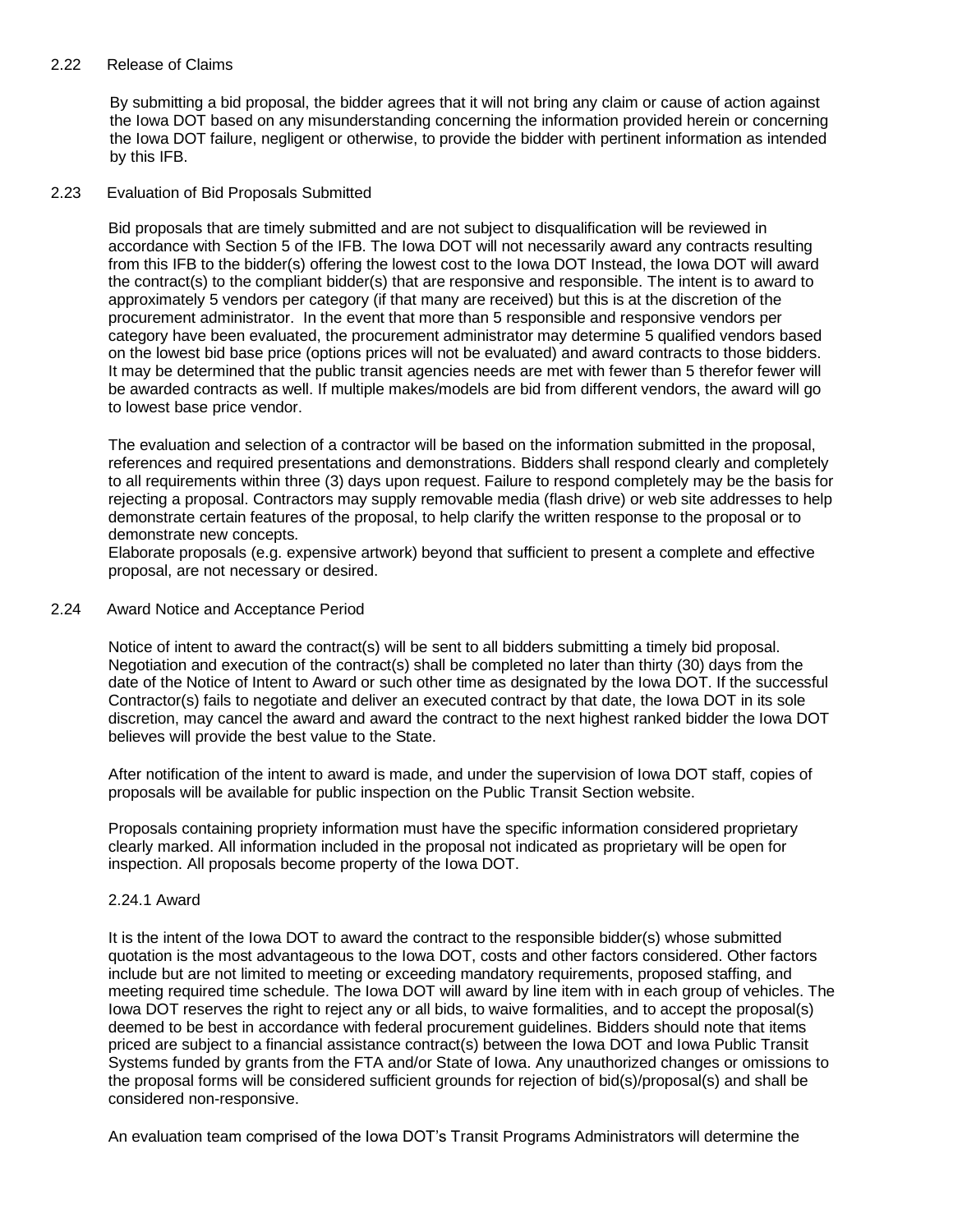awards of this IFB. The procurement administrator or designee may accept or reject the recommendation of the evaluation team. The final award decision will be made by the procurement administrator of the Iowa DOT Public Transit Section.

#### 2.25 No Contract Rights until Execution

The full execution of a written contract shall constitute the making of a contract for services and no bidder shall acquire any legal or equitable rights relative to the contract services until the contract has been fully executed by the successful bidder and the Iowa DOT.

#### 2.26 Choice of Law and Forum

This IFB and the resulting contract are to be governed by the regulations of the Federal Transit Administration and the laws of the State of Iowa. Changes in applicable laws and rules may affect the award process or the resulting contract. The contractor shall always comply with and observe all federal and state laws, local laws, ordinances, and regulations which are in effect during the period of this contract and which in any manner affect the work or its conduct. Bidders are responsible for ascertaining pertinent legal requirements and restrictions.

All litigation or actions commenced in connection with this IFB shall be brought in the appropriate Iowa forum. Any legal action relating to the contract shall only be commenced in the Story County, Iowa, District Court, or the United States District Court for the Southern District of Iowa.

#### 2.27 Restrictions on Gifts and Activities

Iowa Code Chapter 68B restricts gifts which may be given or received by state employees and requires certain individuals to disclose information concerning their activities with state government. Bidders are responsible to determine the applicability of this Chapter to their activities and to comply with the requirements. In addition, pursuant to Iowa Code section 722.1, it is a felony offense to bribe or attempt to bribe a public official. The laws of Iowa provide that it is a felony to offer, promise, or give anything of value or benefit to a state employee with the intent to influence that employee's acts, opinion, judgment or exercise of discretion with respect to that employee's duties. Evidence of violations of this statute will be submitted to the proper prosecuting attorney.

#### 2.28 No Minimum Guaranteed

The Iowa DOT anticipates that the selected bidder(s) will provide services as requested by the approved purchasing agencies. The Iowa DOT will not guarantee any minimum compensation will be paid to the bidder or any minimum usage of the bidder's services. No minimum or maximum number of buses are required to be stated as the bid is conducted by a state agency (per FTA rules).

#### 2.29 Conflicts Between Terms

The Iowa DOT reserves the right to accept or reject any exception taken by the Bidder to the terms and conditions contained in this IFB. Should the Bidder take exception to the terms and conditions required by the Iowa DOT, the Bidder's exceptions may be rejected, and the entire proposal declared nonresponsive. The Iowa DOT may elect to negotiate with the Bidder regarding contract terms that do not materially alter the substantive requirements of the request for proposals or the contents of the Bidder's proposal.

#### 2.30 Licenses, Permits and Inspections

The Bidder shall give all notices and comply with all codes, laws, ordinances, rules, and regulations of any public authority having jurisdiction that bears on the performance of its work. The Bidder shall pay for all licenses, permits and inspection fees required for its work. The Bidder must furnish copies of all approved inspection certificates and approvals from authorities having jurisdiction in a timely fashion upon completion of the work.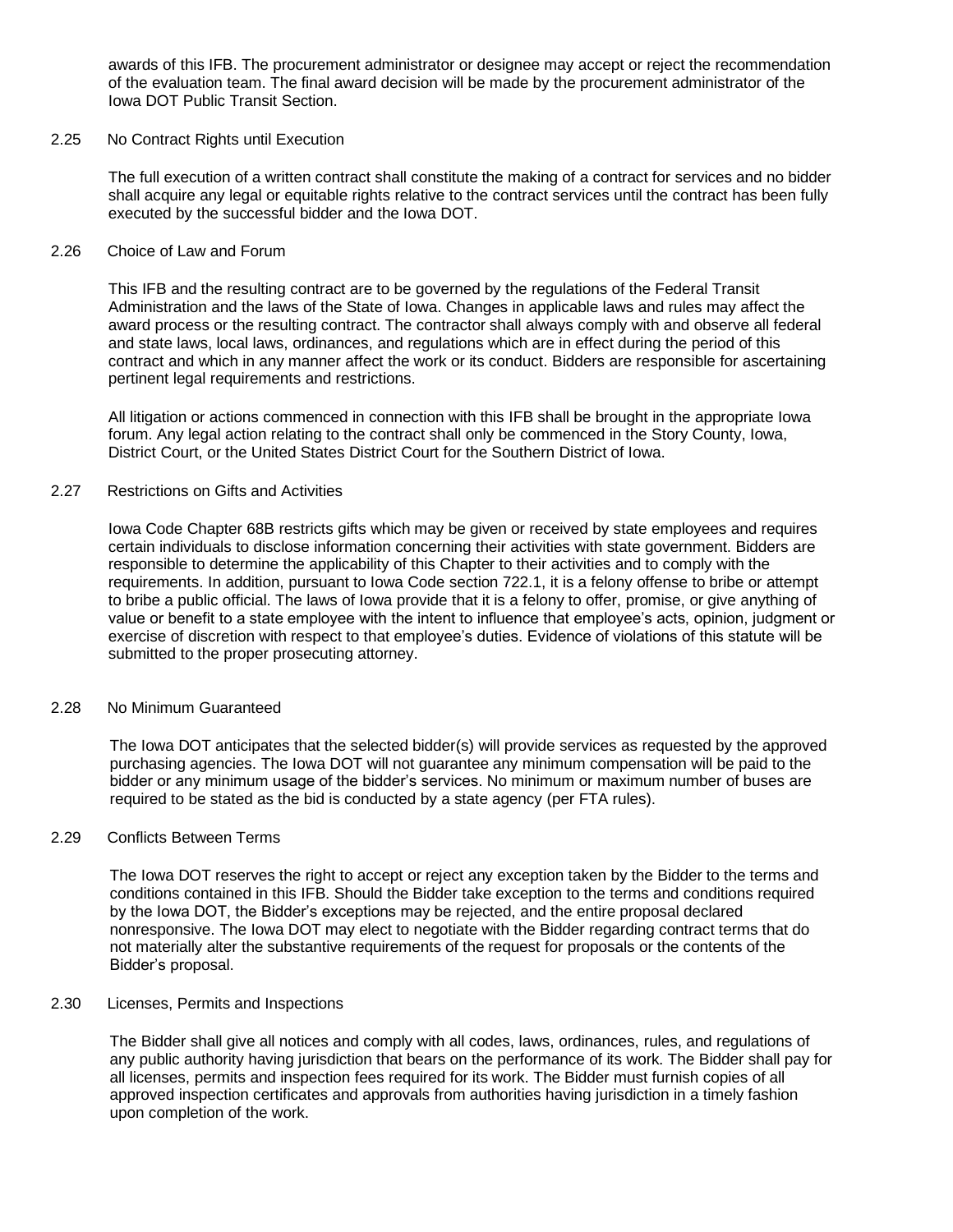#### 2.31 News Releases

News releases or other materials made available to the media or the public that are directed to the Bidder's clients or potential clients and pertain to this procurement or any part of the proposal shall not be made without the prior written approval of the Iowa DOT.

2.32 Targeted Small Business Program

The 1986 Iowa Legislature enacted legislation relating to procurement from Iowa Targeted Small Businesses. (Iowa Code, Chapter 73, and Iowa Administrative Code rules 820--[01, B] Chapter 2). It is hereby agreed that when entering a contract with the State of Iowa, the bidder will take documented steps to encourage participation from TSB's for the purpose of subcontracting and supplying of materials.

A list of Targeted Small Business Contractors is available on the Internet at [https://iowaeda.microsoftcrmportals.com/tsb-search/.](https://iowaeda.microsoftcrmportals.com/tsb-search/) To search for and download a list of all businesses in the Targeted Small Business Directory, leave all fields blank and click "Search" at the bottom of the page.

2.33 Bidders' Conference (Pre-Bid)

A pre-bid conference will not be held for this IFB

2.34 Presentation and Demonstrations

There are no presentations or demonstrations planned for this IFB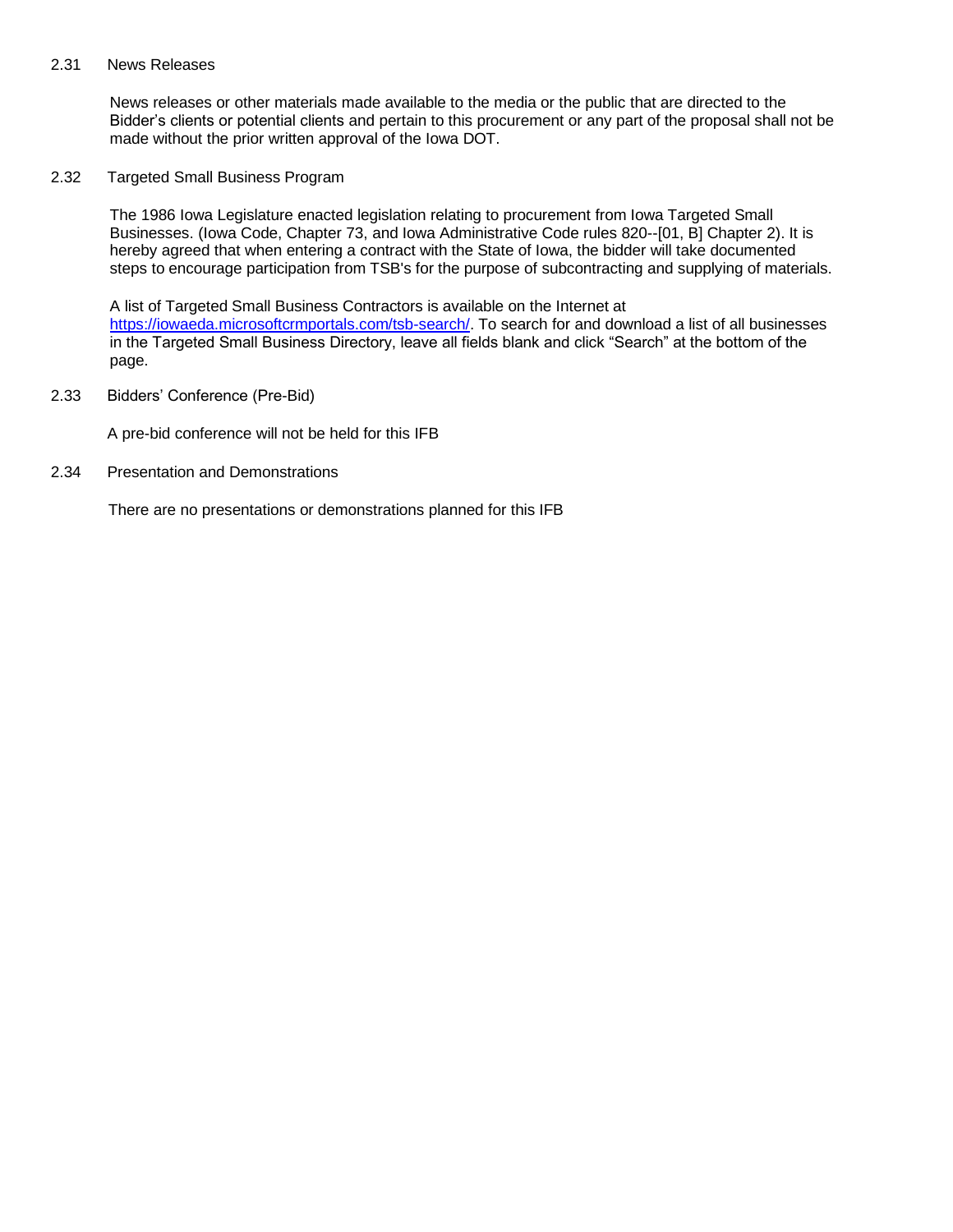### 3.1 Overview

This Invitation for Bid (IFB) describes a relationship to be established between the State and a responder to provide 2021 or newer model year Transit Buses and/or vans. The IFB also specifies contractual conditions and details the basis for the responses, the subsequent review, and the final selection process. The Iowa DOT, Public Transit Section is soliciting proposals for new Transit Buses and vans for the 2021 or newer model years on behalf of the multiple transit providers in the state of Iowa, state regents, any state of Iowa department, and/or transit agencies from other states that share a designated metropolitan planning area with a designated Iowa public transit agency for vehicles to be funded through Federal Sections 5310, 5311, and 5339 programs (as well as any FTA program reopened or new), other government programs, and State funds. Participating agencies will select a vehicle and options available from the proposals only. Additional models/manufacturers the vendor may acquire within the contract years and subsequent extensions will not be allowed. Additional options may be selected by each agency; however, the Public Transit Section will only reimburse up to the ceiling in that fiscal year's program guidance. Any costs above that ceiling will be paid at the purchasing system at their own expense. Rural and urban public transit systems funded through state and Federal funds administered by the Public Transit Section (as well as any other approved agency) will individually issue purchase orders through an approval process at the Public Transit Section. Payment for vehicles will be made to the Contract Bidder by each approved system upon inspection and approval of the vehicle and submittal or all required documentation by the vendor to the purchasing agency.

Responses will only be accepted from manufacturers, or their authorized dealers. Manufacturer's or their authorized dealers must have authorized repair and service centers and be able to take possession of a recipient purchased vehicle within five (5) hours from service request by recipient. Responders should briefly outline their company's experience and qualifications as a provider of public transit buses. The state reserves the right to inspect any dealer location to verify the accuracy of the information provided. All decisions of the state will be final.

All the equipment furnished with the vehicles shall be completely installed and all adjustments shall be made that are required to prepare the vehicle and its equipment for immediate and continuous operation upon delivery. Any equipment that is delivered which fails to meet specifications will be replaced or brought up to specification at no additional expense to the state or the public transit system. All equipment must comply with all state and federal regulations in effect on the date of manufacture that govern the construction of and relating to mass transportation bus equipment.

## 3.2 Project Purpose

Seeking responsive and responsible bidders to provide 35 designated public transit systems and other stated agencies with ADA accessible "minivans", ADA accessible "conversion" vans, ADA accessible "light duty" buses, and ADA accessible "medium duty buses". Selected bidders will only be those that have competitive prices and complete all required aspects of this IFB and can meet all FTA and ADA requirements including but not limited to Buy America standards. Determination of allowable vehicle classification will be at the discretion of the procurement administrator. For example; a vehicle that is typically seen as being a "heavy duty bus" but the vendor bids as a "medium duty" bus may not be accepted due to allowable vehicle cost ceilings per class as listed on the Public Transit Section vehicle programming guidance and any other reason at the discretion of the procurement administrator.

#### 3.3 Vendor Responsibilities

The Contract Bidder(s) will be required to provide the following:

3.3.1 Upon notification of Contract award, notify procurement administrator of the names and addresses of the suppliers/manufacturers, the locations of the final assembly points for each vehicle make and model, the documentation that shows the percentage of American made components, plus the contact person at said locations. In the event the final assembly of a vehicle process takes place in more than one location, the Contract Bidder shall so notify procurement administrator and describe the final assembly processes to be performed at each location.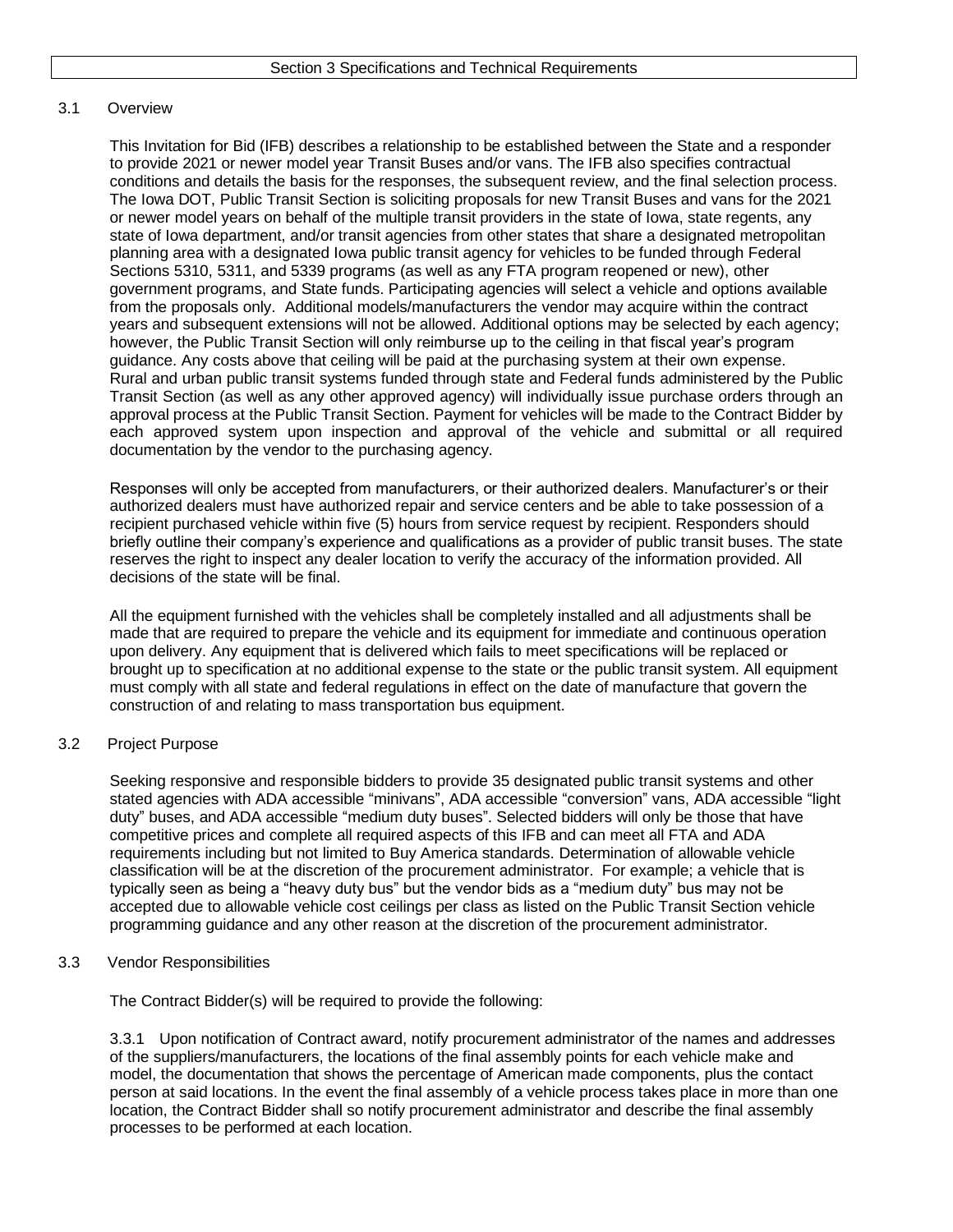3.3.2 If required by FTA Guidelines, make provisions for a Pilot Inspection, at the manufacturing plant before vehicle completion on one of each proposed vehicle type and size. Upon request, the representatives/inspectors will have access to vehicle drawings, material standards, parts list, inspection processing and reports, and records of defects.

3.3.3 Deliver the finished and fully equipped vehicle(s) to a designated audit/inspection site as listed on the Customer Purchase Order. As outlined in 49 CFR 663, for rural or urbanized areas of 200,000 people or fewer purchasing 20 or fewer vehicles, or large urbanized areas of over 200,000 people purchasing 10 or fewer vehicles, the Customer and Contract Bidder will arrange for one inspection to determine complete compliance of vehicle specifications. All Contract Bidder expenses for the inspection will be borne by the Contract Bidder. As outlined in 49 CFR 663, for rural or urbanized areas of 200,000 people or fewer purchasing 21 or more, or large urbanized areas of over 200,000 people purchasing 11 or more, appropriate inspections will be conducted to ensure compliance with 49 CFR 663 - Post-delivery Audits of Rolling Stock. All Customer expenses for in-plant inspections will be borne by the Customer.

3.3.3.1 Make arrangements to correct, or have corrected, all vehicle and/or included equipment deviations of specification requirements identified in the inspections. A vehicle will not be accepted until it passes all inspections.

3.3.3.2 All the equipment furnished with the vehicle shall be completely installed and all adjustments made that are required to prepare the vehicle and its equipment for immediate and continuous operation upon delivery.

3.3.3.3 Each bus shall be delivered to the recipient within a time frame determined by the Responder's offer. Delivery will be in accordance with the delivery process described Section VI of the detailed specifications of this document. An additional 30 days will be permitted for vehicles more than twenty (20) ordered at the same time.

3.3.3.4 An estimated schedule for delivery to an inspection site for each vehicle sold that is funded through Iowa DOT's Public Transit Section shall be submitted to the Iowa DOT Public Transit Office.

3.3.3.5 Each bus shall be complete and ready for service, and all documents required by specifications must be organized in a 3-ring binder, spiral bound, or similar secure format and delivered with the bus. Documents required by specifications are all chassis, body, and major components (wheelchair lift and securements, heating and cooling, tires, etc.) operational manuals, warranty coverage and repair locations and contacts, and maintenance schedules. Optional Shop Manuals and Catalogs may be delivered to Customer within 60 days of delivery. The Contract Bidder shall assume all responsibilities and liabilities incident to such delivery.

3.3.3.6 The Contract Bidder shall arrange for the complete correction of all defects occurring prior to acceptance of the vehicle. All defects occurring prior to acceptance of the vehicle shall be the responsibility of the Contract Bidder and will be fully corrected at the Contract Bidder's expense and/or under applicable warranty, including transportation costs. Substantial corrections may require particular FMVSS recertification and/or extended warranties.

3.3.3.7 Delivery of a vehicle to the Purchaser will include providing information specific to the vehicle. See approved checklist in the appendix section of this IFB.

3.3.3.8 The recipient shall conduct acceptance tests on the delivered bus to identify defects that have become apparent. Receipt of equipment shall not release the Contract Bidder for faulty materials or workmanship appearing even after final payment has been made.

3.3.3.9 The Contract Bidder shall be the single contact through which recipients will arrange warranty work.

3.3.3.10 The Contract Bidder may only accept orders from the State of Iowa's 35 designated public transit agencies, state offices and regents, and non-Iowa agencies part of a metropolitan planning agency area shared by Iowa public transit agencies. Orders from consultants, other bus sales companies on behalf of the CPV member, etc., may not be accepted or processed.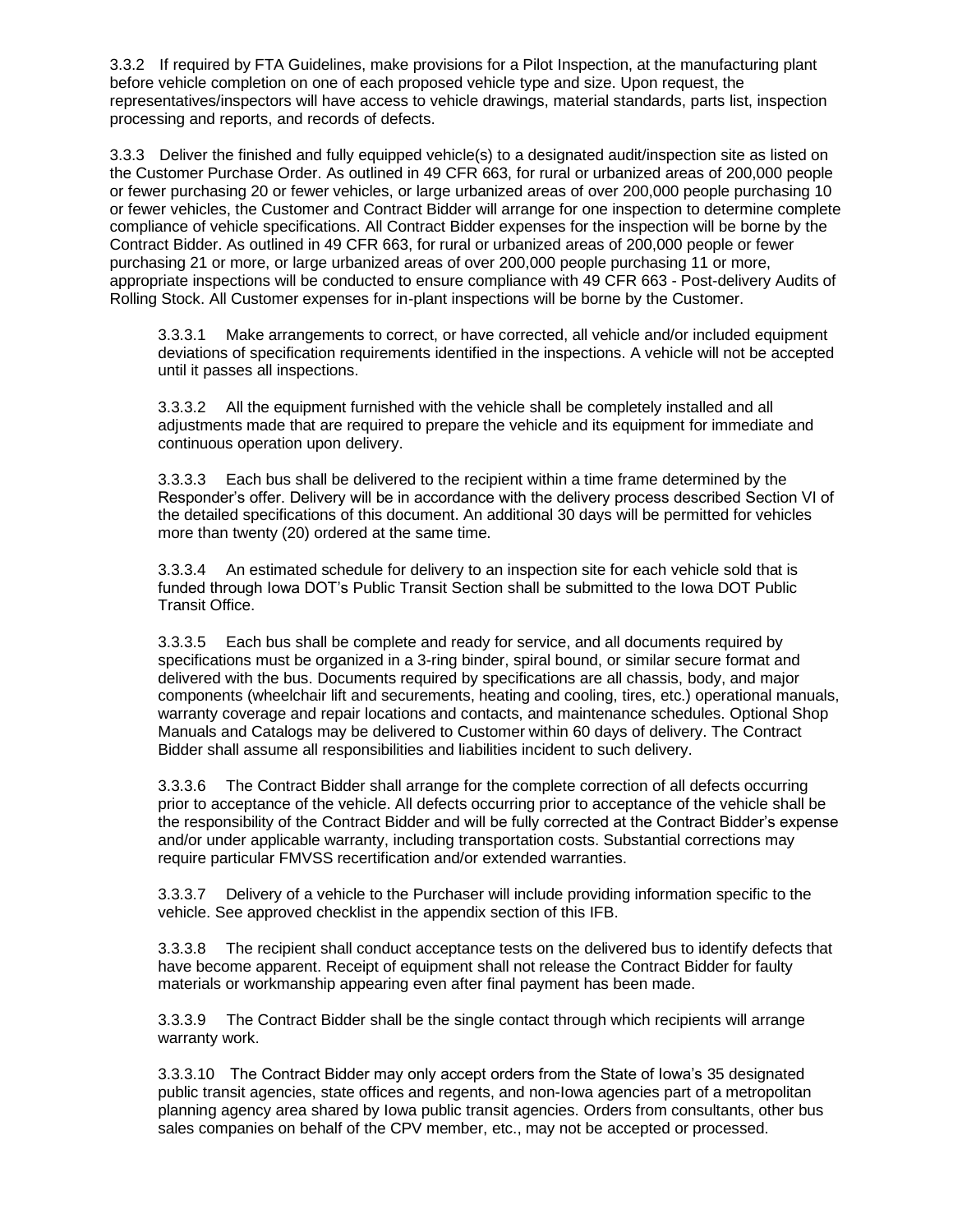3.3.3.11 Usage Reports. Not required by the Public Transit Section. Data is compiled through transit system reimbursements.

#### 3.4 Prices.

Prices shall remain firm for the initial two-year contract term. A unit price based on minimum base specifications (which includes all delivery charges) must be stated for each item quoted. In case of an error in the total price, the unit price will prevail. Prices must be quoted in United States currency.

- 3.4.1 Transportation. All prices shall be FOB Destination, prepaid and allowed (with freight included in the price), to the ordering agency's receiving dock, warehouse, or purchasing agency facility unless otherwise stated in the Special Terms and Conditions. Price reductions must be passed on immediately to the purchasing agency whenever they become effective. In those situations, in which the "deliver-to" address has no receiving dock or agents, the Contract Bidder must be able to deliver to the person specified on the PO.
- 3.4.2 Price decreases. During the life of the Contract, any or all temporary price reductions, promotional price offers, introductory pricing, or any other offers or promotions that provide prices lower than or discounts higher than those stated in the Contract, must be given immediately to the procurement administrator and entities eligible to purchase from the Contract. Invoices for goods ordered or shipped or services performed during the decrease, or promotion, must immediately reflect such pricing.
- 3.4.3 Transportation cost. All costs associated with freight charges from the manufacturer to the Contract Bidder should be included in the base price of the bus. All equipment will be delivered to the Purchaser, FOB Destination, with transportation charges included in the base bid price. The Purchaser reserves the option to pick up the vehicle at the dealer's location and will advise the Contract Bidder accordingly prior to the scheduled delivery date. The vehicle may be drop shipped to a Contract Bidder's authorized dealership if mutually agreed by the Contract Bidder and the Purchaser. All purchase orders and payments must be made to the Contract Bidder, not the dealership where the vehicle was picked up. The Contract Bidder is solely responsible and the prime contact for all warranty repairs.

Fuel surcharges will only be allowed if the price per gallon of diesel fuel increases more than 20 percent from the diesel fuel prices posted on the day the IFB is due. The index used for the Contract will be the weekly Diesel (On-Highway) – All Types Prices for the Midwest Region as posted each Monday at: [https://www.eia.gov/dnav/pet/pet\\_pri\\_gnd\\_dcus\\_nus\\_w.htm](https://www.eia.gov/dnav/pet/pet_pri_gnd_dcus_nus_w.htm)

All requests for fuel surcharges must be submitted and approved by the procurement administrator before they are put into effect. A copy of the rate schedule will be submitted with the request to add the fuel surcharge. The exact amount of the surcharge and the length of time the surcharge may be added, if any, will be governed by the validity of the documentary evidence submitted. No price increase will be effective until approved by the procurement administrator.

- 3.4.4 Quantity discounts. Responders may offer discounts to Purchasers that order more than one bus per time. The discount offered, if applicable, will not be a factor in the evaluation process and must be listed in the quote. Responders may select and list options that would not receive the quantity order discount. Use the option number from the specifications to identify these options.
- 3.4.5 Taxes. No taxes should be calculated into the cost of the vehicle being offered. Taxes will be calculated and invoiced, if applicable, as a separate line item on the invoice. For the purposes of this solicitation, motor vehicle means any self-propelled vehicle required to be licensed for road use and any vehicle propelled or drawn by a self-propelled vehicle required to be licensed for road use. It includes vehicles such as cars, vans, pick-ups, trailers, and motorcycles. It does not include snowmobiles or manufactured homes.

#### 3.5 Federal Regulations

3.5.1 FTA Regulatory Compliance. Specific provisions in the Contract article include, in part, certain standard terms and conditions required by the Federal Transit Administration (FTA), as set forth in 49 CFR section 18.36 and FTA Circular 4220.1F, Rev. 4, March 18, 2013, or current circular,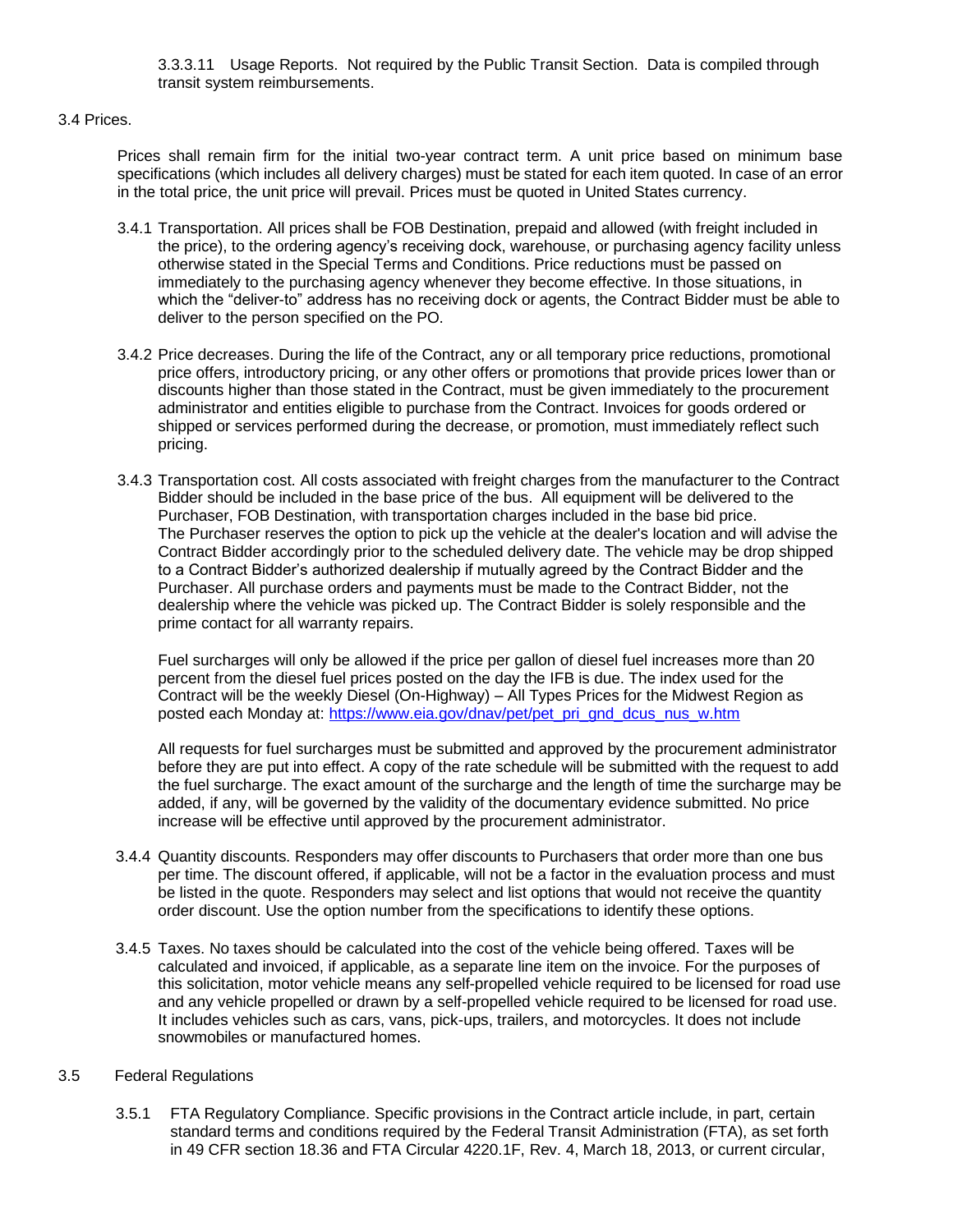as amended, are hereby incorporated by reference. Notwithstanding anything to the contrary in the contract, all FTA-mandated terms shall be deemed to control in the event of a conflict with other provisions contained in the Contract. The Contract Bidder shall not perform any act, fail to perform any act, or refuse to comply with any State of Iowa requests which would cause the State to be in violation of the FTA terms and conditions. The Contract Bidder shall comply with the required FTA clauses. The Contract Bidder's failure to comply with applicable FTA regulations, policies, procedures, and directives, as they may be amended or promulgated from time to time during the terms of the Contract, shall constitute a material breach of the Contract. All forms required as part of this proposal are included in the Contract by reference.

- 3.5.2 Lobbying Restrictions: The undersigned certifies, to the best of his or her knowledge and belief, that: No Federal appropriated funds have been paid or will be paid, by or on behalf of the undersigned, to any person for influencing or attempting to influence an officer or employee of an agency, a Member of Congress, an officer or employee of Congress, or an employee of a Member of Congress in connection with the awarding of any Federal contract, the making of any Federal grant, the making of any Federal loan, the entering into of any cooperative agreement, and the extension, continuation, renewal, amendment, or modification of any Federal contract, grant, loan, or cooperative agreement. If any funds other than Federal appropriated funds have been paid or will be paid to any person for influencing or attempting to influence an officer or employee of any agency, a Member of Congress, an officer or employee of Congress, or an employee of a Member of Congress in connection with this Federal contract, grant, loan, or cooperative agreement, the undersigned shall complete and submit Standard Form-LLL, "Disclosure Form to Report Lobbying," in accordance with its instructions (see attachment for signature page)
	- 3.5.3 Contract Work Hours and Safety Standards Act

3.5.2.1 Overtime Requirements. No Contract Bidder or subcontractor contracting for any part of the Contract work which may require or involve the employment of laborers or mechanics shall require or permit any such laborer or mechanic in any workweek in which he or she is employed to work in excess of 40 hours in such workweek unless such laborer or mechanic receives compensation at a rate not less than one and one-half times the basic rate of pay for all hours worked in excess of 40 hours in such workweek.

3.5.2.2 Violation; Liability for unpaid wages; Liquidated damages. In the event of any violation of the clause set forth in paragraph (a) of this section, the Contract Bidder, and any subcontractor responsible therefore shall be liable for the unpaid wages. In addition, such Contract Bidder and subcontractor shall be liable to the United States for liquidated damages. Such liquidated damages shall be computed with respect to each individual laborer or mechanic, including watchmen and guards, employed in violation of the clause set forth in paragraph (a) of this section, in the sum of \$10 for each calendar day on which such individual was required or permitted to work in excess of the standard workweek of 40 hours without payment of the overtime wages required by the clause set forth in paragraph (a) of this section.

3.5.2.3 Withholding for Unpaid Wages and Liquidated Damages. The grantee or recipient shall, upon its own action or upon written request of an authorized representative of the Department of Labor withhold or cause to be withheld, from any moneys payable on account of work performed by the Contract Bidder or subcontractor under any such contract or any other Federal contract with the same prime contractor, or any other federally-assisted contract subject to the Contract Work Hours and Safety Standards Act, which is held by the same prime contractor, such sums as may be determined to be necessary to satisfy any liabilities of such contractor or subcontractor for unpaid wages and liquidated damages as provided in the clause set forth in paragraph (b) of this section.

3.5.2.4 Subcontracts. The Contract Bidder or subcontractor shall insert in any subcontracts the clauses set forth in this section and a clause requiring the subcontractors to include these clauses in any lower tier subcontracts. The Prime Contract Bidder shall be responsible for compliance by any subcontractor or lower tier subcontractor with the clauses set forth in this section.

3.5.2.5 Payrolls and Basic Records. (i) Payrolls and basic records relating thereto shall be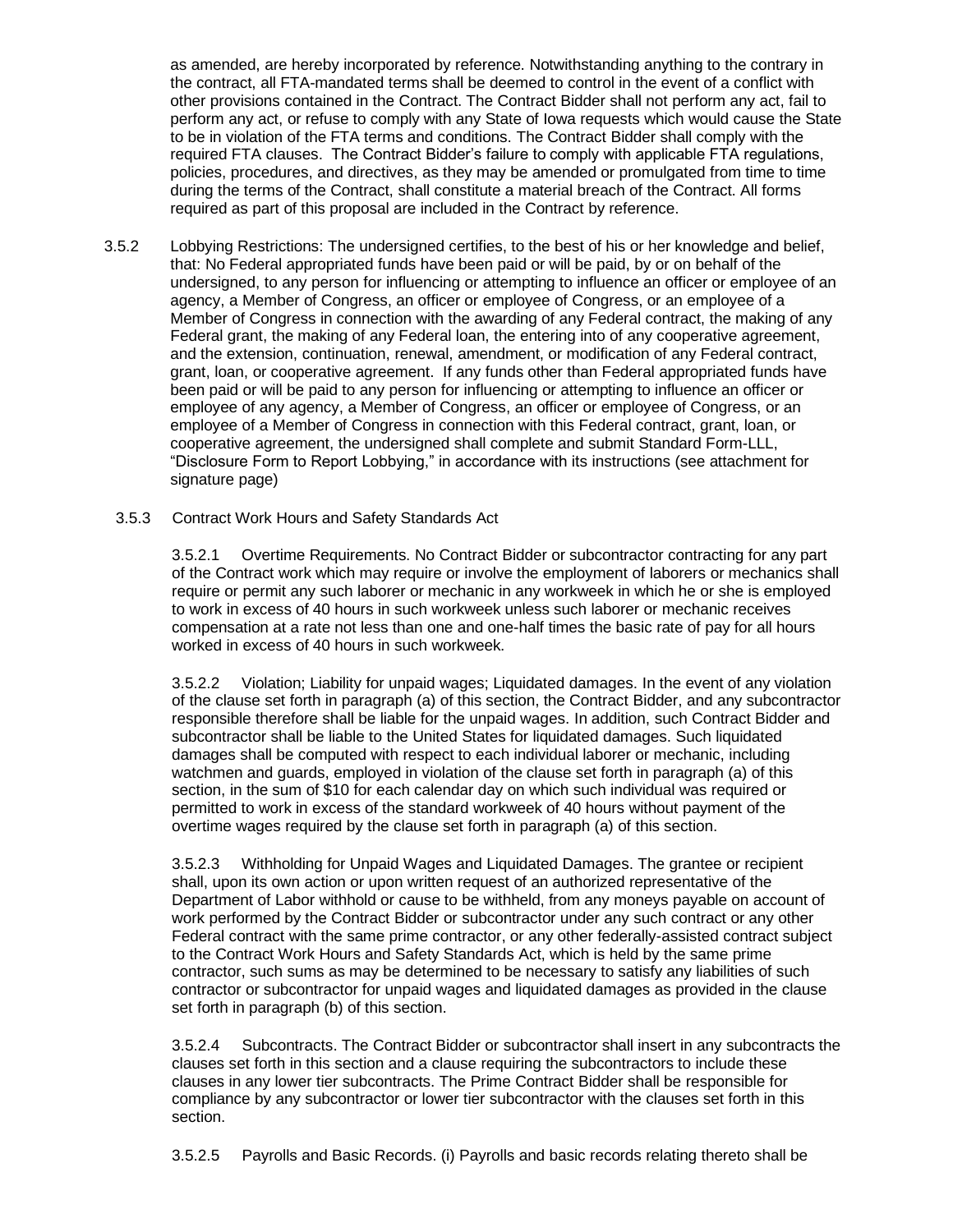maintained by the Contract Bidder during the course of the work and preserved for a period of three years thereafter for all laborers and mechanics working at the site of the work (or under the United States Housing Act of 1937, or under the Housing Act of 1949, in the construction or development of the project). Such records shall contain the name, address, and social security number of each such worker, his or her correct classification, hourly rates of wages paid (including rates of contributions or costs anticipated for bona fide fringe benefits or cash equivalents thereof of the types described in section  $1(b)(2)(B)$  of the Davis-Bacon Act), daily and weekly number of hours worked, deductions made and actual wages paid. Whenever the Secretary of Labor has found under 29 CFR  $5.5(a)(1)(iv)$  that the wages of any laborer or mechanic include the amount of any costs reasonably anticipated in providing benefits under a plan or program described in section 1(b)(2)(B) of the Davis-Bacon Act, the contractor shall maintain records which show that the commitment to provide such benefits is enforceable, that the plan or program is financially responsible, and that the plan or program has been communicated in writing to the laborers or mechanics affected, and records which show the costs anticipated or the actual cost incurred in providing such benefits. Contractors employing apprentices or trainees under approved programs shall maintain written evidence of the registration of apprenticeship programs and certification of trainee programs, the registration of the apprentices and trainees, and the ratios and wage rates prescribed in the applicable programs.

## 3.5.4 No Government Obligation to Third Parties

3.5.3.1 The Recipient and Contractor acknowledge and agree that, notwithstanding any concurrence by the Federal Government in or approval of the solicitation or award of the underlying Contract, absent the express written consent by the Federal Government, the Federal Government is not a party to this Contract and shall not be subject to any obligations or liabilities to the Recipient, Contractor or any other party (whether or not a party to that contract) pertaining to any matter resulting from the underlying Contract. The Contractor agrees to include the above clause in each subcontract financed in whole or in part with Federal assistance provided by the FTA. It is further agreed that the clause shall not be modified, except to identify the subcontractor who will be subject to its provisions. The Contract Bidder agrees to include the above clause in each subcontract financed in whole or in part with Federal assistance provided by FTA. It is further agreed that the clause shall not be modified, except to identify the subcontractor who will be subject to its provisions.

#### 3.5.5 Program Fraud and False or Fraudulent Statements and Related Acts

3.5.4.1 The Contractor acknowledges that the provisions of the Program Fraud Civil Remedies Act of 1986, as amended, 31 U.S.C. § 3801 et seq. and U.S. DOT regulations, "Program Fraud Civil Remedies," 49 C.F.R. part 31, apply to its actions pertaining to this Project. Upon execution of the underlying contract, the Contractor certifies or affirms the truthfulness and accuracy of any statement it has made, it makes, it may make, or causes to be made, pertaining to the underlying contract or the FTA assisted project for which this contract work is being performed. In addition to other penalties that may be applicable, the Contractor further acknowledges that if it makes, or causes to be made, a false, fictitious, or fraudulent claim, statement, submission, or certification, the Federal Government reserves the right to impose the penalties of the Program Fraud Civil Remedies Act of 1986 on the Contractor to the extent the Federal Government deems appropriate.

3.5.4.2 The Contractor also acknowledges that if it makes, or causes to be made, a false, fictitious, or fraudulent claim, statement, submission, or certification to the Federal Government under a contract connected with a project that is financed in whole or in part with Federal assistance originally awarded by FTA under the authority of 49 U.S.C. chapter 53, the Government reserves the right to impose the penalties of 18 U.S.C. § 1001 and 49 U.S.C. § 5323(l) on the Contractor, to the extent the Federal Government deems appropriate.

3.5.4.3 The Contract Bidder agrees to include the above two clauses in each subcontract financed in whole or in part with Federal assistance provided by FTA. It is further agreed that the clauses shall not be modified, except to identify the subcontractor who will be subject to the provisions.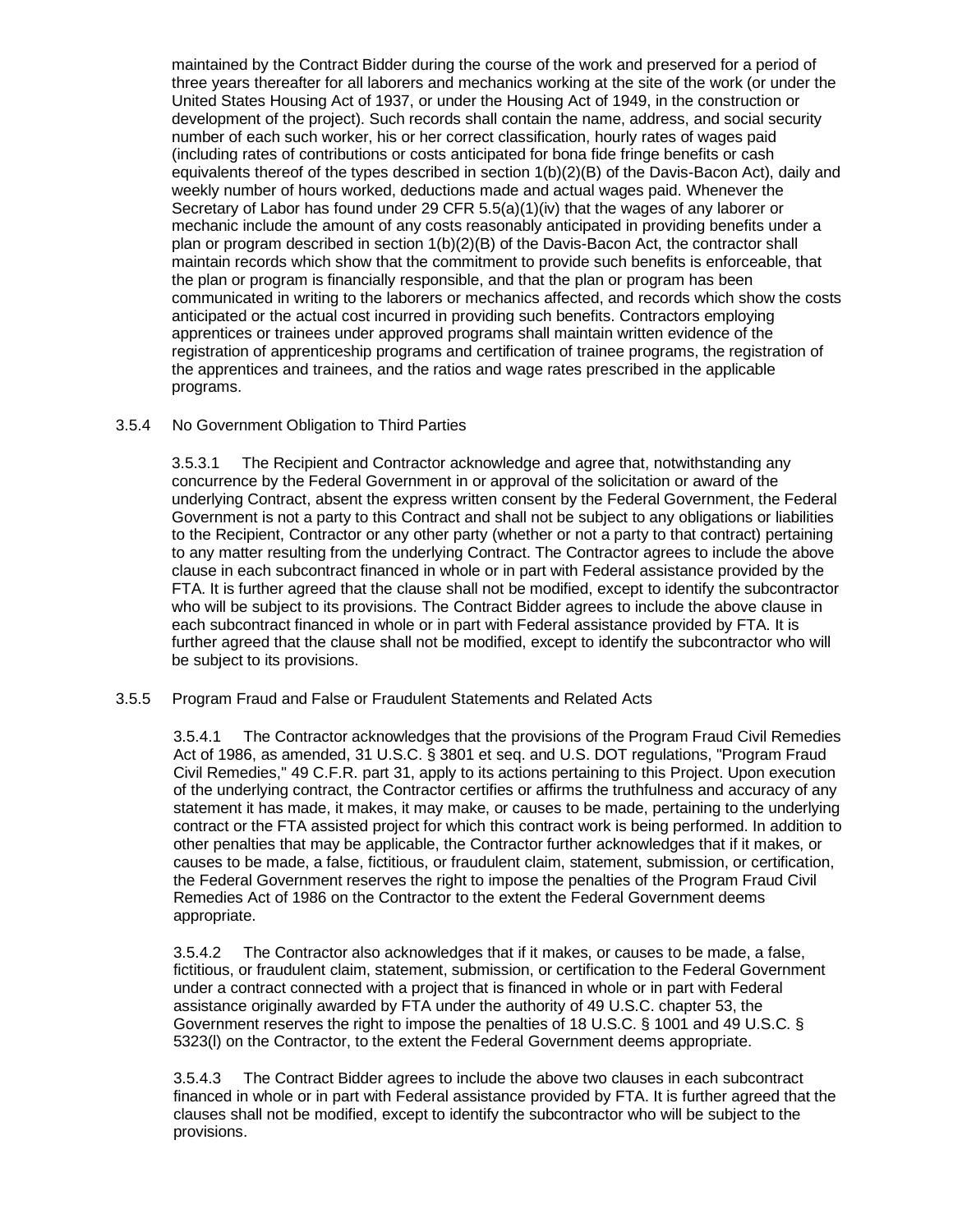#### 3.5.6 Civil Rights

3.5.5.1 Nondiscrimination. In accordance with Title VI of the Civil Rights Act, as amended, 42 USC. § 2000d, section 303 of the Age Discrimination Act of 1975, as amended, 42 USC. § 6102, section 202 of the Americans with Disabilities Act of 1990, 42 USC. § 12132, and Federal transit law at 49 USC. § 5332, the Contractor agrees that it will not discriminate against any employee or applicant for employment because of race, color, creed, national origin, sex, age, or disability. In addition, the Contract Bidder agrees to comply with applicable Federal implementing regulations and other implementing requirements FTA may issue.

3.5.5.2 Equal Employment Opportunity. The following equal employment opportunity requirements apply to the underlying contract.

3.5.5.3 Race, Color, Creed, National Origin, Sex. In accordance with Title VII of the Civil Rights Act, as amended, 42 USC. § 2000e, and Federal transit laws at 49 USC. § 5332, the Contractor agrees to comply with all applicable equal employment opportunity requirements of US Department of Labor (US DOL) regulations, "Office of Federal Contract Compliance Programs, Equal Employment Opportunity, Department of Labor," 41 CFR Parts 60 et seq., (which implement Executive Order No. 11246, "Equal Employment Opportunity," as amended by Executive Order No. 11375, "Amending Executive Order 11246 Relating to Equal Employment Opportunity," 42 USC. § 2000e note), and with any applicable Federal statutes, executive orders, regulations, and Federal policies that may in the future affect construction activities undertaken during the Project. The Contractor agrees to take affirmative action to ensure that applicants are employed, and that employees are treated during employment, without regard to their race, color, creed, national origin, sex, or age. Such action shall include, but not be limited to, the following: employment, upgrading, demotion or transfer, recruitment or recruitment advertising, layoff or termination; rates of pay or other forms of compensation; and selection for training, including apprenticeship. In addition, the Contract Bidder agrees to comply with any implementing requirements FTA may issue.

3.5.5.4 Age. In accordance with section 4 of the Age Discrimination in Employment Act of 1967, as amended, 29 USC. § 623 and Federal transit law at 49 USC. § 5332, the Contract Bidder agrees to refrain from discrimination against present and prospective employees for reason of age. In addition, the Contract Bidder agrees to comply with any implementing requirements FTA may issue.

3.5.5.5 Disabilities. The Contract Bidder agrees to comply with all applicable requirements of the Americans with Disabilities Act of 1990 (ADA) 42 USC 11401 et sec: Section 504 of the Rehabilitation Act of 1973, as amended, 19 USC 792, 49 USC 5301 (d); and the Federal Regulations including any amendments thereto: 49 CFR Part 27, 49 CFR Part 38; 28 CFR Part 35; 28 CFR Part 36; 41 CFR Subpart 101-19; 29 CFR Part 1630; 47 CFR Part 64, Subpart F; and 49 CFR Part 609.

3.5.5.6 The Contract Bidder also agrees to include these requirements in each subcontract financed in whole or in part with Federal assistance provided by FTA, modified only if necessary, to identify the affected parties.

- 3.5.7 Noncollusion Certifications. When included with the IFB, the Responder shall complete and submit the Affidavit of No collusion, which is required on all responses.
- 3.5.8 Fly America. The Contract Bidder agrees to comply with 49 U.S.C. 40118 (the "Fly America" Act) in accordance with the General Services Administration's regulations at 41 CFR Part 301-10, which provide that recipients and sub-recipients of federal funds and their contractors are required to use U.S. Flag air carriers for U.S Government-financed international air travel and transportation of their personal effects or property, to the extent such service is available, unless travel by foreign air carrier is a matter of necessity, as defined by the Fly America Act. The Contract Bidder shall submit, if a foreign air carrier was used, an appropriate certification or memorandum adequately explaining why service by a U.S. flag air carrier was not available or why it was necessary to use a foreign air carrier and shall, in any event, provide a certificate of compliance with the Fly America requirements. The Contract Bidder agrees to include the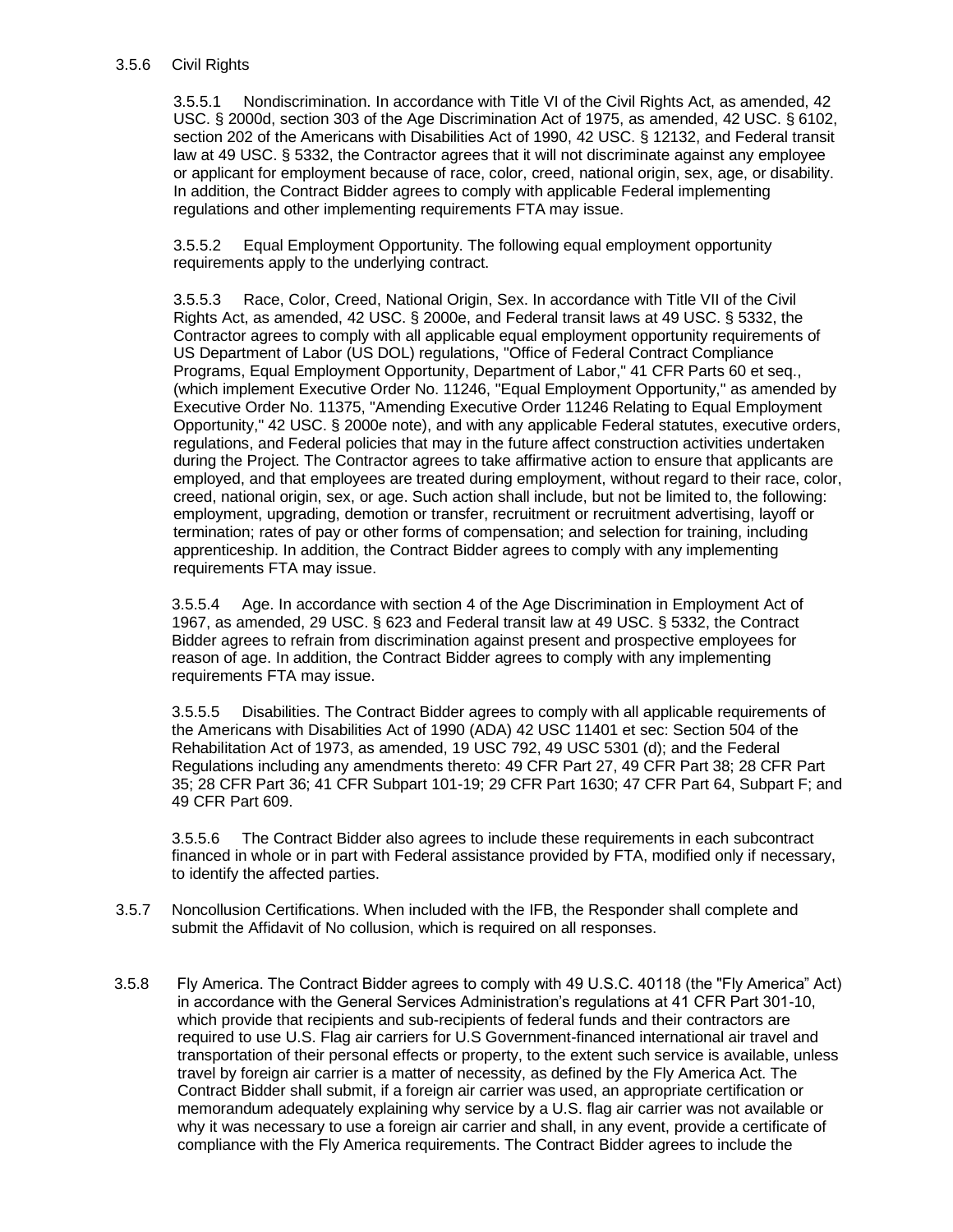requirements of this section in all subcontracts that may involve international air transportation.

- 3.5.9 Disadvantaged Business Enterprises (DBE). Contracts over \$3,000 awarded based on a bid or proposal offering to use DBEs This contract is subject to the requirements of Title 49, Code of Federal Regulations, Part 26, Participation by Disadvantaged Business Enterprises in Department of Transportation Financial Assistance Programs. The national goal for participation of Disadvantaged Business Enterprises (DBE) is 10%. The recipient's overall goal for DBE participation is listed elsewhere. If a separate contract goal for DBE participation has been established for this procurement, it is listed elsewhere. The contractor shall not discriminate based on race, color, national origin, or sex in the performance of this contract. The contractor shall carry out applicable requirements of 49 CFR Part 26 in the award and administration of this contract. Failure by the contractor to carry out these requirements is a material breach of this contract, which may result in the termination of this contract or such other remedy as the municipal corporation deems appropriate. Each subcontract the contractor signs with a subcontractor must include the assurance in this paragraph (see 49 CFR 26.13(b)). If a separate contract goal has been established, Bidders/offerors are required to document sufficient DBE participation to meet these goals or, alternatively, document adequate good faith efforts to do so, as provided for in 49 CFR 26.53. If no separate contract goal has been established, the successful bidder/offeror will be required to report its DBE participation obtained through raceneutral means throughout the period of performance. The contractor is required to pay its subcontractors performing work related to this contract for satisfactory performance of that work no later than 30 days after the contractor's receipt of payment for that work from the recipient. In addition, the contractor may not hold retainage from its subcontractors or must return any retainage payments to those subcontractors within 30 days after the subcontractor's work related to this contract is satisfactorily completed or must return any retainage payments to those subcontractors within 30 days after incremental acceptance of the subcontractor's work by the recipient and contractor's receipt of the partial retainage payment related to the subcontractor's work. The contractor must promptly notify the recipient whenever a DBE subcontractor performing work related to this contract is terminated or fails to complete its work, and must make good faith efforts to engage another DBE subcontractor to perform at least the same amount of work. The contractor may not terminate any DBE subcontractor and perform that work through its own forces or those of an affiliate without prior written consent of the recipient.
- 3.5.10 Certification of Restrictions on Lobbying; Disclosure. The Contract Bidder certifies that no federal appropriated funds have been paid or will be paid by or on behalf of the Contract Bidder for influencing or attempting to influence an officer or employee of any federal agency, a member of Congress, an officer or employee of Congress, or an employee of a member of Congress in connection with the awarding of any federal contract, the making of any federal grant, the making of any federal loan, the entering into of any cooperative agreement, and the extension, continuation, renewal, amendment, or modification of any federal contract, grant, loan, or cooperative agreement. This certification will be incorporated into the Contract. The Contract Bidder further certifies that, if any funds other than federal appropriated funds have been paid or will be paid to any person for influencing or attempting to influence an officer or employee of any federal agency, a member of Congress, an officer or employee of Congress, or an employee of a member of Congress in connection with the projects funded by the funds allocated to the Contract Bidder in this agreement, the Contract Bidder shall complete and submit the Standard Form-LLL, "Disclosure Form to Report Lobbying," in accordance with its instructions.

The Contract Bidder will require the language of this certification be included in the award documents for any subcontracts over \$100,000.00 under the Contract. All subcontractors shall certify and disclose accordingly to the Contract Bidder. The certifications in this paragraph are material representations of fact upon which the State relies when this Contract is made.

3.5.11 Bus Tests. Fully documented tests shall be conducted on each production vehicle following manufacture to determine its acceptability to the State. These tests shall include pre-delivery inspections and testing by the Contract Bidder, and may include post-delivery acceptance testing by the State, in compliance with 49 USC. Section 5323 and 49 CFR part 663.

3.5.10.1 Pre-delivery Tests. The Contract Bidder shall conduct acceptance tests at its plant on each vehicle following completion of manufacture and before delivery to the State. These pre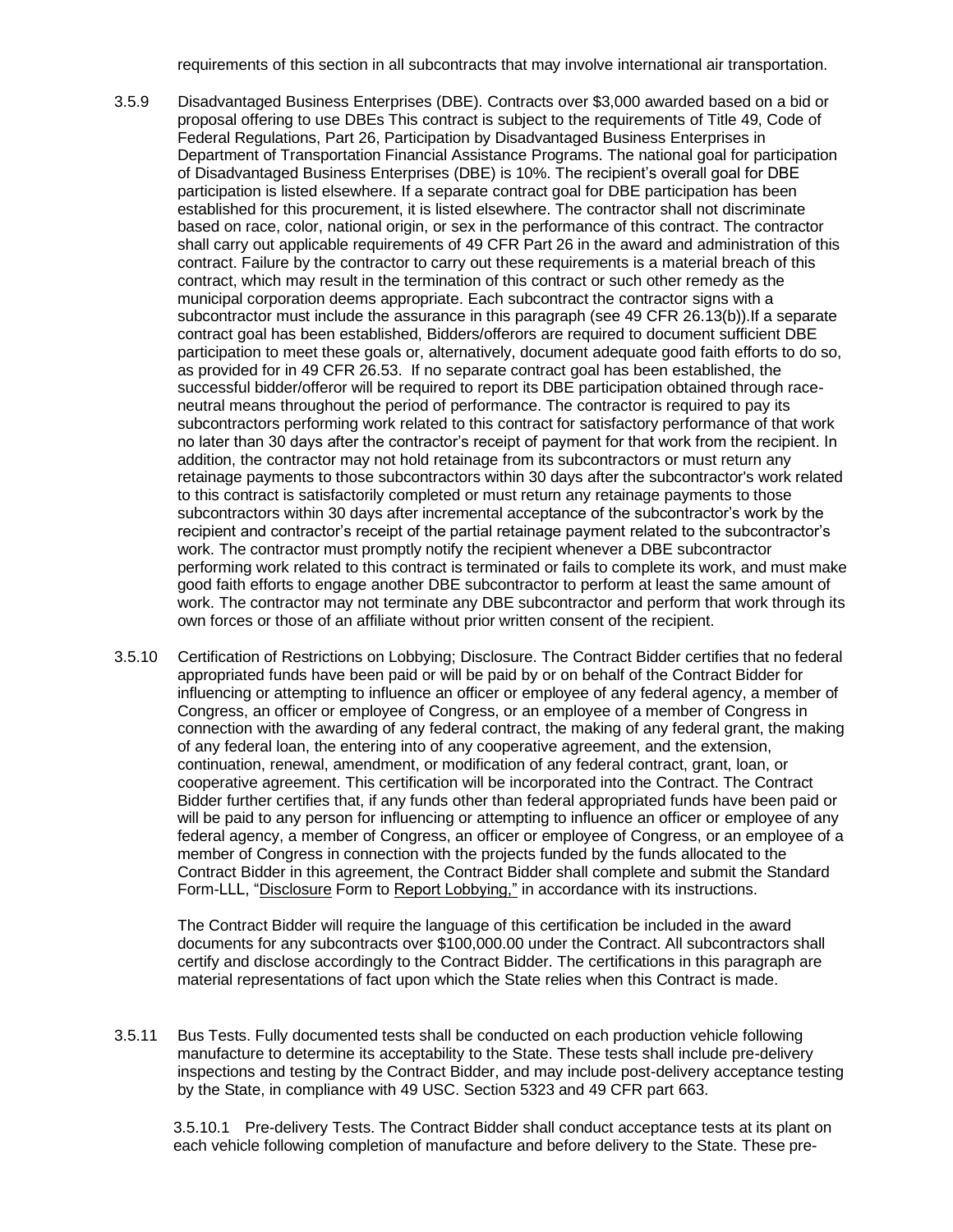delivery tests shall include visual and measured inspections, as well as testing the total vehicle operation, including safety. The tests shall be conducted and documented in accordance with written test plans. Additional tests may be conducted at the Contract Bidder's discretion to ensure that the completed vehicles have attained the desired quality and safety standards and have met the requirements of the Contract. The pre-delivery tests shall be scheduled and conducted with sufficient notice so that they may be witnessed by the State's inspectors, who may accept or reject the results of the tests. The results of pre-delivery tests, and any other tests, shall be filed with the assembly inspection records for each vehicle. The under-floor equipment shall be made available for inspection by the State's inspectors, using a pit or coach hoist provided by the Contract Bidder. A hoist, scaffold, or elevated platform shall be provided by the Contract Bidder to inspect vehicle roofs easily and safely. Authorization forms for the release of each vehicle for delivery shall be provided by the Contract Bidder. An executed copy of the authorization shall accompany the delivery of each vehicle.

3.5.10.2 Inspections. Visual and measured inspections shall be conducted with the vehicle in a static condition. The purpose of the inspection testing is to verify overall dimensional and weight requirements, to verify that required components are included and are ready for operation, and to verify that components and subsystems that are designed to operate with the vehicle in a static condition do function as designed.

3.5.10.3 Total Vehicle Operation. The Contract Bidder shall evaluate total vehicle operation during road tests. The purpose of the road tests is to observe and verify the operation of the vehicle as a system and to verify the functional operation of the subsystems that can be operated only with the vehicle in motion. Each vehicle shall be driven for a minimum of fifteen (15) miles during the road tests. Observed defects shall be recorded on the test forms. The vehicle shall be retested when defects are corrected, and adjustments are made. This process shall continue until defects or required adjustments are no longer detected. Results shall be pass/fail for these vehicle operation tests. After the completion of the Contract Bidder's road test and repairs, if required, the State's inspector(s) shall be taken on a five-mile (minimum) road test to make all functional checks and to assure that there are no vibrations, unusual noises, or rattles prior to delivery.

3.5.10.4 Post-Delivery Test. The State and/or purchasing agency may conduct acceptance tests on each delivered vehicle. These tests shall be completed within 30 working days after vehicle delivery and shall be conducted in accordance with written test plans. The purpose of these tests is to identify defects that have become apparent between the time of vehicle release and delivery to the State and/or public transit systems. The post-delivery tests shall include visual inspection of the vehicle in a static condition and vehicle operations and safety in road tests. Vehicles that fail to pass the post-delivery tests are subject to rejection. The State and/or public transit systems shall record details of all defects on the appropriate tests forms and shall notify the Successful Bidder of rejection of each vehicle within five calendar days after completion of the tests. The defects detected during these tests shall be repaired according to procedures defined in Article XIII of the Contract on Warranty Requirements. Placing a vehicle in revenue service constitutes acceptance of that vehicle for purposes of payment.

3.5.10.5 Compliance Certification. The Contract Bidder will comply with 49 USC. Section 5323(c) and FTA's implementing regulation at 49 CFR part 665. A Certification of Compliance with FTA's Bus Testing Requirements is attached and will be made a part of the Contract. This testing shall be confirmed and recorded by the Contract Bidder on the signed certification form and provided to the State before final acceptance of the first vehicle delivered.

3.5.10.6 Compliance to All Applicable Federal Motor Vehicle Safety Standards. The Contract Bidder must agree to comply with all required applicable federal motor vehicle safety standards as outlined in this Request for Proposal. A list of all applicable Federal Motor Vehicle Safety Standards (FMVSS) of which each proposed vehicle complies with must be submitted.

3.5.11 Clean Air Act and Federal Water Pollution Control Act: The Contractor agrees; it will not use any violating facilities, it will report the use of facilities places on or likely to be placed on the U.S. EPA "List of violating facilities," it will report violations of use of prohibited facilities to the FTA, and it will comply with the inspection and other requirements of the Clean Air Act, as amended, (42 U.S.C 7401-7671Q); and the Federal Water pollution Control Act as amended (33 U.S.C 1251-1387)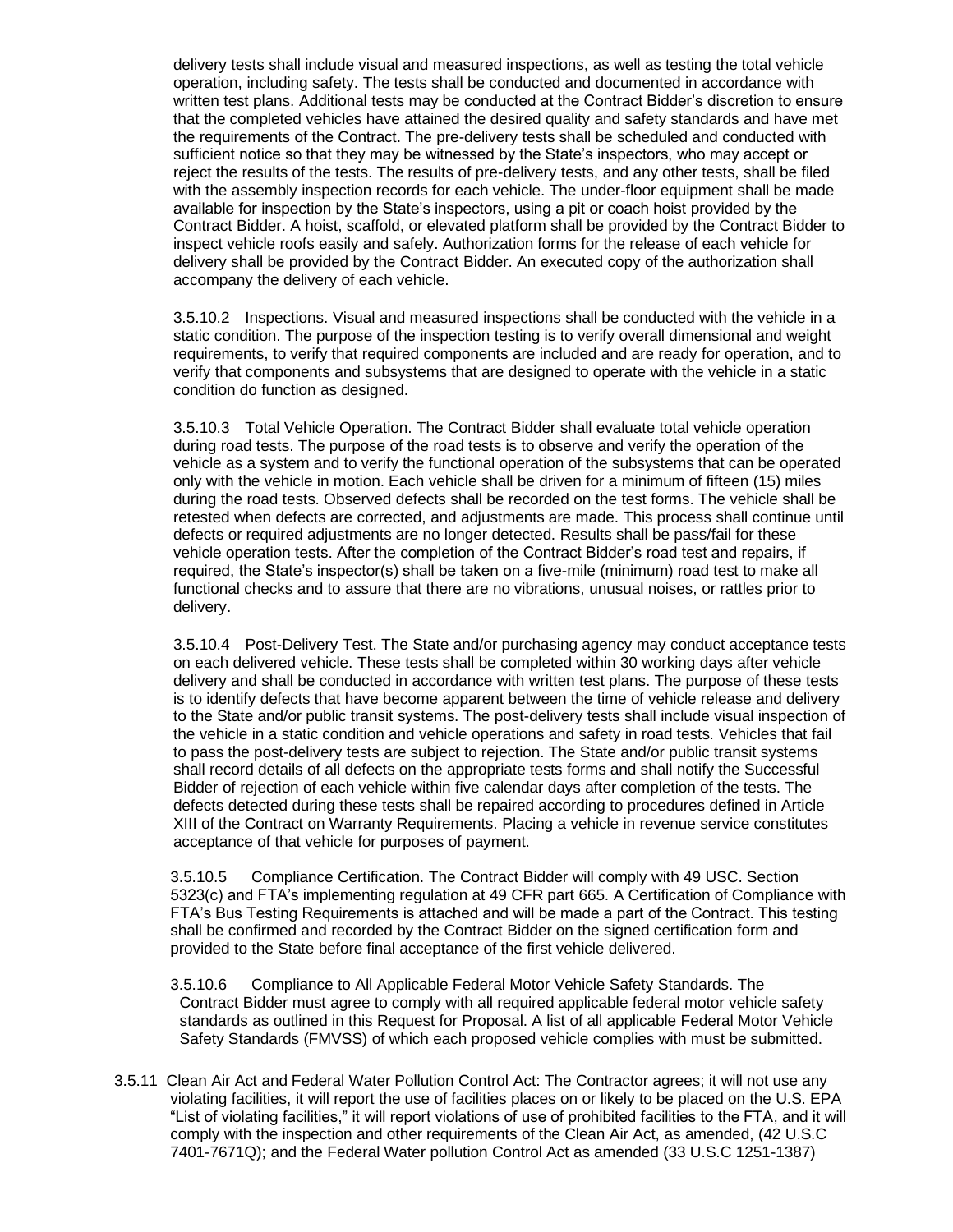- 3.5.12 Energy Conservation: The contractor agrees to comply with mandatory standards and policies relating to energy efficiency, which are contained in the state energy conservation plan issued in compliance with the Energy Policy and Conservation Act.
- 3.5.13 Federal Changes: Contractor shall at all times comply with all applicable FTA regulations, policies, procedures and directives, including without limitation those listed directly or by reference in the Agreement (Form FTA MA (23) dated October 1, 2016) between Purchaser and FTA, as they may have amended or promulgated from time to time during the term of this contract. Contractor's failure to so comply shall constitute a material breach of this contract.
- 3.5.14 Incorporation of Federal Transit Administration (FTA) Terms: The preceding provisions include, in part, certain Standard Terms and Conditions required by DOT, whether expressly set forth in the preceding contract provisions. All contractual provisions required by DOT, as set forth in FTA Circular 4220.1F, Rev. 4, March 18, 2013, or current circular as amended, are hereby incorporated by reference. Anything to the contrary herein notwithstanding, all FTA mandated terms shall be deemed to control in the event of a conflict with other provisions contained in this Agreement. The Contractor shall not perform any act, fail to perform any act, or refuse to comply with any Iowa DOT requests which would cause Iowa DOT to be in violation of the FTA terms and conditions.
- 3.5.15 Access to Records and Reports: A) Record Retention. The Contractor will retain, and will require its subcontractors of all tiers to retain, complete and readily accessible records related in whole or in part to the contract, including, but not limited to, data, documents, reports, statistics, subagreements, leases, subcontracts, arrangements, other third party agreements of any type, and supporting materials related to those records. B) Retention Period. The Contractor agrees to comply with the record retention requirements in accordance with 2 C.F.R. § 200.333. The Contractor shall maintain all books, records, accounts and reports required under this Contract for a period of at not less than three (3) years after the date of termination or expiration of this Contract, except in the event of litigation or settlement of claims arising from the performance of this Contract, in which case records shall be maintained until the disposition of all such litigation, appeals, claims or exceptions related thereto. C) Access to Records. The Contractor agrees to provide sufficient access to FTA and its contractors to inspect and audit records and information related to performance of this contract as reasonably may be required. D) Access to the Sites of Performance. The Contractor agrees to permit FTA and its contractors' access to the sites of performance under this contract as reasonably may be required.
- 3.5.16 Program Fraud and False Fraudulent Statements or Related Acts: The Contractor acknowledges that the provisions of the Program Fraud Civil Remedies Act of 1986, as amended, 31 U.S.C. § 3801 et seq. and U.S. DOT regulations, "Program Fraud Civil Remedies," 49 C.F.R. part 31, apply to its actions pertaining to this Project. Upon execution of the underlying contract, the Contractor certifies or affirms the truthfulness and accuracy of any statement it has made, it makes, it may make, or causes to be made, pertaining to the underlying contract or the FTA assisted project for which this contract work is being performed. In addition to other penalties that may be applicable, the Contractor further acknowledges that if it makes, or causes to be made, a false, fictitious, or fraudulent claim, statement, submission, or certification, the Federal Government reserves the right to impose the penalties of the Program Fraud Civil Remedies Act of 1986 on the Contractor to the extent the Federal Government deems appropriate. The Contractor also acknowledges that if it makes, or causes to be made, a false, fictitious, or fraudulent claim, statement, submission, or certification to the Federal Government under a contract connected with a project that is financed in whole or in part with Federal assistance originally awarded by FTA under the authority of 49 U.S.C. chapter 53, the Government reserves the right to impose the penalties of 18 U.S.C. § 1001 and 49 U.S.C. § 5323(l) on the Contractor, to the extent the Federal Government deems appropriate. The Contractor agrees to include the above two clauses in each subcontract financed in whole or in part with Federal assistance provided by FTA. It is further agreed that the clauses shall not be modified, except to identify the subcontractor who will be subject to the provisions. See also Exhibits for required Federal Forms.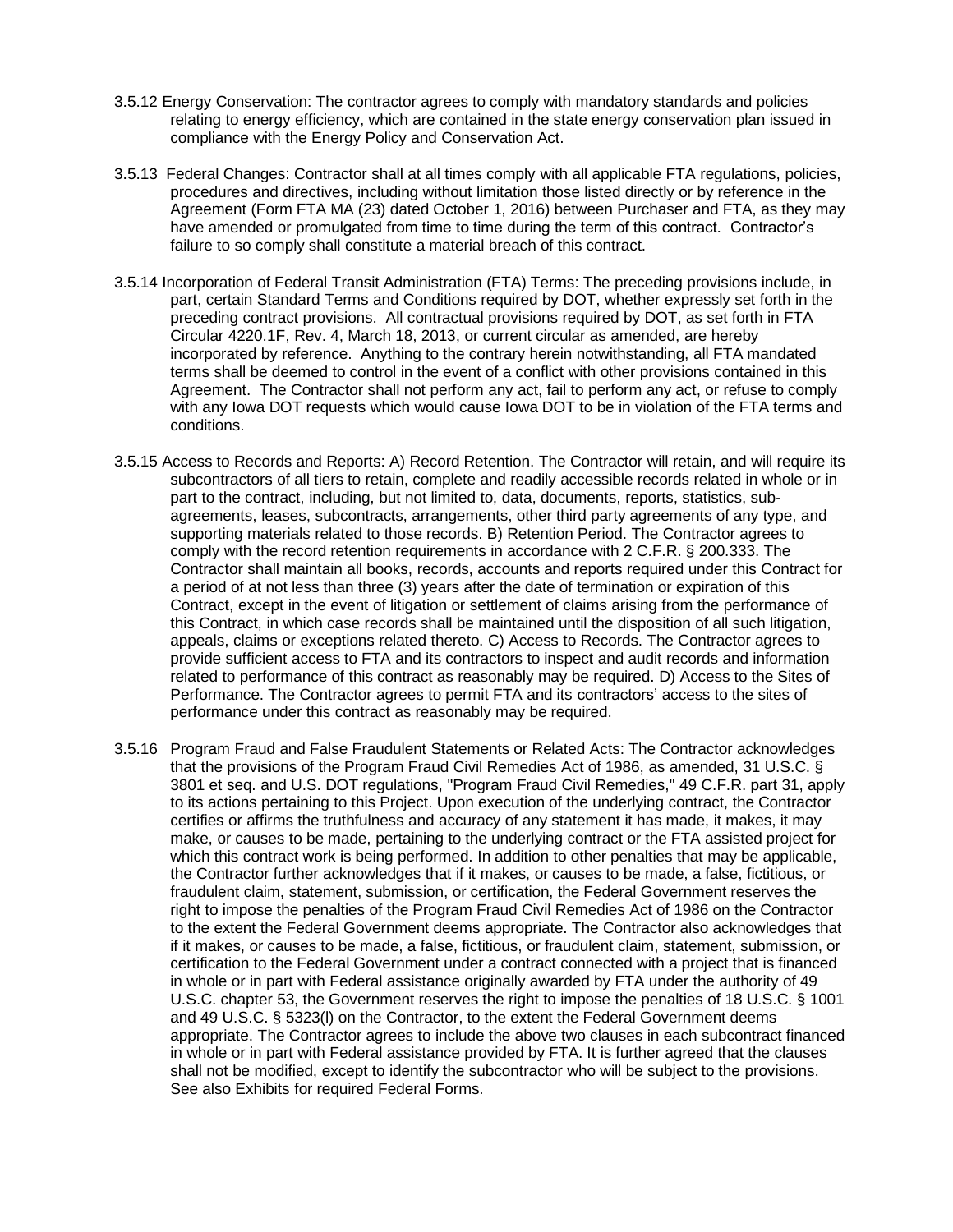3.6 Warranty

See each vehicle class for warranty information. Extended warranties are an eligible FTA vehicle "make ready" expense as an option. Please discuss with purchasing agency as an added option.

3.7 Equipment Requirements-Mandatory

3.7.1 Equipment Bidder Capabilities: The Contract Bidder must be the original equipment manufacturer (OEM) or an authorized distributor for the OEM or a manufacturer's representative for the OEM or its authorized distributor. If an authorized distributor or a manufacturer's representative is submitting an offer on behalf of the OEM, it must either:

3.7.1.1 Be listed on the OEM's website as an authorized distributor or an authorized manufacturer's representative, or

3.7.1.2 Provide a letter from the OEM stating it is authorized to sell the product and that all OEM equipment warranties are applicable.

3.7.2 New model year 2021 or newer buses with wheelchair lift/ramp and securement devices. The purchaser intends to obtain a safe, reliable vehicle with an attractive interior and exterior design and excellent ride qualities. The bus will be used to transport the public and will be equipped for persons with disabilities based on current ADA standards. Buses will be operated on all types of roadways at various speeds and will be started and stopped frequently, in both, city, highway, and rural operations. Transit systems for which vehicles are procured are individually unique in system operations and require various bus sizes and seating configurations to meet individual needs. School Buses or vehicle that would easily appear to be school buses (school bus yellow, stop arms, flashers, etc) are not eligible for FTA funds and are not a part of this Solicitation.

3.7.3 General Requirements The equipment provided by the Contract Bidder must meet the following requirements:

3.7.3.1 The bus shall comply with all requirements of the State of Iowa as to lighting equipment, air pollution control equipment, and all warning and safety devices. The bus must comply with the Federal Motor Vehicle Safety Standards and Federal Motor Carrier Safety Regulations in effect at the time of manufacture.

3.7.3.2 The wheelchair securement positions must meet all federal and state requirements even if unintentionally omitted in these specifications. The preceding applies to any/or all other omissions (federal, state, or local) related to these specifications.

3.7.3.3 Responses should be accompanied by a description of the Responder's standard product, including brochures and detailed specifications.

3.7.3.4 Materials used in the specified components of the vehicle's occupant compartment shall meet or exceed the burn resistance requirements set forth in FMVSS #302.

3.7.3.5 All equipment must meet the requirements of the American's with Disabilities Act.

3.7.3.6 If applicable, the portion of the purchase price of a motor vehicle to make it accessible to persons with disabilities is not subject to State of Iowa sales tax. A sample form is provided in this IFB and must be completed for each vehicle.

3.7.3.7 Delivery costs are included in base price bid. If fuel prices exceed the 20% increase as stated above, fuel surcharge shall be applied to loaded miles only. The Responder must state the starting location. Mileage distances will be determined from an official map of the United States or any on line mileage calculator based on shortest miles. All deliveries shall be FOB destination when applicable

3.7.3.8 All seating and wheelchair positions are in addition to the driver's seat. All wheelchair positions must be forward facing, accessible to the F. The lift door must be located on the right side of vehicle. All "flip seats" are to meet the requirements as outlined in the detailed specifications furnished with the IFB.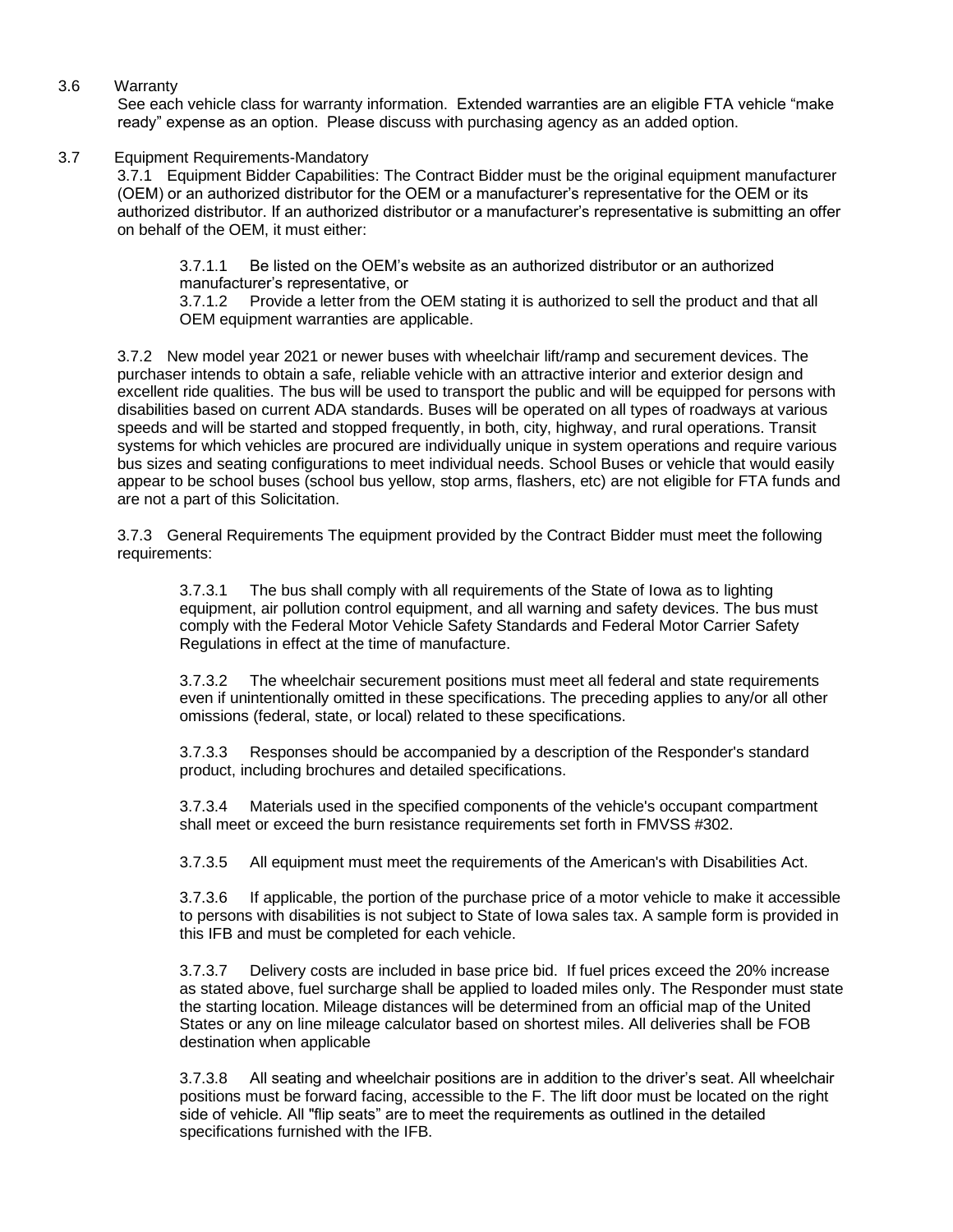3.7.3.9 Each unit requires a specific combination of "options" for that unit only, which shall be included in the total price.

3.7.3.10 Vehicles more than 22 feet must meet ADA requirements for two wheelchair positions.

3.7.3.11 A representative(s) of the public transit system will inspect buses purchased upon delivery. Other than the public transit representative, the Department of Education may conduct inspections yearly if the vehicle transports school age public riders with services under contract.

3.7.3.12 There is no provision to negotiate with transit systems for vehicle trade-in allowances.

## 3.8 Altoona Test Requirements

The vehicle to be procured in accordance with the specifications and procedures set forth herein will be constructed following the same structural design and configuration as an equal vehicle previously tested and certified for service by the Pennsylvania Transportation Institute Bus Testing Facilities in Altoona, Pennsylvania, (a Federal Transit Administration sponsored facility). The test must have been conducted on the complete vehicle anticipating a minimum of:

3.8.1 Four/Five years or 100,000/150,000 miles of service for vehicles typified by accessible small and mid-sized body-on-chassis buses.

3.8.2 Seven years or 200,000 miles of service for vehicles typified by medium duty mid-size buses, approximately 25 to 30 feet.

3.8.3 Ten years or 350,000 miles of service for vehicles typified by heavy duty mid-size buses, approximately 30 to 35 feet; and

3.8.4 Twelve years or 500,000 miles of service for vehicles typified by heavy duty transit buses, approximately 30 to 40 feet.

3.8.5 The manufacturer of the vehicle identified in response to these specifications will submit, with the response document, certification issued by the Altoona testing facility, unless an exception is granted in writing prior to the response opening based on previously submitted documents. A complete copy of the Altoona Test results must be sent to Public Transit Section. If a complete copy is already on file at the Public Transit Section and a major component or configuration change occurs that produces a partial test, a copy of the final test report must be submitted with the response. A copy of the partial Altoona test results must be on file at the Office of Transit.

### 3.9 Technical Specifications

When brand names of manufacturer's numbers are stated in the specifications, they are intended to establish a standard only and are not restrictive unless the Solicitation states "No Substitute." Responses will be considered on other makes, models or brands having comparable quality, style and performance characteristics.

- 3.9.1 Manufacturer and Model Offered Responders must include detailed information on the manufacturer's make and model that is being offered to the State. The manufacturer of the vehicle identified in response to these specifications will submit with the proposal document a certification issued by the Altoona testing facility, unless an exception is granted in writing prior to the proposal opening based on previously submitted documents. A complete copy of the Altoona Test results must be sent to the Public Transit Section procurement administrator. A floor plan is to be submitted for each seating configuration being offered. Floor plans must show only permanent seats (no foldaway or flip seats as those are "options") and W/C positions and must match the wheelbase and capacity of vehicles being offered. Each floor plan is to be labeled as Group 3.1, 3.2, 4.4, etc. and the seating capacity  $(8 + 1, 8 + 2, \text{ etc.})$  to match the appropriate seating configuration and the wheelbase must be shown. Vehicles being offered by a body manufacturer but on multiple chassis (e.g., Ford and/or GM) must show floor plans for both chassis(s) unless the manufacturer incorporates both wheelbase lengths on one floor plan.
- 3.9.2 Cutoff Dates: The Contract Bidder must notify the State of the manufacturer's cut-off dates on equipment furnished within five business days after notice is received from the manufacturer.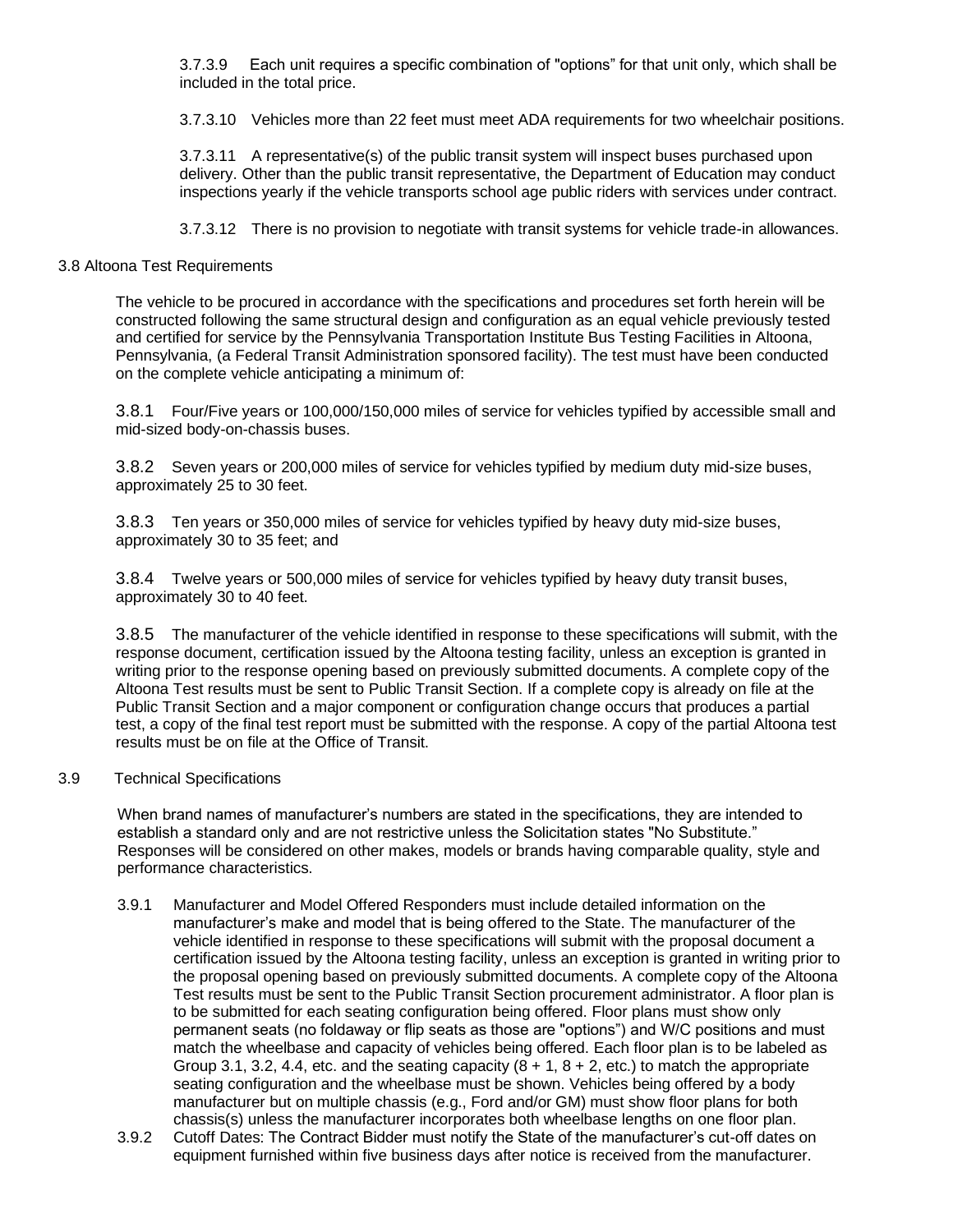Failure to notify the State may result in disqualification from future State projects. Describe your ability to meet this requirement.

3.9.2.1 Please Note: If the manufacturer discontinues the model design offered before the Contract term has ended, the State reserves the right to consider acceptance of the new model design providing the new model design includes significant changes and the base and optional equipment prices are acceptable to the procurement administrator. All significant changes in the new model design must be documented by the manufacturer. Significant changes would be defined as, but not limited to, engine type and size, changes in the electrical system or overall physical characteristics of the bus, or changes in State or federal regulations that significantly impact the cost of the vehicle to the vendor. Simply changing the model year does not qualify as a significant change or justify a price increase. The intent is to hold firm the base bid price for two full contract years and only these significant changes above will be considered for price increase. After two full contract years at set price, a one-year extension will be offered (for 3 years max) and price adjustments will be evaluated and accepted/rejected by the procurement administrator. A price increase that is a significantly higher than other vendors or market rate may be eliminated from the state contract if the needs of the purchasing agencies can be met with vendors that supplied less impactful price adjustments.

3.9.2.2 The Public Transit Section procurement administrator may choose to accept the new model design and price increase, accept the new model year at no price increase, or reject the offered vehicle and either continue with other contracted vehicles or issue a new IFB, whichever is in the best interest of the State and purchasing agencies. All decisions of the procurement administrator will be final.

3.9.2.3 Prices on the new model design must be submitted to the procurement administrator for approval. Prices must include documentation from the manufacturer that substantiates that design and price changes are being issued on a national, not regional, basis.

3.9.2.4 As this IFB covers two years, it is assumed that a model year may change during the contract term. If the "model year" does change during the term of the Contract, price adjustments will not be accepted except in the rare instances stated above and below. Prices offered on the "model year" submitted with this IFB must remain firm for the term of the Contract. The exception would be if the chassis manufacturers should have a "built out date" for the current "model year" prior to producing an adequate number of chassis to fulfill orders under this Contract. Should this be the case, the procurement administrator would consider a price adjustment for the chassis built for the following "model year." Documentation from the chassis manufacturer would be required showing actual costs and must impact multiple vendors. Any price increase allowed would be the same for each Contract Bidder affected by the change in model year chassis.

3.9.2.5 Prices offered on the "model year" optional equipment submitted with this IFB must remain firm for the term of the Contract. If optional equipment that is currently listed in the IFB is not available when the IFB is submitted, but becomes available during the term of the Contract, the Contract Bidder may submit a request to have the equipment added to the Contract. All requests must be reviewed and approved by the procurement administrator before the option is added to the Contract. All decisions of the State will be final.

#### Group 1 Transit Minivan with Lift/Ramp Minimum Required Specifications (Model Year 2021 or newer)

#### Bus Testing

The converted minivan must have been tested at the Altoona Bus Testing Center for a minimum of 4 year/100,000 miles Minimum Useful Life under FTA requirements pursuant to the Surface Transportation and Uniform Relocation Assistance Act (STURAA)

#### **Dimensions**

- The overall length of vehicles, bumper to bumper, will not exceed 206 inches.
- The maximum exterior height will be 9 feet 7 inches.
- The minimum interior height will be 61 inches at the center of the interior roof.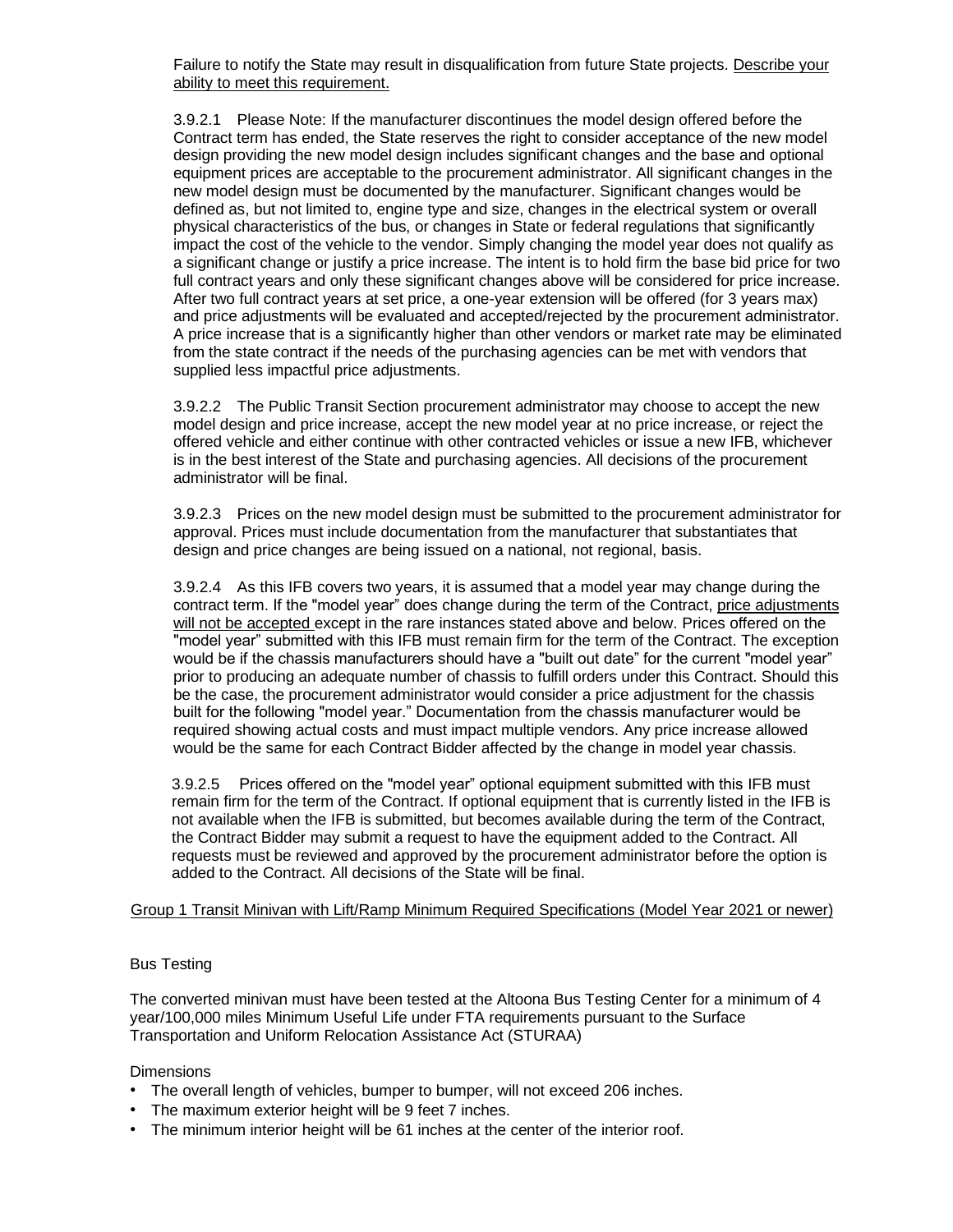Body Modifications

- Minivans must meet minimum ADA door opening height requirement of 56 inches; this can be achieved by modifications whereby the vehicle floor area is cut from the engine firewall to the rearmost passenger seat.
- No modification to any portion of the vehicle roof is allowed in meeting the ADA door opening height requirement.
- OEM minivan can be modified to permit ramp accessibility compliant with ADA requirements through alterations to the existing sidewalls and floor in a manner that maintains OEM structural equivalence; all metal components that are added shall be welded by certified technicians and made corrosion resistant through a commercial primer application or the use of stainless steel material.

## **Capacity**

This minivan shall be capable of carrying in one trip at least three (3) ambulatory forward-facing seated passengers (2 adults + 1 child) and two (2) passengers seated in mobility aids, in addition to the driver.

Chassis Components

- Engine will be gasoline 3.3L-3.7L V-6, FFV engine with electronic fuel injection (or approved equal); drive train will be adequate for GVWR and will maintain 70 mph, except when a lesser speed is recommended by the manufacturer
- OEM Engine block heater (accessible from front preferred)
- Heavy duty engine cooling package
- Automatic transmission 4 speed, with electronically controlled overdrive
- Fuel system will have largest available fuel tank by OEM
- Wheelbase will be 121 or 122 inches
- The front end shall be aligned, and the front wheels balanced
- Parking brake with dash warning light
- Stability control system
- Traction control system
- Daytime running lights
- Stereo shall be OEM AM/FM/CD stereo with front and rear factory speakers
- Keyless remote entry 2 keys and 2 remotes
- Power driver's seat
- Operable passenger side windows
- Power steering, tilt steering wheel and speed control
- Suspension and Stability Control
- Front suspension must retain the complete OEM front strut suspension and components
- Rear suspension must be capable for the payload identified.
- Spacers may be added to the front and/or rear suspension to maintain ground clearance and ADA requirements.
- There must be a minimum of five (5) inches clearance between the break-over angle position of the vehicle exhaust pipe and level ground when loaded with 1,100 lbs. maximum.
- Vehicle must be equipped with OEM Electronic Stability Controls (ESC) system that, if required, has been recalibrated as necessary based on rollover maneuver testing, to perform in conformity with FMVSS 135 Brake Testing subsequent to accessibility modifications (if converted) performed on the model vehicle offered to meet these specifications.

#### **Electrical**

- All harnesses that are modified or added to the vehicle must be properly secured and protected; all exposed terminals and wiring shall be protected from the elements using sealed terminals, dielectric grease, and/or heat shrink; exposed wires will be wrapped or loomed in corrosion/moisture- resistant material.
- 2- way radio pre-wire and antenna ground plane: shall include provisions for an adequate 2-way radio antenna ground plane and wiring for future agency installation of a two-way radio system; circuits shall include one fused 20 amp positive lead, one fused 5 amp lead and one negative lead; positive circuits shall have power only when the OEM ignition key is in the ON or ACCESSORY position.
- Standard 2-way radio antenna base shall be installed into the ground plane as specified by transit agency; the coaxial cable from the ground plane and power wires shall be ran and terminated with a typical 2-way radio antenna connector and blunt wire leads to the floor area beneath the center of the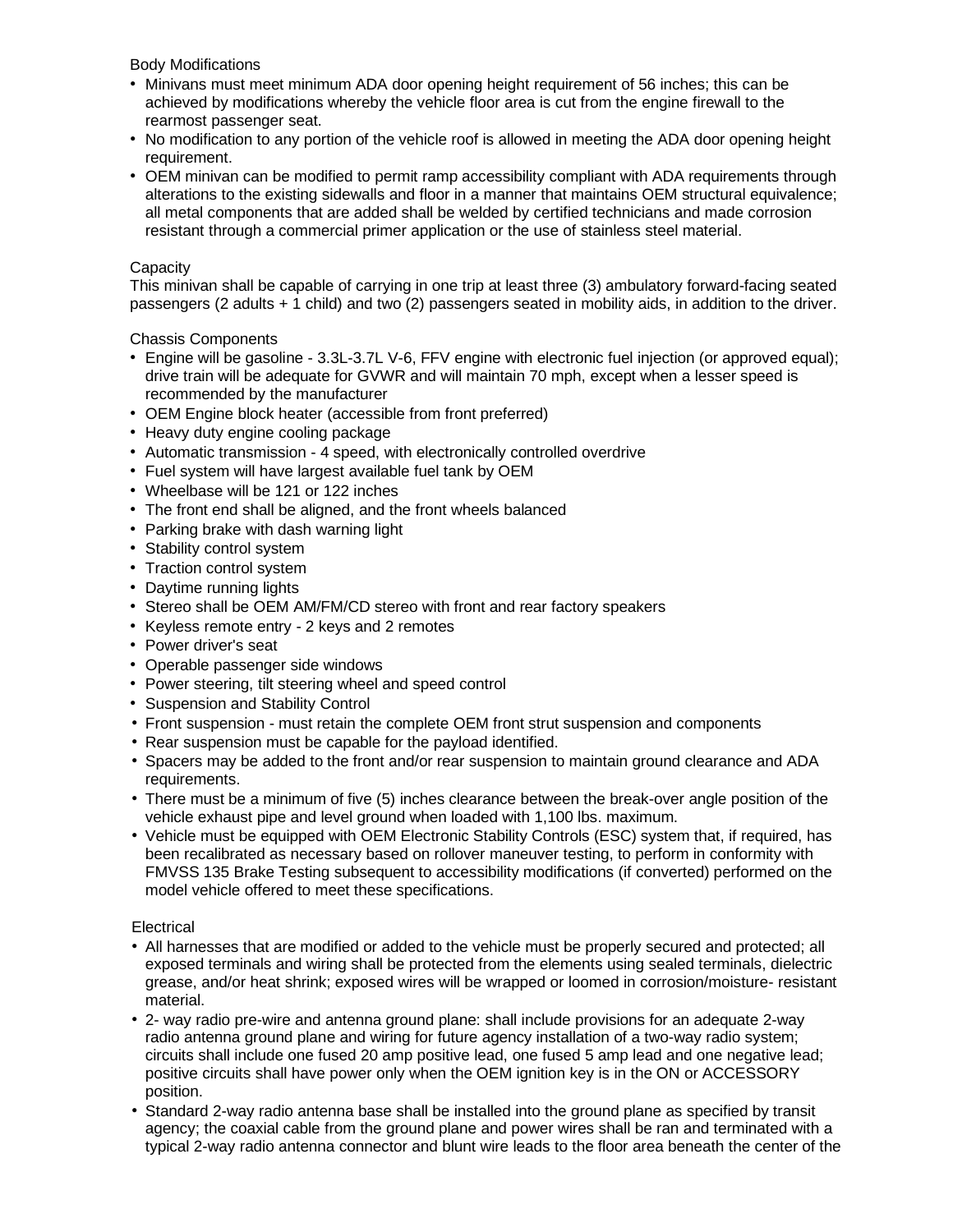dash; the coaxial cable and wiring leads shall extend at least 24 inches beyond the end of the conduit to permit the buyer's FM 2-way radio to be mounted in any location the buyer prefers.

- Alternator with minimum of 160 amperes.
- Battery will be minimum 600 CCA (cold cranking amperes).

### **Exhaust**

• Exhaust system shall be OEM factory.

## Flooring

- Sub Floor: The interior floor shall be insulated to provide a smooth surface for flooring attachment and to minimize interior noise; the flooring underlayment shall be laid without gaps or openings and edges sealed prior to being attached to the lowered metal floor.
- Floor Covering Material: Minimum 2 mm thick commercial grade vinyl transit floor covering shall cover the entire floor surface; seams shall be filled with color matching material so as to be tight against any influx or seepage of moisture; the floor covering shall be thoroughly secured into position throughout the entire floor area; the flooring should possess anti-skid properties (Altro Transflor Meta, Chroma, or equivalent).
- Mobility aid restraints tracks, and seat locks shall be beveled, with no sharp edges and will protrude no more than 1/4 inch above floor surface.

### **Glass**

- Windshield shall be OEM deep tinted from the upper frame to nominally six (6) inches down as measured from the outside of the vehicle.
- All side and rear glass shall be OEM dark tinted; no aftermarket film will be accepted. Heating and Cooling
- The OEM dual front and rear heating/defrosting and air conditioning system shall be provided; if any lines and hoses must be moved, relocated, and/or re-routed they must be sufficiently fastened, protected, and insulated to ensure against wear from friction and damage by exposure to the elements; the lines must be mechanically attached, with OEM clamps, to the vehicle structure at no greater than 18 inch intervals and must be routed so as not to be exposed to wheel spray and not pass within 2 inches of any part of the exhaust system; conversion shall not impede access to front and rear air conditioning components.
- Rear window shall have the OEM electric defroster.

### Interior Panels

• All interior panels shall be OEM or OEM equivalent; the interior shall be without any unprotected sharp edges; all interior panels shall meet FMVSS 302; all interior panels shall provide sound absorption and provide a thermal barrier.

### Lighting

• Overhead and lower lighting shall be installed on the interior of the vehicle; the lighting system shall illuminate automatically when the vehicle front or sliding doors are open; all accessory vehicle lighting shall conform to ADA 49 CFR, Part 38, Subpart B.

### Doors and Exits

- Minivan shall have OEM driver and passenger front doors; rear side doors may be modified (extended to floor level) with the right side being the mobility aid ramp door.
- If side doors slide, they must be equipped with an interlock system so that the door cannot be opened from the inside or outside when the fuel door is open.
- Right side door (mobility aid user accessible entry door) shall be OEM and extended from floor level up to provide a minimum entry height of 56 inches; usable ramp width shall be a minimum of 30 inches, and floor-to-ground height shall be no more than 12 inches; if required, door extensions shall be constructed of aluminized steel or stainless steel.
- Both side doors shall have a mechanism to securely hold doors in open position when vehicle is parked on a hill.
- Rear door shall be provided with a quick release, manual override for opening the door from inside the vehicle, capable of opening the door even if the door is locked; the vehicle override device shall be spring loaded and mounted on the inside of the rear door to prevent accidental release; a decal shall be provided showing operating instructions.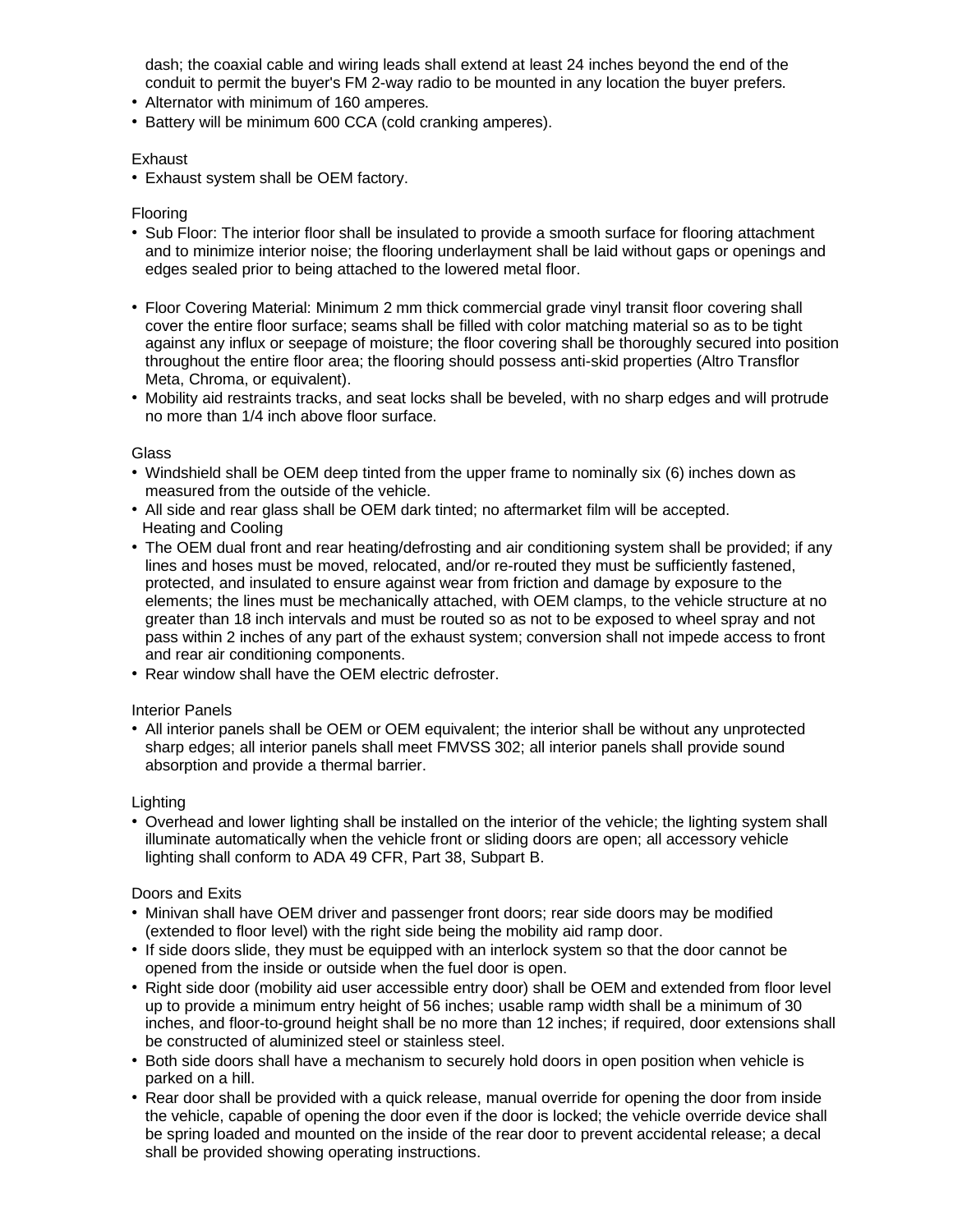Ramp and Related Access Features

- The vehicle shall be equipped with a manually operated mobility access ramp that is operated through the right-side door.
- The stowed ramp shall not obstruct the view of the driver through any vehicle window.
- The ramp shall have a minimum usable width of 30 inches and a slope meeting the requirements of ADA, 49 CFR.
- The ramp surface shall be continuous and made skid resistant through powder coating.
- It shall have no protrusions from the surface greater than 1/4 inch and shall accommodate both fourwheel and three-wheel mobility aids.
- Van floor lowered from firewall to base of OEM rear two passenger seat located above the rear axle.
- Path for mobility aid user (MAU) access must provide a clear minimum height of 56 inches and width of 30 inches at any point of access from the curb side of the vehicle, through the ramp access door, to and above two mobility aid user positions (MAUP), with the position behind the driver being not less than 48 inches length minimum, per ADA requirements.
- Chassis and any required suspension modifications must permit ADA compliant ramp accessibility into and from the vehicle interior MAU positions; compliance with ADA maximum slope requirements shall not require actuation of any suspension kneeling feature.
- Ramp shall be curb side mounted (also can be folding) with a width minimum of 30 inches and hinged at rear of sliding passenger entry door to swing outward using manual actuation from a stowed vertical position parallel to the curbside, sliding passenger door entry; ramp incline shall comply with ADA slope maximum with vehicle kneeling actuated and using a flat parking surface with a curb.

Safety Related Accessibility and Related Requirements

- Control Interlock: the ramp door shall be interlocked with the vehicle transmission to ensure the vehicle cannot be shifted out of park while the right-side door is ajar.
- Line Protection: all metal, plastic, and rubber fluid lines beneath the vehicle that are altered or exposed as a result of floor modification shall be secure and reasonably protected from road damage; any fuel and brake line modification/alteration must be of OEM equivalent material or workmanship; straightening and re-bending OEM brake or fuel lines is strictly prohibited.
- Back-up Alarm: vehicle must be equipped with an electrically operated back-up alarm which produces an intermittent audible signal when the vehicle's transmission is shifted to reverse.
- Rear Door Emergency Exit and Interior Hatch Release: the rear cargo door latch mechanism shall permit it to be opened manually with a quick release lever that overrides the vehicles power door locking mechanisms; this device shall be spring loaded and mounted on the inside of the rear door in a fashion that precludes accidental release; a decal that depicts and/or describes operating instructions shall be affixed in a location to assist with emergency use.
- DOT Emergency Package consisting at a minimum of a 5# fire extinguisher, 10-unit first aid kit, triangle flare kit, and body fluid clean-up kit.

Seating for Ambulatory Passengers and Restraint Features

- All seats and restraints in the vehicle as specified must comply with current FMVSS standards.
- Driver's Seat: OEM standard power driver's seat mounted on FSM pedestal.
- Removable Front Passenger Seat: the front passenger seat shall be made removable so a wheelchair passenger can occupy the front seat location; seat shall be OEM, matching the driver's seat; the seat pedestal/base shall be designed or adapted by FSM to permit easy roll out for mobility aid user access/securement; the seat shall lock and unlock easily from the floor area.
- Mid Seat: a fold-up two (2) passenger seats shall be installed to provide positions for two ambulatory passengers when the mobility aid user position behind the driver is not occupied.
- Rear Seat: the rearmost passenger seat shall be the OEM rear bench seat, capable of comfortably accommodating two adult passengers, and is to be covered with OEM upholstery to match the driver and front passenger seats; if modified, the OEM seat base is to be at a height that will permit seated passengers to have nearly the same knee to floor distance as with OEM standard body and seat.
- Passenger Restraint: restraints shall be furnished for all passengers (including ambulatory passengers, driver, and mobility aid users) consisting of shoulder seatbelts and/or lap belts; each belt or any restraining system shall be equipped with an automatic retractor; securement devices, both for ambulatory and mobility aid passengers shall meet all state and federal standards.
- Grab Handles: grab handles shall be installed, OEM are acceptable.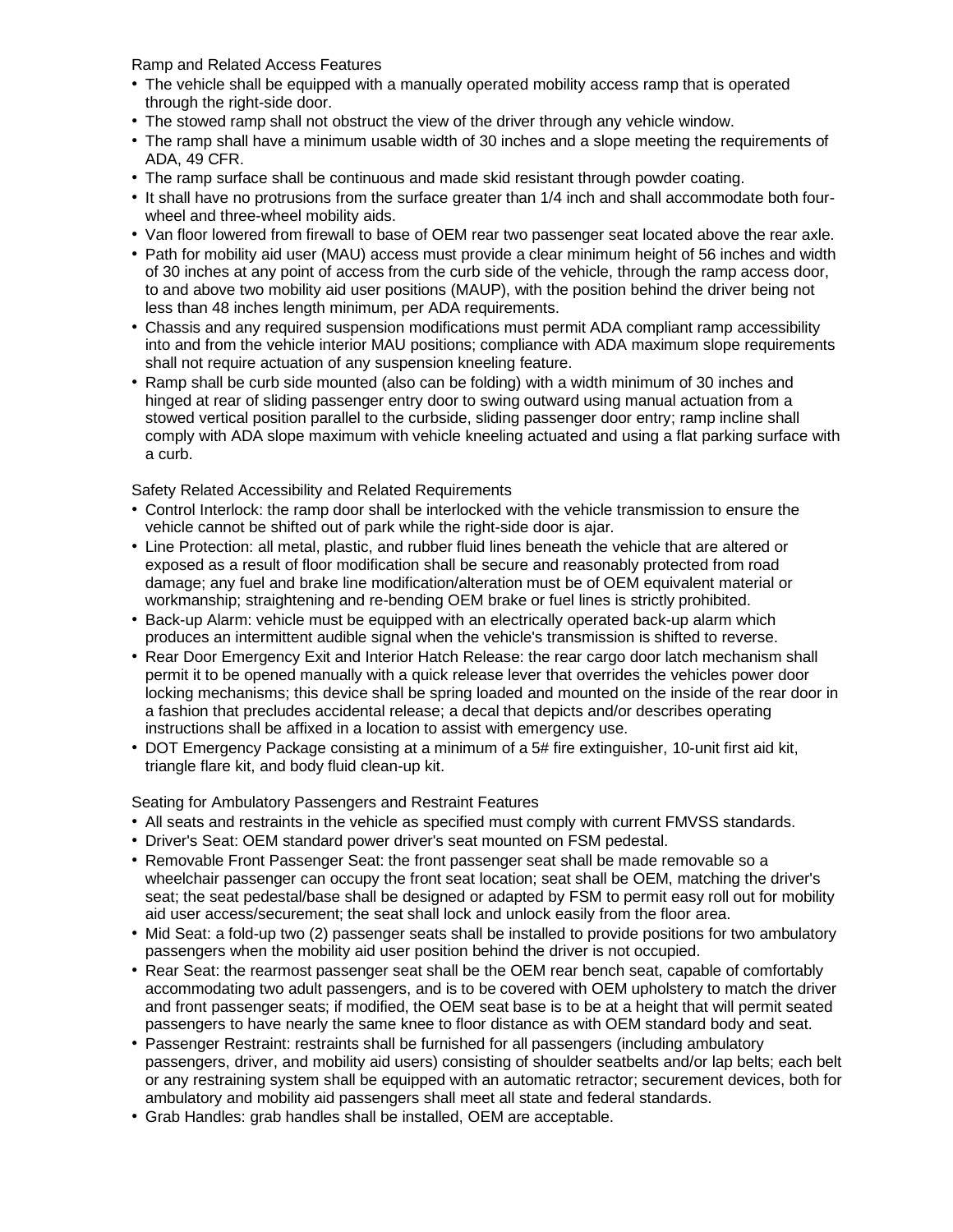Securement and Restraint Systems for Mobility Aid Users (MAU)

- Each vehicle shall be equipped with at minimum two (2) Q-Straint QRT MAX, Q-8300-AP-L model (or approved equal), forward facing mobility aid securement and occupant restraint systems; the system shall utilize a flanged "L" continuous track, capable of securing a variety of common mobility aid designs and accommodate a wide range of occupant sizes.
- All attachment hardware and anchorages shall meet or exceed the 30 mph/20 Impact Test criteria per SAE J2249, 36 CFR Par 1192 and CFR Part 38, and all applicable FMVSS standards, as amended.
- Each securement position system shall consist of four (4) adjustable securement strap assemblies that attach to the structural frame of the mobility aid and the L-track on the vehicle floor; each securement system shall have a corresponding occupant restraining system; the occupant restraint system shall consist of an adjustable lap and a shoulder belt and shall meet all applicable FMVSS standards.
- Vehicle shall have two (2) forward facing wheelchair positions.
- A wheelchair securement system shall be provided to hold wheelchairs in each prescribed position.
- The securement system shall be Q-Straint QRT MAX 8300-AP-L model (or approved equal) retractable system or an approved equal.
- Each securement system shall utilize recessed anchor points in the floor which provide four (4) points of securement, two (2) in front of the wheelchair and two (2) behind the wheelchair (Option pricing shall be provided to substitute recessed anchor points -- as the means of securing passenger restraints to mobility aid users - in lieu of the specified system of recessed, flanged "L" track mounted to fit flush with the lowered floor; all attachment hardware and anchorages for mobility aid users and their devices shall meet or exceed the 30 mph/20 Impact test criteria per SAE Standard 2249, as well as 36 CFR Part 1192 and CFR Part 38).
- No anchor points shall project more than 1/8 of an inch above the finished floor.
- Each securement system shall be adjustable and be capable of accommodating a wide variety of commonly used wheelchair types.
- All wheelchair securement and restraints shall comply with the applicable regulations under California code of Regulations, Title 13, Section 129.

### Wheels & Tires

- The vehicle shall be provided with 5 wheels and tires, 4 on the vehicle plus 1 spare; it is preferred the wheels be stamped steel with wheel covers; if alloy wheels are part of the equipment package and cannot be deleted, they will be acceptable.
- All tires shall be radial and brand/size match.
- The full-size spare tire shall mount underneath the vehicle and be secured with an easily accessible carrier; tire changing equipment, as provided by the OEM, shall include a jack of sufficient strength/capacity and other tools necessary for changing the mounted tires, stored in OEM compartment.

### **Delivery**

- The vehicle shall be delivered FOB to the destination shown on the purchase order, fully equipped in accordance with the specifications and proposal.
- Prior notice of intent to deliver vehicles must be given, at least 5 days in advance, to the contact person designated by the transit agency on its purchase order, during normal business hours.
- Certificate of Origin for the chassis (and modified minivan body from FSM if applicable) and invoice must be sent to the organization named on the purchase order before delivery is made or must be delivered with the vehicle; all documents must show the legal name of the purchasing agency.
- The vehicle is to be delivered having been properly serviced, including all lubricants (grease and oil) and fluids filled to the proper level; properly serviced shall mean the doors shall have been checked and properly adjusted, fittings are all accounted for, and all other mechanical adjustments made, so that the vehicle is fit and able to be put into immediate service. Factory pre-delivery service, or any other delivery service is acceptable only when equivalent to that offered by the dealer to his regular retail customers; after the vehicle has been serviced, the dealer may make delivery by driving or truck transport delivery (see below); delivery by any method other than detailed below is not acceptable.
- Vehicles may be driven up to 1,500 miles (not to exceed 1,500 miles on the new vehicle's odometer) from the factory or dealership to the final delivery point detailed in the purchase order.
- Any deliveries exceeding 1,500 miles must be transported to the final delivery point by truck (not driven); when making truck transport delivery, the dealer or the authorized representative (which may be the truck transport delivery driver) must be present and able to sign receipts, supervise unloading,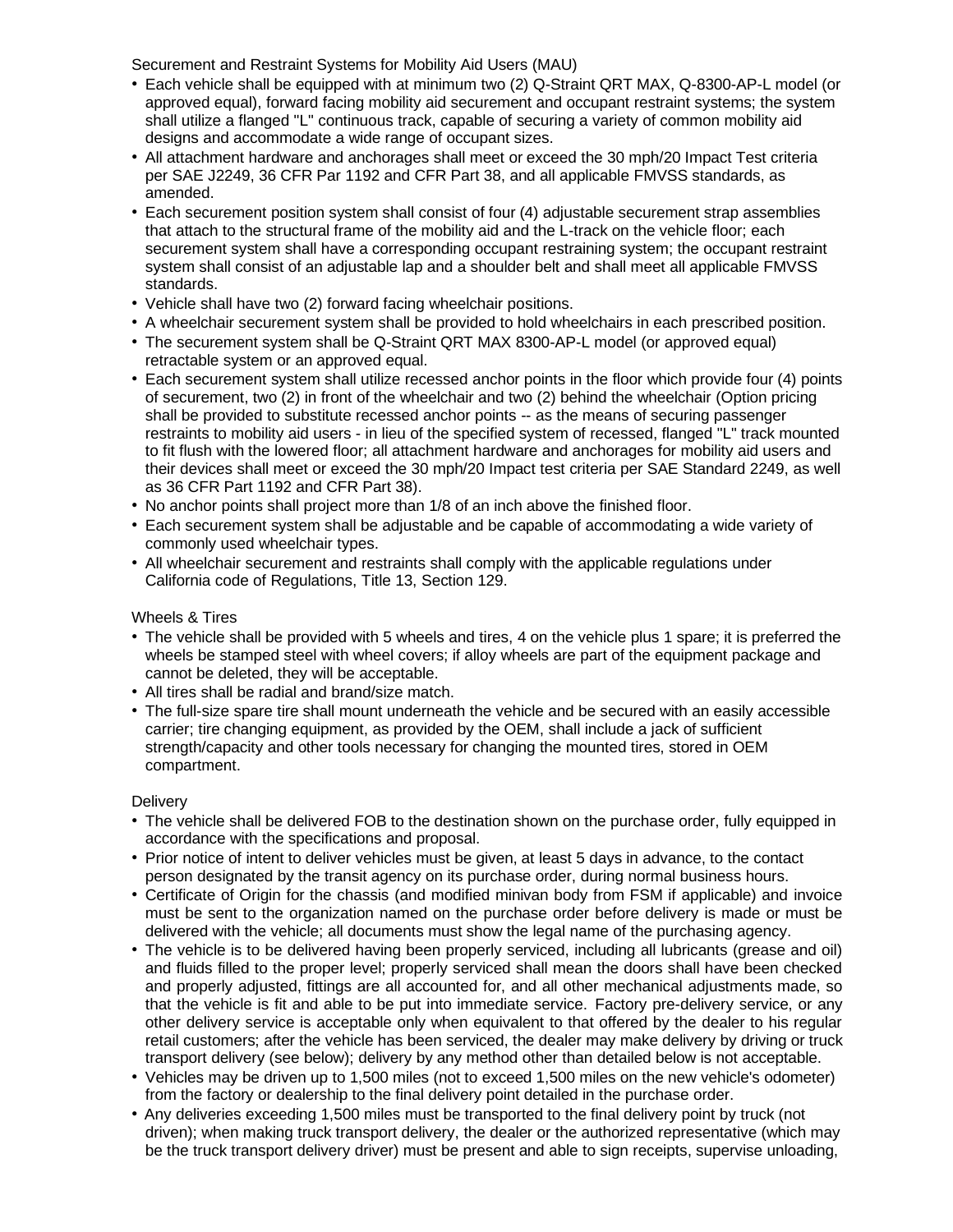and deliver the vehicle (complete with warranty) to the delivery point detailed on the purchase order.

- The authorized representative (which may be the truck transport delivery driver) present at the time of delivery must be able to educate the purchasing agency on the vehicle's features and must be able to demonstrate the vehicle's subsystems and equipment.
- At the time of delivery, the fuel tank must be a least one-fourth (1/4) full as indicated on the fuel gauge; if dual fuel tanks are present, the vehicle must have at least one-fourth (1/4) tank in each tank.
- All vehicles shall be delivered with adequate radiator protection to at least -30 degrees F below zero.
- Support Bid Documentation. (The following mate5rials must accompany each bid; the omission of any of these materials may result in the rejection of the bid)
- Seating plan including the placement of removable and fold-up seats.
- Delineating maximum seating arrangements (to scale and labeled) and placement of grab points.
- Wheelchair placement and seating arrangements (to scale and labeled); provide floor plan for both mobility aid user (e.g. wheelchair user) positions.
- Warranty for vehicle and its subsystems.
- Color chart.
- Signed copies of all documents and applicable pre-award certifications.
- Listing of all exceptions (and detailed reasons of exceptions) to bid specifications.
- Weight analysis.

Support Delivery Documentation. (The following materials must accompany each delivered vehicle; the omission of any of these materials may result in the vehicle not being accepted)

- Warranty for vehicle and its subsystems.
- Owner's manual.
- A copy of a detailed maintenance and inspection schedule for the vehicle and subsystems.
- List of warranty stations available in the State of Iowa and other that may be available to transit agencies that operate in Iowa counties that border other states.
- A label placed on the inside of the glove compartment or driver storage area of the vehicle giving a telephone number to call for technical assistance regarding the vehicle.
- Written or video instructions on the use of the mobility aid user (MAU) restraint and mobility aid (MA) securement systems.
- Written instructions on how to deploy and stow ramp that includes details regarding ramp interlock system.
- "As built" electrical manual.
- "As built" parts manual.
- Alignment report.

### Sealing, Rust proofing, and Undercoating

• All exposed floor seams shall be sealed with an industrial grade butyl sealant or equivalent which conforms to ASTM C920; the entire surface of exterior floor shall have a rust inhibiting coating, such as an epoxy primer base, applied to cover all welded areas (if any), and a fresh application of undercoating over the entire surface; undercoating material will be non-hardening and non-chipping and shall comply with current Federal and State flammability standards; no warranties will be reduced or limited by the application of undercoating.

Weight Analysis

• Weight analysis shall be submitted with each bid; this shall include the base vehicle weight and the weight of each of the optional items; TVM factory weight analyses print out or enclosed form labeled "Weight Analysis" must be submitted with the other bid documents.

Warranty

- All warranty work shall be at no cost to the purchasing agency and should be conducted to minimize the vehicle's out-of-transit service time.
- An owner's care book shall also be included with each vehicle; a copy of a detailed maintenance and inspection schedule supplied by the respective manufacturers of the vehicle and its subsystems (e.g. wheelchair ramp, etc.) shall be included with each vehicle.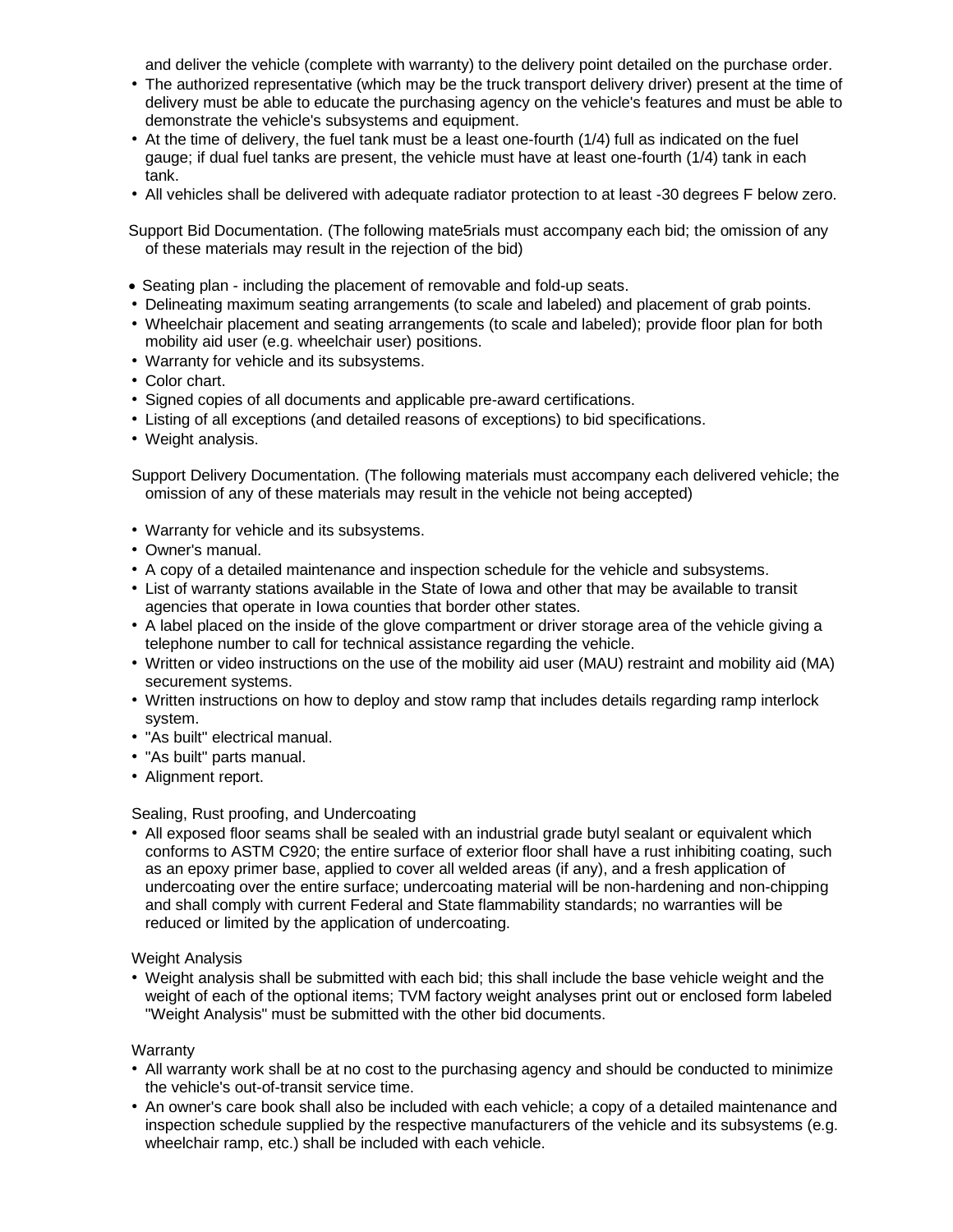- A properly executed warranty must be delivered with each vehicle.
- Bumper-to-bumper warranty shall apply for three years or 36,000 miles after delivery, whichever comes first.
- Vehicles delivered by driving them will have the warranty begin at the actual vehicle mileage at the time of final delivery at the purchasing agency's location; dealer is responsible for submitting chassis manufacturers Delayed Warranty Start application.
- If warranty work is required that cannot be repaired through normal efforts by a local dealer at the purchasing agency's location (after the final acceptance of the delivered vehicle, which includes thorough inspection and verification of equipment ordered and condition of the vehicle, and during the 3 year/36,000 miles after delivery bumper-to-bumper warranty period):
- Purchasing agent shall consult with bidder to locate the nearest repair facility that can provide the repairs.
- Mileage incurred to transport via driving the vehicle to a distant repair facility (over 100 miles) shall be billable to the providing dealer at the Transit Authority's prevailing operational cost per mile for a similar vehicle; transport driving fuel is to be replenished or reimbursed.
- Or cost of towing the vehicle to a distant repair facility (over 100 miles) shall be billable to the providing dealer.

# Conversion Only

Manuals as Built

• The conversion manufacturer shall provide one set of the as-built manuals and parts manuals per vehicle, as well as warranty information and wiring diagrams.

# Floor Modification

- The lowered floor skin shall be constructed of 16 gauge or thicker aluminized steel; the frame rails shall be made of 14 gauge formed channels; the floor shall be reinforced with 16 gauge or thicker formed channel cross ribs or 1.5 inch tubular frame members; the floor shall be lowered from the front firewall to just before the rear axle; the width of the floor shall extend from side doorsill to side doorsill; mobility aid restraint tracks and seat locks shall be beveled, with no sharp edges and will protrude no more than 1/4 inch above the floor surface.
- The FSM modification to the unibody shall be OEM approved and suitably reinforced to prevent undue body flexing throughout the vehicle life; a copy of this approval and details about the modifications entailed in the ADA conversion process shall be provided prior to award of contract and preferably with the bid.
- At locations where the lowered floor is installed, it shall be properly braced and reinforced to assure the structural integrity of the vehicle remains intact; all welds shall be made in a workmanlike manner, properly fused of ample penetration, and shall, on all exposed surfaces where practicable, be smoothly finished; no spot welds shall be used in the lowered floor attachment area; the lowered floor and lowered floor frame attachment to the vehicle shall be made by welds only; no riveting or bolting of the lowered floor or any of the structural members to the vehicle shall be deemed adequate securement; flat steel structures or angle iron are inadequate; all welds shall be cleaned and primed; all welds shall be relatively free of slag inclusions, undercut, roll, blowholes, unfilled craters, improper fit-up and porosity; fillet weld sizes shall be at least equal to the thickness of the least of the joined plates.

### Doors / Exits

- Passenger door tracks sliding doors must have reinforced glides with an added stop brace to prevent doors from sliding off track; door tracks shall be reinforced or strengthened beyond OEM standards as needed in all areas of contact with sliding door arms.
- Sliding passenger door arms/brackets reinforcement of the sliding door components shall at a minimum be adequate to support the excess weight created by the door extensions; under normal closure conditions, there should be no evidence of door track flexing or wobbling.
- Left side sliding door shall be OEM extended to the lowered floor level; modifications shall provide a minimum clear left side door opening height of 56 inches.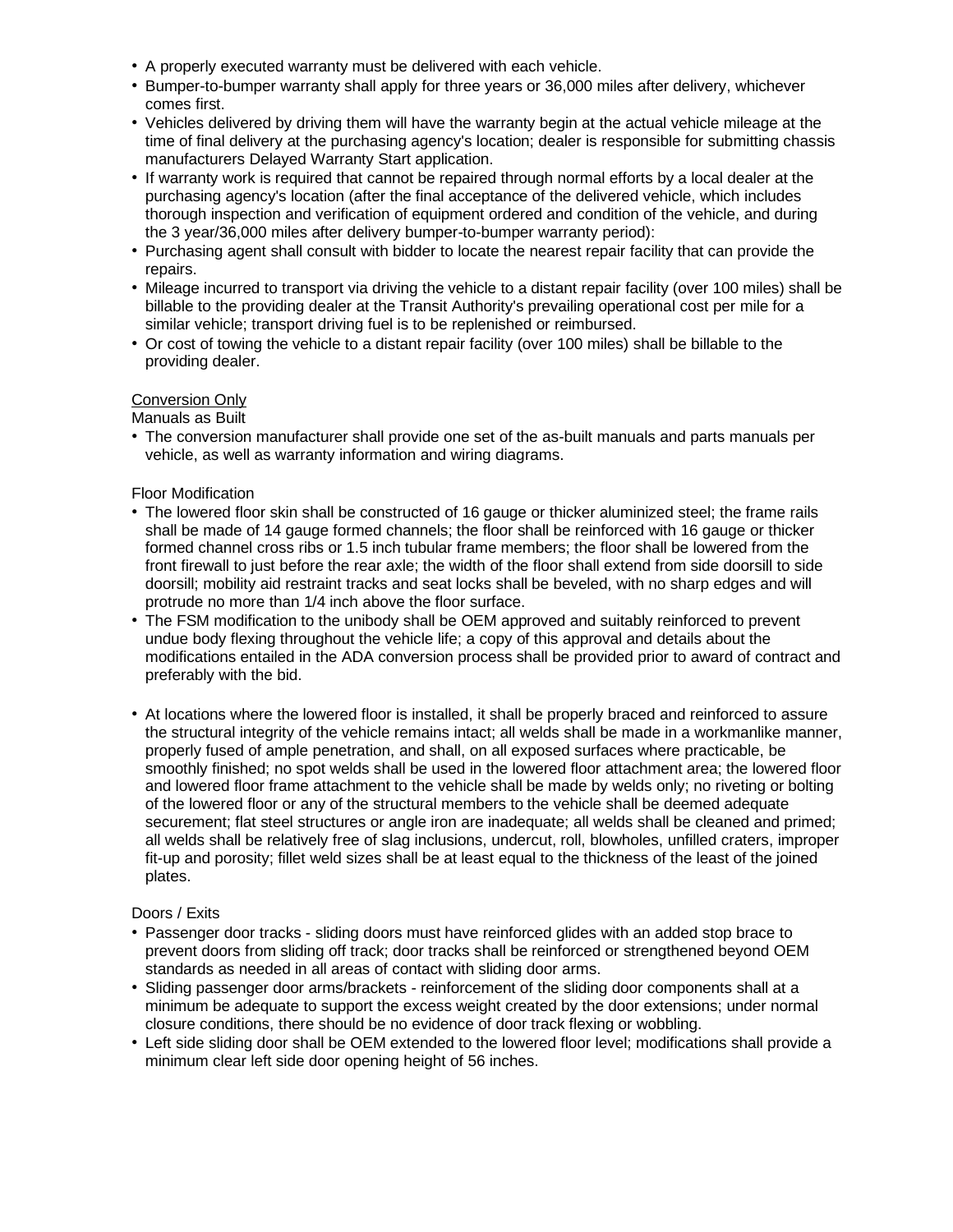# Bus Testing

The converted minivan must have been tested at the Altoona Bus Testing Center for a minimum of 4 year/100,000 miles Minimum Useful Life under FTA requirements pursuant to the Surface Transportation and Uniform Relocation Assistance Act (STURAA)

### **Dimensions**

- The minimum wheelbase will be 146.1 inches.
- The minimum interior cargo length will be 120 inches.
- The minimum interior height will be 61 inches at the center of the interior roof.
- Flat wall design on side walls.

# Body / Body Modifications

- Van shall have a full frame (not a unibody), which has been unaltered.
- Body shall be of sufficient strength to support the entire weight of the fully loaded vehicle on its top or side, if overturned.
- Federal and State requirements including FMVSS #220 Rollover Protection and FMVSS #221 Joint Strength must be met; the body shall be designed to standards, as required by Federal and State standards for shear static load on the roof and side panel impact protection.
- All dimensions, positioning of components, clearances, etc. shall be based on adult passengers.
- All interior and exterior fiberglass reinforced plastic panels shall meet the flammability protection requirement of FMVSS 302; any sound deadening or cushioning material between the body and the chassis must be designed and installed in such a way as to prevent the failure of such material, so as not to create a safety hazard.
- Shall have OEM rear and front bumpers; rear bumper may be modified to accommodate a rear entry lift.

# **Capacity**

• Passenger weight shall be calculated at 150 pounds per ambulatory passenger, and wheelchair positions shall be calculated at 150 pounds for the wheelchair and 150 pounds for the individual occupying the wheelchair.

### Chassis Components

- Engine will be gasoline 3.3L-3.7L V-6, FFV engine with electronic fuel injection (or approved equal); drive train will be adequate for GVWR and will maintain 70 mph, except when a lesser speed is recommended by the manufacturer.
- OEM Engine block heater Fuel system will have largest available fuel tank by OEM.
- Heavy duty engine cooling package.
- Automatic transmission 4 speed (minimum), with electronically controlled overdrive.
- Fuel system will have largest available fuel tank by OEM.
- Brakes will be 4-wheel disc brakes, power assisted, with Anti-Lock Braking System (ABS).
- The front end shall be aligned, and the front wheels balanced.
- Parking brake with dash warning light.
- Stability control system.
- Traction control system.
- Stereo shall be OEM AM/FM/CD stereo with front and rear factory speakers.
- Keyless remote entry 2 keys and 2 remotes.
- Power driver's seat.
- Operable passenger side windows.
- Power steering, tilt steering wheel and speed control.

### **Suspension**

- Front suspension must retain the complete OEM front strut suspension and components.
- Rear suspension must be capable for the payload identified.

### **Electrical**

• Alternator will minimum of 180 amperes.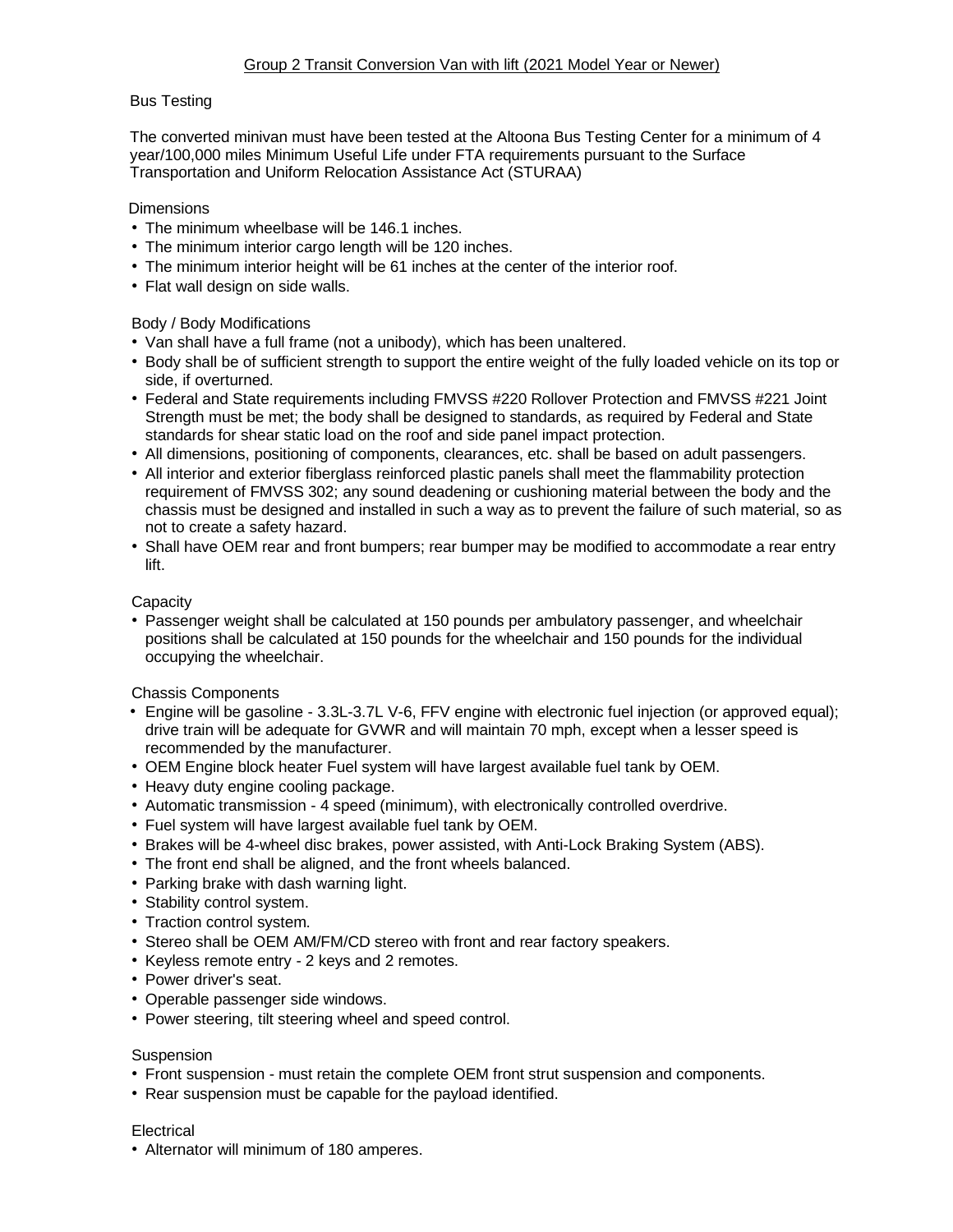• Battery will be minimum 600 CCA (cold cranking amperes.)

# Exhaust<sup>1</sup>

• Exhaust system shall be OEM factory.

# Flooring

- In the cargo/wheelchair position area, pressure treated 3/4" marine grade plywood (or equivalent) shall be installed over the OEM metal floor.
- Non-skid (R.C.A Rubber, Altro Commercial Flooring, or equivalent) shall be installed over the plywood sub-floor.

# **Glass**

- Windshield shall be OEM deep tinted from the upper frame to minimum four (4) inches down as measured from the outside of the vehicle.
- All side and rear glass shall be OEM dark tinted; no aftermarket film will be accepted.

# Heating and Cooling

- The OEM dual front and rear heating/defrosting and air conditioning system shall be provided.
- Rear heat/AC shall have 22,000 BTU cooling and 28,000 BTU heating capacity
- Rear window shall have the OEM electric defroster.
- Driver shall control heat/AC in each area.

# Interior Panels

• All interior panels shall be OEM or OEM equivalent; the interior shall be without any unprotected sharp edges; all interior panels shall meet FMVSS 302; all interior panels shall provide sound absorption and provide a thermal barrier.

# **Lighting**

- Overhead and lower lighting shall be installed on the interior of the vehicle; the lighting system shall illuminate automatically when the vehicle front or sliding doors are open; all accessory vehicle lighting shall conform to ADA 49 CFR, Part 38, Subpart B.
- Cargo area must provide for lighting placed to allow for operator visibility while securing wheelchair users during nighttime (or equivalent low visibility) operations.
- Rear lift entrance shall have outside illumination.
- Headlights shall be sealed beams with high and low beams controlled by driver.
- Daytime running lights.

# Wheelchair Lift

- The vehicle shall be equipped with a wheelchair lift mounted at the rear or side of the vehicle and accessed through the rear or side door.
- The door width shall accommodate the width of the lift platform; OEM provision shall be made for fastening the doors in a wide-open position; doors shall be equipped with an exterior key locking device and outside handles; Suitable padding to protect the heads of the wheelchair occupants and drivers shall be installed on the inside of the vehicle on the lintel of the doorway or on the lift cross arm, whichever is lower.
- Lift shall have handles on both sides.
- Lift shall fully comply with 49 CFR 38.23 (b) (2).
- The usable platform width of the lift shall be minimum 30 inches; the usable platform length of the lift shall be minimum 48 inches; there shall be a protective flange on both sides of the platform; there shall be no intrusions that reduce the width less than these dimensions at any point.
- Lift platform shall be equipped with barriers to prevent any of the wheels of the mobility aid from rolling off the platform during operation; the outer barrier of the lift shall automatically engage and remain closed, or engaged, at all times the platform is more than three (3) inches above the roadway or sidewalk when the platform is occupied.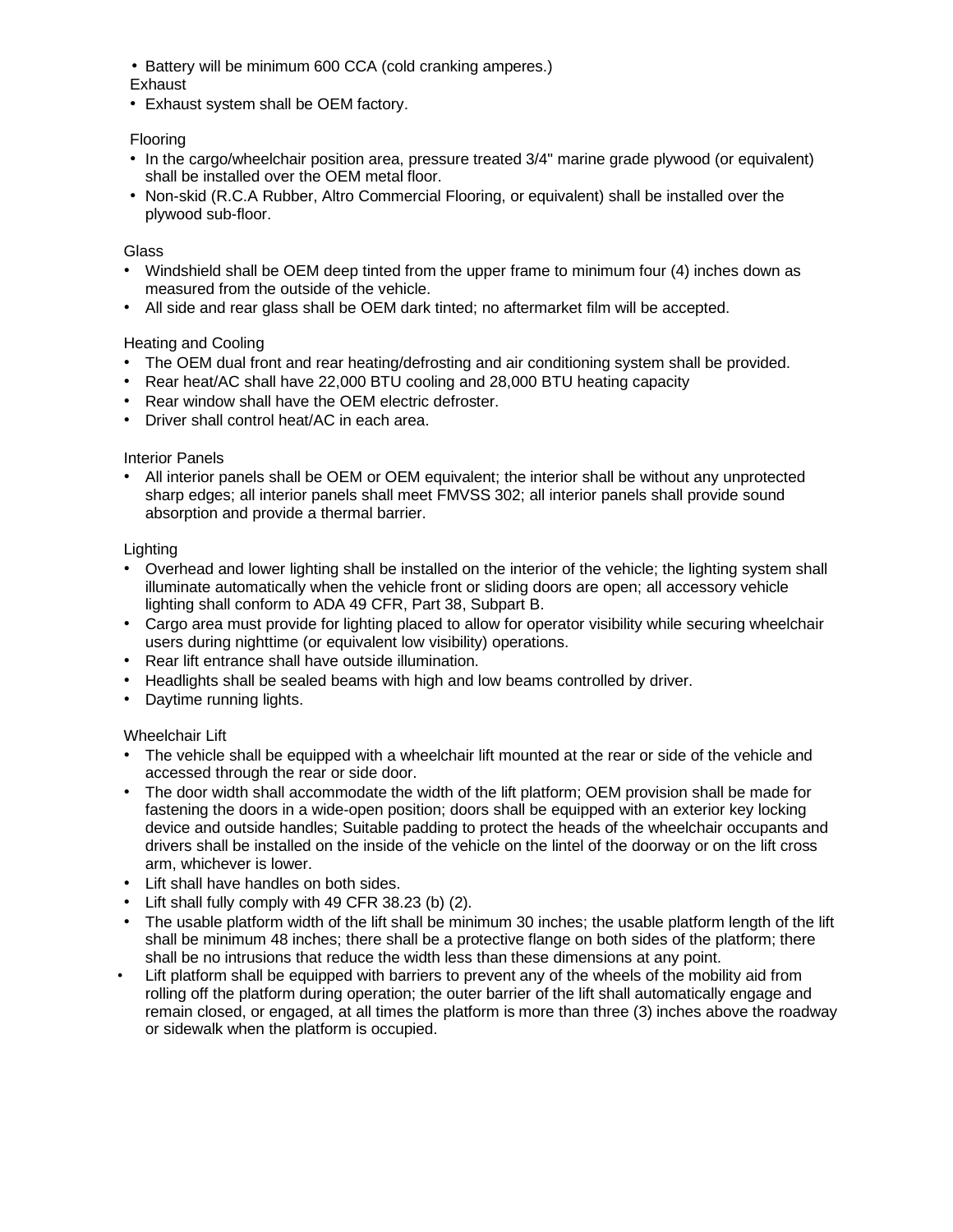Safety Related Accessibility and Related Requirements

- Control Interlock: the ramp door shall be interlocked with the vehicle transmission to ensure the vehicle cannot be shifted out of park when the lift is not stowed; thus, the lift cannot be deployed unless the interlock(s) systems are engaged.
- Back-up Alarm: vehicle must be equipped with an electrically operated back-up alarm which produces an intermittent audible signal when the vehicle's transmission is shifted to reverse.
- DOT Emergency Package consisting at a minimum of a #5 fire extinguisher, 10 unit first aid kit, triangle flare kit, and body fluid clean-up kit; decals depicting the location of emergency equipment shall be mounted so they are easily identifiable from the driver's compartment.

Seating for Ambulatory Passengers and Restraint Features

- Driver's seat and all passenger seats shall have a passenger restraint system with belt retractors; system shall include lap and shoulder belts.
- Vehicle shall retain front OEM passenger seat.
- Two double fold-away flip up (jump) seats shall be provided behind the driver's seat; each jump seat shall be covered in material that closely matches the OEM color.
- Seating chart.

Securement and Restraint Systems for Mobility Aid Users (MAU)

- Each vehicle shall be equipped with a Q-Straint MAX Retractable System (or approved equal).
- The securement system shall utilize recessed anchor points in the floor which provide 4 points of securement, 2 in front of the wheelchair and 2 behind the wheelchair; the securement tracks shall be installed length-wise (front to back) in the vehicle, at both securement locations.
- Securement system shall comply with all features of 49 CFR parts 28.23 and 38.24.

### Wheels & Tires

- The vehicle shall be provided with 5 wheels and tires, 4 on the vehicle plus 1 spare; it is preferred the wheels be stamped steel with wheel covers and black wall tires.
- All tires shall be all-season, radial and brand/size match.
- The full-size spare tire shall mount underneath the vehicle and be secured with an easily accessible carrier; tire changing equipment, as provided by the OEM, shall include a jack of sufficient strength/capacity and other tools necessary for changing the mounted tires, stored in OEM compartment.

### **Delivery**

- The vehicle shall be delivered FOB to the destination shown on the purchase order, fully equipped in accordance with the specifications and proposal.
- Prior notice of intent to deliver vehicles must be given, at least 5 days in advance, to the contact person designated by the transit agency on its purchase order, during normal business hours.
- Certificate of Origin for the chassis and invoice must be sent to the organization named on the purchase order before delivery is made or must be delivered with the vehicle; all documents must show the legal name of the purchasing agency.
- The vehicle is to be delivered having been properly serviced, including all lubricants (grease and oil) and fluids filled to the proper level; properly serviced shall mean the doors shall have been checked and properly adjusted, fittings are all accounted for, and all other mechanical adjustments made, so that the vehicle is fit and able to be put into immediate service.
- Vehicles may be driven up to 750 miles (not to exceed 750 miles on the new vehicle's odometer) from the factory or dealership to the final delivery point detailed in the purchase order.
- At the time of delivery, the fuel tank must be a least one-fourth (1/4) full as indicated on the fuel gauge; if dual fuel tanks are present, the vehicle must have at least one-fourth (1/4) tank in each tank.
- All vehicles shall be delivered with adequate radiator protection to at least -30 degrees F below zero.

# Support Bid Documentation

(The following materials must accompany each bid. The omission of any of these materials may result in rejection of the rid)

- Seating plan including the placement of removable and fold-up seats.
- Delineating maximum seating arrangements (to scale and labeled) and placement of grab points.
- Wheelchair placement and seating arrangements (to scale and labeled); provide floor plan for both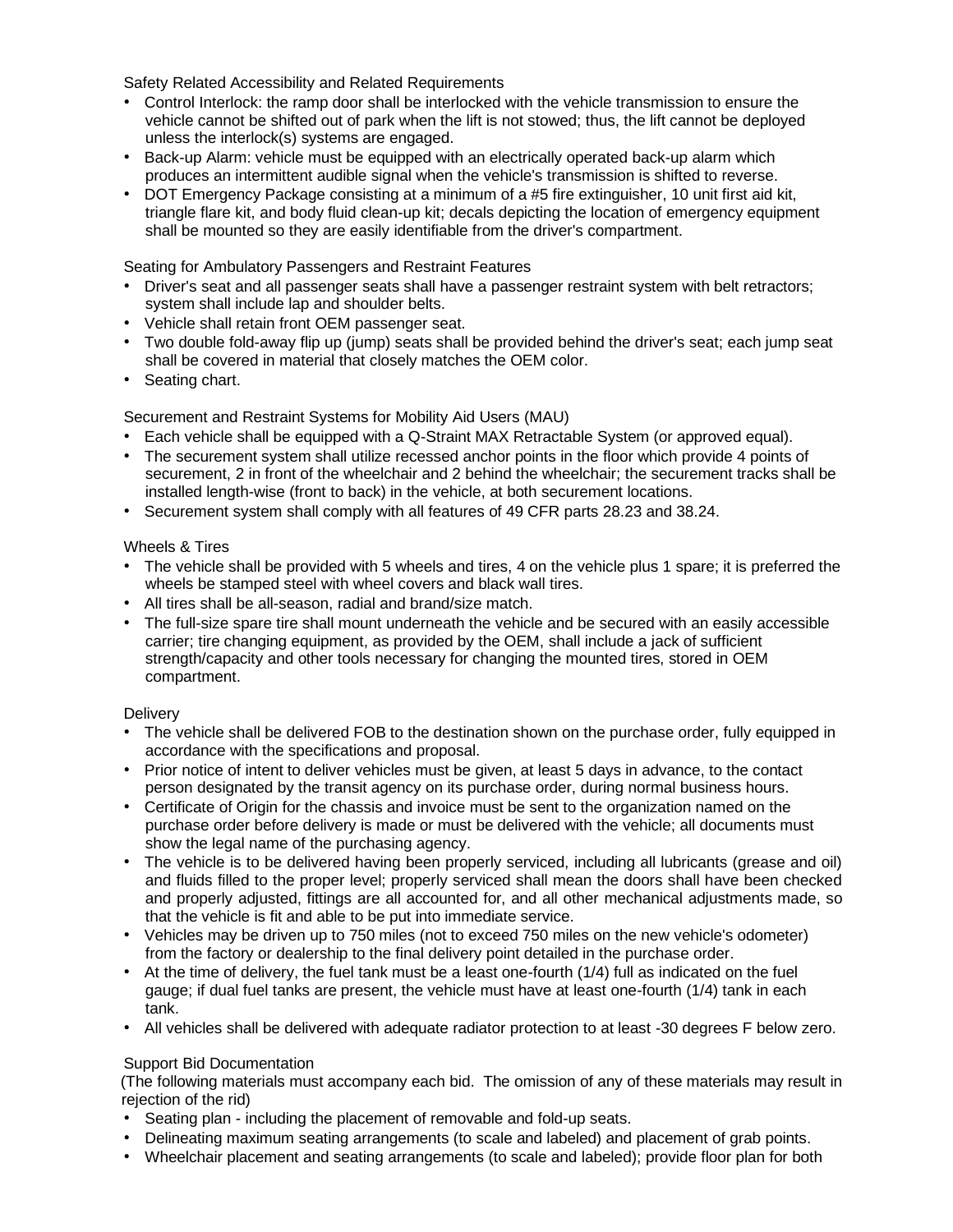mobility aid user (e.g. wheelchair user) positions.

- Warranty for vehicle and its subsystems.
- Signed copies of all documents and applicable pre-award certifications.
- Listing of all exceptions (and detailed reasons of exceptions) to bid specifications.
- Weight analysis.

# Support Delivery Documentation

(The following materials must accompany each delivered vehicle; the omission of any of these Materials may result in the vehicle not being accepted)

- Warranty for vehicle and its subsystems.
- Owner's manual.
- A copy of a detailed maintenance and inspection schedule for the vehicle and subsystems.
- List of warranty stations available in the State of Iowa and other that may be available to transit agencies that operate in Iowa counties that border other states.
- Written instructions on how to deploy and stow ramp that includes details regarding ramp interlock system.
- Alignment report.

# Sealing, Rust proofing, and Undercoating

• All exposed floor seams shall be sealed with an industrial grade butyl sealant or equivalent which conforms to ASTM C920; the entire surface of exterior floor shall have a rust inhibiting coating, such as an epoxy primer base, applied to cover all welded areas (if any), and a fresh application of undercoating over the entire surface; undercoating material will be non-hardening and non-chipping and shall comply with current Federal and State flammability standards; no warranties will be reduced or limited by the application of undercoating.

# Weight Analysis

• Weight analysis shall be submitted with each bid; this shall include the base vehicle weight and the weight of each of the optional items; TVM factory weight analyses print out or enclosed form labeled "Weight Analysis" must be submitted with the other bid documents.

### **Warranty**

- All warranty work shall be at no cost to the purchasing agency and should be conducted to minimize the vehicle's out-of-transit service time.
- An owner's care book shall also be included with each vehicle; a copy of a detailed maintenance and inspection schedule supplied by the respective manufacturers of the vehicle and its subsystems (e.g. wheelchair ramp, etc.) shall be included with each vehicle.
- A properly executed warranty must be delivered with each vehicle.
- Bumper-to-bumper warranty shall apply for three (3) years or 36,000 miles after delivery, whichever comes first.
- Vehicles delivered by driving them will have the warranty begin at the actual vehicle mileage at the time of final delivery at the purchasing agency's location; dealer is responsible for submitting chassis manufacturers Delayed Warranty Start application.
- If warranty work is required that cannot be repaired through normal efforts by a local dealer at the purchasing agency's location (after the final acceptance of the delivered vehicle, which includes thorough inspection and verification of equipment ordered and condition of the vehicle, and during the 3 year/36,000 miles after delivery bumper-to-bumper warranty period): Purchasing agent shall consult with bidder to locate the nearest repair facility that can provide the repairs.
- Mileage incurred to transport via driving the vehicle to a distant repair facility (over 100 miles) shall be billable to the providing dealer at the Transit Authority's prevailing operational cost per mile for a similar vehicle; transport driving fuel is to be replenished or reimbursed.
- Or cost of towing the vehicle to a distant repair facility (over 100 miles) shall be billable to the providing dealer.

# **Other**

- The manufacturer must certify that the vehicle complies with all U.S. Department of Transportation (DOT) Safety Standards for vans applicable as of the date of manufacture.
- The vehicle bid shall meet or exceed requirements of Iowa Department of Transportation (DOT) and U.S. DOT (CFR 49) and Federal Transit Administration (FTA).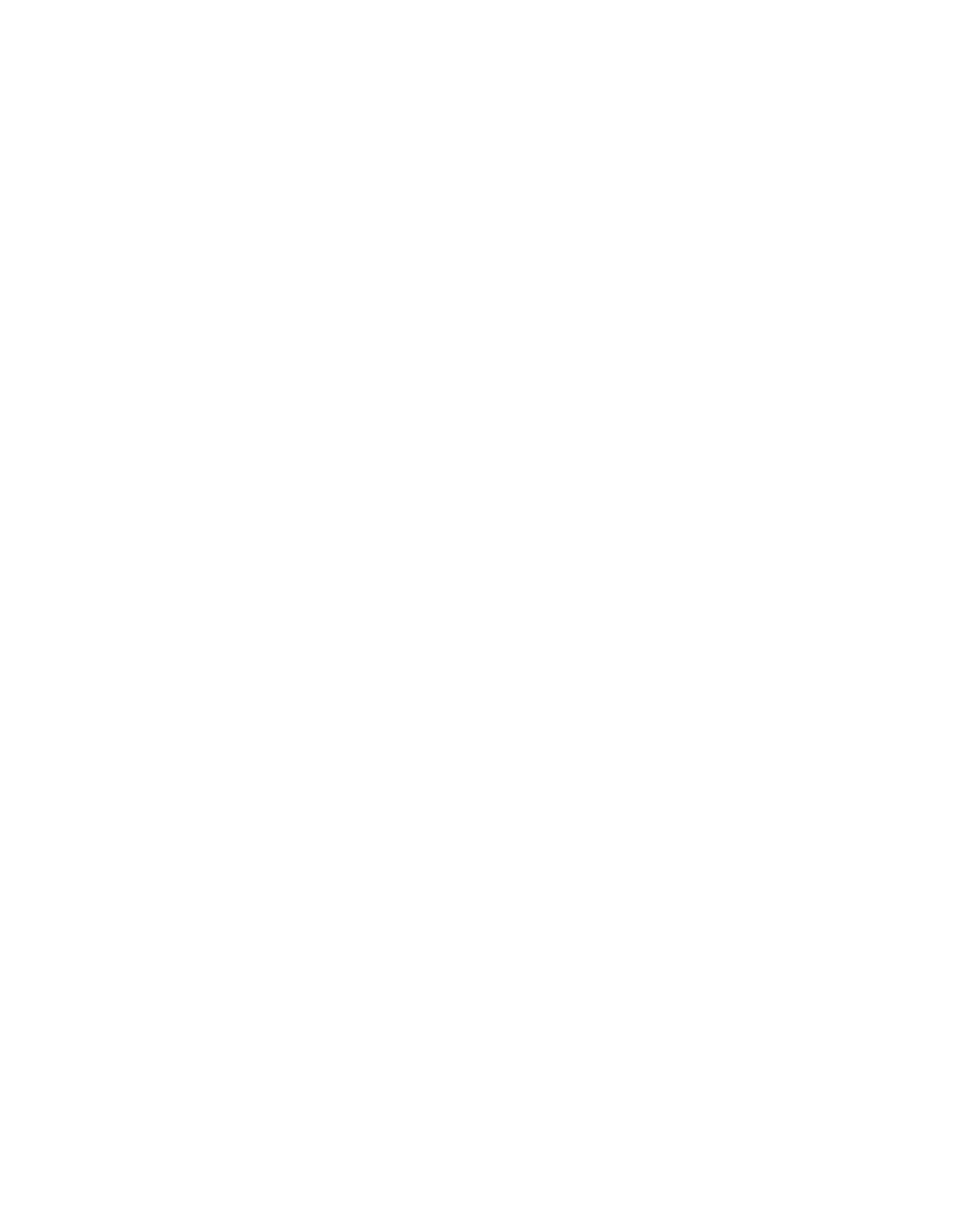### Group 3 Light Duty ADA Accessible Bus (138", 158"-170", and 176" wheel bases, with lift (Model Year 2021 or Newer)

# Bus Testing

The light-duty bus must have been tested at the Altoona Bus Testing Center for a minimum of 5 year/150,000 miles Minimum Useful Life under FTA requirements pursuant to the Surface Transportation and Uniform Relocation Assistance Act (STURAA)

# **Dimensions**

- The overall length of vehicles, bumper to bumper, will be up to approximately 25 feet.
- The maximum exterior height will be 9 feet 7 inches.
- Maximum height from ground to top surface of first step of 12 inches and the rise on the remaining steps a maximum of 9 inches. Step tread will be a minimum of 9 inches deep and a minimum of 30 inches wide.
- Powered passenger entrance door controlled by driver with switch on dash. Passenger door shall have a minimum height of 74 inches.
- The minimum interior height will be 74 inches at center aisle.
- Minimum aisle width is 16 inches; 12 inches minimum is permissible in wheelchair area; 15-inch minimum is permissible adjacent to forward facing fold-away seats.
- Minimum of 28 inches knee-to-hip spacing between passenger seats; minimum of 27 inches allowed on side with fewest seats.
- Gross Vehicle Weight Rating (GVWR) of the completed vehicle will be adequate and appropriate for application described, a full tank of fuel, the number of passengers and wheelchairs described, plus 200 pounds. Any exceptions to this requirement, seating capacity, or any other specification must be noted. Certified weight of completed vehicle as ordered will be affixed to the completed vehicle.

Chassis Components

- Engine will be gasoline 6.0-6.8L (or approved equal). Drive train will be adequate for GVWR and will maintain 70 mph, except when a lesser speed is recommended by the manufacturer. Will be equipped with fast (high) idle.
- Engine block heater, minimum 600 watts, installed with a cord and electric plug accessible from the front of the vehicle with the hood closed.
- Cooling System will have heavy duty capacity; engine coolant protection to minus 34 degrees Fahrenheit.
- Automatic Transmission.
- Fuel system will have largest available fuel tank(s). (Please provide fuel capacity).
- Brakes will be heaviest-duty original equipment manufactured, with ABS.
- The front end shall be aligned, per manufacturer's guidelines (toe-in, caster, camber, etc.) and the front wheels balanced after completion of body on chassis. A computerized alignment printout shall be supplied with the vehicle.
- Rear suspension Will be an air ride suspension equipped with an air compressor and air-drying system adequately designed to operate the system.
- Dual rear wheels, except on a 9,900 or 10,050 GVWR chassis.
- Windshield will be darkest available tint.
- Power steering, tilt steering wheel and cruise (speed) control.
- Vehicle will have a minimum of one power point in driver's area.
- Gauges full gauge package including fuel, oil pressure, water temperature, amp meter, or voltmeter.
- Step below driver's door with minimum 300 lb. capacity, minimum 12" tread depth
- Vehicle must be equipped with fully automatic lift interlock system with self-diagnostic capability. Interlock system must comply with Americans with Disabilities Act (ADA) requirements, as set forth in ADA 49 CFR Part 38.23(b), and protected from the weather.
- All buses with a wheelchair lift located on the rear right side of the vehicle will have the exhaust pipe routed out the left rear of the vehicle in conformance with the Federal Motor Carrier Safety Regulations, Part 393.83. Exhaust pipe will not interfere with any tow hooks or other equipment.

# **Electrical**

- 12 Volt system minimum, dual batteries with minimum 1100 CCA's total at 0 degrees (F).
- Alternator will be largest O.E.M. available minimum of 130 amps rating.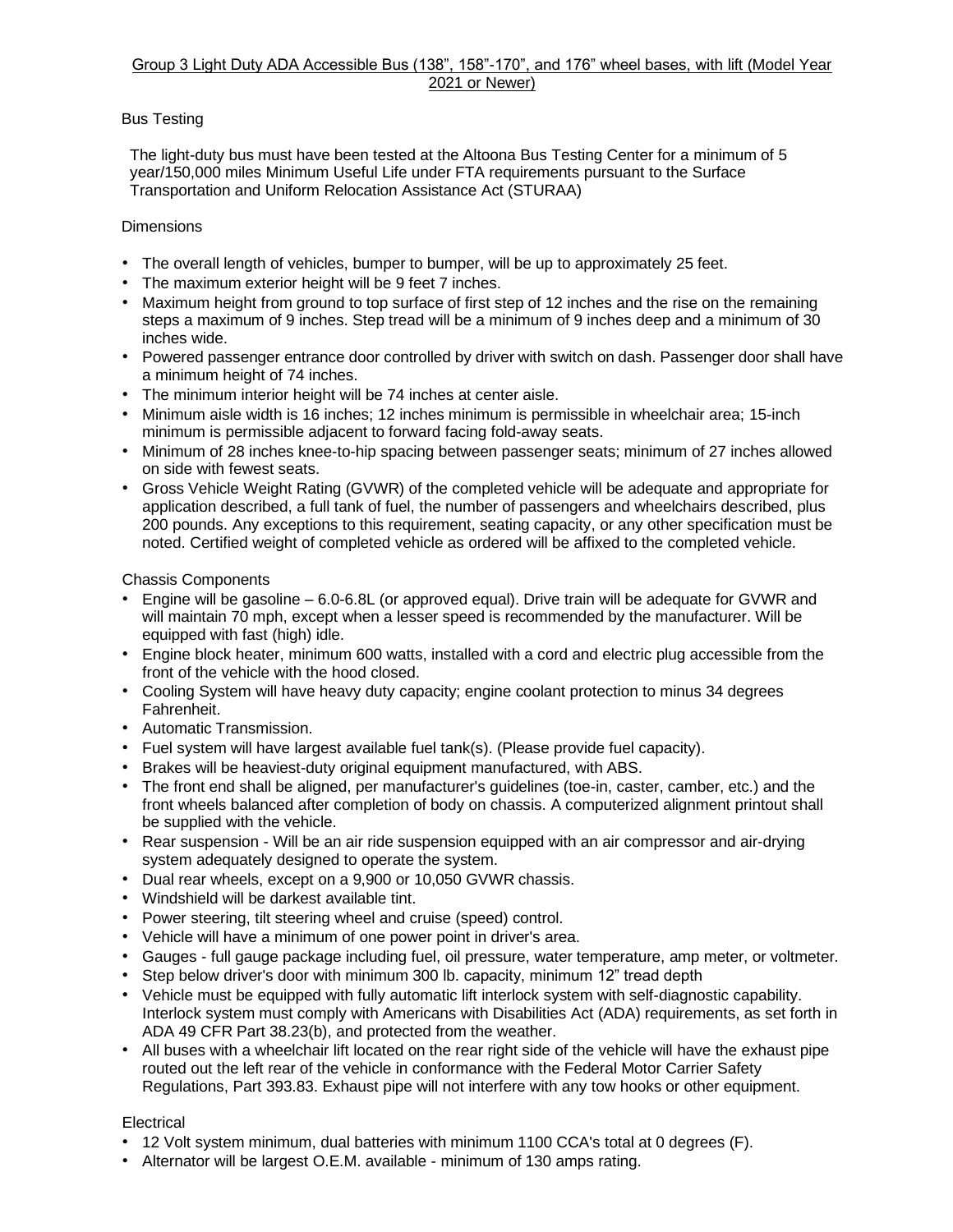- Batteries will be in a skirt-mounted battery box with access door. Box must not extend below entrance door step and will have a sliding tray capable of supporting 2 batteries. Battery compartments shall be constructed to prevent entrance of debris (if metal, all seams to be continuously welded) and allow adequate ventilation of vapors. Battery cables to be run full length with no splices.
- Electrical wiring will be coded for easy identification. Junction panels will be located within a compartment with all circuit breakers and fuses easily accessible. The proposer will supply, with each vehicle, a complete set of fuses, including at least one (1) spare fuse of each type and size used in the vehicle, including fuses under the hood.
- Redundant ground between chassis and power unit at two locations.

Body Construction

- Body Structure Frame and body structures must meet FMVSS #220 standards. Certification of Completion with FMVSS #220 rollover protection shall be furnished with the proposal, along with a diagram of proposed structure, including floor members.
- Insulation With unloaded bus, driver's area noise level will not exceed 82 decibels at a constant speed of 55 mph.
- Floor The floor will be marine grade plywood, 3/4" thick minimum or equivalent performance composite. Floor Covering Material: Minimum 2 mm thick commercial grade vinyl transit floor covering shall cover the entire floor surface; seams shall be filled with color matching material so as to be tight against any influx or seepage of moisture; the floor covering shall be thoroughly secured into position throughout the entire floor area; the flooring should possess anti-skid properties (Altro Transflor Meta, Chroma, or equivalent). Floor covering must meet FMVSS 302 and ADA requirements.
- Windows will be transit type passenger windows on each side.
- Driver's side will have a sun visor.
- Storage compartments, with door and latch, totaling 3 cubic feet minimum.
- Undercoating Entire body will be undercoated with a non-hardening and non-chipping material. Chassis will be rust-proofed to O.E.M standard. No warranties will be reduced or limited by the application of undercoating.
- Rubber or molded fender splashguards will be installed on rear wheel openings.
- Mud flaps will be installed on front and rear.
- Bumpers manufacturer's standard bumper will be heavy duty and be flush with or extend beyond projected vertical lines of all body paneling and exterior lights. Bumpers will be fastened directly to the vehicle frame. Bumper heights will be industry standard to provide protection against automobile and bus damage.
- Towing contract bidder must identify procedures for safely towing a completed vehicle according to chassis manufacturer's recommendation.
- Bus must meet FMVSS #217 Federal escape standards. Emergency side exits will include a minimum of one window per side, equipped with a safety release latch and swing out capability, in conformance with the operating characteristics of FMVSS #217. Each emergency exit will have the designation "Emergency Exit" permanently affixed in a manner that will not loosen in normal vehicle operation.
- Prior to final assembly, all metal parts shall be treated with multiple stage anti-corrosion treatment. All nuts, bolts, clips, washers, clamps, rivets, and the like parts shall be zinc or cadmium plated or phosphate coated, to prevent corrosion. Use stainless steel where practical.
- Wherever threaded fasteners are attached into interior panels only, a reinforcing nut or panel will be installed for added strength and fastener retention.
- Welding procedures used throughout the vehicle including materials, methods and personnel will be in accordance with ASTM and American Welding Society Standards.
- All handrails, stanchions, and auxiliary air conditioners, where attached to wall or ceiling, will be secured directly to the metal frame structure or to reinforcement plates which are secured directly to the frame or embedded securely in the body panels.
- Exterior body panels will be galvanized steel, aluminum, or fiberglass with a white finish. Dissimilar metals will be insulated to prevent galvanic action. Except for stainless steel, all metal will be pretreated, primed, and painted to resist corrosion for the life of the vehicle.
- Interior finish will be off white or light tone, color coordinated with seats, floor, and exterior.
- Body will be thoroughly water tested to ensure no leakage.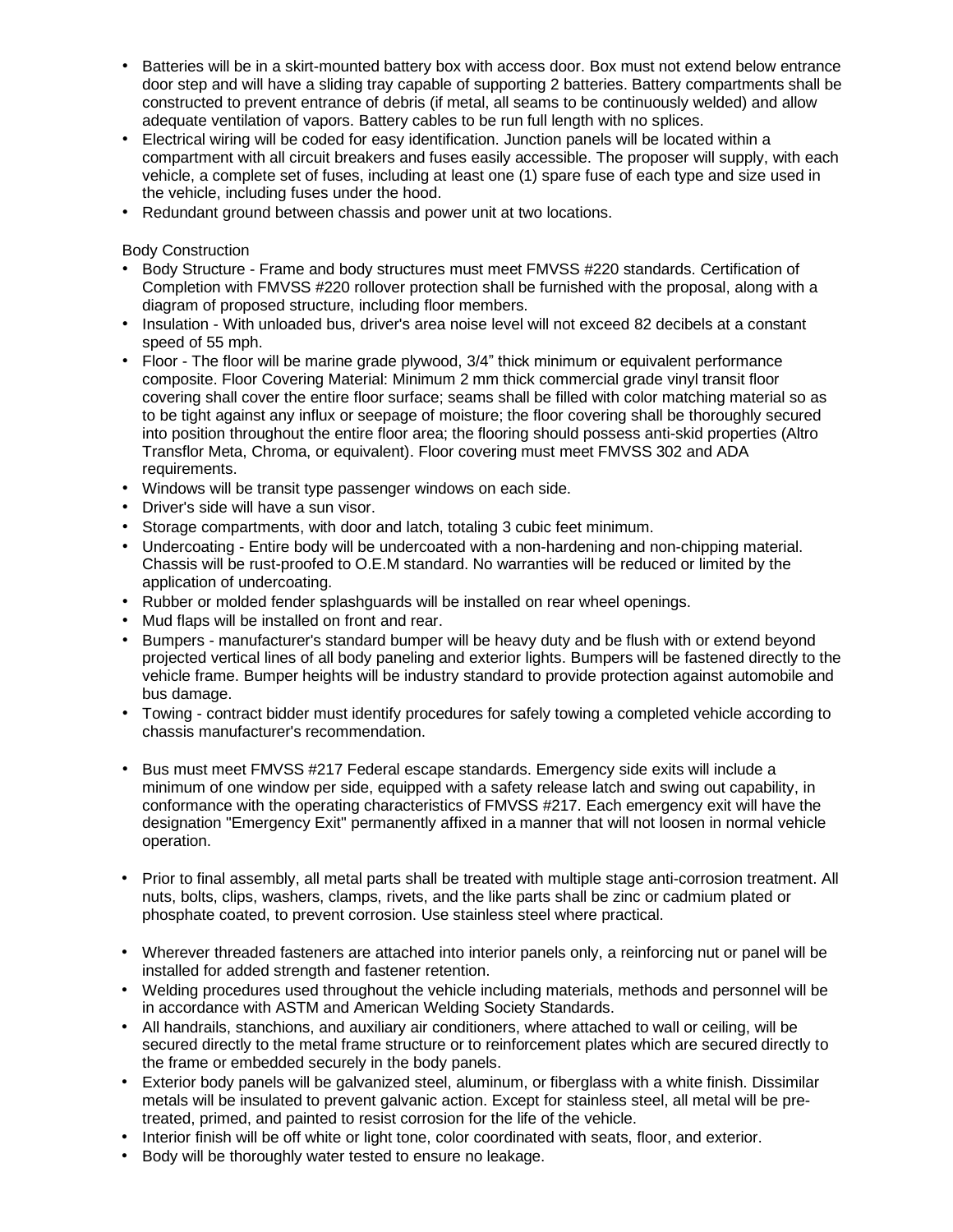• Lift Door - Vertically hinged, horizontal swing, double doors - with windows, will be provided for the installation of a wheelchair lift device meeting ADA standards. The location of this door will be on the right side of the vehicle. The height of the lift door will be in compliance with 49 CFR Part 38.25 (ADA). Does not apply to kneeling low floor buses with ramps.

# Vehicle Features

- Seating Standard floor plans are required with the proposal. Detailed floor plans are required with vehicle orders. Exceptions to capacity required to meet other specifications must be noted.
- Passenger Seats Forward facing medium-back (21-26" from top of seat cushion to top of seat back) double seats secured to the vehicle floor in accordance with FMVSS #207. Single seats may be used on narrow bodied vehicles and where dictated by standard floor plans. Seats will have a minimum of 17-inch cushion width and depth per person. All buses to have track type seat anchorages, to allow users to easily rearrange seating configurations.
- All flip seats and fold-away seats are to be double (two-passenger) forward facing seats unless otherwise specified.
- Driver's seat will be a fully adjustable high-back bucket seat, with right side arm rest, adjustable tilt back and lumbar support.
- Seat materials All seat materials must meet FMVSS #302. Vinyl upholstery is standard with color to be selected by purchaser from several available colors or patterns.
- Seat Belts Must meet FMVSS #209 and #210. The driver's seat will be equipped with a retracting seat belt. All standard passenger seats will be equipped with under seat mounted retracting adult seat belts, except seats against rear of bus, which will have non-retracting seat belts.
- Seat belt cutter, capable of cutting supplied wheelchair securement straps without exposed cutting edge and not usable as a weapon.
- Priority seating signs and all other ADA required signage must be in place.
- Lift/Ramp ADA approved, will meet, or exceed requirements identified in bid, and all State, Federal, iCc, and ADA. Fluid used will be Aircraft Hydraulic Fluid to meet U.S. Mil Spec H5606G. (Texaco #15 or Mobil Aero HFA or equivalent) Minimum clear dimensions for platform are 30" wide X 48" length.
- Specify Ramp/Lift Mfg/Model and Max Capacity:
- Low-Floor Specify Ramp/Lift Mfg./Model and Max Capacity:
- Wheelchair Securement Devices will be retractable automatic self-tensioning, self-locking with tightening knob(s) installed per State, Federal and ADA requirements. Wheelchair securements will be flush mounted on the floor or approved location. All wheelchair securement devices provided and the installation thereof, performance pursuant to these specifications, will meet or surpass the minimum standards per ADA requirements. Mounts must be ADA approved with shoulder harness. Shoulder harness shall be adjustable to compensate for some variances in size of wheelchair or passenger. At no time will the position of wheelchair securement device or area, 30 inches wide per ADA specifications, when used with a standard (per ADA) wheelchair, reduce clear aisle space to less than the dimensions specified in this proposal
- Specify Mfg/Model:
- Heating Systems Dual; one (1) in front which will be the standard heater supplied in the chassis and one (1) rear heater. Rear heater will be rated at 65,000 BUT's minimum, controlled at driver's console. Each heater will be fused and switched separately.
- Air Conditioning System will have chassis factory air conditioning plus a rear air conditioner unit to obtain 52,000 BTU minimum, with a minimum of three (3) blower speed settings, controlled at driver's console. Air Conditioning System will use non-corrosive, positive seal hose system to avoid leakage. Skirt mounted condenser will have a cover for winter protection.
- Defroster fan mounted on right side of dashboard or above windshield and controlled at driver's console.

Vehicle Lighting

- Daytime Running Lights module to hook up must be relay type (transistor type not allowed).
- Interior LED Lighting six (6) overhead lights minimum, to go on automatically when passenger door is opened. Switched at driver's console.
- Passenger and lift doorways will be illuminated according to 49 CFR Part 38.31 (ADA) and will be illuminated whenever respective door is open.
- Engine compartment will be provided with at least one (1) 10 foot-candle light, conveniently located.
- All exterior lights and reflectors to meet Federal Motor Carrier Safety Regulation 393.11. LED lighting package consisting of running lights, triple ID lights, turn signals, brake lights (including Center Brake Light), backup lights and tail lights.
- Flashing directional signals, self-canceling, will be provided on the front, side, and rear of the coach,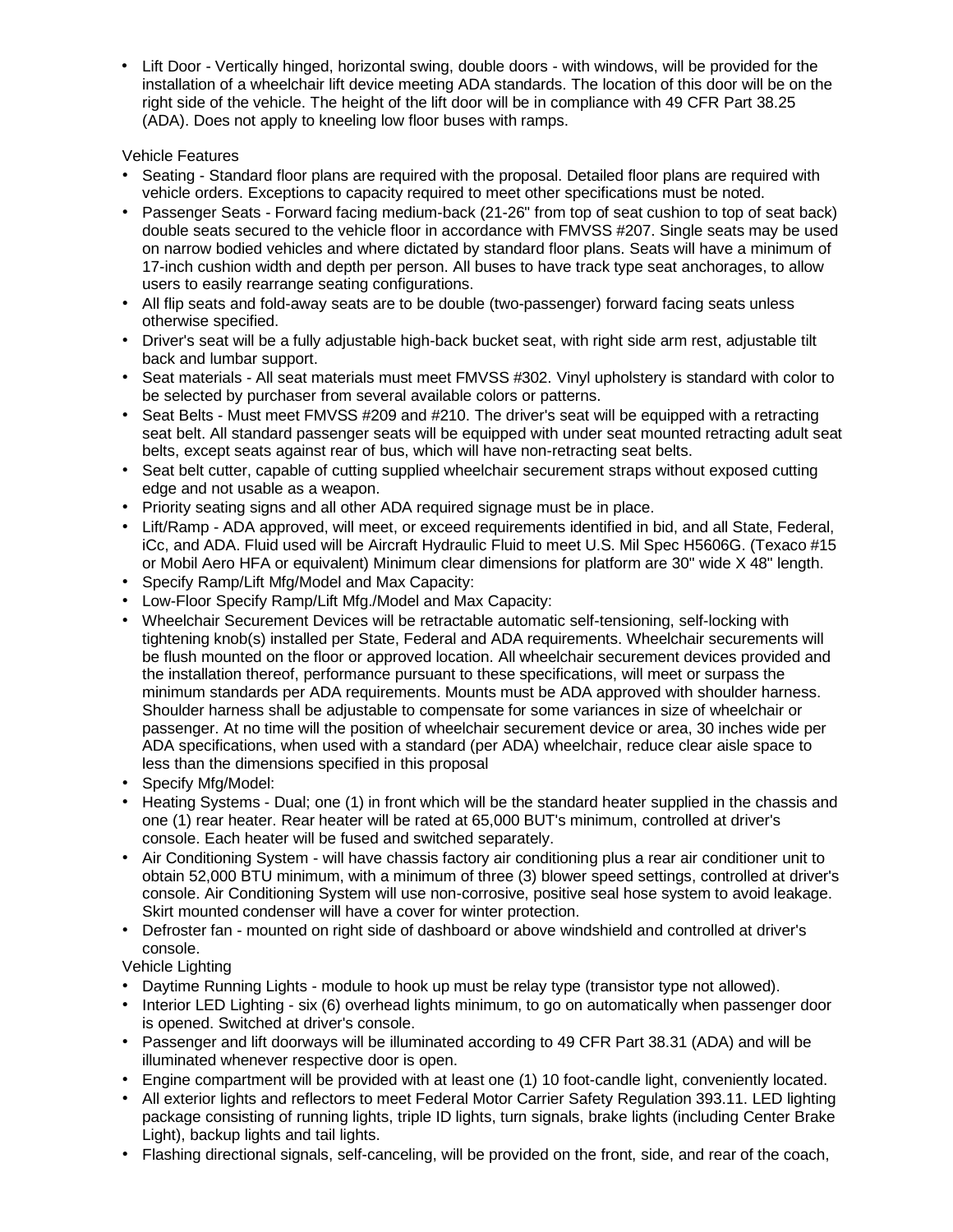and must permit continuous flashing of all directional lights for emergency parking, even with the brakes applied.

- Mirrors 6" by 9.5" high. Mirrors will have breakaway mounts; brackets will be powder-coated, made of stainless steel, or ABS non-corrosive material. Interior rear-view mirror to allow driver to see entire of interior of vehicle.
- Fresnel (fisheye) lens will be provided for the back of the bus to permit the driver to view behind the rear bumper area.
- Extra vision window(s) in transition panel between chassis fender and front right-side passenger loading area.
- Vertical stanchion and cross rail, with modesty panel, between entry door and front row of seats.
- Extra vision window(s) in transition panel between chassis fender and front right-side passenger loading area.
- Vertical stanchion and cross rail, with modesty panel, between entry door and front row of seats.
- Vertical stanchion and cross rail, with modesty panel, behind driver.
- Handrails per ADA, entry assist handrails, both left and right; anti-vandalism grab handles on aisle seats.
- On vehicles 22 feet or longer, per ADA, a grab rail will be securely attached to the ceiling the length of the bus except for the wheelchair securement area.
- Fire Extinguisher-minimum five (5) pound ABC rechargeable, mounted upright near the driver's compartment.
- First Aid Kit in a dustproof container, labeled, "FIRST AID", will be mounted in easily accessible location. The first aid kit must contain at least the following items: (1) six 4" X 4" stile gauze pads; (2) two soft roll bandages 3" to 6" by 5 yards; (3) adhesive tape; (4) adhesive bandages; (5) scissors.
- Three emergency warning triangles will be provided. Both faces of each triangle must consist of red reflective and orange fluorescent material. Each of the three sides of the triangular device must be 17" to 22" long and 2" to 3" wide. Triangles will be provided in a protective container.
- Backup alarm will be electric alarm, activated by reverse transmission setting, with 107 minimum decibels.
- O.E.M. or equivalent, AM/FM/CD Digital Clock Radio with 4 speakers mounted in the passenger compartment.
- DESIGNED TO TRANSPORT The final stage manufacturer will determine the original seating capacity of each vehicle. The manufacturer's certification label will indicate the original seating capacity of the vehicle and will be affixed to the vehicle in a location protected from wear. The label will state the "Original Seating Capacity - Designed to Transport" (number of passengers, including driver) and Gross Vehicle Weight Rating (GVWR) of vehicle.

Service, Warranty, and Delivery

- Maintenance and inspection Schedule a single comprehensive maintenance and inspection schedule for each type of vehicle for which a proposal is submitted, that incorporates the required maintenance and inspection of body, chassis, tires, wheelchair lift and other equipment and subsystems, as prescribed by the respective manufacturers. The maintenance and inspections schedule will be supplies with the bus.
- Quality body manufacturer must meet chassis manufacturer's quality assurance program, if available. Certification from chassis manufacturer must be submitted with proposal for each chassis.
- Tires will be covered by O.E.M. warranty.
- Wheelchair lift system will be covered by O.E.M. warranty.
- Bus chassis will be covered by O.E.M. warranty.
- Body structure materials and workmanship will be covered by O.E.M. warranty.
- Installation, labor, and workmanship (including electrical) performed by the body manufacturer, final stage manufacturer or bidder (if bidder installs components or otherwise completes vehicle) will be covered by O.E.M. warranty.
- All other components and accessory equipment will be covered by a warranty of at least one (1) year / 12,000 miles, unless covered by an applicable manufacturer's warranty exceeding this. The Proposer will assist as needed in coordinating repairs within the warranty period for each component and applicable warranty.
- The responder will provide a report of all warranties and excluded warranties associated with each vehicle.
- During established warranty periods, the contract bidder and respective manufacturer will furnish all warranty parts at no cost to the transit system. Replacement costs, parts and assemblies will be made without delay.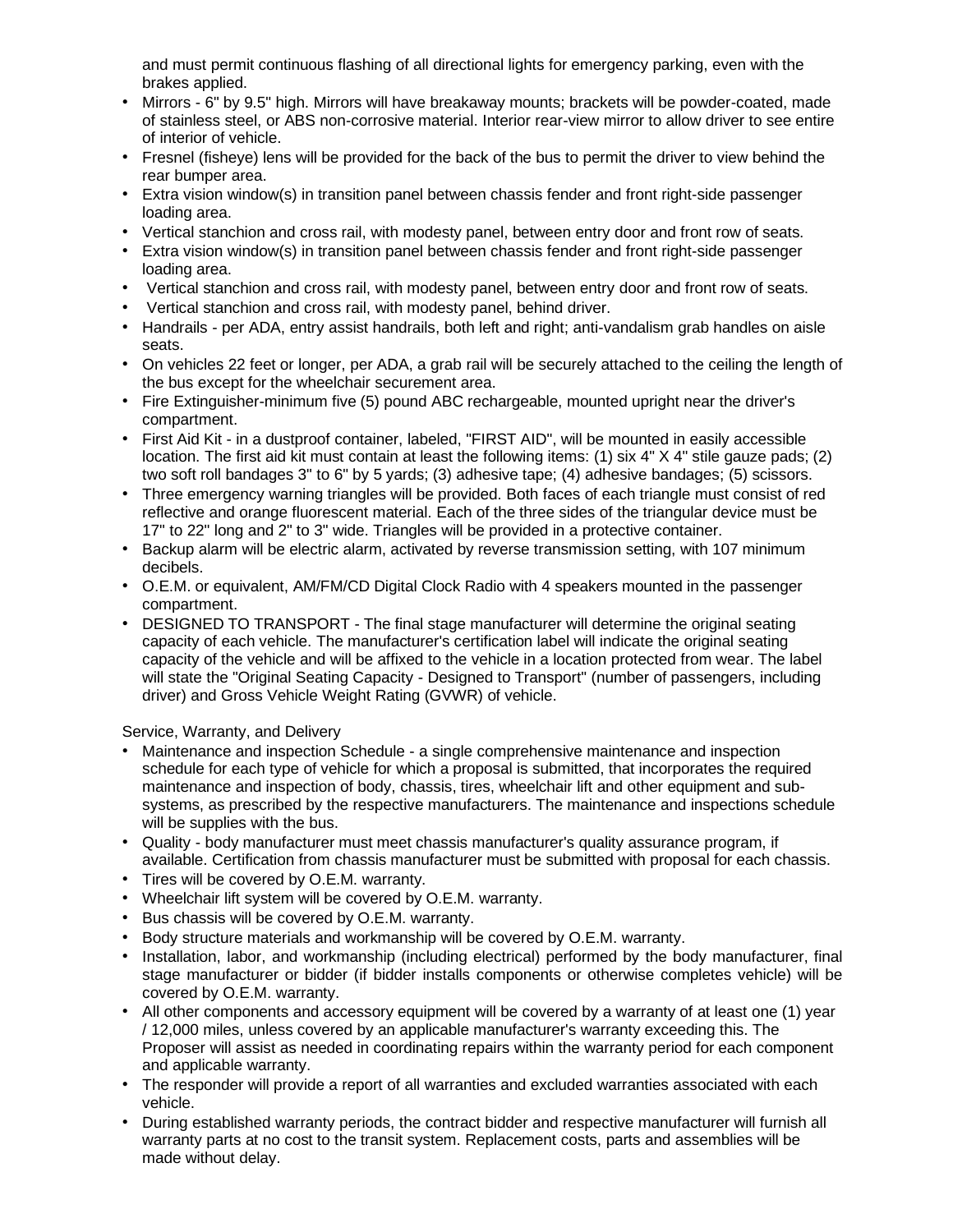- The contract bidder will provide the recipient, or a designated representative of the recipient, the opportunity to inspect the vehicle for compliance with these specifications and applicable motor vehicle regulations. The inspection(s) must be completed prior to the delivery and acceptance of the vehicle.
- Prior to releasing the vehicle to the recipient, the contract bidder will provide hands on instructions, by a qualified and experienced employee, in the proper and safe operation of all mechanical, electrical, and hydraulic components in the vehicle. Towing procedures must be included in the instruction. The recipient's driver/designee will conduct an operational familiarization test drive with the contract bidder's employee.

# Group 4 Low Floor type Light Duty ADA Accessible Bus (138", 158"-170", and 176" wheel bases)

# **Dimensions**

- The overall length of vehicles, bumper to bumper, will be up to approximate maximum of 24 feet.
- The maximum exterior height will be 10 feet.
- Maximum height from ground to top surface of first step of 12 inches.
- Powered passenger entrance door controlled by driver with switch in driver compartment. Passenger door shall have approximate minimum height of 74 inches.
- The minimum interior height will be approximately 74 inches at center aisle.
- Minimum aisle width is 16 inches; 12 inches minimum is permissible in wheelchair area; 15 inch minimum is permissible adjacent to forward facing fold-away seats.
- Minimum of 28 inches knee-to-hip spacing between passenger seats; minimum of 27 inches allowed on side with fewest seats.
- Gross Vehicle Weight Rating (GVWR) of the completed vehicle will be adequate and appropriate for application described, a full tank of fuel, the number of passengers and wheelchairs described, plus 200 pounds. Any exceptions to this requirement, seating capacity, or any other specification must be noted. Certified weight of completed vehicle as ordered will be affixed to the completed vehicle.

# Chassis Components

- Drive train will be adequate for GVWR and will maintain 70 mph, except when a lesser speed is recommended by the manufacturer. Will be equipped with fast (high) idle.
- Engine block heater, minimum 600 watts, installed with a cord and electric plug accessible from the front of the vehicle with the hood closed.
- Cooling System will have heavy duty capacity; engine coolant protection to minus 34 degrees Fahrenheit.
- Automatic Transmission.
- Fuel system will have largest available fuel tank(s). (Please provide fuel capacity).
- Brakes will be heaviest-duty original equipment manufactured, with ABS.
- The front end shall be aligned, per manufacturer's guidelines (toe-in, caster, camber, etc.) and the front wheels balanced after completion of body on chassis. A computerized alignment printout shall be supplied with the vehicle.
- Rear suspension The chassis O.E.M. rear leaf spring type suspension system of each vehicle shall be modified by the addition of a supplemental rubber suspension system, i.e. MOR/ryde RL, E-Z Ride or approved equal
- Windshield will be tinted.
- Power steering, tilt steering wheel and cruise (speed) control.
- Vehicle will have a minimum of one power point in driver's area.
- Gauges full gauge package including fuel, oil pressure, water temperature, amp meter, or voltmeter.
- Step below driver's door with minimum 300 lb. capacity.
- Exhaust pipe will not interfere with any tow hooks or other equipment.
- **Electrical**
- 12 Volt system minimum, dual batteries with minimum 1100 CCA's total at 0 degrees (F).
- Alternator will be largest O.E.M. available minimum of 130 amps rating.
- Batteries will be in a skirt-mounted battery box with access door. Box must not extend below entrance door step and will have a sliding tray capable of supporting 2 batteries. Battery compartments shall be constructed to prevent entrance of debris (if metal, all seams to be continuously welded) and allow adequate ventilation of vapors. Battery cables to be run full length with no splices.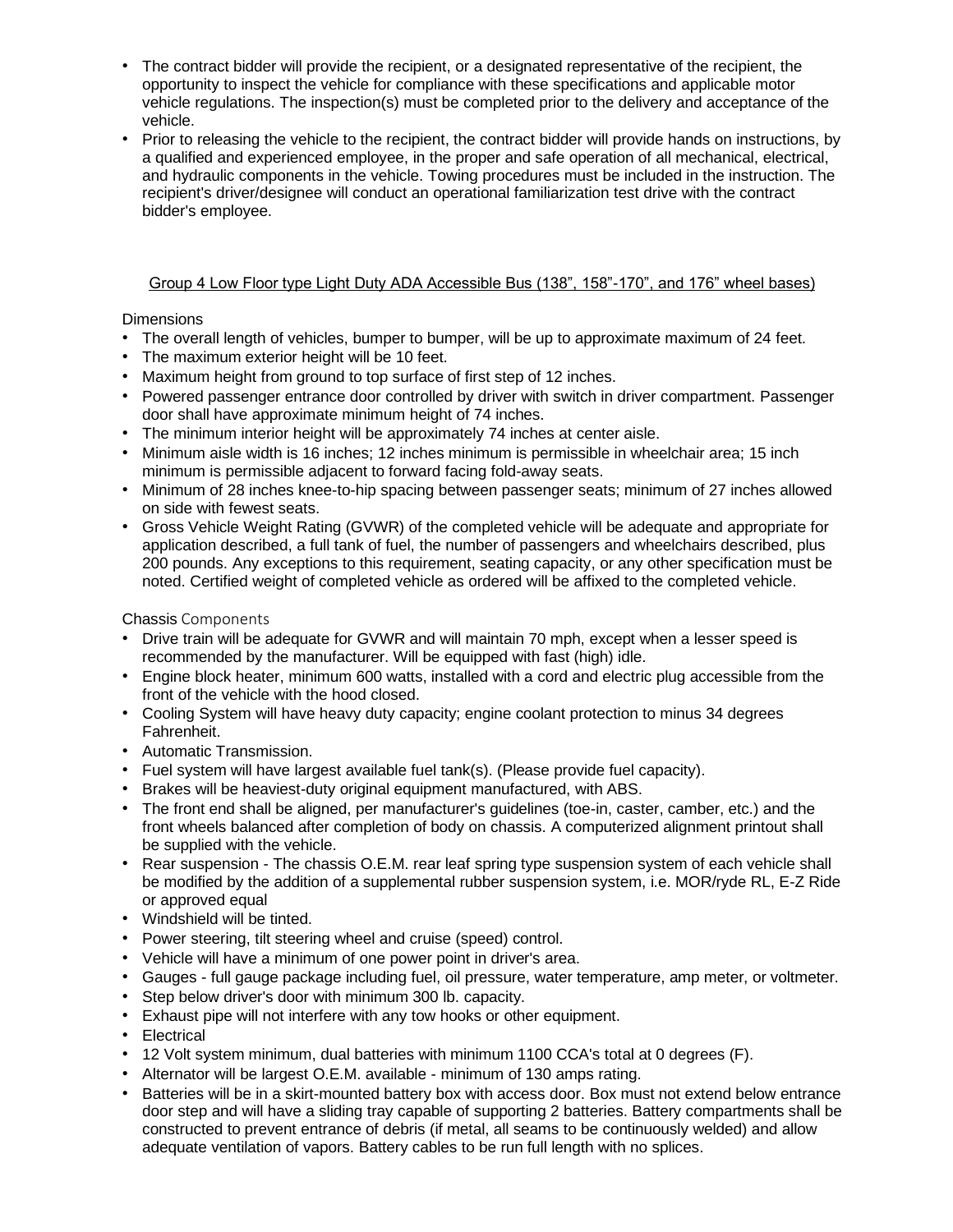- Electrical wiring will be coded for easy identification. Junction panels will be located within a compartment with all circuit breakers and fuses easily accessible. The proposer will supply, with each vehicle, a complete set of fuses, including at least one (1) spare fuse of each type and size used in the vehicle, including fuses under the hood.
- Redundant ground between chassis and power unit at two locations.

Body Construction

- Body Structure Frame and body structures must meet FMVSS #220 standards. Certification of Completion with FMVSS #220 rollover protection shall be furnished with the proposal, along with a diagram of proposed structure, including floor members.
- Insulation With unloaded bus, driver's area noise level will not exceed 82 decibels at a constant speed of 55 mph.
- Floor The floor will be marine grade plywood, %" thick minimum. The floor covering will be slipresistant transit-floor rubber (minimum 20% SBR), color other than black, with ribbed step treads and ribbed section in aisle and a two (2) inch wide band of contrasting color on step edges and aisle threshold directly behind driver. Floor covering must meet FMVSS 302 and ADA requirements.
- Windows will be transit type passenger windows on each side.
- Driver's side will have a sun visor.
- Storage compartments, with door and latch, totaling 3 cubic feet minimum.
- Undercoating Entire body will be undercoated with a non-hardening and non-chipping material. Chassis will be rust-proofed to O.E.M standard. No warranties will be reduced or limited by the application of undercoating.
- Rubber or molded fender splashguards will be installed on rear wheel openings.
- Mud flaps will be installed on front and rear (large enough to cover duals).
- Bumpers manufacturer's standard bumper will be heavy duty and be flush with or extend beyond projected vertical lines of all body paneling and exterior lights. Bumpers will be fastened directly to the vehicle frame. Bumper heights will be industry standard to provide protection against automobile and bus damage.
- Towing contract bidder must identify procedures for safely towing a completed vehicle according to chassis manufacturer's recommendation.

Vehicle Features

- Seating Standard floor plans are required with the proposal. Detailed floor plans are required with vehicle orders. Exceptions to capacity required to meet other specifications must be noted.
- Passenger Seats Forward facing medium-back (21-26" from top of seat cushion to top of seat back) double seats secured to the vehicle floor in accordance with FMVSS #207. Single seats may be used on narrow bodied vehicles and where dictated by standard floor plans. Seats will have a minimum of 17-inch cushion width and depth per person. All buses to have track type seat anchorages, to allow users to easily rearrange seating configurations.
- All flip seats and fold-away seats are to be double (two-passenger) forward facing seats unless otherwise specified.
- Driver's seat will be a fully adjustable high-back bucket seat, with right side arm rest, adjustable tilt back and lumbar support.
- Seat materials All seat materials must meet FMVSS #302. Cloth upholstery is standard with color to be selected by purchaser from several available colors or patterns.
- Seat Belts Must meet FMVSS #209 and #210. The driver's seat will be equipped with a retracting seat belt. All standard passenger seats will be equipped with under seat mounted retracting adult seat belts, except seats against rear of bus, which will have non-retracting seat belts.
- Seat belt cutter, capable of cutting supplied wheelchair securement straps without exposed cutting edge and not usable as a weapon.
- Priority seating signs and all other ADA required signage must be in place.
- Ramp ADA approved, may be manually operated or motorized operated ramp. Must meet or exceed requirements, and all State, Federal, iCc, and ADA.
- Wheelchair Securement Devices will be retractable automatic self-tensioning, self-locking with tightening knob(s) installed per State, Federal and ADA requirements. Wheelchair securements will be flush mounted on the floor or approved location. All wheelchair securement devices provided and the installation thereof, performance pursuant to these specifications, will meet or surpass the minimum standards per ADA requirements. Mounts must be ADA approved with shoulder harness. Shoulder harness shall be adjustable to compensate for some variances in size of wheelchair or passenger. At no time will the position of wheelchair securement device or area, 30 inches wide per ADA specifications, when used with a standard (per ADA) wheelchair, reduce clear aisle space to less than the dimensions specified in this proposal (Section 1, part 1.06). Specify manufacturer/Model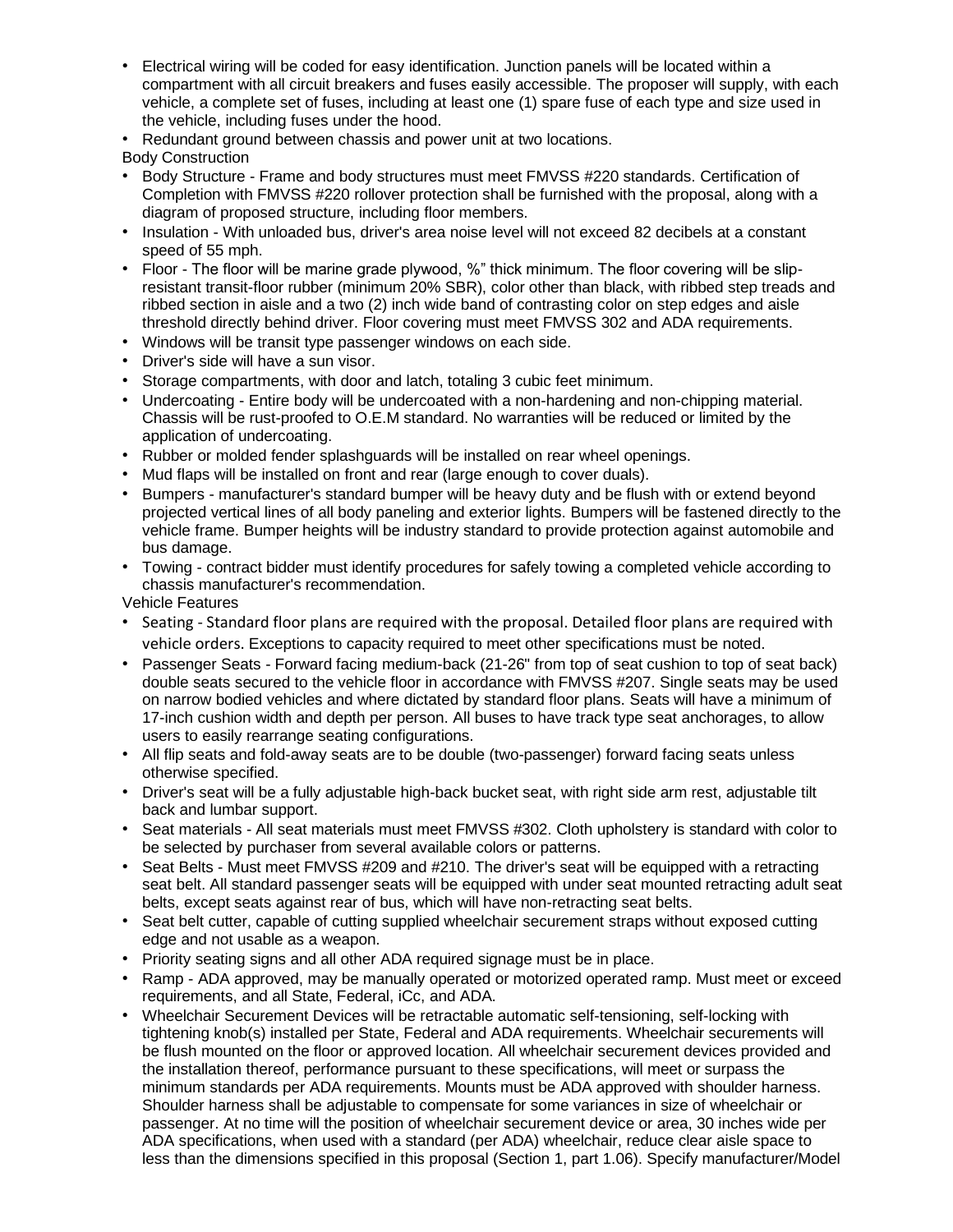of securement system

- Heating Systems Dual; one (1) in front which will be the standard heater supplied in the chassis and one (1) rear heater. Rear heater will be rated at 65,000 BTU's minimum, controlled at driver's console. Each heater will be fused and switched separately.
- Air Conditioning System will have chassis factory air conditioning plus a rear air conditioner unit to obtain 52,000 BTU minimum, with a minimum of three (3) blower speed settings, controlled at driver's console. Air Conditioning System will use non-corrosive, positive seal hose system to avoid leakage. If skirt mounted, condenser will have a cover for winter protection.
- Defroster fan mounted on right side of dashboard or above windshield and controlled at driver's console.

Vehicle Lighting

- Daytime Running Lights module to hook up must be relay type (transistor type not allowed).
- Interior LED Lighting (or equivalent) six (6) overhead lights minimum, to go on automatically when passenger door is opened. Switched at driver's console.
- Passenger doorways will be illuminated according to 49 CFR Part 38.31 (ADA) and will be illuminated whenever respective door is open.
- Engine compartment will be provided with at least one (1) 10 foot-candle light, conveniently located.
- All exterior lights and reflectors to meet Federal Motor Carrier Safety Regulation 393.11. LED lighting package consisting of running lights, triple ID lights, turn signals, brake lights (including Center Brake Light), backup lights and tail lights.

**Other** 

- Flashing directional signals, self-canceling, will be provided on the front, side, and rear of the coach, and must permit continuous flashing of all directional lights for emergency parking, even with the brakes applied.
- Mirrors 6" by 9.5" high. Mirrors will have breakaway mounts; brackets will be powder-coated, made of stainless steel, or ABS non-corrosive material. Interior rear-view mirror to allow driver to see entire of interior of vehicle.
- Fresnel (fish-eye) lens will be provided for the back of the bus to permit the driver to view behind the rear bumper area.
- Extra vision window(s) in transition panel between chassis fender and front right-side passenger loading area.
- Vertical stanchion and cross rail, with modesty panel, between entry door and front row of seats.
- Extra vision window(s) in transition panel between chassis fender and front right-side passenger loading area.
- Vertical stanchion and cross rail, with modesty panel, between entry door and front row of seats.
- Vertical stanchion and cross rail, with modesty panel, behind driver.
- Handrails per ADA, entry assist handrails, both left and right; anti-vandalism grab handles on aisle seats.
- On vehicles 22 feet or longer, per ADA, a grab rail will be securely attached to the ceiling the length of the bus except for the wheelchair securement area.
- Fire Extinguisher-minimum five (5) pound ABC rechargeable, mounted upright near the driver's compartment.
- First Aid Kit in a dustproof container, labeled, "FIRST AID", will be mounted in easily accessible location. The first aid kit must contain at least the following items: (1) six 4" X 4" stile gauze pads; (2) two soft roll bandages 3" to 6" by 5 yards; (3) adhesive tape; (4) adhesive bandages; (5) scissors.
- Three emergency warning triangles will be provided. Both faces of each triangle must consist of red reflective and orange fluorescent material. Each of the three sides of the triangular device must be 17" to 22" long and 2" to 3" wide. Triangles will be provided in a protective container.
- Backup alarm will be electric alarm, activated by reverse transmission setting, with 107 minimum decibels.
- O.E.M. or equivalent, AM/FM/CD Digital Clock Radio with 4 speakers mounted in the passenger compartment.
- DESIGNED TO TRANSPORT The final stage manufacturer will determine the original seating capacity of each vehicle. The manufacturer's certification label will indicate the original seating capacity of the vehicle and will be affixed to the vehicle in a location protected from wear. The label will state the "Original Seating Capacity - Designed to Transport" (number of passengers, including driver) and Gross Vehicle Weight Rating (GVWR) of vehicle.

Service, Warranty, and Delivery

• Maintenance and inspection Schedule - a single comprehensive maintenance and inspection schedule for each type of vehicle for which a proposal is submitted, that incorporates the required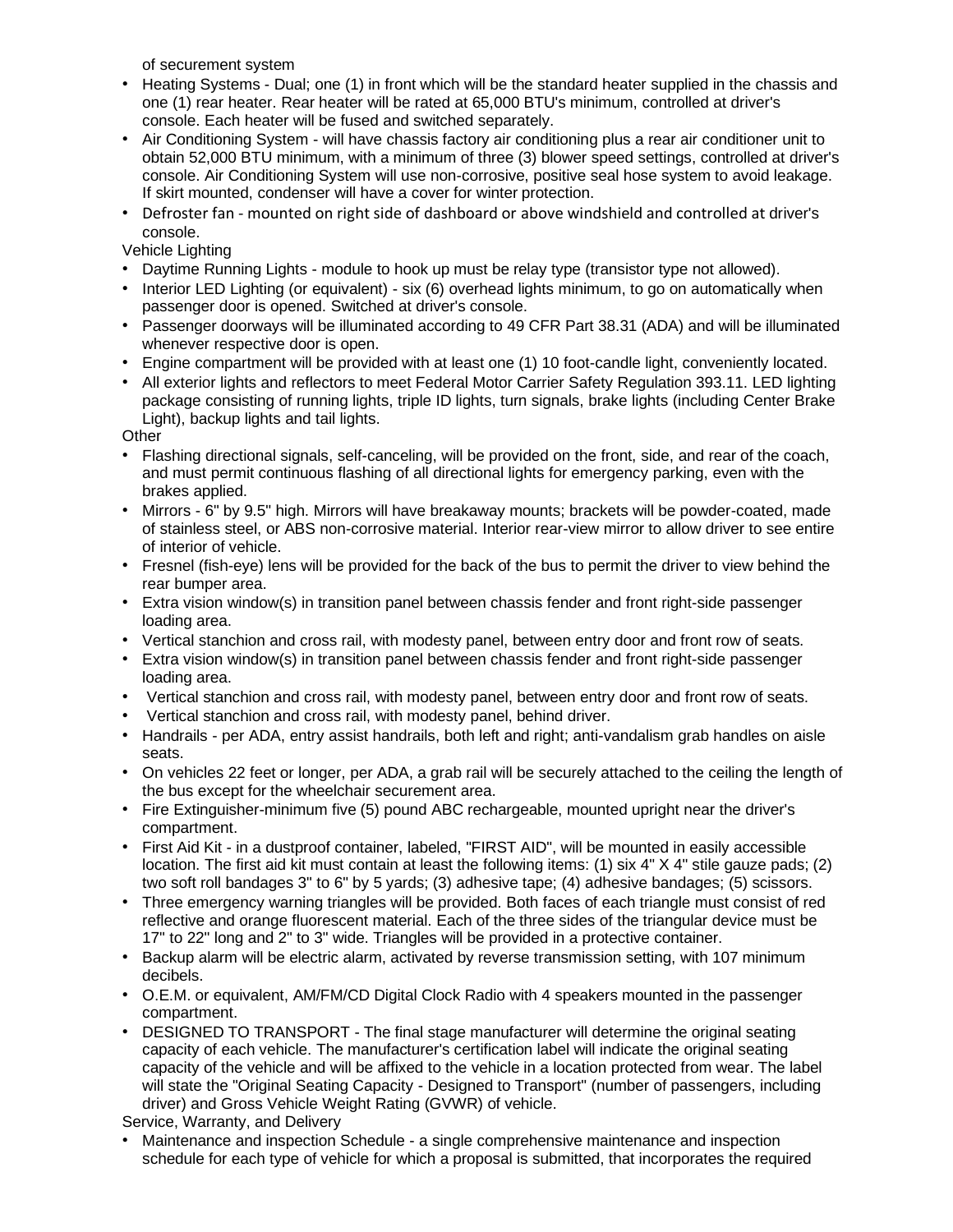maintenance and inspection of body, chassis, tires, wheelchair lift and other equipment and subsystems, as prescribed by the respective manufacturers. The maintenance and inspections schedule will be supplies with the bus.

- Quality body manufacturer must meet chassis manufacturer's quality assurance program, if available. Certification from chassis manufacturer must be submitted with proposal for each chassis.
- Tires will be covered by O.E.M. warranty.
- Wheelchair lift system will be covered by O.E.M. warranty.
- Bus chassis will be covered by O.E.M. warranty.
- Body structure materials and workmanship will be covered by O.E.M. warranty.
- Installation, labor, and workmanship (including electrical) performed by the body manufacturer, final stage manufacturer or bidder (if bidder installs components or otherwise completes vehicle) will be covered by O.E.M. warranty.
- All other components and accessory equipment will be covered by a warranty of at least one (1) year / 12,000 miles, unless covered by an applicable manufacturer's warranty exceeding this. The Proposer will assist as needed in coordinating repairs within the warranty period for each component and applicable warranty.
- The responder will provide a report of all warranties and excluded warranties associated with each vehicle.
- During established warranty periods, the contract bidder and respective manufacturer will furnish all warranty parts at no cost to the transit system. Replacement costs, parts and assemblies will be made without delay.
- The contract bidder will provide the recipient, or a designated representative of the recipient, the opportunity to inspect the vehicle for compliance with these specifications and applicable motor vehicle regulations. The inspection(s) must be completed prior to the delivery and acceptance of the vehicle.
- Prior to releasing the vehicle to the recipient, the contract bidder will provide hands on instructions, by a qualified and experienced employee, in the proper and safe operation of all mechanical, electrical, and hydraulic components in the vehicle. Towing procedures must be included in the instruction. The recipient's driver/designee will conduct an operational familiarization test drive with the contract bidder's employee.

# Group 5 Medium Duty ADA Accessible Bus (to 28', 29-32', 33-36', 37-42' wheel bases and or low floor with lift (Model Year 2021 or Newer)

### Bus Testing

The converted minivan must have been tested at the Altoona Bus Testing Center for a minimum of 7 year/200,000 miles Minimum Useful Life under FTA requirements pursuant to the Surface Transportation and Uniform Relocation Assistance Act (STURAA)

### **Dimensions**

- Powered passenger entrance door controlled by driver with switch on dash; passenger door shall have a minimum height of 77 inches.
- The minimum interior height will be 74 inches at center aisle.
- Minimum of 26.5 inches knee-to-hip spacing between passenger seats.
- Passenger door entrance area must have a clear width opening of at least 26 inches, excluding actuating rod for manual door.
- Gross Vehicle Weight Rating (GVWR) of the completed vehicle will be adequate and appropriate for application described, a full tank of fuel, the number of passengers and wheelchairs described, plus 200 pounds; any exceptions to this requirement, seating capacity, or any other specification must be noted; certified weight of completed vehicle as ordered will be affixed to the completed vehicle.
- Drive train will be adequate for GVWR and will maintain 70 mph, except when a lesser speed is recommended by the manufacturer; will be equipped with fast idle.
- Engine block heater, minimum 600 watts, installed with a cord and electric plug accessible from the front of the vehicle with the hood closed.
- Hour meter.
- Cooling System will have heavy duty capacity; engine coolant protection to minus 34 degrees Fahrenheit.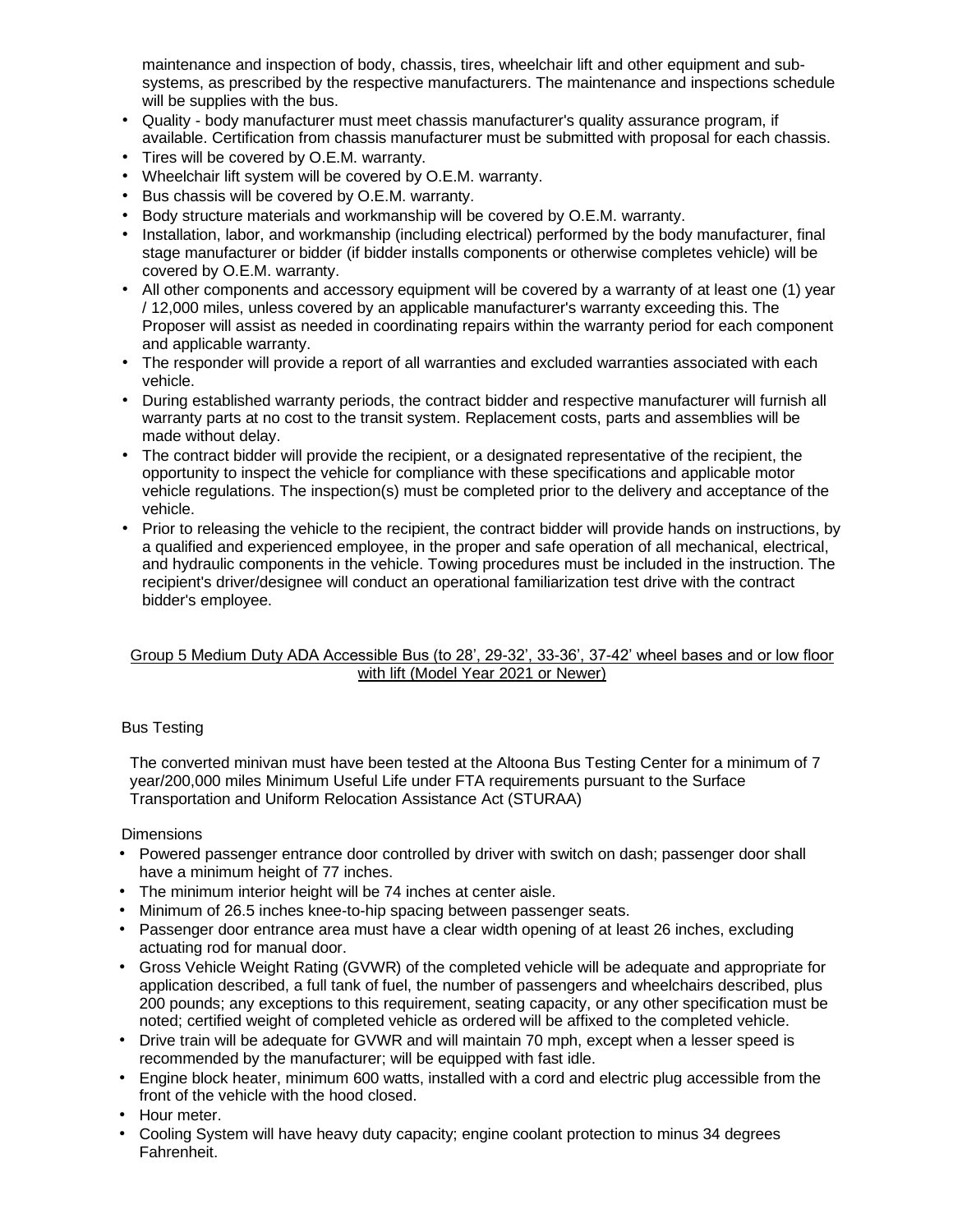- Automatic Transmission to be equipped with a starter interlock as set forth in FMVSS #102, to prevent starting the engine unless transmission is in neutral or park; original equipment manufactured, and factory installed.
- Brakes hydraulic brakes required for vehicle up to 30,000 lbs. GVWR; air brakes required for vehicles in excess of 30,000 lbs. GVWR; use largest OEM available and extended life brake lining.
- The front end shall be aligned, per manufacturer's guidelines (toe-in, caster, camber, etc.) and the front wheels balanced after completion of body on chassis; a computerized alignment printout shall be supplied with the vehicle.
- Windshield will be darkest available tint.
- Standard windshield wipers.
- Power steering, tilt steering wheel and speed control.
- Vehicle will have a minimum of one power point in driver's area.
- Gauges full gauge package including fuel, oil pressure, water temperature, amp meter, or voltmeter.
- Step below driver's door with weight capacity of 300 lbs.
- Disc wheels are required; duel (4 total) rear wheels shall be provided on a single rear axle.
- Tires will be radials with size appropriate to GVWR requirements.
- Suspension must be matched to GVWR.
- All buses with a wheelchair lift located on the rear right side of the vehicle will have the exhaust pipe routed out the left rear of the vehicle in conformance with the Federal Motor Carrier Safety Regulations, Part 393.83; exhaust pipe will not interfere with any tow hooks or other equipment.

# **Electrical**

- 12 Volt system minimum, dual batteries with minimum 1100 CCA's total at 0 degrees (F).
- Alternator will be largest OEM available minimum of 160 amps rating.
- Batteries will be in a skirt-mounted battery box with access door; battery box must allow maximum ground clearance possible; battery compartments shall be constructed to prevent entrance of debris (if metal, all seams to be continuously welded) and allow adequate ventilation of vapors; battery cables to be run full length with no splices.
- Electrical wiring will be coded for easy identification; junction panels will be located within a compartment with all circuit breakers and fuses easily accessible; the proposer will supply, with each vehicle, a complete set of fuses, including at least one (1) spare fuse of each type and size used in the vehicle, including fuses under the hood.
- Redundant ground between chassis and power unit at two locations.
- A set of individual, customized wiring diagrams, including coding, will be provided for and with each individual vehicle.

# Body Construction

- Body Structure Frame and body structures must meet FMVSS #220 standard; Certification of Completion with FMVSS #220 rollover protection shall be furnished with the proposal, along with a diagram of proposed structure, including floor members (in lieu of FMVSS #220, Purpose Build Medium/Heavy Duty buses will meet APTA Standard Bus Procurement Guidelines, Section 5.4.1.2 - Crashworthiness)
- Bus must meet FMVS.S #217 Federal escape standards; emergency side exits will include a minimum of one window per side, equipped with a safety release latch and swing out capability, in conformance with the operating characteristics of FMVSS #217; each emergency exit will have the designation "Emergency Exit" permanently affixed in a manner that will not loosen in normal vehicle operation.
- Prior to final assembly, all metal parts shall be treated with multiple stage anti-corrosion treatment; all nuts, bolts, clips, washers, clamps, rivets and the like parts shall be zinc or cadmium plated or phosphate coated, to prevent corrosion; use stainless steel where practical.
- Wherever threaded fasteners are attached into interior panels only, a reinforcing nut or panel will be installed for added strength and fastener retention.
- Welding procedures used throughout the vehicle including materials, methods and personnel will be in accordance with ASTM and American Welding Society Standards.
- All handrails, stanchions, and auxiliary air conditioners, where attached to wall or ceiling, will be secured directly to the metal frame structure or to reinforcement plates which are secured directly to the frame or embedded securely in the body panels.
- Exterior body panels will be galvanized steel, aluminum, or fiberglass with a white finish; dissimilar metals will be insulated to prevent galvanic action; with the exception of stainless steel, all metal will be pre-treated, primed, and painted to resist corrosion for the life of the vehicle.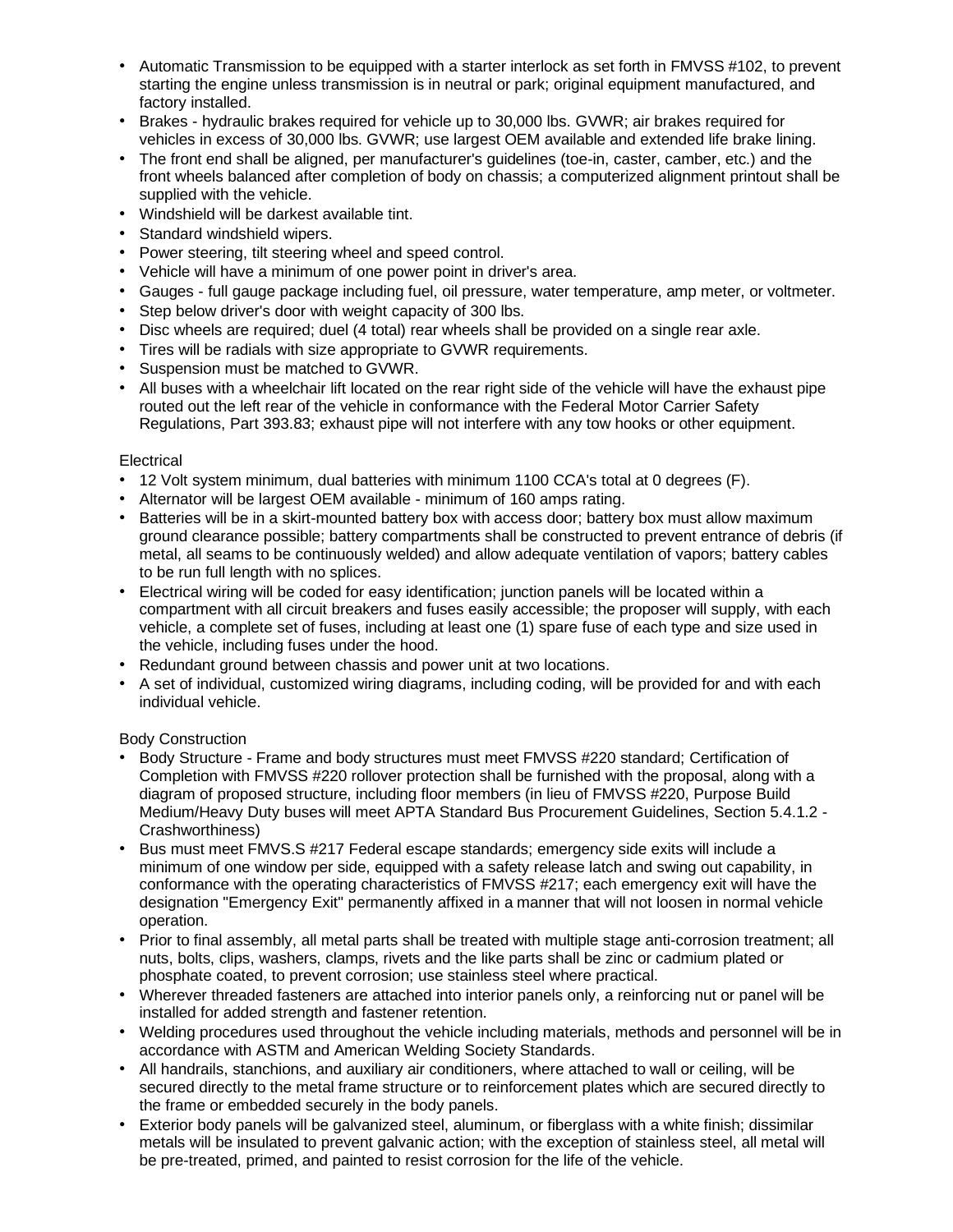- Interior finish will be off white or light tone, color coordinated with seats, floor, and exterior.
- Lift Door Vertically hinged, horizontal swing, double doors with windows, will be provided for the installation of a wheelchair lift device meeting ADA standards; the location of this door will be on the right side of the vehicle; the height of the lift door will be in compliance with 49 CFR Part 38.25 (ADA); when in full open position, wheelchair lift access doors will be firmly fixed in position and provide a clear opening between the top of the door opening, including hardware, and the raised platform of 68 inches minimum, with the lift deployed but not lowered; does not apply to low floor buses with ramps.
- Body will be thoroughly water tested to ensure no leakage.
- Insulation With unloaded bus, driver's area noise level will not exceed 82 decibels at a constant speed of 55 mph.
- Floor The floor will be marine grade plywood, 3/4" thick minimum; the floor covering will be slipresistant transit-floor rubber (minimum 20% SBR), color other than black, with ribbed step treads and ribbed section in aisle and a two (2) inch wide band of contrasting color on step edges and aisle threshold directly behind driver; floor covering must meet FMVSS 302 and ADA requirements.
- Windows will be transit type passenger windows on each side.
- Driver's side will have a sun visor / sun shade.
- Storage compartments, with door and latch, totaling 3 cubic feet minimum.
- Undercoating Entire body will be undercoated with a non-hardening and non-chipping material; chassis will be rust-proofed to OEM standard; no warranties will be reduced or limited by the application of undercoating.
- Rubber of molded fender splashguards will be installed on rear wheel openings.
- Mud flaps will be installed on front and rear (large enough to cover duals).
- Bumpers manufacturer's standard bumper will be heavy duty and be flush with or extend beyond projected vertical lines of all body paneling and exterior lights; bumpers will be fastened directly to the vehicle frame; bumper heights will be industry standard to provide protection against automobile and bus damage.
- Towing contract bidder must identify procedures for safely towing a completed vehicle according to chassis manufacturer's recommendation.

Vehicle Features

- Seating Standard floor plans are required with the proposal; detailed floor plans are required with vehicle orders; exceptions to capacity required to meet other specifications must be noted.
- Passenger Seats Forward facing medium-back (21-26" from top of seat cushion to top of seat back) double seats secured to the vehicle floor in accordance with FMVSS #207; seats will have a minimum of 17-inch cushion width and depth per person; all buses to have track type seat anchorages, to allow users to easily rearrange seating configurations; perimeter seating allowed on purpose built transit buses.
- All flip seats and fold-away seats are to be double (two-passenger) forward facing seats unless otherwise specified.
- Driver's seat will be a fully adjustable high-back bucket seat, with right side arm rest, adjustable tilt back and lumbar support.
- Seat materials All seat materials must meet FMVSS #302; cloth upholstery is standard with color to be selected by purchaser from several available colors or patterns.
- Seat Belts Must meet FMVSS #209 and #210; the driver's seat will be equipped with a retracting seat belt; all standard passenger seats will be equipped with under seat mounted retracting adult seat belts, except seats against rear of bus, which will have non-retracting seat belts
- Priority seating signs and all other ADA required signage must be in place.
- Lift/Ramp ADA approved, will meet or exceed requirements identified in APPENDIX section, and all State, Federal, ICC, and ADA; fluid used will be Aircraft Hydraulic Fluid to meet U.S. Mil Spec H5606G (Texaco #15 or Mobil Aero HFA or equivalent); minimum clear dimensions for platform are 30" wide X 48" length (Specify Ramp/Lift Mfg/Model) (Lo-Floor Specify Ramp/Lift Mfg/Model.
- Wheelchair Securement Devices will be retractable automatic self-tensioning, self-locking with tightening knob(s) installed per State, Federal and ADA requirements; wheelchair securements will be flush mounted on the floor or approved location; all wheelchair securement devices provided and the installation thereof, performance pursuant to these specifications, will meet or surpass the minimum standards per ADA requirements; mounts must be ADA approved with shoulder harness; shoulder harness shall be adjustable to compensate for some variances in size of wheelchair or passenger; at no time will the position of wheelchair securement device or area, 30 inches wide per ADA specifications, when used with a standard (per ADA) wheelchair, reduce clear aisle space to less than the dimensions specified in this proposal (Section 1, part 1.03) (Specify Mfg/Model).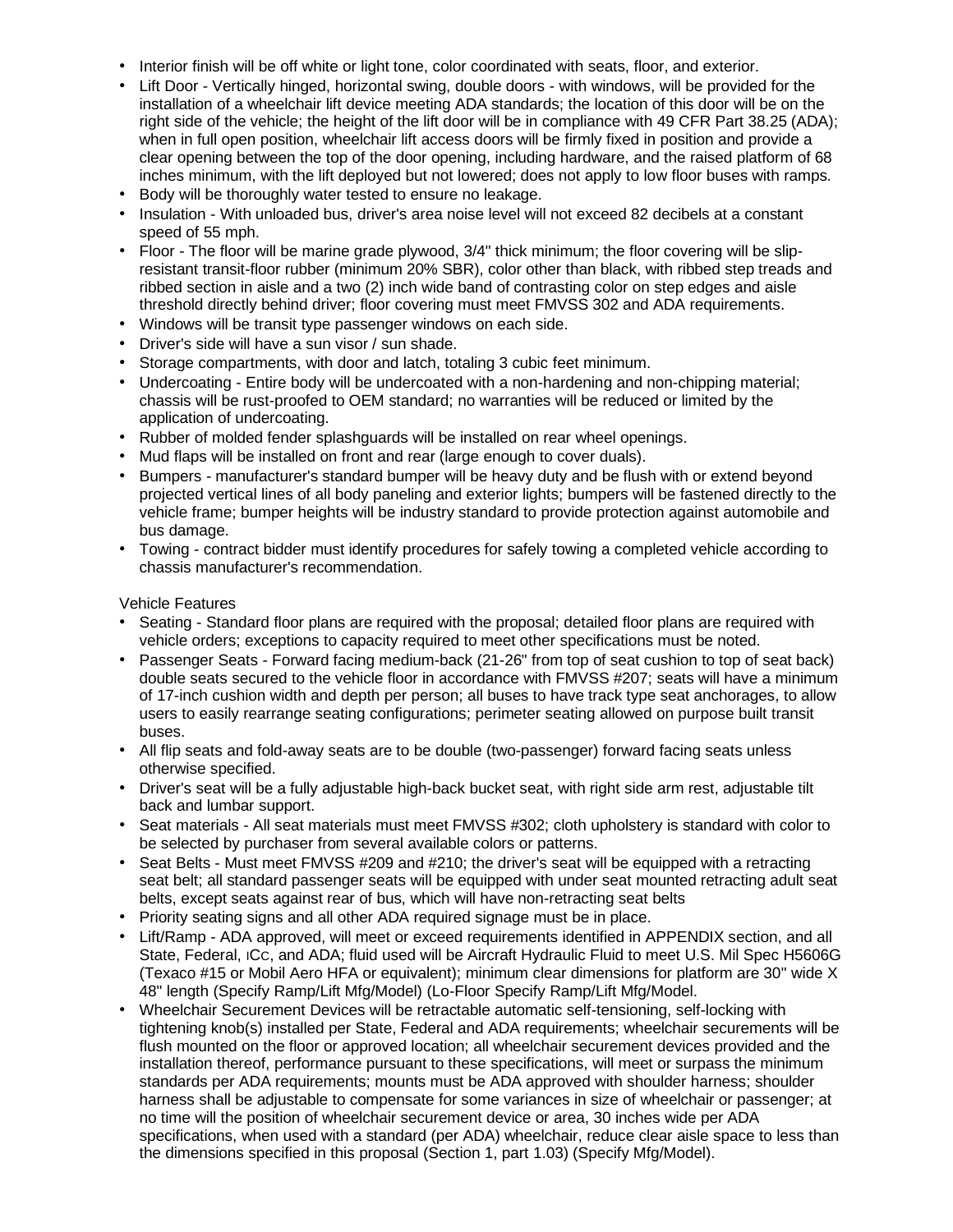- Heating Systems Dual; front and rear heating system able to maintain a range of 65 to 70 degrees; measured about 12 inches off the floor with ambient temperature of 90 degrees; performance evaluation data confirming the specification will be supplied with the proposal; each heater will be fused and switched separately.
- Air Conditioning System Front and rear air conditioning system able to maintain a range of 65 to 70 degrees, measured about 12 inches off the floor with an ambient temperature of 0 degrees; performance evaluation data confirming the specification will be supplied with the proposal; air conditioning system will use non-corrosive positive seal hose system to avoid leakage; include winter protection cover for skirt mounted condenser.
- Defroster fan mounted on right side of dashboard or above windshield and controlled at driver's console.
- Vehicle Lighting.
- Daytime Running Lights module to hook up must be relay type (transistor type not allowed).
- Interior Lighting incandescent; six (6) overhead lights minimum in vehicles up to 25 feet and eight (8) overhead lights in vehicles in excess of 25 feet, controlled by driver; one light will illuminate driver's area.
- Passenger and lift doorways will be illuminated according to 49 CFR Part 38.31 (ADA) and will be illuminated whenever respective door is open.
- Engine compartment will be provided with at least one (1) 10 foot-candle light, conveniently located; interior light will illuminate the engine portion that is accessible from the interior of the bus.
- All exterior lights and reflectors to meet Federal Motor Carrier Safety Regulation 393.11; LED lighting package consisting of: running lights, triple ID lights, turn signals, brake lights (including Center Brake Light), backup lights and tail lights.
- Flashing directional signals, self-canceling, will be provided on the front, side, and rear of the coach, and must permit continuous flashing of all directional lights for emergency parking, even with the brakes applied.
- Center brake light.
- Mirrors 6" by 9.5" high; will have breakaway mounts; brackets will be powder-coated, made of stainless steel, or made of ABS coated material; interior rear-view mirror to allow driver to see entire of interior of vehicle.
- Fresnel (fish-eye) lens will be provided for the back of the bus to permit the driver to view behind the rear bumper area (not applicable to rear engine design bus.
- Extra vision window(s) in transition panel between chassis fender and front right-side passenger loading area (not applicable to flat-front design bus).
- Vertical stanchion and cross rail, with modesty panel, between entry door and front row of seats; modesty panel not needed if front wheel housing serves the same purpose.
- Handrails per ADA, entry assist handrails, both left and right; anti-vandalism grab handles on aisle seats.
- Grab rail will be securely attached to the ceiling the length of the bus except for the wheelchair securement area.
- Fire Extinguisher-minimum five (5) pound ABC rechargeable, mounted upright near the driver's compartment.
- First Aid Kit in a dustproof container, labeled, "FIRST AID", will be mounted in easily accessible location; the first aid kit must contain at least the following items: (1) six 4" X 4" stile gauze pads; (2) two soft roll bandages 3" to 6" by 5 yards; (3) adhesive tape; (4) adhesive bandages; (5) scissors.
- Three emergency warning triangles will be provided; both faces of each triangle must consist of red reflective and orange fluorescent material; each of the three sides of the triangular device must be 17" to 22" long and 2" to 3" wide; triangles will be provided in a protective container.
- Backup alarm will be electric alarm, activated by reverse transmission setting, with 107 minimum decibels.
- OEM or equivalent, AM/FM/CD Digital Clock Radio with 4 speakers mounted in the passenger compartment.
- DESIGNED TO TRANSPORT The final stage manufacturer will determine the original seating capacity of each vehicle; the manufacturer's certification label will indicate the original seating capacity of the vehicle and will be affixed to the vehicle in a location protected from wear; the label will state the "Original Seating Capacity - Designed to Transport" (number of passengers, including driver) and Gross Vehicle Weight Rating (GVWR) of vehicle.

Service, Warranty, and Delivery

• Maintenance and inspection Schedule - a single comprehensive maintenance and inspection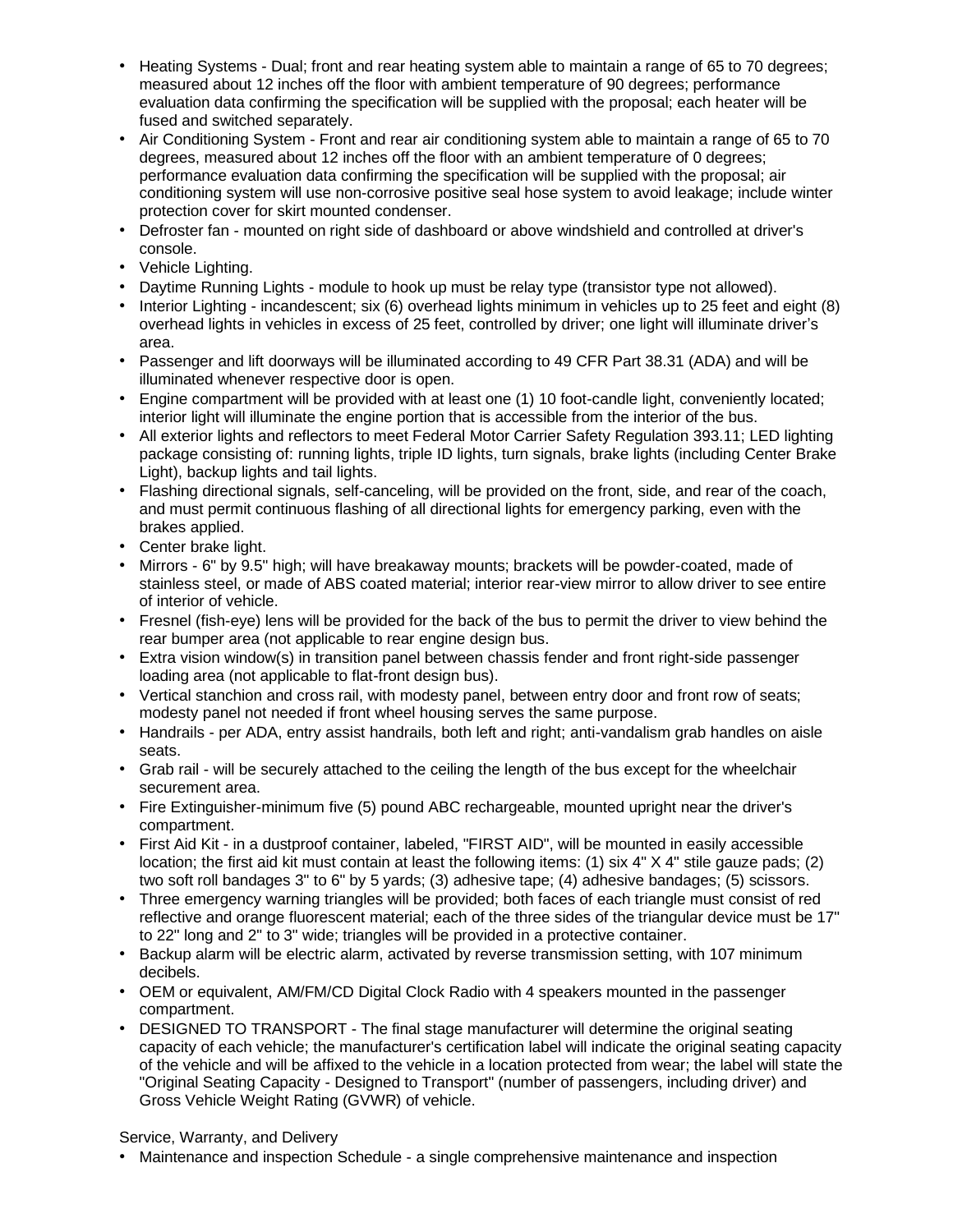schedule for each type of vehicle for which a proposal is submitted, that incorporates the required maintenance and inspection of body, chassis, tires, wheelchair lift and other equipment and subsystems, as prescribed by the respective manufacturers; the maintenance and inspections schedule will be supplies with the bus.

- Quality body manufacturer must meet chassis manufacturer's quality assurance program, if available; certification from chassis manufacturer must be submitted with proposal for each chassis.
- Tires will be covered by OEM warranty.
- Wheelchair lift system will be covered by OEM warranty.
- Bus chassis will be covered by OEM warranty.
- Body structure materials and workmanship will be covered by OEM warranty.
- Installation, labor, and workmanship (including electrical) performed by the body manufacturer, final stage manufacturer or bidder (if bidder installs components or otherwise completes vehicle) will be covered by OEM warranty.
- All other components and accessory equipment will be covered by a warranty of at least one (1) year / 12,000 miles, unless covered by an applicable manufacturer's warranty exceeding this; the contract bidder will assist as needed in coordinating repairs within the warranty period for each component and applicable warranty.
- The responder will provide a report of all warranties and excluded warranties associated with each vehicle.
- During established warranty periods, the contract bidder and respective manufacturer will furnish all warranty parts at no cost to the transit system replacement costs, parts and assemblies will be made without delay.
- The contract bidder will provide the recipient, or a designated representative of the recipient, the opportunity to inspect the vehicle for compliance with these specifications and applicable motor vehicle regulations; the inspection(s) must be completed prior to the delivery and acceptance of the vehicle.
- Prior to releasing the vehicle to the recipient, the contract bidder will provide hands on instructions, by a qualified and experienced employee, in the proper and safe operation of all mechanical, electrical, and hydraulic components in the vehicle. Towing procedures must be included in the instruction; the recipient's driver/designee will conduct an operational familiarization test drive with the contract bidder's employee.

### 3.10 Options

• Vendor shall indicate all available options, including but not limited to the following, and the corresponding cost of each: Aluminum wheels, destination signs, Rear-door, roof hatches, HVAC upgrades.

### 3.11 Iowa DOT Responsibilities

• The Iowa DOT will defer to the participating entities to establish communication with the awarded bidders.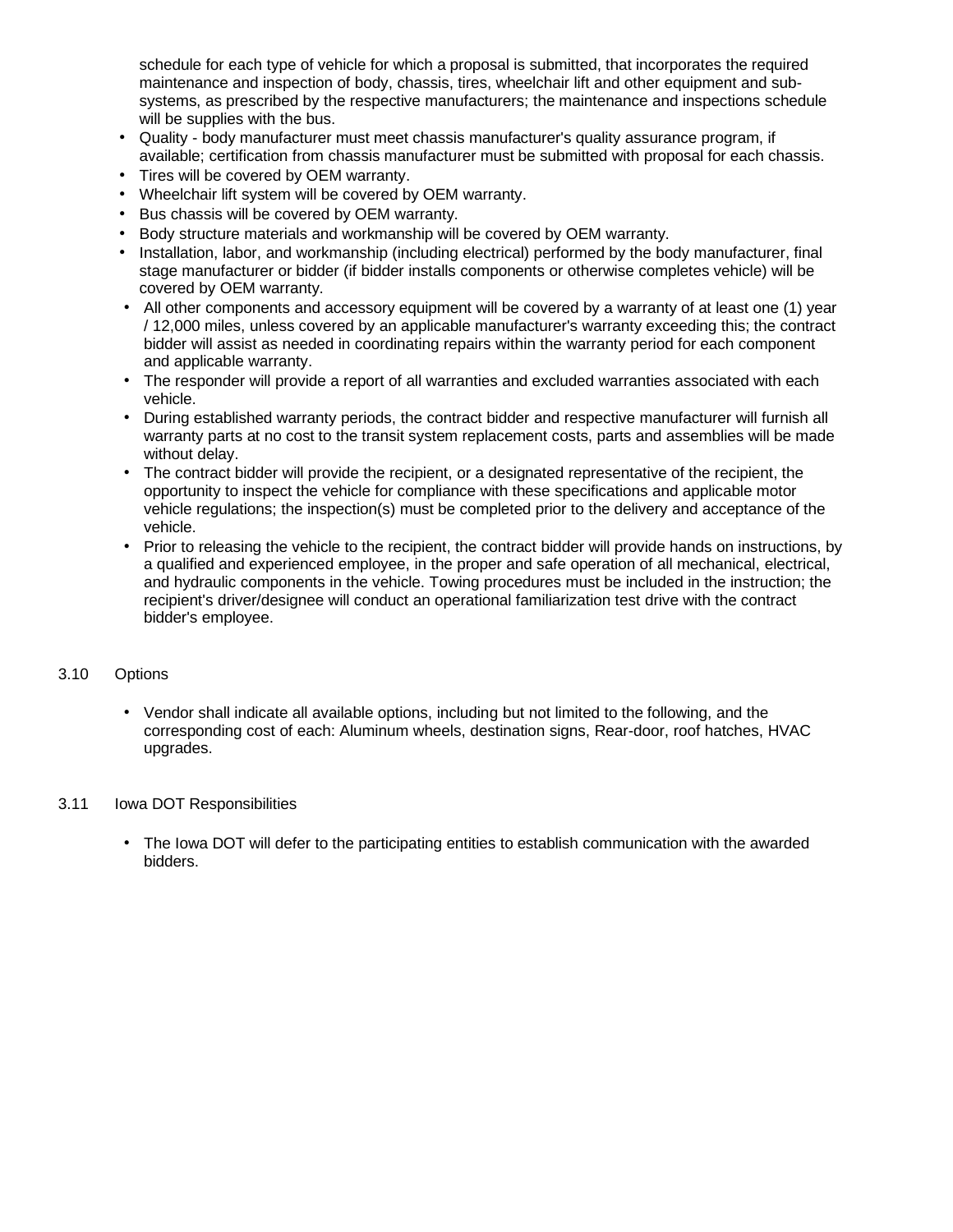# 4.1 Instructions

The following instructions prescribe the format and content of the Bid Proposal. They are designed to facilitate a uniform review process. Failure to adhere to the proposal format may result in the rejection of the Bid Proposal. It is the request of the Iowa DOT that the following section headings be used in the bidder responses to this IFB and that they be arranged in the order as listed in the proposal. The bidder should provide a table of contents. Responses must be in sufficient detail to permit an understanding and comprehensive evaluation of the bidder's bid.

4.1.1 The Bid Proposal shall be submitted on a flash drive

4.1.2 The Bid Proposal shall be divided into two parts on the flash drive: (1) the Technical Proposal and (2) the Cost Proposal. The Cost Proposal shall be named clearly as to not be confused with the technical proposal. If multiple folders for each Bid Proposal are used, the folders shall be numbered in the following fashion: 1 of 4, 2 of 4, etc. The sealed envelope used to submit the flash drive bid shall be labeled as below with the name of the bidding agency and address in the top left corner of the envelope:

*Iowa Department of Transportation Public Transit Section 800 Lincoln Way Ames, Iowa 50010 Bus Bid IFB # PTS2021LDB Attention: Brent Paulsen*

The Iowa DOT shall not be responsible for misdirected packages or premature opening of Bid Proposals if a Bid Proposal is not properly labeled.

4.1.3 Flash drive(s) and one (1) removable media (example: CD or flash drive) is allowed in a sealed envelope

4.1.4 If the Bidder designates any information in its Bid Proposal as confidential pursuant to Section 2.20, the Bidder must watermark or stamp "Confidential" clearly on each page.

4.1.5 Bid proposals shall not contain promotional or display materials.

4.1.6 Attachments shall be referenced in the Bid Proposal.

### 4.2 Technical Proposal

The following documents and responses shall be included in the Technical Proposal section of the flash drive in the order given below:

### 4.2.1 Transmittal Letter

An individual authorized to legally bind the Bidder shall sign the transmittal letter. The letter shall include the Bidder's mailing address, electronic mail address, fax number, and telephone number. Any request for confidential treatment of information shall be included in the transmittal letter and page numbers listed in accordance with the provisions of Section 2.21 In addition to the specific statutory basis supporting the request, an explanation why disclosure of the information is not in the best interest of the public. The transmittal letter shall also contain the name, address and telephone number of the individual authorized to respond to the Iowa DOT about the confidential nature of the information.

4.2.2 Table of Contents

The Bidder should include a table of contents of its Bid Proposal and submit the check list of submittals per Attachment 3.

#### 4.2.3 Terminations, Litigation, Debarment The Bidder must provide the following information for the past five (5) years: (also see Attachment 1).

4.2.3.1 Has the Bidder had a contract for goods and/or services terminated for any reason? If so, provide full details regarding the termination.

4.2.3.2 Describe any damages or penalties assessed against or dispute resolution settlements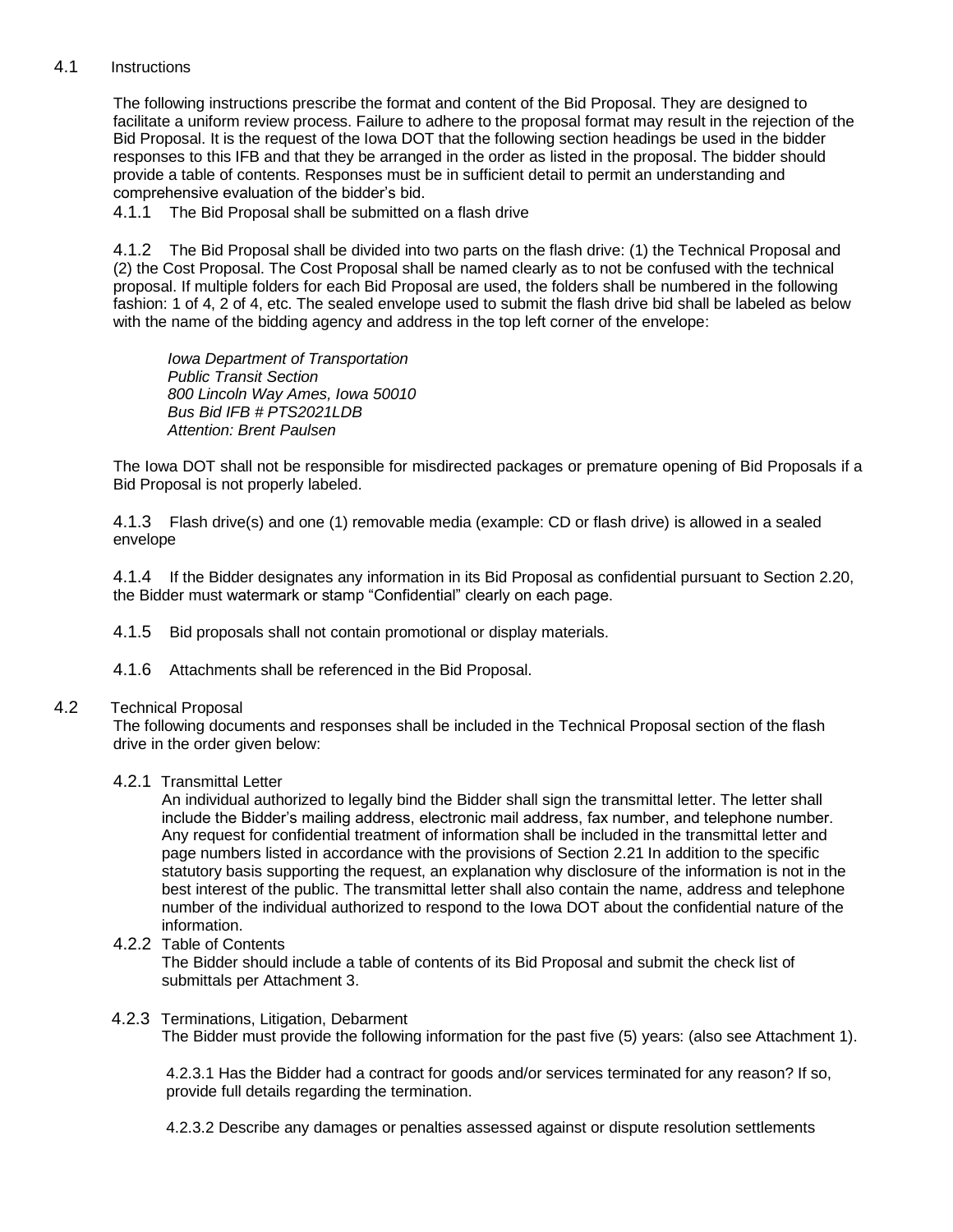entered by the Bidder under any existing or past contracts for goods and/or services. Provide full details regarding the incident, including the dollar amount of damages, penalties, and settlement payments.

4.2.3.3 Describe any order, judgment, or decree of any Federal or State authority barring, suspending or otherwise limiting the right of the Bidder to engage in any business, practice, or activity.

4.2.3.4 A list and summary of all litigation or threatened litigation, administrative or regulatory proceedings, or similar matters to which the Bidder or its officers have been a party. The Bidder must also state whether it or any owners, officers, or primary partners have ever been convicted of a felony. Failure to disclose these matters may result in rejection of the Bid Proposal or in termination of any subsequent contract.

4.2.4.5 Any irregularities discovered in any of the accounts maintained by the Bidder on behalf of others, describe the circumstances and disposition of resolving the irregularities. The above disclosures are a continuing requirement of the Bidder. The Bidder shall provide written notification to the Lead Agency of any such matter commencing or occurring after submission of a Bid Proposal, and with respect to the successful Bidder, following execution of the Resulting Contract.

- 4.2.4 Certification Letter (Attachment 1) The Bidder shall sign and submit with the Bid Proposal the document included as Attachment (Certification Letter) in which the Bidder shall make the certifications included in Attachment 1.
- 4.2.5 Acceptance of Terms and Conditions The Bidder shall specifically agree that the Bid Proposal is predicated upon the acceptance of all terms and conditions stated in the IFB. If the Bidder objects to any term or condition, the Bidder must specifically take exception per the IFB page and section and provide the reason for the objection. Objections or responses that materially alter the IFB may be deemed non-responsive and result in rejection of the Bid proposal.
- 4.2.6 Authorization to Release Information (Attachment 2) The Bidder shall sign and submit with the Bid Proposal the document included as Attachment #2 (Authorization to Release Information Letter) in which the Bidder authorizes the release of information to the Iowa DOT.
- 4.2.7 Firm Bid Proposal Terms (Attachment 4) The Bidder shall guarantee in writing the availability of the goods and/or services offered and that all Bid Proposal terms, including price, will remain firm a minimum of 180 days following the deadline for submitting Bid Proposals.

### 4.3 Schedule of Prices - Cost Proposal

The bidder shall provide its cost proposal for the proposed services.

Provide cost information on the Schedule of Prices - Cost Proposal Form located with the Purchasing Proposal at the *beginning* of the IFB packet. Use additional pages for the detail information requested. The amounts should exclude state and federal taxes except for taxes required to be withheld for employment purposes. The Iowa DOT is a tax-exempt entity. Cost Proposal must be submitted in a clearly marked separate file on the flash drive.

### 4.4 Purchase orders

The type of order shall be determined between the requesting entity and supplier.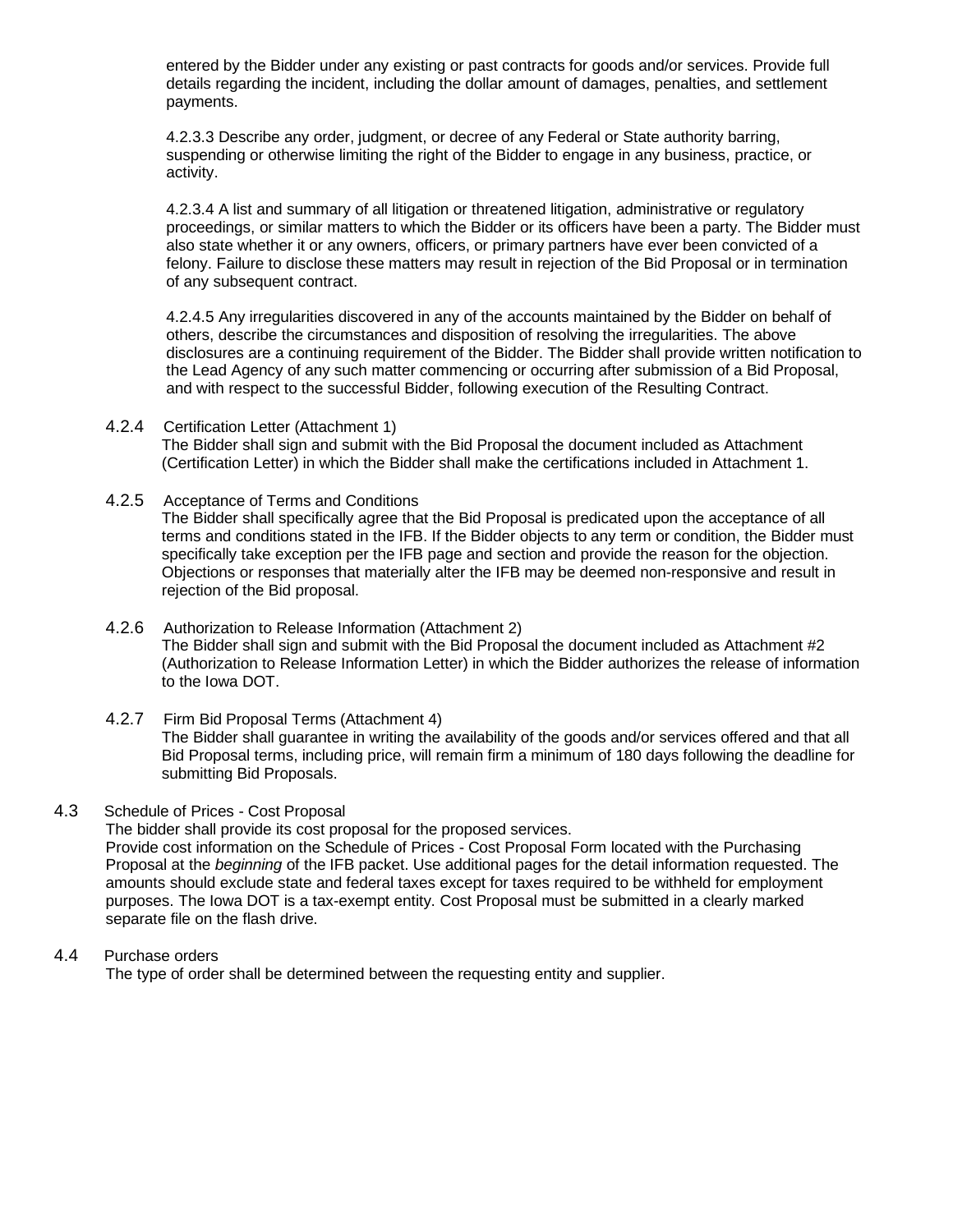# 5.1 Award

See previous sections.

# 5.2 Protest Procedure Bid Specifications

Anyone wishing to file a protest concerning the specifications or the bid procedure must do so in writing. This written protest must be received by the Public Transit Section (PTS) procurement administrator at the Iowa DOT no later than 72 hours prior to bid opening. If protests are received that cannot be resolved by the designated time for bid opening, the PTS shall delay the bid opening until the protest is resolved. However, the decision must be issued in writing by the PTS within no more than (5) working days from the date the written protest was received. If anyone wishes to protest some aspect of this procurement other than specifications or bid procedure, or something about the bid procedure that only becomes evident after the bid opening, they must file the protest in writing via email. This written protest must be received by the procurement administrator no later than (5) working days after notification to all bidders of their contract award decision, and the PTS must issue its written email decision within no more than (5) working days from the day the written protest was received. If a protester feels that the PTS has not followed these protest procedures, the protester has (10) working days from the alleged infraction to file a subsequent protest with the Iowa Department of Transportation Modal Transportation Bureau Director. The Iowa Department of Transportation Modal Transportation Bureau Director will issue its written decision within 20 working days of receipt of such an appeal. Any further appeal at the state level must be in accordance with Chapter 17A of the Iowa Code.

# Protest of Contract Award

Anyone wishing to file a protest concerning the contract award must do so in writing. The PTS must receive this written protest via email no more than five (5) working days after the bid award. The PTS will issue its written decision on the protest with (5) days of receiving the protest. If anyone wishes to protest the decision, they must submit such protest in writing to the Iowa Department of Transportation, Modal Division Director which must receive this written protest within (5) days of the initial protest decision. A concurrent letter on the protest must be sent to the PTS procurement administrator. The Department of Transportation will issue its written decision on any timely protest within ten (10) business days. Any further appeal at the state level must be in accordance with Chapter 17A of the Code of Iowa. A protester must exhaust all administrative remedies with the SPO and then with the Iowa DOT Purchasing Director before pursuing a protest with the Federal Transit Administration (FTA). Reviews of any protest filed with the FTA will be limited to review of whether the PTS or the Iowa DOT, as the Grantee, failed to have or follow its protest procedures, or failed to review a complaint or protest. An appeal to FTA must be received by the cognizant FTA Regional [901 Locust Street, Kansas City, MO, Suite 404, 64106] or Headquarters Office within five (5) working days of the date the protester knew or should have known of the violation. Any protest filed with FTA shall also be sent simultaneously to and the PTS of the Iowa DOT. Any allegation that a violation of Federal law or regulation may have occurred shall be handled by the complaint process stated within that law or regulation. Violations of State or local law or regulations will be handled under the jurisdiction of Iowa or local authorities.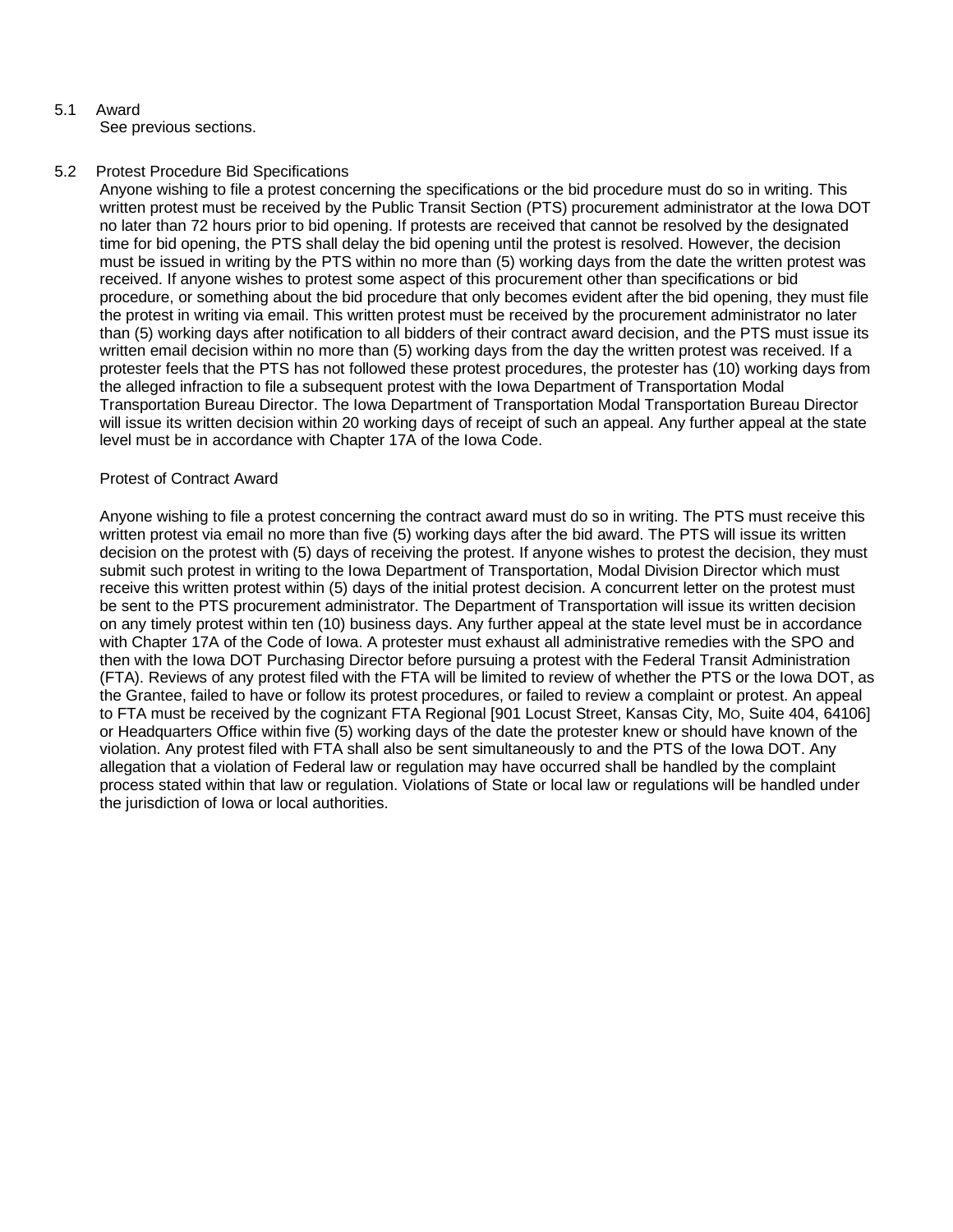# 6.1 Contract Terms and Conditions

The contract(s) that the Department expects to award as a result of this IFB will be based upon the Bid Proposal submitted by the successful Bidder(s) and the IFB. The contract between the Department and the successful Bidder shall be a combination of the specifications, terms and conditions of the IFB, including the terms contained in the Department's attachment(s), the contract terms and conditions contained at the web-addresses contained in the IFB, the offer of the Bidder contained in the Bid Proposal, written clarifications or changes made in accordance with the provisions of the IFB herein and any other terms deemed necessary by the Department, except that no objection or amendment by a Bidder to the IFB requirements shall be incorporated by reference into the Contract unless the Department has explicitly accepted the Bidder's objection or amendment in writing.

The contract terms contained in Section 6 are not intended to be a complete listing of all contract terms but are provided only to enable bidders to better evaluate the costs associative with the IFB and the potential resulting contract. Bidders should plan on such terms being included in any contract awarded as a result of this IFB. All costs associated with complying with these requirements should be included in the pricing proposal or any pricing quoted by the bidder.

By submitting a Bid Proposal, each Bidder acknowledges its acceptance of the IFB specifications and the contract terms and conditions without change except as otherwise expressly stated in its Bid Proposal. If a Bidder takes exception to a provision, it must state the reason for the exception and set forth in its Bid Proposal the specific contract language it proposes to include in place of the provision. Exceptions that materially change the contract terms and conditions or the requirements of the IFB may be deemed nonresponsive by the Iowa DOT, in its sole discretion, resulting in possible rejection of the Bid Proposal. The Department reserves the right to either award a contract(s) without further negotiation with the successful Bidder or to negotiate contract terms with the successful Bidder if the best interests of the State would be served.

- 6.2 Contract Period See Previous Info
- 6.3 Additional Cost Items Not in Contract The Department is unaware of any additional Contract terms that would add cost. Notwithstanding, should any Contract items arise that would cost additional monies; those costs shall be borne by the Bidder.
- 6.4 Equipment Delivery Schedule The equipment shall be delivered as agreed upon between the successful Bidder and the purchasing agency.
- 6.5 Installation and Implementation Will be discussed between the vendor and the purchasing agency with the Iowa DOT serving as mediator only.
- 6.6 Scope of Work (Services)

The services to be performed pursuant to and because of this contract by the bidder are described in Section 3 and made a part hereof by this reference. The bidder shall prepare and deliver specifications to the Iowa DOT which will detail the design, technical and functional capabilities, and other attributes related to the project, all as more fully described in Section 3.

6.7.1 Amendments to Scope of Services and Specifications.

The parties agree that the Scope of Services and the specifications may be revised, replaced, amended or deleted at any time during the term of this Contract to reflect changes in service or performance standards upon the mutual written consent of the parties. Changes resulting in increased costs and/ or creating an unusable vehicle based on needs of the purchasing agencies may result in the cancelation of the contract if the procurement administrator deems that the needs of the purchasing agencies can be met with other contracted vendors.

6.7.2 Industry Standards

Services rendered pursuant to this Contract shall be performed in a professional and workmanlike manner in accordance with the terms of this Contract and with generally acceptable industry standards of performance for similar tasks and projects. In the absence of a detailed specification for the performance of any portion of this Contract, the parties agree that the applicable specification shall be the generally accepted industry standard.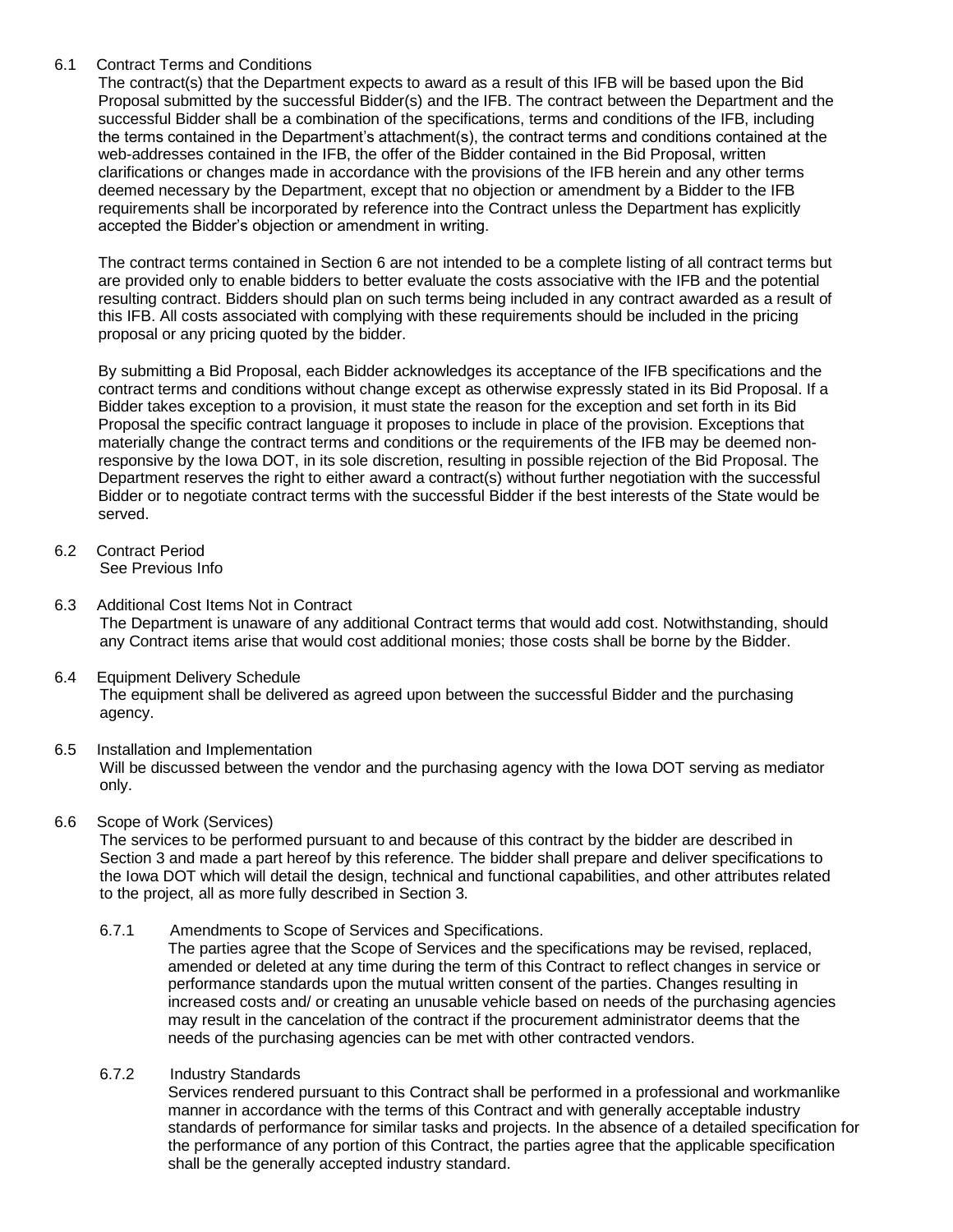As long as the Iowa DOT notifies the bidder promptly of any services performed in violation of this standard, the bidder will re-perform the services, at no cost to Iowa DOT, such that the services are rendered in the above-specified manner.

### 6.7.3 Non-Exclusive Rights.

This Contract is not exclusive. The Iowa DOT reserves the right to select other vendors to provide services similar or identical to the Scope of Services described in this Contract during the term of this Contract when necessary to meet the changing needs of the many purchasing agencies.

#### 6.8 Licenses

The Bidder shall include the cost for all software licenses and annual software maintenance fees required for its work. The Bidder must furnish a written copy of the software Terms and Conditions of software agreement with the submitted proposal.

The Bidder shall give all notices and comply with all codes, laws, ordinances, rules, and regulations of any public authority having jurisdiction that bears on the performance of its work.

### 6.9 Labor Regulations

The successful Bidder will be required to register to do business in Iowa before payments can be made. All contractors, before entering into a contract with the Iowa Department of Transportation, must be registered with the Division of Labor in the Workforce Development Department, 515-242-5871 [contractor.registration@iwd.iowa.gov](mailto:contractor.registration@iwd.iowa.gov) according to chapter 91C, Code 1993.

## 6.10 Performance Bond

Not required for this IFB.

### 6.11 Indemnification by Bidder

The Bidder agrees to defend, indemnify and hold the Iowa DOT, and the State of Iowa, its employees, agents, board members, appointed officials and elected officials, harmless from any and all demands, debts liabilities, damages, loss, claims, suits or actions, settlements, judgments, costs and expenses, including the reasonable value of time expended by the Attorney General's Office, and the costs and expenses and attorney fees of other counsel required to defend the Iowa DOT or the State of Iowa related to or arising from:

Any violation or breach of this Contract including without limitation any of the Bidder's representations or warranties; or Any acts or omissions, including, without limitation, negligent acts or omissions or willful misconduct of Bidder, its officers, employees, agents, board members, contractors, subcontractors, or counsel employed by Bidder in the performance of this Contract, or any other reason in connection with the goods and services provided under this Contract; or Claims for any violation of any intellectual property right including but not limited to infringement of patents, trademarks, trade dress, trade secrets, or copyrights arising from the any of the goods or service performed in accordance with this Contract; or The Bidder's performance or attempted performance of this Contract; or *Any failure by the Bidder to comply with all local, State and Federal laws and* regulations; or

Any failure by the Bidder to make all reports, payments and withholdings required by Federal and State law with respect to social security, employee income and other taxes, fees or costs required by the Bidder to conduct business in the State of Iowa.

The Bidder's duty to indemnify as set forth in this section shall survive the expiration or termination of this Contract and shall apply to all acts taken in the performance of this Contract regardless of the date any potential claim is made or discovered by the STATE.

### 6.12 Indemnification by DOT

The State shall, only to the extent consistent with Article VII, Section 1 of the Iowa Constitution and Iowa Code Chapter 669, indemnify and hold harmless the Bidder from and against any and all costs, expenses, loses, claims, damages and liabilities arising directly out of the negligence or wrongful acts or omissions of any employee of the DOT while acting within the scope of the employee's office of employment in connection with the performance of this Contract.

At the option of the Iowa DOT, the Bidder shall be represented by the Attorney General of the State or special counsel retained by the DOT or the Attorney General of the State with respect to any litigation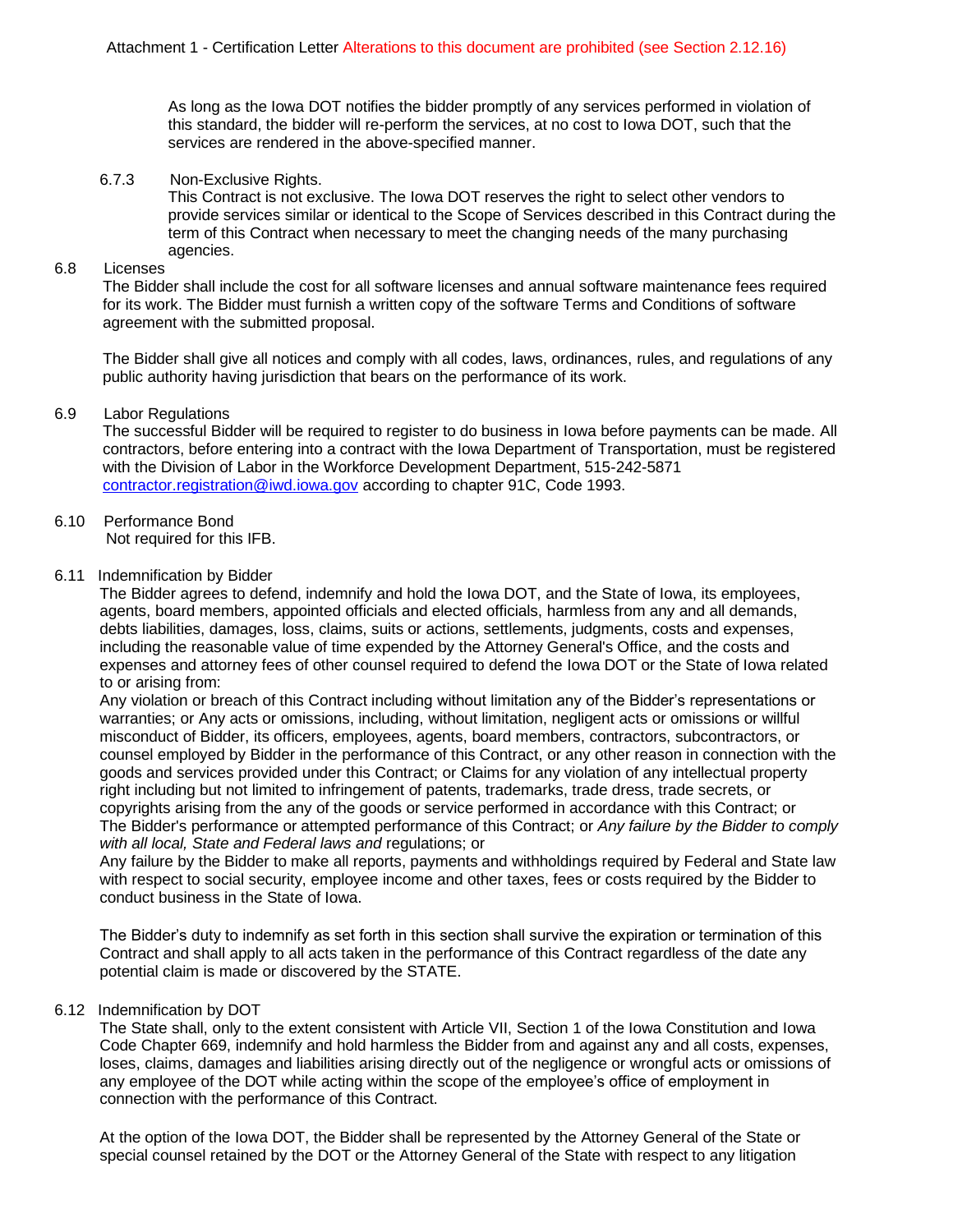brought by or against the Bidder or such persons with respect to any claims, damages, judgments, liabilities or causes of action to which such persons may be subject and to which they are entitled to be indemnified hereunder.

Indemnification under this Section shall survive the termination of this Contract and shall include reasonable fees and expenses of counsel and expenses of litigation. If the DOT shall have made any indemnity payments pursuant to this Section and the person to or on behalf of whom such payments are made thereafter shall collect any of such amounts from others, such person shall promptly repay such amounts to the DOT, without interest.

## 6.13 Payment

Payment for vehicles will be made to the Contract Bidder by each public transit system.

### 6.14 Care of Property

The bidder shall be responsible for the proper custody and care of any the State- owned tangible personal property furnished for the bidder's use in connection with the performance of the contract, and the bidder will reimburse the Iowa DOT for such property's loss or damage caused by the bidder, normal wear and tear excepted.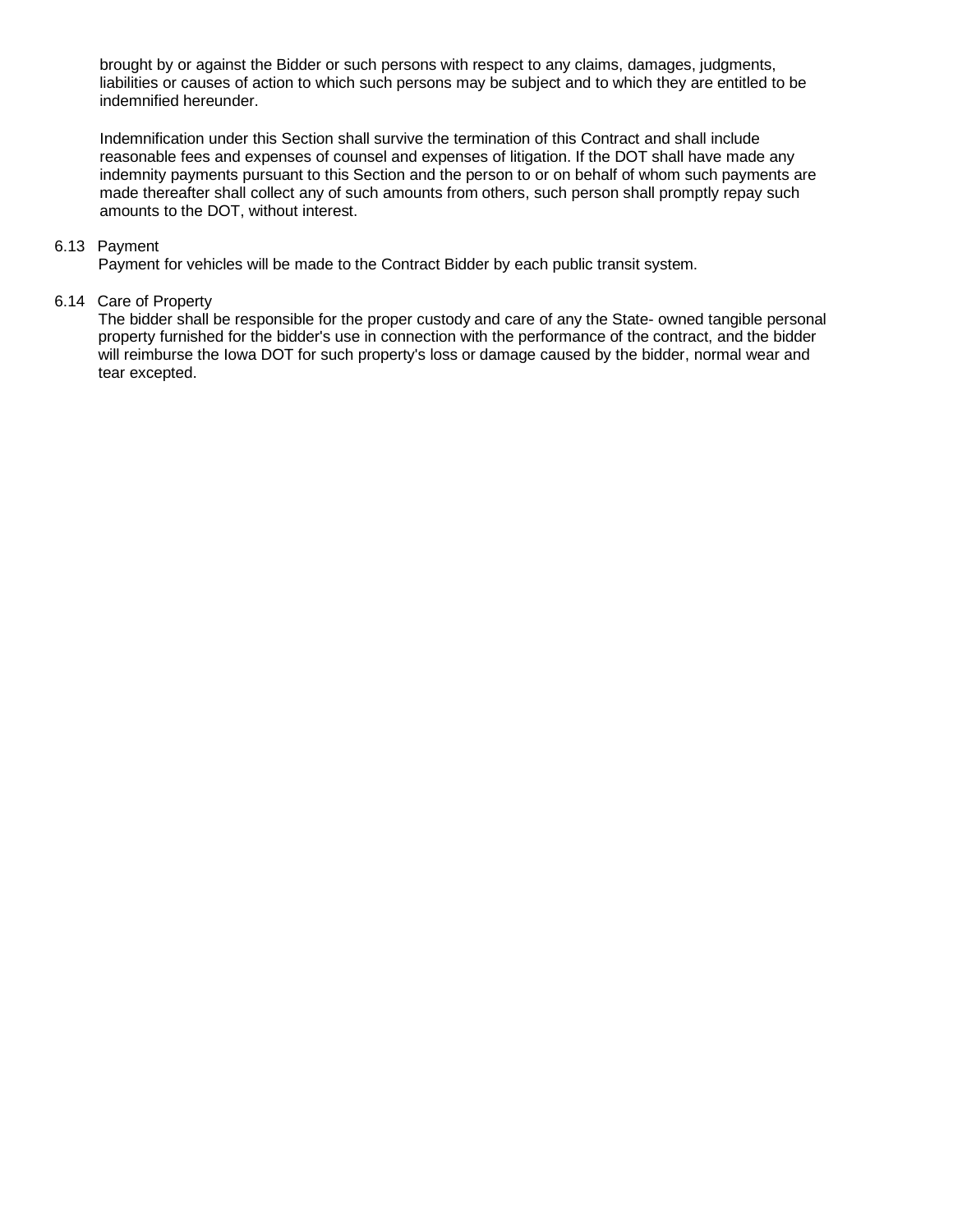*Note: Effective Date follows signature of last page*

Brent Paulsen, Transit Programs Administrator Iowa Department of Transportation 800 Lincoln Way Ames, Iowa 50010

Re: PROPOSAL CERTIFICATIONS

Dear Mr. Paulsen:

I certify that the contents of the Bid Proposal submitted on behalf of authorized Bidder Company name designated in response to Iowa Department of Transportation's Invitation for Bid (IFB) designated on the cover page and specified following the signature line of this document are true and accurate. I also certify I have not knowingly made any false statements in its Bid Proposal as the representative for the Bidder.

Certification of Independence

I certify that I am a representative of the Contractor expressly authorized to make the following certifications on behalf of the Contractor. By submitting a Bid Proposal in response to the IFB, I certify on behalf of the Contractor the following:

1. The Bid Proposal has been developed independently, without consultation, communication or agreement with any employee or consultant to the Iowa DOT or any Participating Agency, or with any person serving as a member of the evaluation committee.

2. The Bid Proposal has been developed independently, without consultation, communication or agreement with any other contractor or parties for the purpose of restricting competition.

3. Unless otherwise required by law, the information found in the Bid Proposal has not been and will not be knowingly disclosed directly or indirectly prior to the Iowa DOT's issuance of the Notice of Intent to Award the contract.

4. No attempt has been made or will be made by the Contractor to induce any other Contractor to submit or not to submit a Bid Proposal for the purpose of restricting competition.

5. No relationship exists or will exist during the contract period between the Contractor and the Iowa DOT or any Participating Agencies that interferes with fair competition or constitutes a conflict of interest.

Certification Regarding Debarment

6. I certify that, to the best of my knowledge, neither Contractor nor any of its principals: (a) are presently or have been debarred, suspended, proposed for debarment, declared

ineligible, or voluntarily excluded from covered transactions by a Federal Agency or State Agency; (b) have within a three year period preceding this Bid Proposal been convicted of, or had a civil judgment rendered against them for commission of fraud, a criminal offense in connection with obtaining, attempting to obtain, performing a public (federal, state, or local) transaction or contract under a public transaction, violation of antitrust statutes commission of embezzlement, theft, forgery, falsification or destruction of records, making false statements, or receiving stolen property; (c) are presently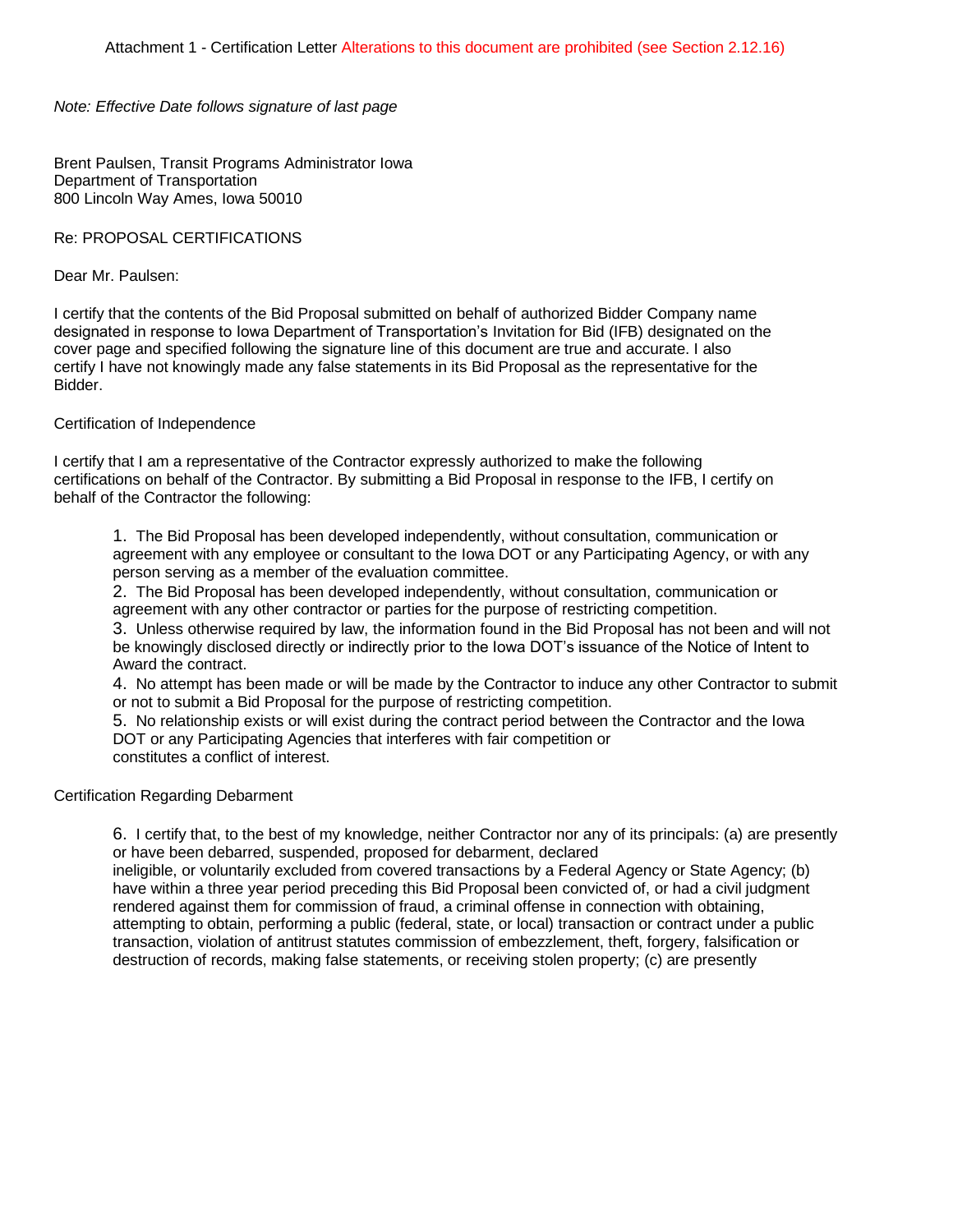indicted for, or criminally or civilly charged by a government entity (federal, state, or local) with the commission of any of the offenses enumerated in (b) of this certification; and (d) have not within a threeyear period preceding this Bid Proposal had one or more public transactions (federal, state, or local) terminated for cause.

This certification is a material representation of fact upon which the Iowa DOT has relied upon when this transaction was entered into. If it is later determined that the Contractor knowingly rendered an erroneous certification, in addition to other remedies available, the Iowa DOT may pursue available remedies including suspension, debarment, or termination of the contract.

Certification Regarding Registration, Collection, and Remission of Sales and Use Tax

7. Pursuant to Iowa Code Sections 423.2(10) and 423.5(8) (2009) a retailer in Iowa or a retailer maintaining a business in Iowa that enters into a contract with a state agency must register, collect, and remit Iowa sales tax and Iowa use tax levied under Iowa Code chapter 423 on all sales of tangible personal property and enumerated services. Contractors are required to certify their compliance with sales tax registration, collection, and remission requirements and provides potential consequences if the certification is false or fraudulent.

By submitting a Bid Proposal in response to (IFB), the Contractor certifies the following: (check the applicable box)

\_ Contractor is registered with the Iowa Department of Revenue, collects, and remits Iowa sales and use taxes as required by Iowa Code chapter 432; or

\_ Contractor is not a "retailer" or a "retailer maintaining a place of business in this state" as those terms are defined in Iowa Code subsections 423.1(42) and (43).

Contractor also acknowledges that the Iowa Department of Transportation may declare the Contractor's Bid Proposal or resulting contract void if the above certification is false. The Contractor also understands that fraudulent certification may result in the Iowa Department of Transportation or its representative filing for damages for breach of contract in additional to other remedies available to Iowa Department of Transportation.

Sincerely,

[Signature of authorized representative] [Print Name and Title]

[Printed Name of Contractor Organization] [Date]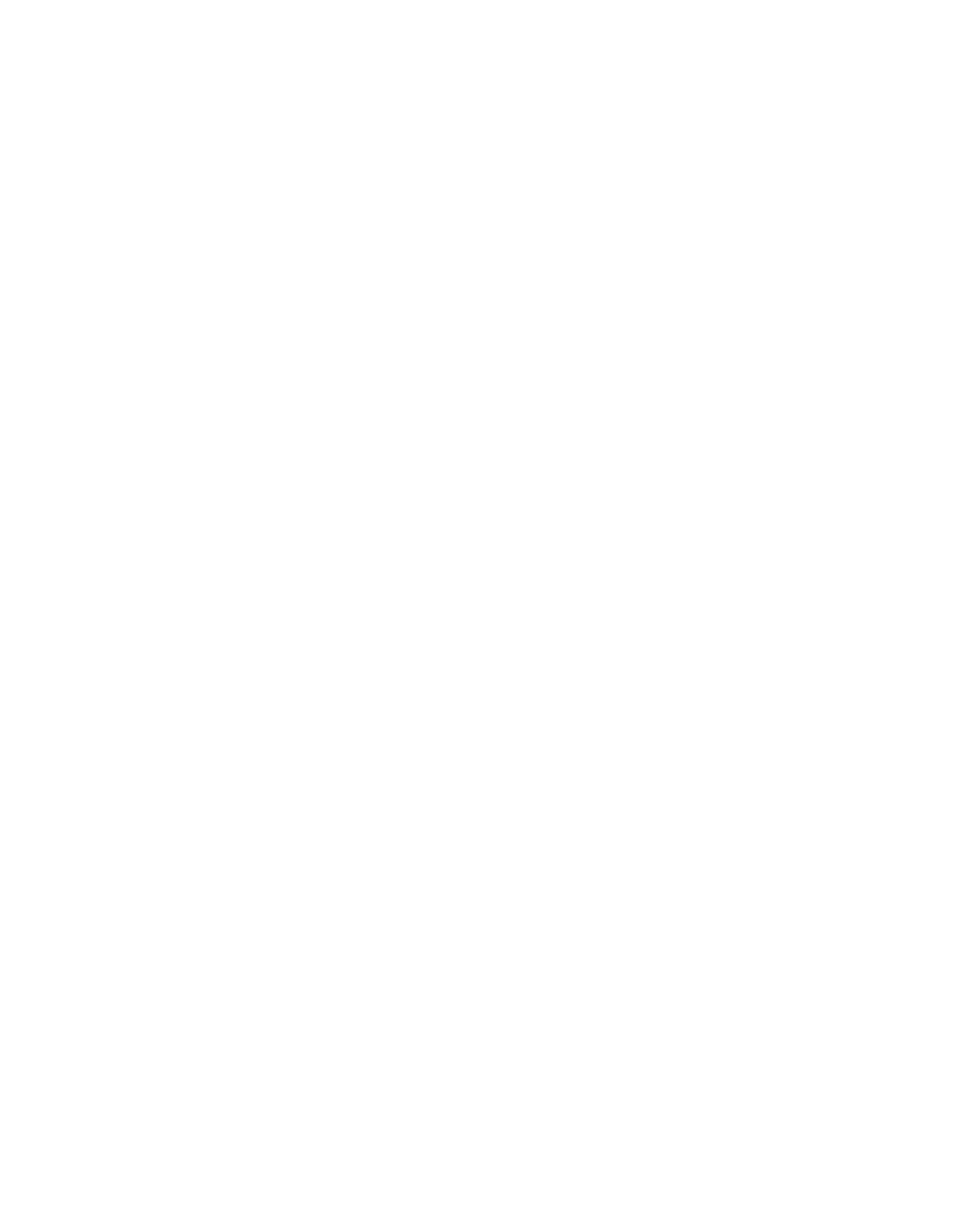Alterations to this document are prohibited

*Note: Effective Date follows signature of last page*

Brent Paulsen, Transit Programs Administrator Iowa Department of Transportation 800 Lincoln Way, Ames, Iowa 50010

### Re: AUTHORIZATION TO RELEASE INFORMATION:

I certify that I am an authorized representative of the Bidder and hereby authorize the Iowa Department of Transportation or a member of the Evaluation Committee to obtain information regarding its performance on other contracts, agreements or other business arrangements, its business reputation, and any other matter pertinent to evaluation and the selection of a successful Contractor in response to Request for Proposal Number (IFB) designated on the cover page and specified following the signature line of this document.

The Contractor acknowledges that it may not agree with the information and opinions given by such person or entity in response to a reference request. The Contractor acknowledges that the information and opinions given by such person or entity may hurt its chances to receive contract awards from the State or may otherwise hurt its reputation or operations. The Contractor is willing to take that risk.

The Contractor hereby releases, acquits and forever discharges the State of Iowa, the Iowa DOT, Participating Agencies, their officers, directors, employees and agents from any and all liability whatsoever, including all claims, demands and causes of action of every nature and kind affecting the undersigned that it may have or ever claim to have relating to information, data, opinions, and references obtained by the Iowa DOT or the Evaluation Committee in the evaluation and selection of a successful Contractor in response to the IFB.

The Contractor authorizes representatives of the Iowa DOT or the Evaluation Committee to contact any and all of the persons, entities, and references which are, directly or indirectly, listed, submitted, or referenced in the Contractor's Bid Proposal submitted in response to the IFB.

The Contractor further authorizes any and all persons, entities to provide information, data, and opinions with regard to its performance under any contract, agreement, or other business arrangement, its ability to perform, business reputation, and any other matter pertinent to the evaluation of the Contractor's Bid Proposal. The Contractor hereby releases, acquits and forever discharges any such person or entity and their officers, directors, employees and agents from any and all liability whatsoever, including all claims, demands and causes of action of every nature and kind affecting the Contractor that it may have or ever claim to have relating to information, data, opinions, and references supplied to the Iowa DOT or the Evaluation Committee in the evaluation and selection of a successful contractor in response to the IFB.

A photocopy or facsimile of this signed Authorization is as valid as an original.

Sincerely,

[Signature of authorized representative] [Print Name and Title] [Printed Name of Contractor Organization] [Date]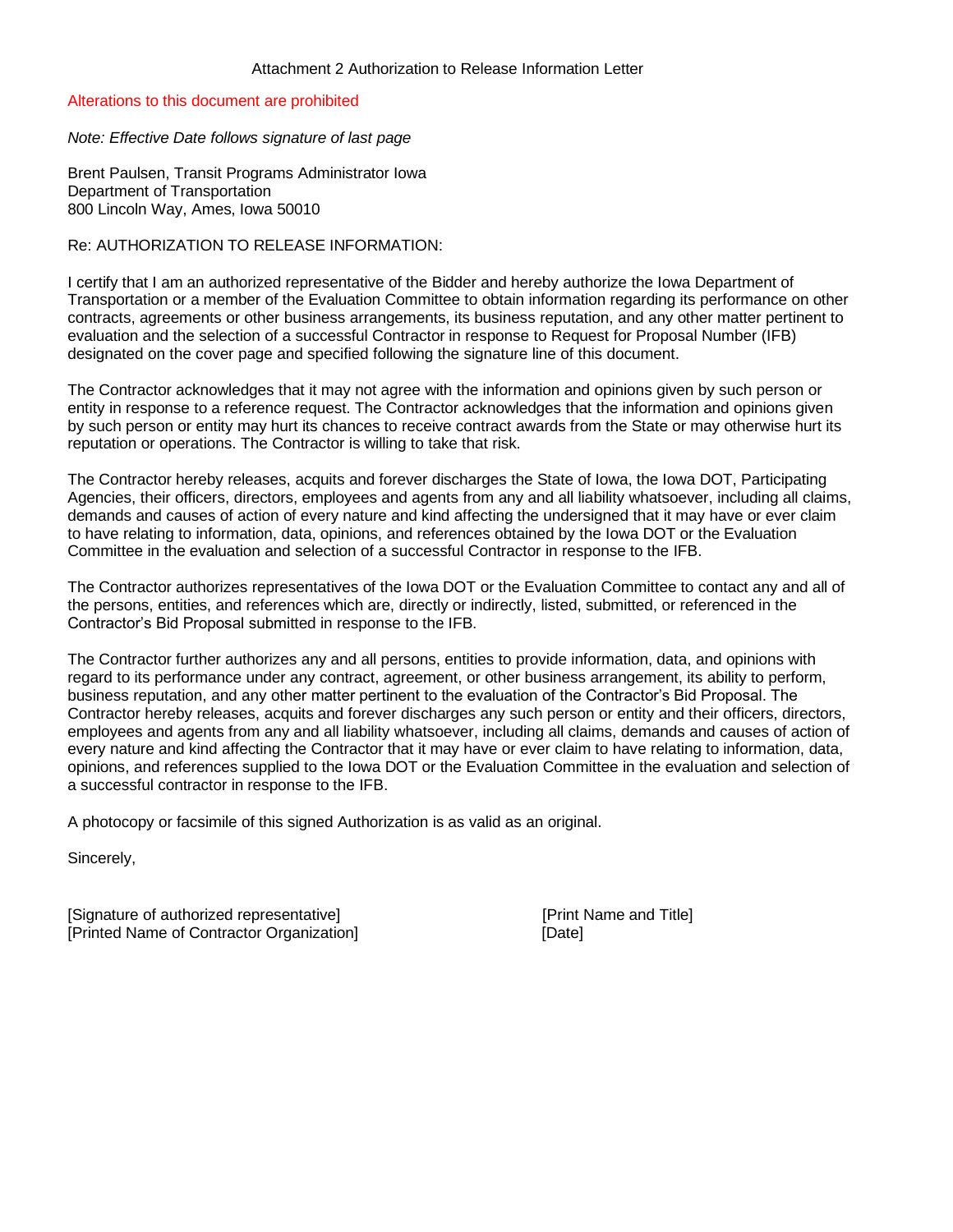| <b>Section</b> | <b>IFB REFERENCE</b>                                                                    | <b>LOCATION OF RESPONSE</b>                                 |
|----------------|-----------------------------------------------------------------------------------------|-------------------------------------------------------------|
| Cover          | <b>Bid Response</b>                                                                     |                                                             |
| Cover/4.3      | Schedule of Prices - Cost Proposal (blank on page 3)                                    | In a separate folder from Technical<br>Specs on flash drive |
| 2.2/2.5        | Acknowledgement that Proposal is not based on oral<br>representations (Attachment 5)    |                                                             |
| 2.3/2.6        | Vendor signed Addenda if issued. Posted on internet<br>website: www.iowadot.gov/transit |                                                             |
| $\mathfrak{S}$ | Specifications and Technical Requirements                                               |                                                             |
| 4.1.1          | Original flash drive(s)                                                                 |                                                             |
| 4.1.4          | Confidential Information noted on each corresponding page<br>of the bid                 |                                                             |
| 4.2.1          | <b>Transmittal Letter</b>                                                               |                                                             |
| 4.2.3          | Termination, Litigation, Debarment                                                      |                                                             |
| 4.2.4          | Certification Letter (Attachment 1)                                                     |                                                             |
| 4.2.5          | Acceptance of Terms and Conditions                                                      |                                                             |
| 4.2.6          | Authorization to Release Information                                                    |                                                             |
| 4.2.7          | Firm Bid Proposal Terms (Attachment 4)                                                  |                                                             |
|                |                                                                                         |                                                             |
|                |                                                                                         |                                                             |
|                |                                                                                         |                                                             |
|                |                                                                                         |                                                             |
|                |                                                                                         |                                                             |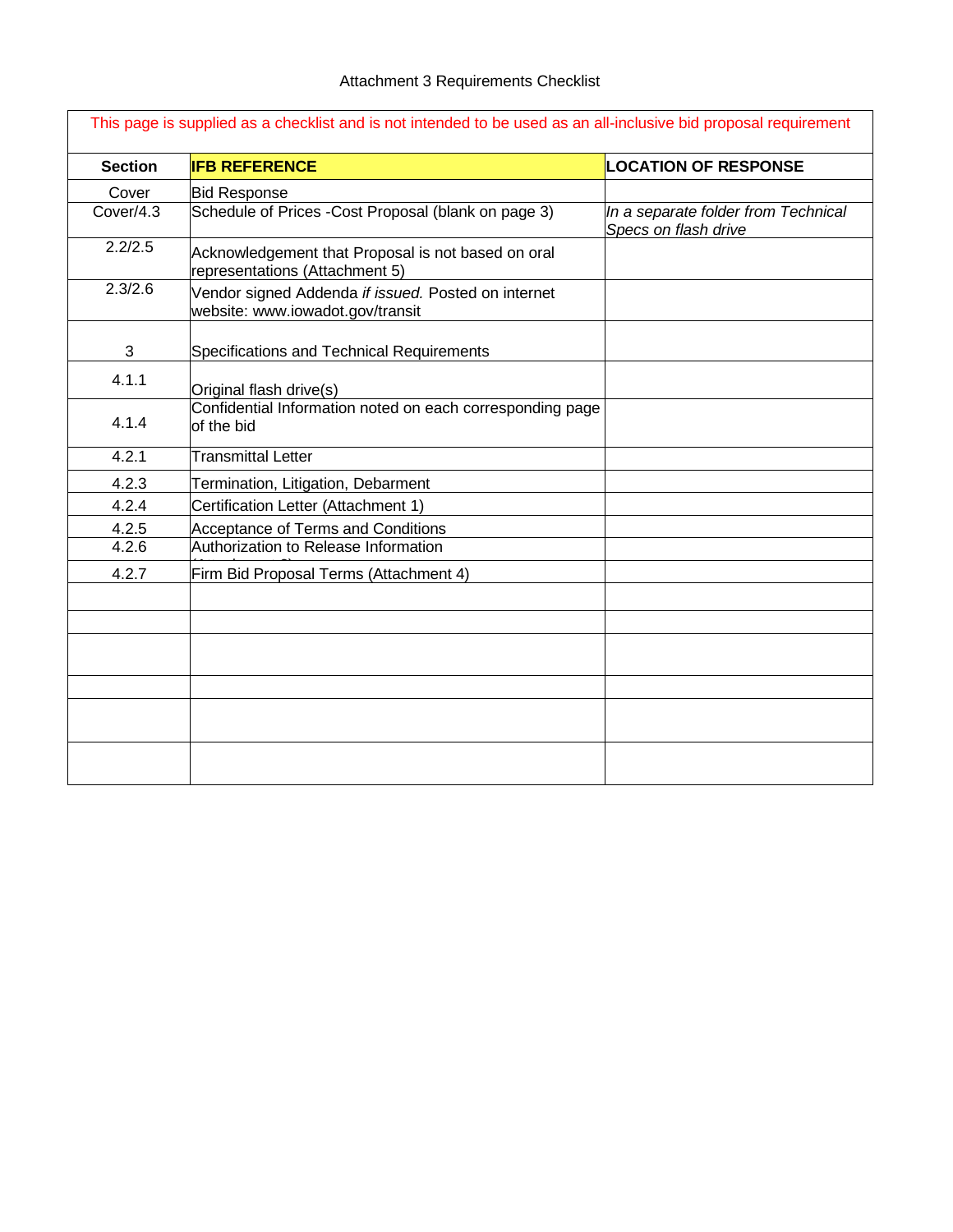## Attachment 4 Firm Bid Proposal Terms

Brent Paulsen, Transit Programs Administrator Iowa Department of Transportation 800 Lincoln Way, Ames, Iowa 50010

Re: Firm Prices

Dear Mr. Paulsen:

By submitting a proposal in response to Iowa Department of Transportation Request for Proposal Number listed below signature line, the undersigned certifies the following:

The Bidder shall guarantee in writing the availability of the products offered and that all bid proposal terms, including price, will remain firm based on criteria as stated in the IFB body.

A photocopy or facsimile of this signed Authorization is as valid as an original.

Sincerely,

[Signature of authorized representative] [Print Name and Title]

[Printed Name of Contractor Organization] [Date]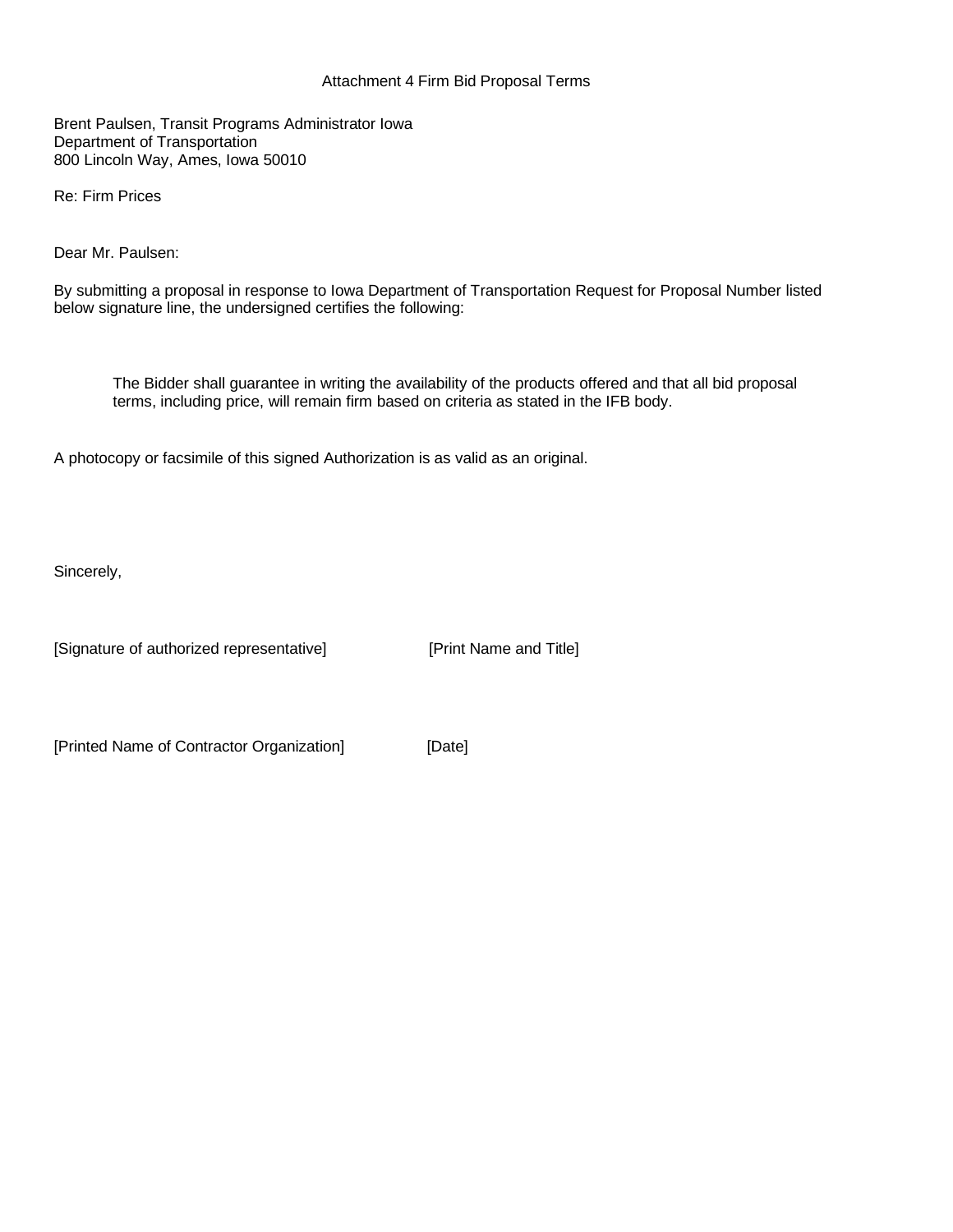# Attachment 5

Brent Paulsen, Transit Programs Administrator Iowa Department of Transportation 800 Lincoln Way, Ames, Iowa 50010

Re: Acknowledgement that Proposal is not based on oral representations or statements

### Dear Mr. Paulsen:

By submitting a proposal in response to Iowa Department of Transportation Request for Proposal Number listed below signature line, the undersigned certifies the following:

- 1. The Bidder's proposal, including cost, is based solely on its own understanding of the requirements of the IFB based on the written contents of the IFB, and any written addenda and written clarifications provided to bidders during the procurement process by the purchasing officer.
- 2. The bidder acknowledges and agrees that the Iowa DOT is not bound by any oral or written representations, statements, promises, agreements (formal or informal), or understandings (collectively Statements) which were made at any time prior to or during the procurement process by an elected official, officer, appointed official, employee, agent, representative or consultant which are NOT expressly incorporated into the IFB or included by written addenda or written clarifications during the procurement process and issued by the purchasing officer.

A photocopy or facsimile of this signed Authorization is as valid as an original.

Sincerely,

[Signature of authorized representative] [Print Name and Title]

[Printed Name of Contractor Organization] [Date]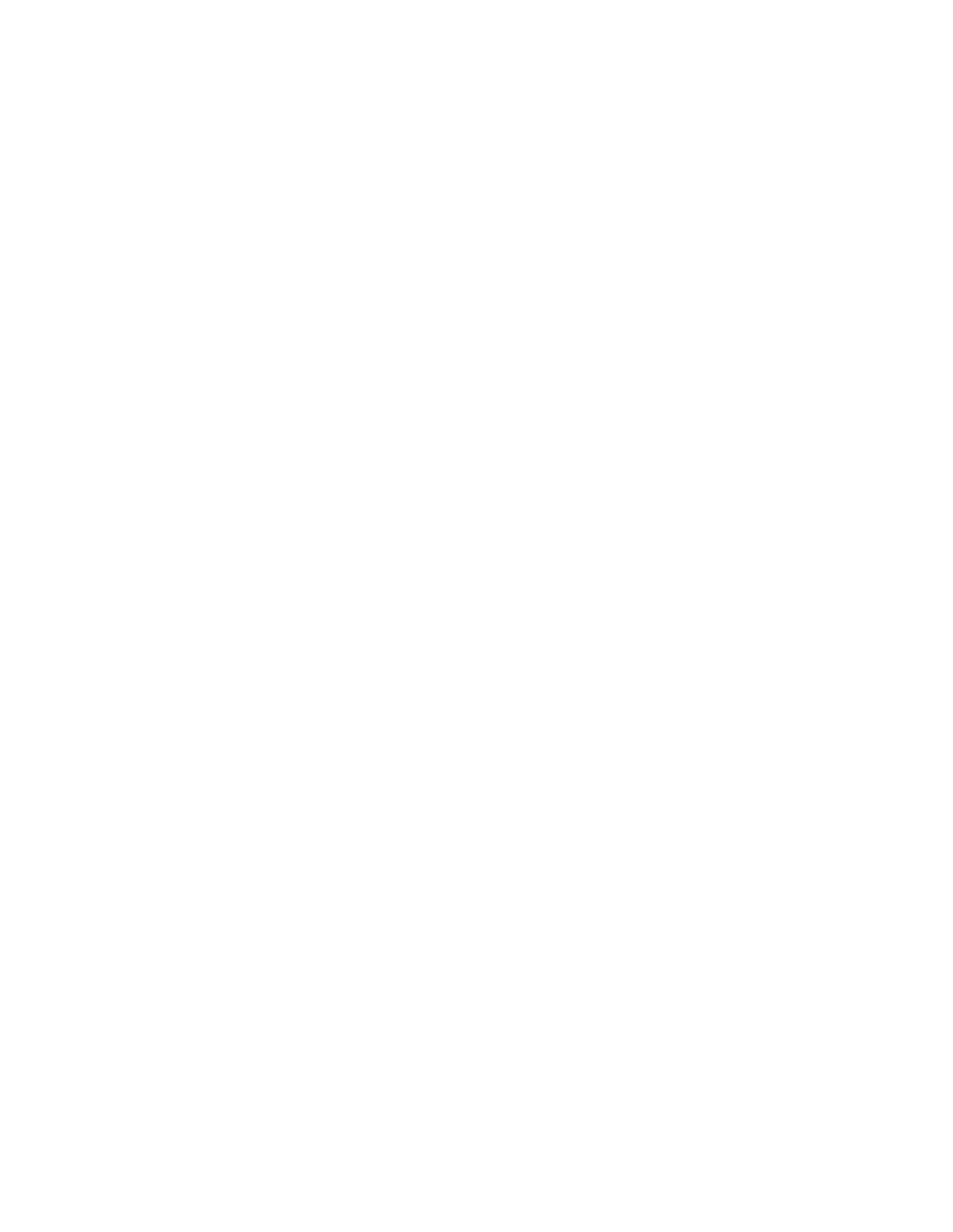## **THE RESPONDER MUST COMPLETE, SIGN AND RETURN THE FOLLOWING FORMS FOR EACH MANUFACTURER OFFERED WITH ITS RESPONSE:**

## REQUIRED FORMS AND CERTIFICATIONS

- Exhibit A. Trade Secret Information Form
- Exhibit B. Affidavit of Non-collusion
- Exhibit C. Services and Delivery
- Exhibit D. Environmental Report
- Exhibit E. Taxpayer Identification
- Exhibit F. Buy America Rule Certification
- Exhibit G. Lobbying Restriction Certification
- Exhibit H. Certification Regarding Debarment, Suspension, Ineligibility and Voluntary Exclusion
- Exhibit I. Clean Air Certification
- Exhibit J. Clean Water Certification

## **THE MANUFACTURER MUST COMPLETE AND SIGN THE FOLLOWING FORMS FOR EACH BODY, CHASSIS AND CLASS OFFERED AND THE SOLICITATION RESPONDER WILL RETURN THE FORM WITH ITS RESPONSE:**

| Exhibit K. | Certification of TVM/DBE Compliance                                     |
|------------|-------------------------------------------------------------------------|
| Exhibit L. | Cargo Preference Certification                                          |
| Exhibit M. | Pre-Award and Post Delivery Audit Certification                         |
| Exhibit N. | <b>Bus Testing Compliance Certification</b>                             |
| Exhibit O. | Certification of Compliance with Federal Motor Vehicle Safety Standards |
| Exhibit P. | <b>ADA Certification</b>                                                |
| Exhibit Q. | <b>Potential Participating Entities</b>                                 |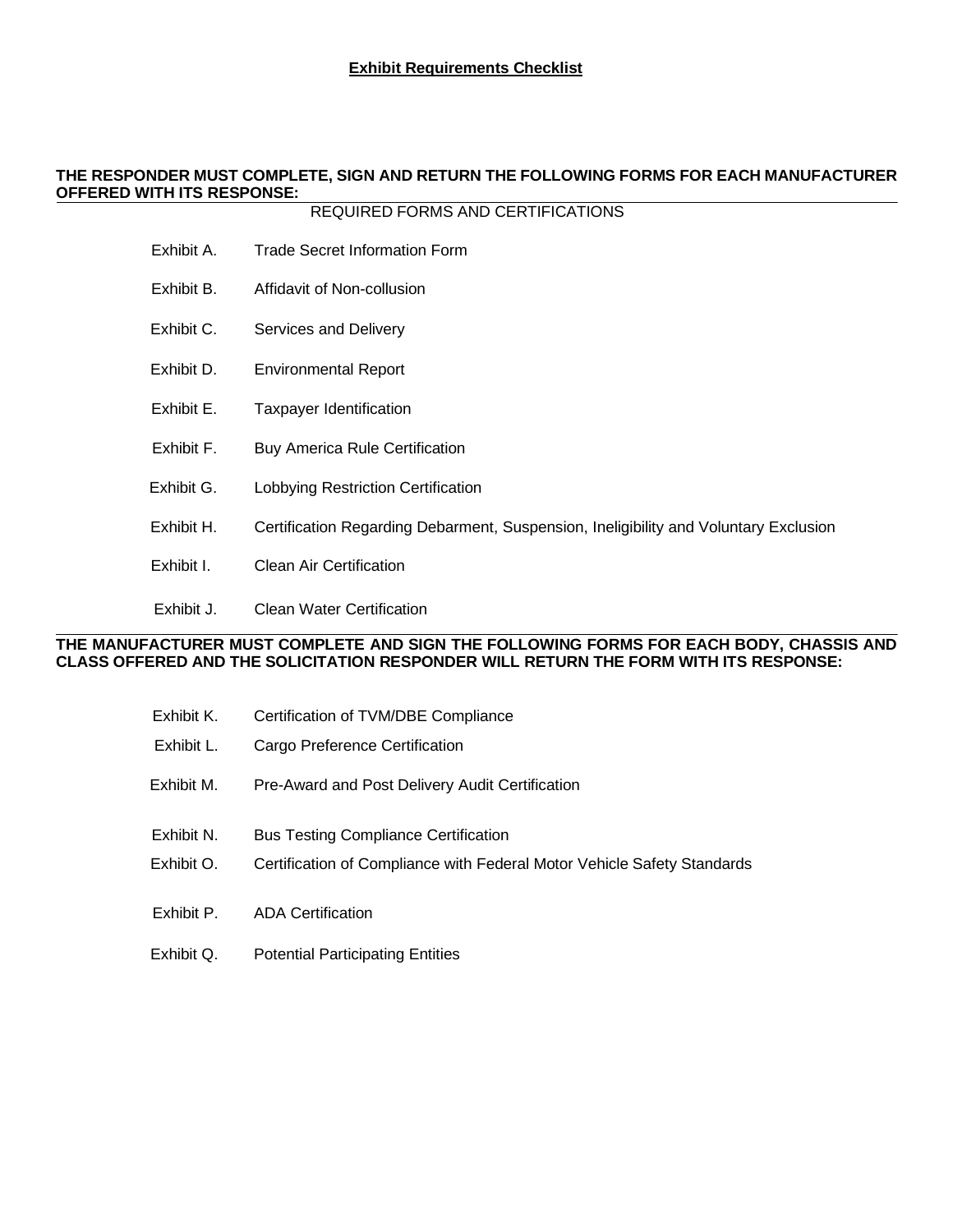Exhibit A: Trade Secret Information Form

Data submitted in a response becomes public upon completion of the evaluation process and negotiations are complete, or upon completion of the selection process for a solicitation. However, "trade secret information" cannot be disclosed to the public. While the majority of data submitted in a response is not trade secret information, the following form is needed to assist the State in making appropriate determinations about the release of data provided in a response.

| - סיימולים ומיים של ה<br>All responders must select one of the following boxes: |    |                                                                                                                                                                                                                                   |  |
|---------------------------------------------------------------------------------|----|-----------------------------------------------------------------------------------------------------------------------------------------------------------------------------------------------------------------------------------|--|
|                                                                                 |    |                                                                                                                                                                                                                                   |  |
|                                                                                 |    | My response does not contain "trade secret information." I understand that my entire<br>response will become public record in accordance with Minn. Stat. § 13.591.                                                               |  |
| $\Box$                                                                          |    | My response does contain trade secret information because it contains data<br>that:                                                                                                                                               |  |
|                                                                                 | 1. | is a formula, pattern, compilation, program, device, method, technique, or<br>process; AND                                                                                                                                        |  |
|                                                                                 | 2. | is the subject of efforts by myself or my organization that are reasonable under<br>the circumstances to maintain its secrecy; AND                                                                                                |  |
|                                                                                 | 3. | derives independent economic value, actual or potential, from not being<br>generally known to, and not being readily ascertainable by proper means by,<br>other persons who can obtain economic value from its disclosure or use. |  |
|                                                                                 |    |                                                                                                                                                                                                                                   |  |

Complete only if trade secret status is asserted:

I am claiming that aspects of my response contain trade secret information. I have completed the following:

 $\Box$  I have clearly marked and placed any data I claim to be "trade secret information" on each corresponding page of the bid and have included explanation justifying the trade secret designation.

Please note that failure to attach an explanation may result in a determination that the data does not meet the statutory trade secret definition. All data for which trade secret status is not justified will become public in accordance with Minn. Stat. § 13.591.

By submitting this response, responder agrees to indemnify and hold the State, its agents and employees, harmless from any claims or causes of action relating to the State's withholding of data based upon reliance on the above representations, including the payment of all costs and attorney fees incurred by the State in defending such an action.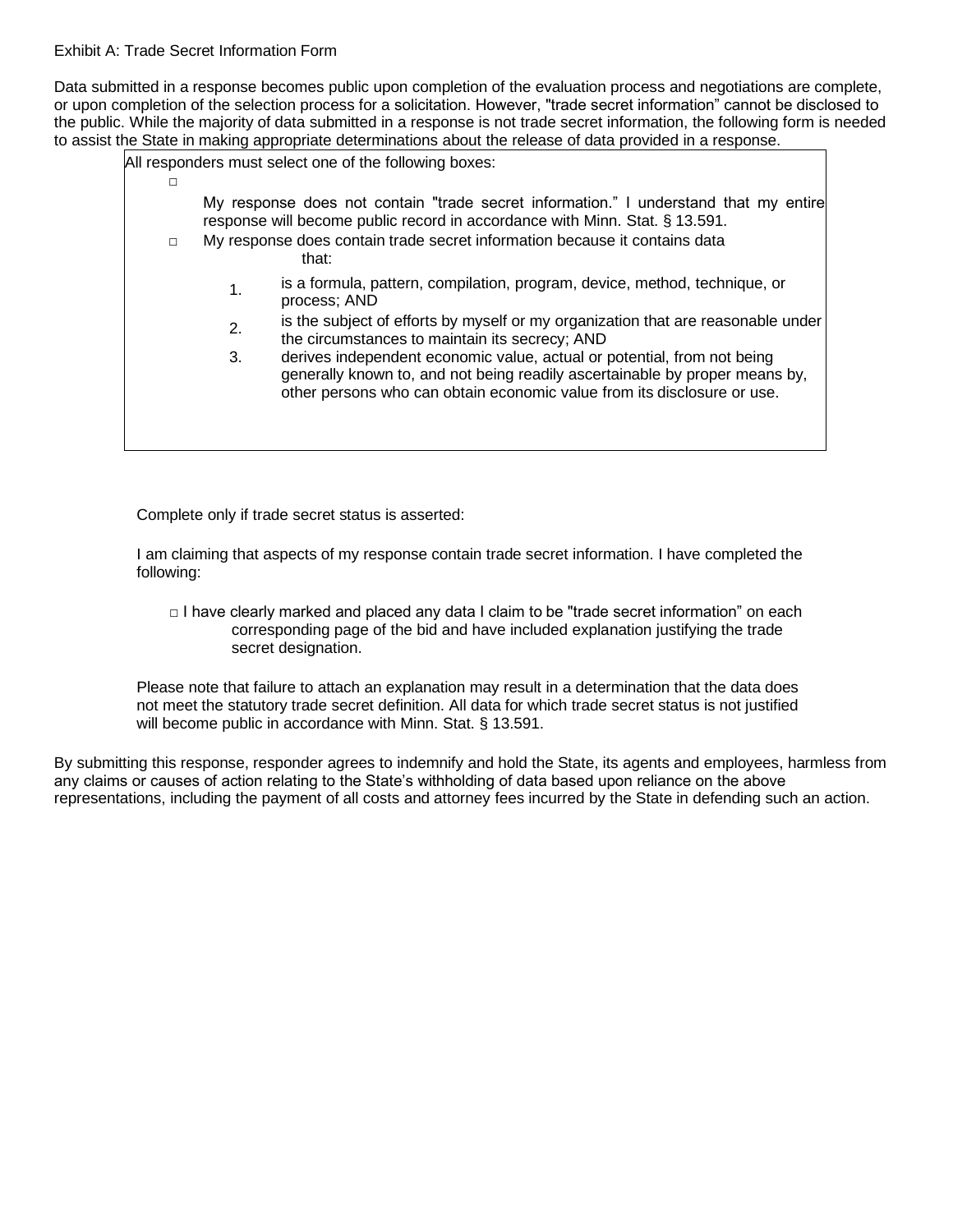I hereby swear (or affirm) under the penalty of perjury:

- 1. That I am the responder (if the responder is an individual), a partner in the company (if the responder is a partnership), or an officer or employee of the responding corporation having authority to sign on its behalf (if the responder is a corporation);
- 2. That the attached response has been arrived at by the responder independently and has been submitted without collusion with and without any agreement, understanding or planned common course of action with any other bidder designed to limit fair or open competition.
- 3. That the contents of the IFB response have not been communicated by the responder or its employees or agents to any person not an employee or agent of the responder and will not be communicated to any such persons prior to the official opening of the responses; and
- 4. I certify that the statements in this affidavit are true and accurate.

Authorized Signature: Date: Firm Name:

Subscribed and sworn to me this \_\_\_\_\_\_\_\_\_\_\_ day of

Notary Public My commission expires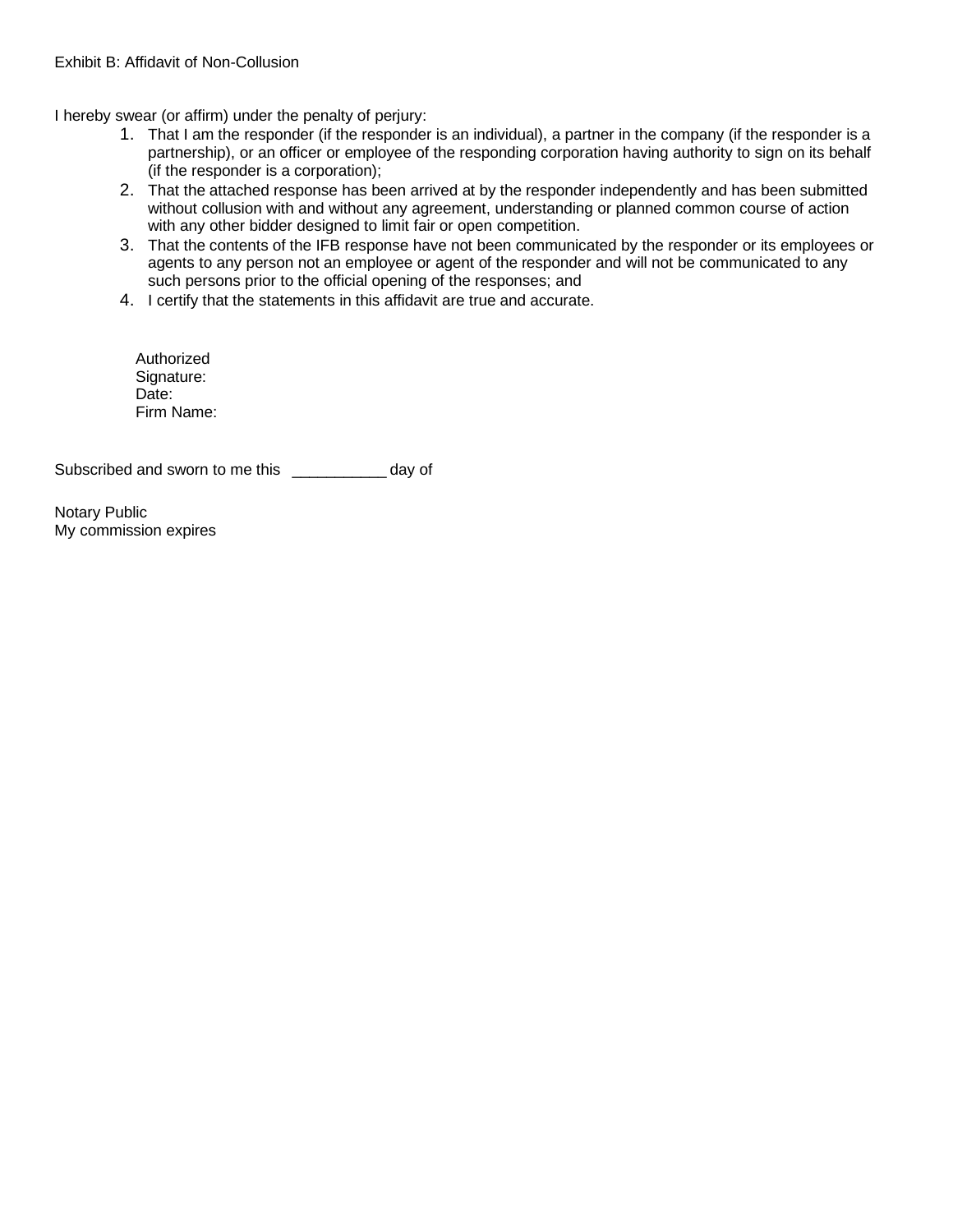Service and delivery are important requirements for all State Contracts. The successful responder will be expected to ship all orders within the time specified in its response or, in the case of unanticipated problems causing a delay, notify the agency of the problem and when the shipment will be made. All requests for information from State agencies will be answered promptly. A copy of all correspondence to State agencies shall be sent to the Iowa DOT, Public Transit Section procurement administrator. Any Contract Bidder found to be providing unsatisfactory service during the Contract period may be disqualified for a subsequent Contract award.

SUBSEQUENT CONTRACT REVISIONS No verbal or written instructions from State agencies or officials to change any provision of the resulting Contract shall be accepted by the Contract Bidder without the approval of the TPA. The Contract Bidder shall report any such requests to the TPA who will issue approval or denial in writing.

#### CONTACT PERSON FOR ORDERS:

| NAME:<br><b>TELEPHONE</b>                            | TITLE:                                                                  |
|------------------------------------------------------|-------------------------------------------------------------------------|
| NUMBER:                                              | <b>FAX NUMBER:</b>                                                      |
| <b>TOLL FREE</b><br>NUMBER:                          | E-MAIL:<br>CONTACT PERSON TO EXPEDITE ORDERS (if different from above): |
| NAME:                                                | TITLE:                                                                  |
| <b>TELEPHONE</b><br>NUMBER:                          | <b>FAX NUMBER:</b>                                                      |
| <b>TOLL FREE</b><br>NUMBER:<br><b>ORDER ADDRESS:</b> | E-MAIL:                                                                 |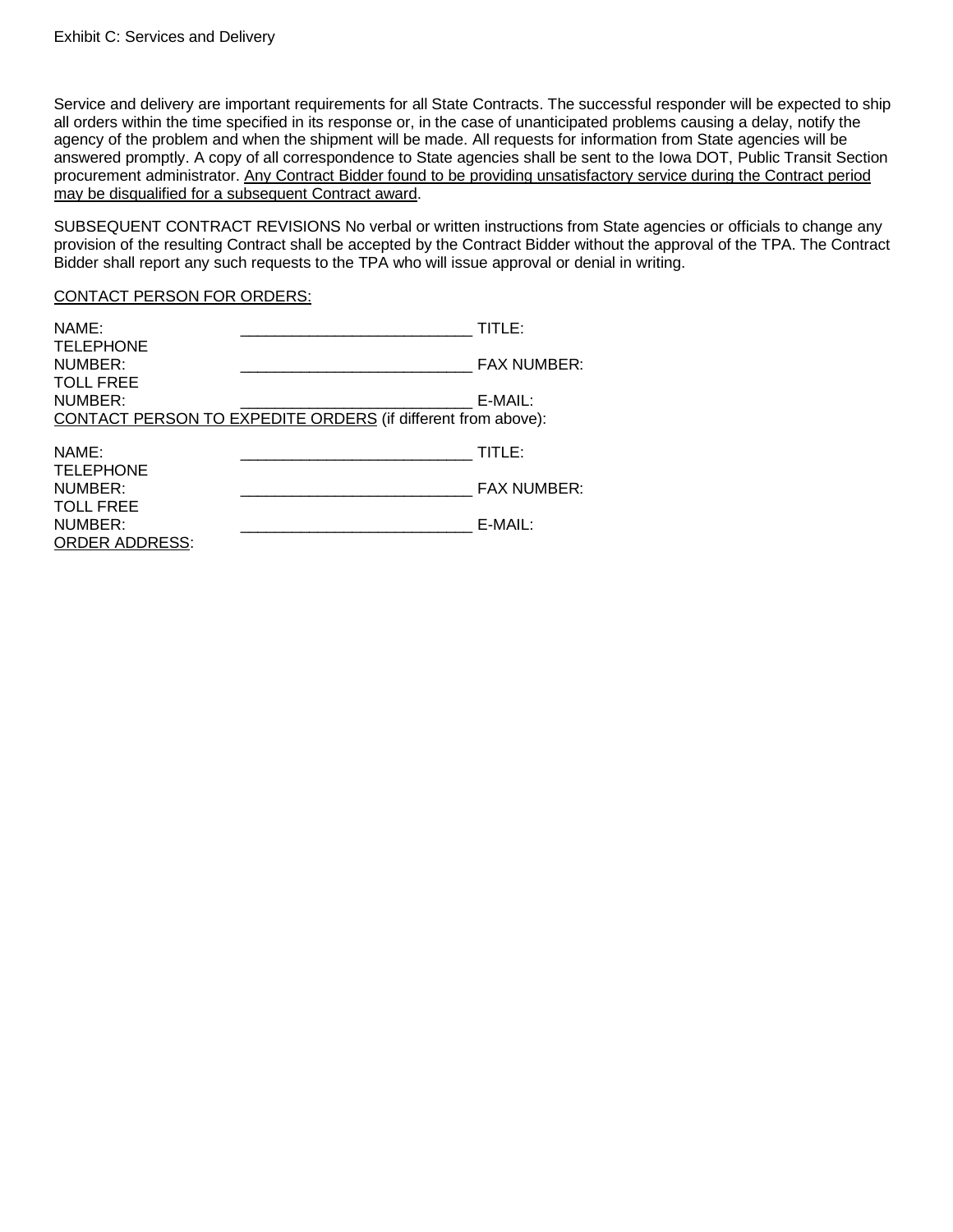#### Exhibit D: Environmental Report

Environmental Characteristics for Reporting Purposes. The State desires to purchase environmentally responsible goods and services where practicable. To identify these products and report the purchasing results, the State must know the environmentally responsible characteristics of the goods and services offered. Using the list of environmental codes below, specify which line items have environmentally responsible characteristics and enter the appropriate environmental code. The environmental codes\* are:

| $RB =$ | $EE =$ Energy Efficient<br>$LT =$ Less Toxic<br>$PB =$ Plant-based<br>Rebuilt<br>$RC =$ Recycled Content |    | $EM =$ Remanufactured<br>$RE = Repair$<br>$US = Used$<br>WC = Water Conserving<br>MU = Multiple Codes Specify: |         |
|--------|----------------------------------------------------------------------------------------------------------|----|----------------------------------------------------------------------------------------------------------------|---------|
|        | (Post-consumer:                                                                                          | %) | $TO = Other$                                                                                                   | Specify |
|        | $RK =$ Reduced Packaging                                                                                 |    | $NO = None$                                                                                                    |         |

Enter the appropriate environmental code for each item offered, either after the description of the item, or after the price.

If all goods and services offered are the same environmental code, enter it here: If none of the items being offered have environmental characteristics, please check, and initial here:  $\Box$ 

Mercury: The State cannot buy mercury in thermometers and certain other products. Please certify below if your product does or does not contain mercury. The actual product specification will stipulate if mercury is prohibited. Does your product contain mercury?  $\Box$  Yes  $\Box$  No If yes, list the components that contain mercury: \_\_\_\_\_\_\_\_\_\_\_\_\_\_\_\_\_\_\_\_\_\_\_\_\_\_\_\_\_\_\_\_\_\_\_\_\_\_\_\_\_\_\_\_\_\_\_\_\_\_\_\_\_\_\_\_

## Environmental Codes Definitions

EE (Energy Efficient): A product that uses less energy (either electricity or fossil fuel) to accomplish its task relative to a comparable product or to an earlier version of the same product by the same manufacturer.

LT (Less Toxic): A product containing a smaller amount of toxic substances relative to a comparable product or a product reformulated to be less toxic.

PB (Plant-Based): A product derived from renewable resources, including fiber crops (such as kenaf); chemical extracts from oilseeds, nuts, fruits and vegetables (such as corn and soybeans); agricultural residues (such as wheat straw and corn stover); and wood wastes generated from processing and manufacturing operations. These products stand in contrast to those made from fossil fuels (such as petroleum) and other less renewable resources (such as virgin timber).

RB (Rebuilt): A product refurbished to a level less than a total remanufacture. The warranty is by the rebuilder and may be different from the same product when new or remanufactured. Also called reconditioned or refurbished.

RC (Recycled Content): A product containing materials that have been recovered or diverted from the solid waste stream after consumer use (post-consumer).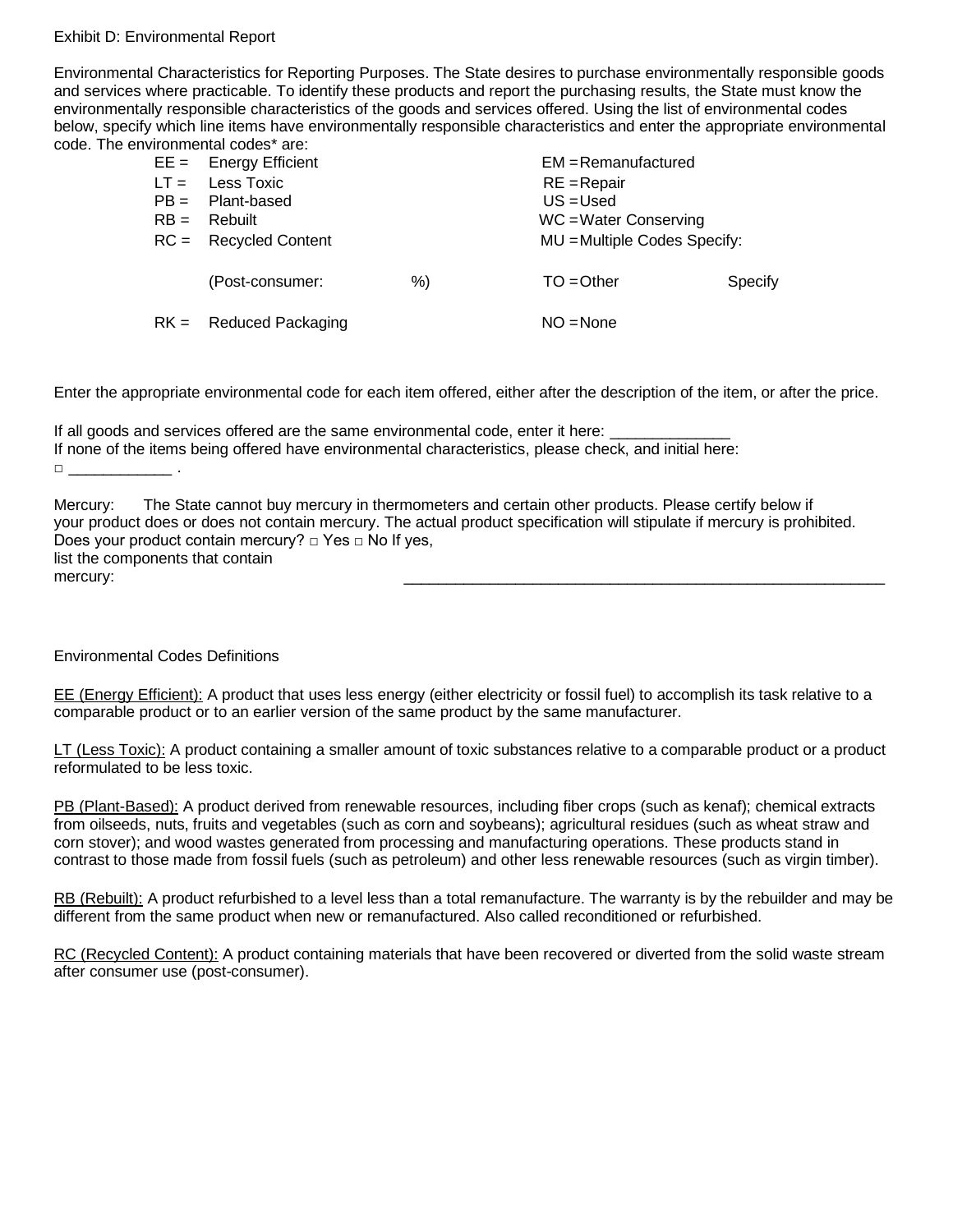RK (Reduced Packaging): A product presented for use with less packaging or alternative methods of packaging or shipping.

EM (Remanufactured): A product restored to its original condition by extensive rebuilding, usually given an equal or better warranty than a new product.

RE (Repair): A product that has had a defect corrected and can again serve its original function. Repairing is a less comprehensive process than either remanufacturing or rebuilding.

US (Used): A product used or owned before without further manufacture.

WC (Water Conserving): A product that requires less water to operate or to manufacture than a comparable product, or a different version of the same product from the same manufacturer.

MU (Multiple Codes): A product that has several significant environmentally responsible characteristics, and could be classified under more than one code, but not one code is predominant.

TO (Other): A product having environmentally responsible characteristics that does not fit into any of the categories listed above.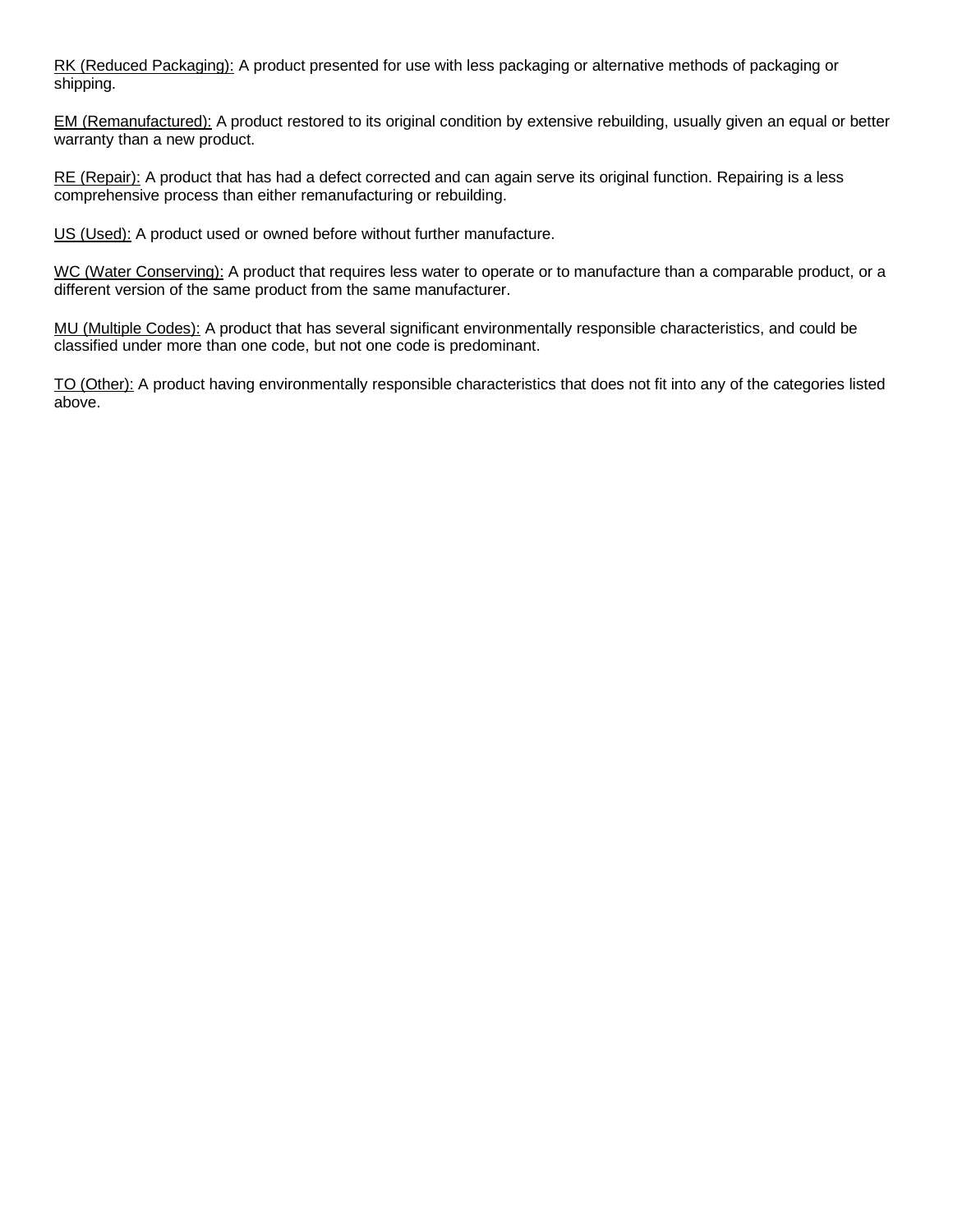#### Exhibit E: Taxpayer Identification

The Contract Bidder consents to disclosure of its social security number or federal employer tax identification number to federal and State tax agencies and State personnel involved in the payment of State obligations. These identification numbers may be used in the enforcement of federal and State tax laws which could result in action requiring the Contract Bidder to file tax returns and pay delinquent tax liabilities, if any.

Firm Name: Address:

Federal Employer ID Number or Social Security:

Are you a sole proprietorship? The Yes No

Are you an independent contractor? The Yes No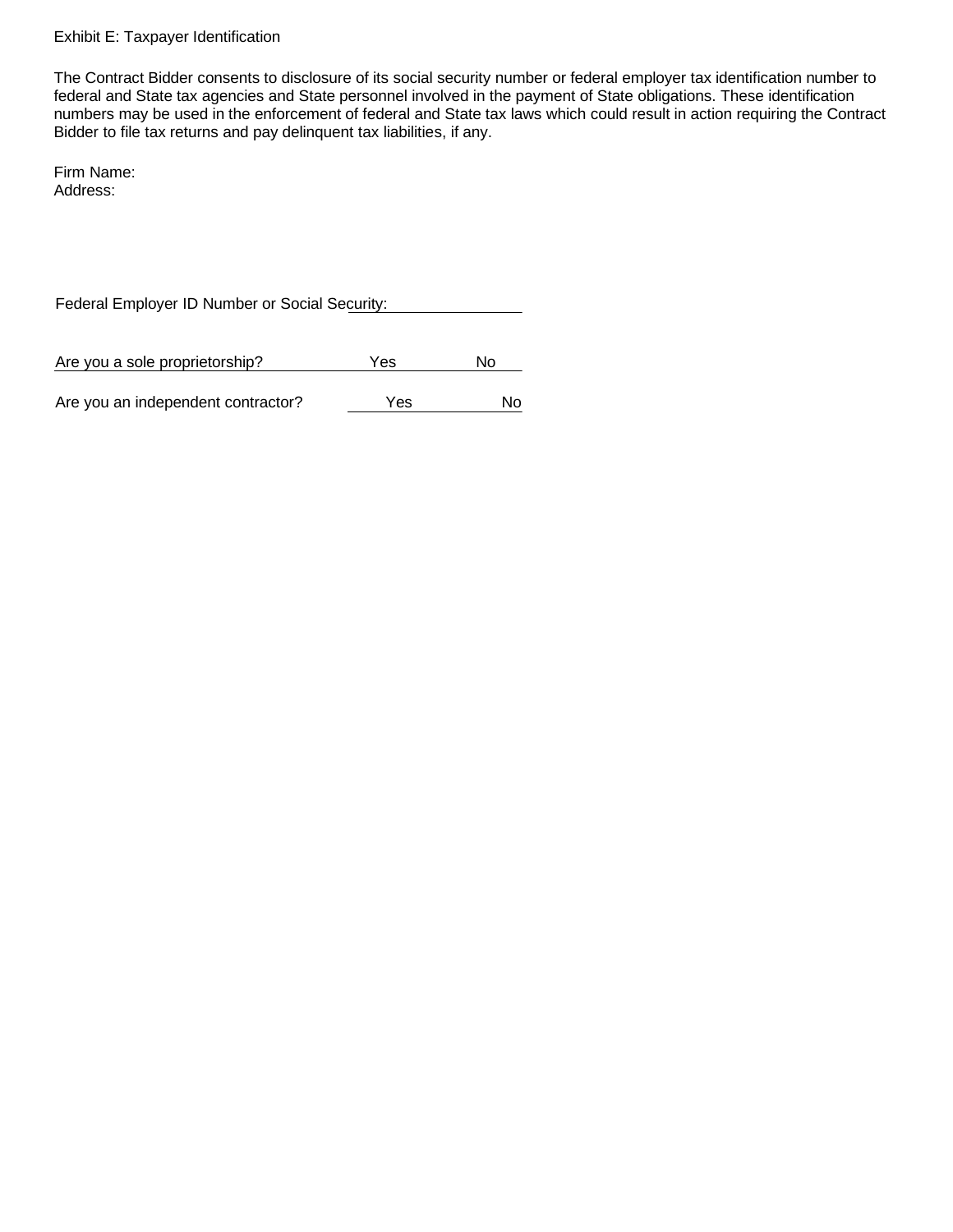#### Exhibit F: Buy America Rule Certification

The Contract Bidder agrees to comply with 49 USC. 5323(j) and 49 CFR Part 661, which provide that Federal funds may not be obligated unless steel, iron, and manufactured products used in FTA-funded projects are produced in the United States, unless a waiver has been granted by FTA or the product is subject to a general waiver. General waivers are listed in 49 CFR 661.7, and include final assembly in the United States for 15- passenger vans and 15-passenger wagons produced by Chrysler Corporation, microcomputer equipment, software, and small purchases (currently less than \$150,000) made with capital, operating, or planning funds. Separate requirements for rolling stock are set out at 5323(j)(2)(C) and 49 CFR 661.11. Rolling stock not subject to a general waiver must be manufactured in the United States and have the ascending percent domestic content.

A Responder must submit to the FTA recipient the appropriate Buy America certification (below) with all offers on FTAfunded contracts, except those subject to a general waiver. Responses that are not accompanied by a completed Buy America certification must be rejected as nonresponsive. This requirement does not apply to lower tier subcontractors.

Certification requirement for procurement of buses, other rolling stock, and associated equipment

#### Certificate of Compliance with 49 USC 5323(I)(2)(C)

The Responder hereby certifies that it will comply with the requirements of 49 USC. 5323(j) (2) (C) and the regulations at 49 CFR Part 661.

| Company Name |  |
|--------------|--|
| Signature_   |  |
| Title        |  |
| Date         |  |

## Certificate of Compliance with 49 USC 5323(I)(2)(C)

The Responder hereby certifies that it cannot comply with the requirements of 49 USC. 5323(j)(2)(C), but may qualify for an exception pursuant to 49 USC.  $5323(j)(2)(B)$  or  $(j)(2)(D)$  and the regulations in 49 CFR 661.7.

| Company Name |  |
|--------------|--|
| Signature_   |  |
| Title        |  |
| Date         |  |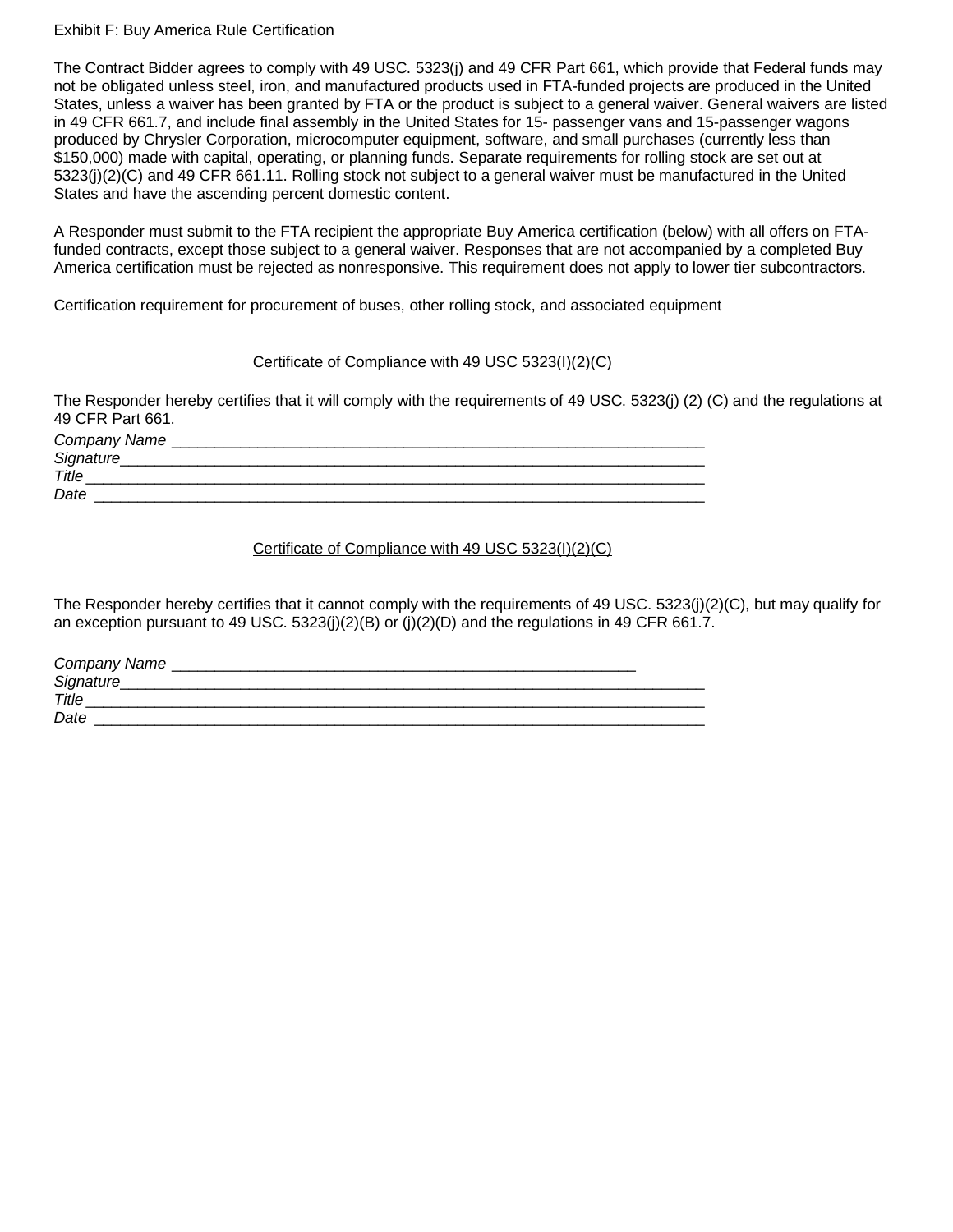#### Exhibit G: Lobbying Restriction Certification

Byrd Anti-Lobbying Amendment, 31 USC. 1352, as amended by the Lobbying Disclosure Act of 1995, P.L. 104-65 [to be codified at 2 USC. § 1601, et seq.] - Contractors who apply or bid for an award of \$100,000 or more shall file the certification required by 49 CFR part 20, "New Restrictions on Lobbying." Each tier certifies to the tier above that it will not and has not used Federal appropriated funds to pay any person or organization for influencing or attempting to influence an officer or employee of any agency, a member of Congress, officer or employee of Congress, or an employee of a member of Congress in connection with obtaining any Federal contract, grant or any other award covered by 31 USC. 1352. Each tier shall also disclose the name of any registrant under the Lobbying Disclosure Act of 1995 who has made lobbying contacts on its behalf with nonFederal funds with respect to that Federal contract, grant or award covered by 31 USC. 1352. Such disclosures are forwarded from tier to tier up to the recipient.

APPENDIX A, 49 CFR PART 20--CERTIFICATION REGARDING LOBBYING Certification for Contracts, Grants, Loans, and Cooperative Agreements The undersigned [Contractor] certifies, to the best of his or her knowledge and belief, that:

(1) No Federal appropriated funds have been paid or will be paid, by or on behalf of the undersigned, to any person for influencing or attempting to influence an officer or employee of an agency, a Member of Congress, an officer or employee of Congress, or an employee of a Member of Congress in connection with the awarding of any Federal contract, the making of any Federal grant, the making of any Federal loan, the entering into of any cooperative agreement, and the extension, continuation, renewal, amendment, or modification of any Federal contract, grant, loan, or cooperative agreement.

(2) If any funds other than Federal appropriated funds have been paid or will be paid to any person for making lobbying contacts to an officer or employee of any agency, a Member of Congress, an officer or employee of Congress, or an employee of a Member of Congress in connection with this Federal contract, grant, loan, or cooperative agreement, the undersigned shall complete and submit Standard Form--LLL, "Disclosure Form to Report Lobbying," in accordance with its instructions [as amended by "Government wide Guidance for New Restrictions on Lobbying," 61 Fed. Reg. 1413 (1/19/96). Note: Language in paragraph (2) herein has been modified in accordance with Section 10 of the Lobbying Disclosure Act of 1995 (P.L. 104-65, to be codified at 2 USC. 1601, et seq.).

(3) The undersigned shall require that the language of this certification be included in the award documents for all subawards at all tiers (including subcontracts, subgrants, and contracts under grants, loans, and cooperative agreements) and that all subrecipients shall certify and disclose accordingly.

This certification is a material representation of fact upon which reliance was placed when this transaction was made or entered into. Submission of this certification is a prerequisite for making or entering into this transaction imposed by 31, USC. § 1352 (as amended by the Lobbying Disclosure Act of 1995). Any person who fails to file the required certification shall be subject to a civil penalty of not less than \$10,000 and not more than \$100,000 for each such failure.

Note: Pursuant to 31 USC. § 1352(c)(1)-(2)(A), any person who makes a prohibited expenditure or fails to file or amend a required certification or disclosure form shall be subject to a civil penalty of not less than \$10,000 and not more than \$100,000 for each such expenditure or failure. The Contractor, , certifies or affirms the truthfulness and accuracy of each statement of its certification and disclosure, if any. In addition, the Contractor understands and agrees that the provisions of 31 USC. A 3801, et seq., apply to this certification and disclosure, if any.

*SIGNATURE*

*TYPED OR PRINTED NAME*

*TITLE*

*COMPANY*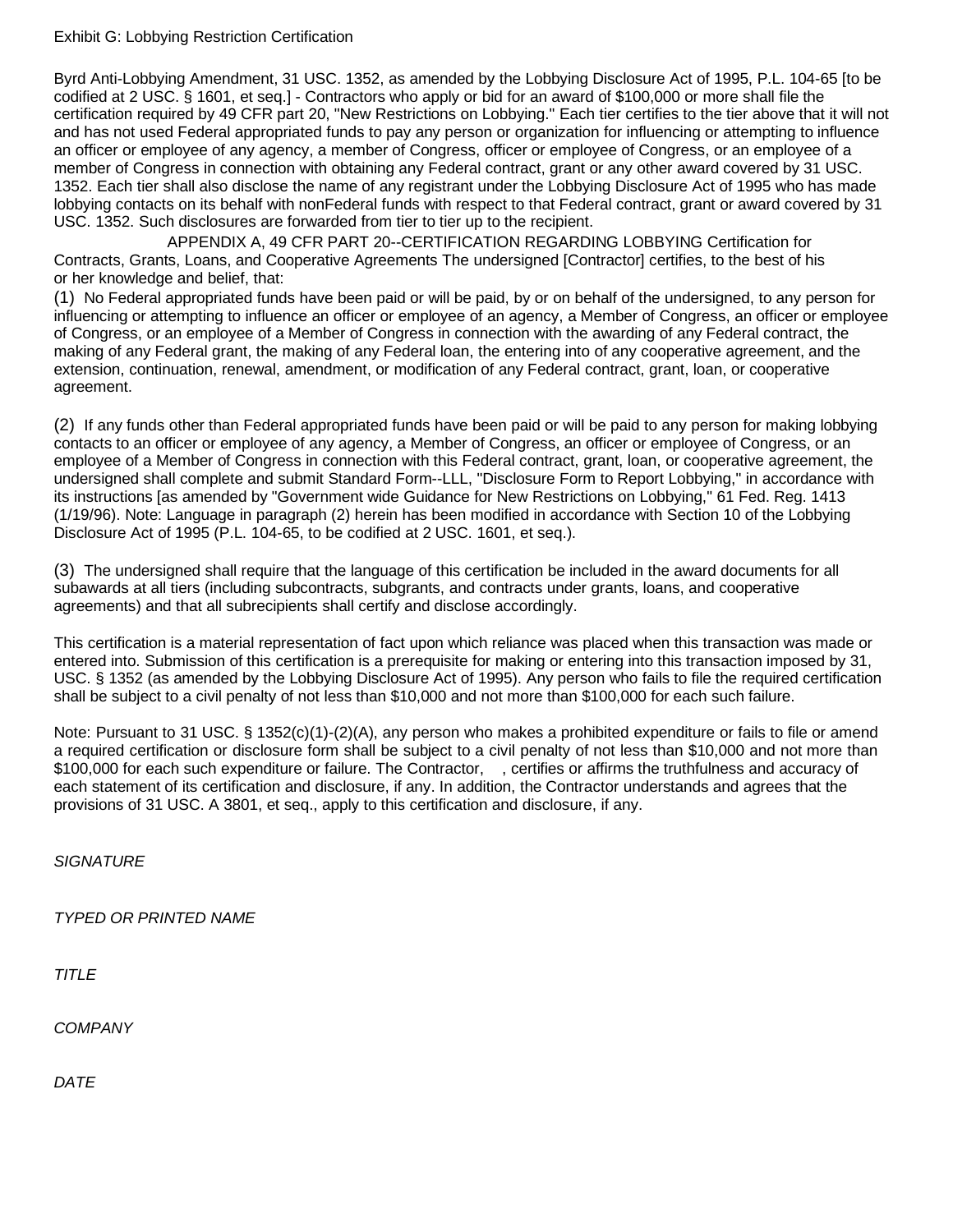## **Complete this form to disclose lobbying activities pursuant to 31 U.S.C.1352. Approved by OMB 4040-0013**

|    | 1) Type of Federal Action:<br>A. Contract<br>B. Grant<br>C. Cooperative Agreement<br>D. Loan<br>E. Loan Guarantee<br>F. Loan Insurance |
|----|----------------------------------------------------------------------------------------------------------------------------------------|
|    | 2) Status of Federal Action<br>A. Bid/offer/application<br>B. Initial award<br>C. Post-award                                           |
|    | 3) Report Type:    <br>A. Initial filing                                                                                               |
|    | B. Material change<br>4) Name and Address of Reporting Entity:<br>Prime SubAward                                                       |
|    |                                                                                                                                        |
|    |                                                                                                                                        |
|    |                                                                                                                                        |
|    |                                                                                                                                        |
|    |                                                                                                                                        |
| 5) | If reporting Entity in #4 is SubAwardee, Enter Name and Address of Prime                                                               |
|    |                                                                                                                                        |
|    |                                                                                                                                        |
|    |                                                                                                                                        |
|    |                                                                                                                                        |
|    | Congressional District if known                                                                                                        |
| 6) | Federal Department/Agency                                                                                                              |
|    |                                                                                                                                        |
| 7) | Federal Program Name/Description                                                                                                       |
|    |                                                                                                                                        |
| 8) | Federal Action # (if Known)                                                                                                            |
|    |                                                                                                                                        |
| 9) | Award Amount (if known)                                                                                                                |
|    |                                                                                                                                        |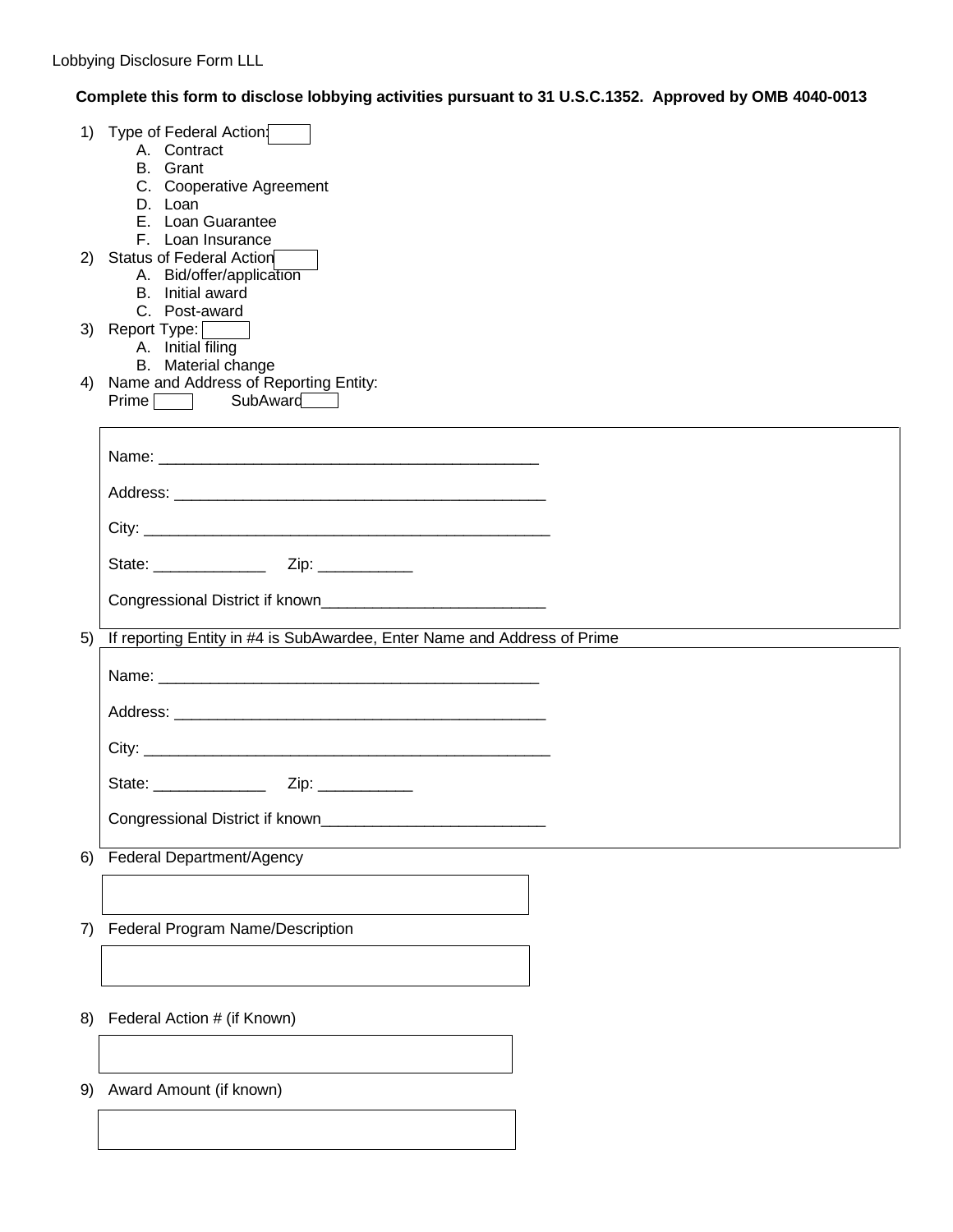#### 10) A. Name and Address of Lobbying Registrant

| $\overline{\phantom{a}}$ City:                              |  |
|-------------------------------------------------------------|--|
| State: <u>______________________</u><br>Zip: ______________ |  |

B. Name and Address of Individual Performing Services

| City:                                |  |
|--------------------------------------|--|
| State: <u>______________________</u> |  |

11) Information requested through this form is authorized by title 31 U.S.C. section 1352. This disclosure of lobbying activities is a material representation of fact upon which reliance was placed by the tier above when the transaction was made or entered into. This disclosure is required pursuant to 31 U.S.C. 1352. This information will be reported to the Congress semi-annually and will be available for public inspection. Any person who fails to file the required disclosure shall be subject to a civil penalty of not less than \$10,000 and not more than \$100,000 for each such failure. Signature: **Example 2018** First Name\_\_\_\_\_\_\_\_\_\_\_\_\_\_\_\_\_\_\_\_\_\_\_\_\_\_\_ Last Name \_\_\_\_\_\_\_\_\_\_\_\_\_\_\_\_\_\_\_\_\_\_\_\_\_\_\_\_\_\_\_ Title \_\_\_\_\_\_\_\_\_\_\_\_\_\_\_\_\_\_\_\_\_\_\_\_\_\_\_\_\_\_\_\_\_ PH # \_\_\_\_\_\_\_\_\_\_\_\_\_\_\_\_\_\_\_\_\_\_\_\_\_\_\_\_\_\_\_ Date\_\_\_\_\_\_\_\_\_\_\_\_\_\_\_\_\_\_\_\_\_\_\_\_\_\_\_\_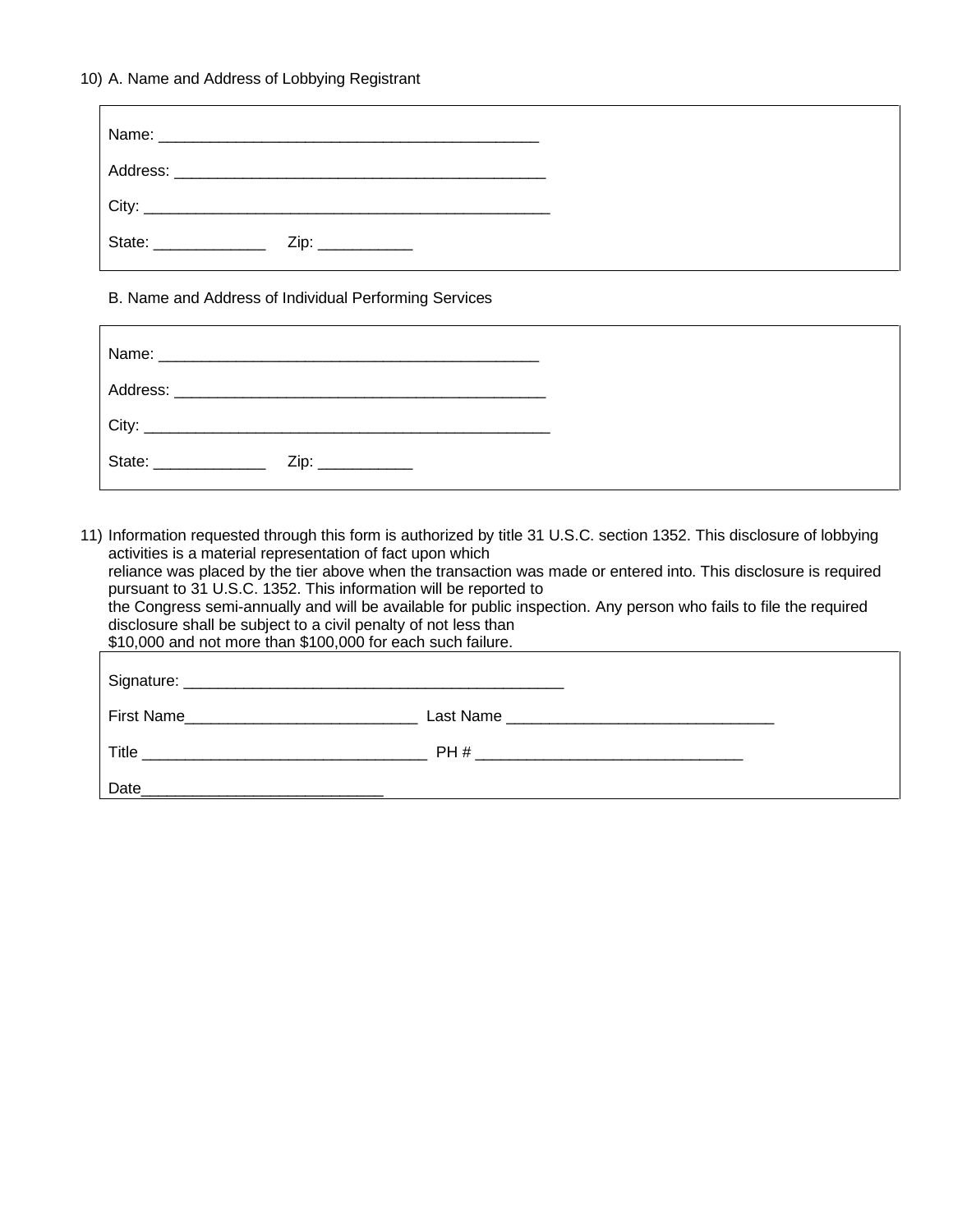## Office of the Secretary of Transportation 49 CFR Part 20, App. B

This disclosure form shall be completed by the reporting entity, whether Subawardee or prime Federal recipient, at the initiation or receipt of a covered Federal action, or a material change to a previous filing, pursuant to title 31 USC, section 1352. The filing of a form is required for each payment or agreement to make payment to any lobbying entity for influencing or attempting to influence an officer or employee of any agency, a Member of Congress, an officer or employee of Congress, or an employee of a Member of Congress in connection with a covered Federal action. Use the SF-LLL-A Continuation Sheet for additional information if the space on the form is inadequate. Complete all items that apply for both the initial filing and material change report. Refer to the implementing guidance published by the Office of Management and Budget for additional information.

- 1. Identify the type of covered Federal action for which lobbying activity is and/or has been secured to influence the outcome of a covered Federal action.
- 2. Identify the status of the covered Federal action.
- 3. Identify the appropriate classification of this report. If this is a follow-up report caused by a material change to the information previously reported, enter the year and quarter in which the change occurred. Enter the date of the last previously submitted report by this reporting entity for this covered Federal action.
- 4. Enter the full name, address, city, state, and ZIP code of the reporting entity. Include Congressional District, if known. Check the appropriate classification of the reporting entity that designates if it is, or expects to be, a prime or subaward recipient. Identify the tier of the Subawardee, e.g., the first Subawardee of the prime is the 1st tier. Subawards include but are not limited to subcontract, subgrants and contract awards under grants.
- 5. If the organization filing the report in item 4 checks "Subawardee", then enter the full name, address, city state and ZIP code of the prime Federal recipient. Include Congressional District, if known.
- 6. Enter the name of the federal agency making the award or loan commitment. Include at least one organizational level below agency name, if known. For example, Department of Transportation, United States Coast Guard.
- 7. Enter the Federal program name or description for the covered Federal action (item 1). If known, enter the full Catalog of Federal domestic assistance (CFDA) number for grants, cooperative agreements, loans, and loan commitments.
- 8. Enter the most appropriate Federal identifying number available for the Federal action identified in item 1 (e.g., Request for Proposal (IFB) number; Invitation for Bid (IFB) number; grant announcement number; the contract, grant, or loan award number; the application/proposal control number assigned by the Federal agency). Include prefixes, e.g., "IFB-DE-90-OO1."
- 9. For a covered Federal action where there has been an award or loan, commitment by the Federal agency, enter the federal amount of the award/loan commitment for the prime entity identified in item 4 or 5.
- 10. (A)Enter the full name, address, city, state, and ZIP code of the lobbying entity engaged by the reporting entity identified in item 4 to influence the covered Federal action. (B)Enter the full names of the individual(s) performing service and include full address if different from 10(a). Enter Last Name, First Name, and Middle Initial (MI).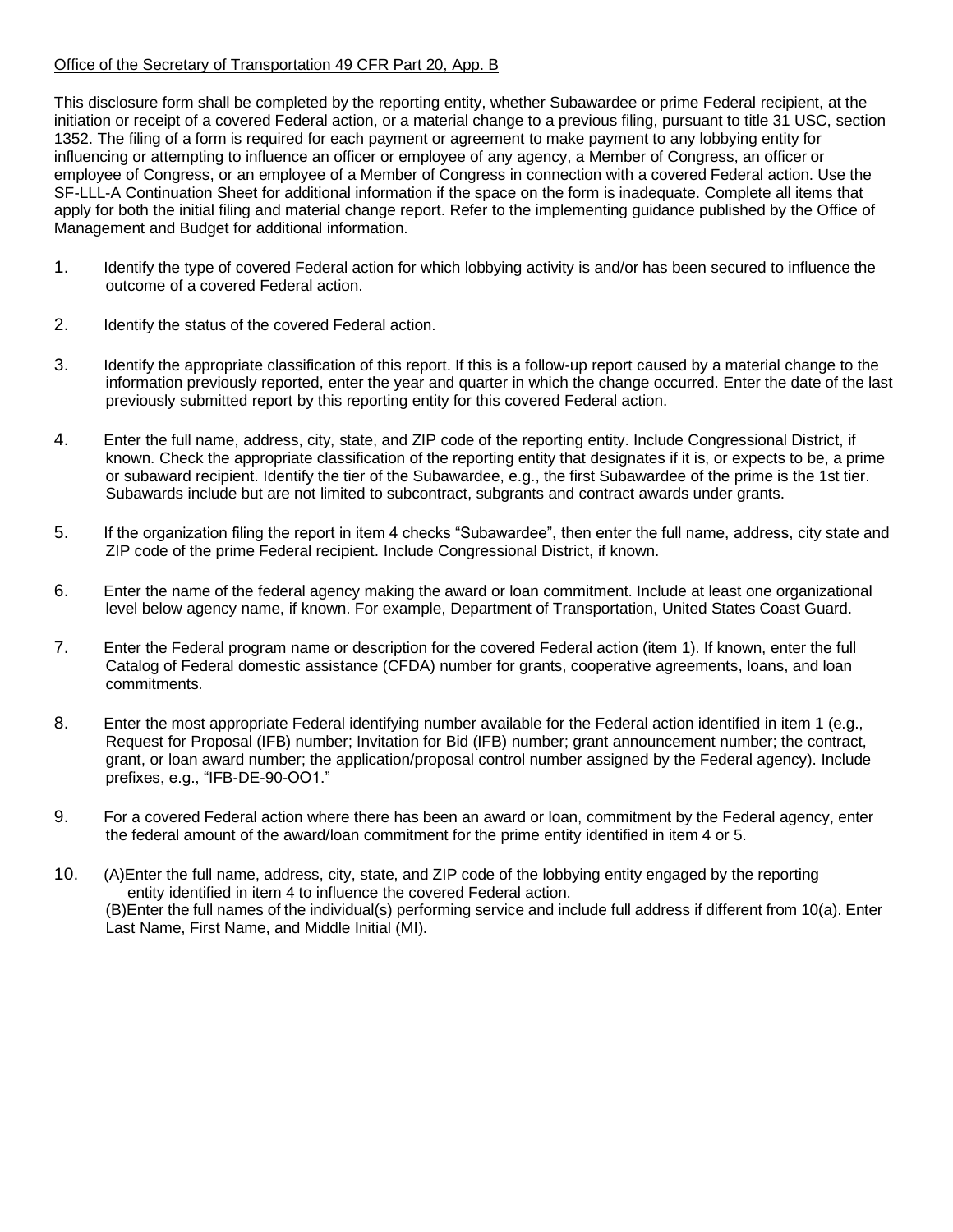- 11. Enter the amount of compensation paid to reasonable expected to be paid by the reporting entity (item 4) to the lobbing entity (item 10). Indicate whether the payment has been made (actual) or will be made (planned). Check all boxes that apply. If this is a material change report, enter the cumulative amount of payment made or planned to be made.
- 12. Check the appropriate box(es). Check all boxes that apply. If payment is made through an in-kind contribution, specify the nature and value of the in-kind payment.
- 13. Check the appropriate box(es). Check all boxes that apply. If other, specify nature.
- 14. Provide a specific and detailed description of the services that the lobbyist has performed, or will be expected to perform, and the date(s) of any services rendered. Include all preparatory and related activity, not just time spent in actual contact with Federal officials. Identify the Federal official(s) or employee(s) contacted or the officer(s), employee(s), or Member(s) of Congress that were contacted.
- 15. Check whether a SF-LLL-A Continuation Sheet(s) is attached.
- 16. The certifying official shall sign and date the form, print his/her name, title, and telephone number.

Public reporting burden for this collection of information is estimated to average 30 minutes per response, including time for reviewing instructions, searching existing data sources, gathering, and maintaining the data needed, and completing and review the collection of information. Send comments regarding the burden estimate or any other aspect of this collection

49 CFR Pat 20, App. B

DISCLOSURE OF LOBBYING ACTIVITIES **Approved** by OMB 0348-0046

**Reporting Entity: Page**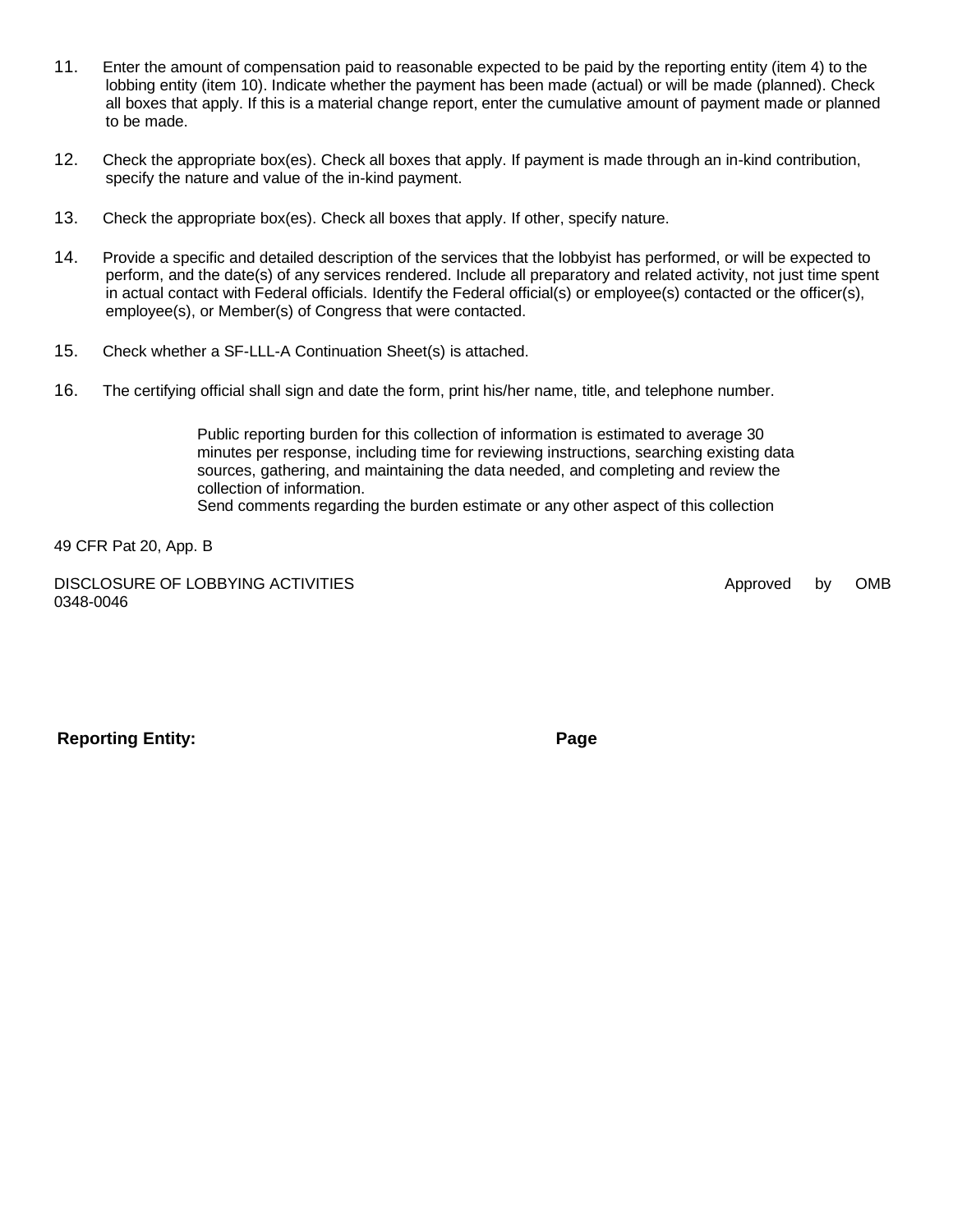Exhibit H: Certification Regarding Debarment, Suspension, Ineligibility and Voluntary Exclusion

- 1. By signing and submitting this bid, the prospective lower tier participant is providing the signed certification set out below.
- 2. The certification referred to in this paragraph is a material representation of fact upon which reliance was placed when this transaction was entered into. If it is later determined that the prospective lower tier participant knowingly rendered an erroneous certification, in addition to other remedies available to the Federal Government, the State may pursue available remedies, including suspension and/or debarment.

3. The prospective lower tier participant shall provide immediate written notice to the State if at any time the prospective lower tier participant learns that its certification was erroneous when submitted or has become erroneous by reason of changed circumstances.

4. The terms "covered transaction," "debarred," "suspended," "ineligible," "lower tier covered participant," "persons," "lower tier covered transaction," "principal," "proposal," and "voluntarily excluded," as used in this paragraph, have the meanings set out in the Definitions and Coverage sections of rules implementing Executive Order 12549, 49 CFR Part 29. You may contact the State for assistance in obtaining a copy of those regulations.

*COMPANY* 5. The prospective lower tier participant agrees by submitting this bid that, should the proposed covered transaction be entered into, it shall not knowingly enter into any lower tier covered transaction with a person who is debarred, suspended, declared ineligible, or voluntarily excluded from participation in this covered transaction, unless authorized in writing by the State.

DATE ction," without modification, in all lower tier covered transactions and in all solicitations for lower tier 6. The prospective lower tier participant further agrees by submitting this bid that it will include the clause titled "Certification Regarding Debarment, Suspension, Ineligibility and Voluntary Exclusion- Lower Tier Covered covered transactions.

7. A participant in a covered transaction may rely upon a certification of a prospective participant in a lower tier covered transaction that it is not debarred, suspended, ineligible, or voluntarily excluded from the covered transaction, unless it knows that the certification is erroneous. A participant may decide the method and frequency by which it determines the eligibility of its principals. Each participant may, but is not required to, check the Non-procurement List issued by US General Service Administration.

8. Nothing contained in the foregoing shall be construed to require establishment of a system of records to render in good faith the certification required by this paragraph. The knowledge and information of a participant is not required to exceed that which is normally possessed by a prudent person in the ordinary course of business dealings.

9. Except for transactions authorized under subparagraph 5 of these instructions, if a participant in a covered transaction knowingly enters into a lower tier covered transaction with a person who is suspended, debarred, ineligible, or voluntarily excluded from participation in this transaction, in addition to all remedies available to the Federal Government, the State may pursue available remedies including suspension and/or debarment.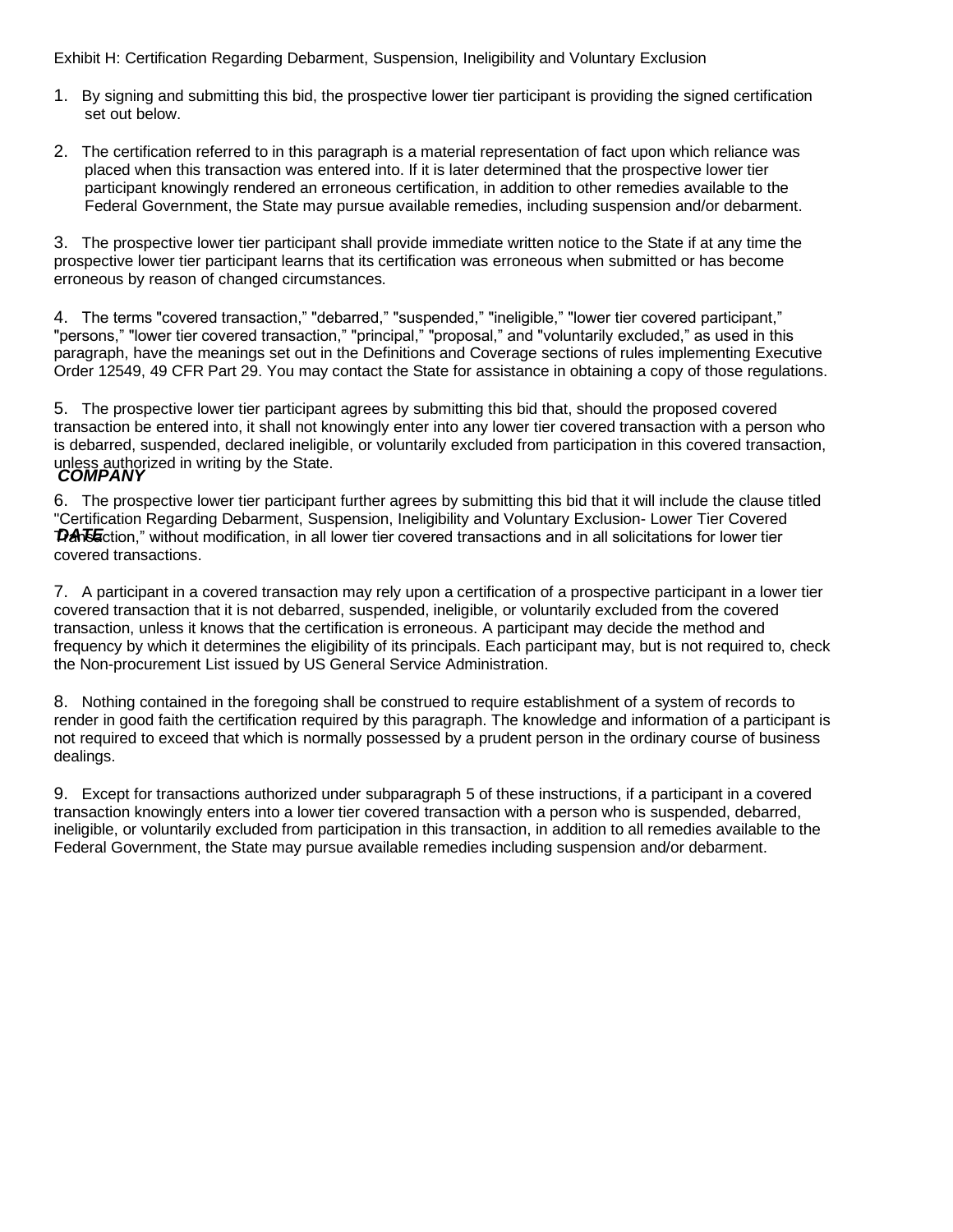The prospective lower tier participant certifies, by submission of this offer, that neither it nor its "principals" [as defined at 49 CFR section 29.105(p)] is presently debarred, suspended, proposed for debarment, declared ineligible, or voluntarily excluded from covered transactions by any Federal department or agency.

When the prospective lower tier participant is unable to certify to the statements in this certification, such prospective participant shall attach an explanation to this certification.

*SIGNATURE*

*TYPED OR PRINTED NAME*

*TITLE*

*COMPANY*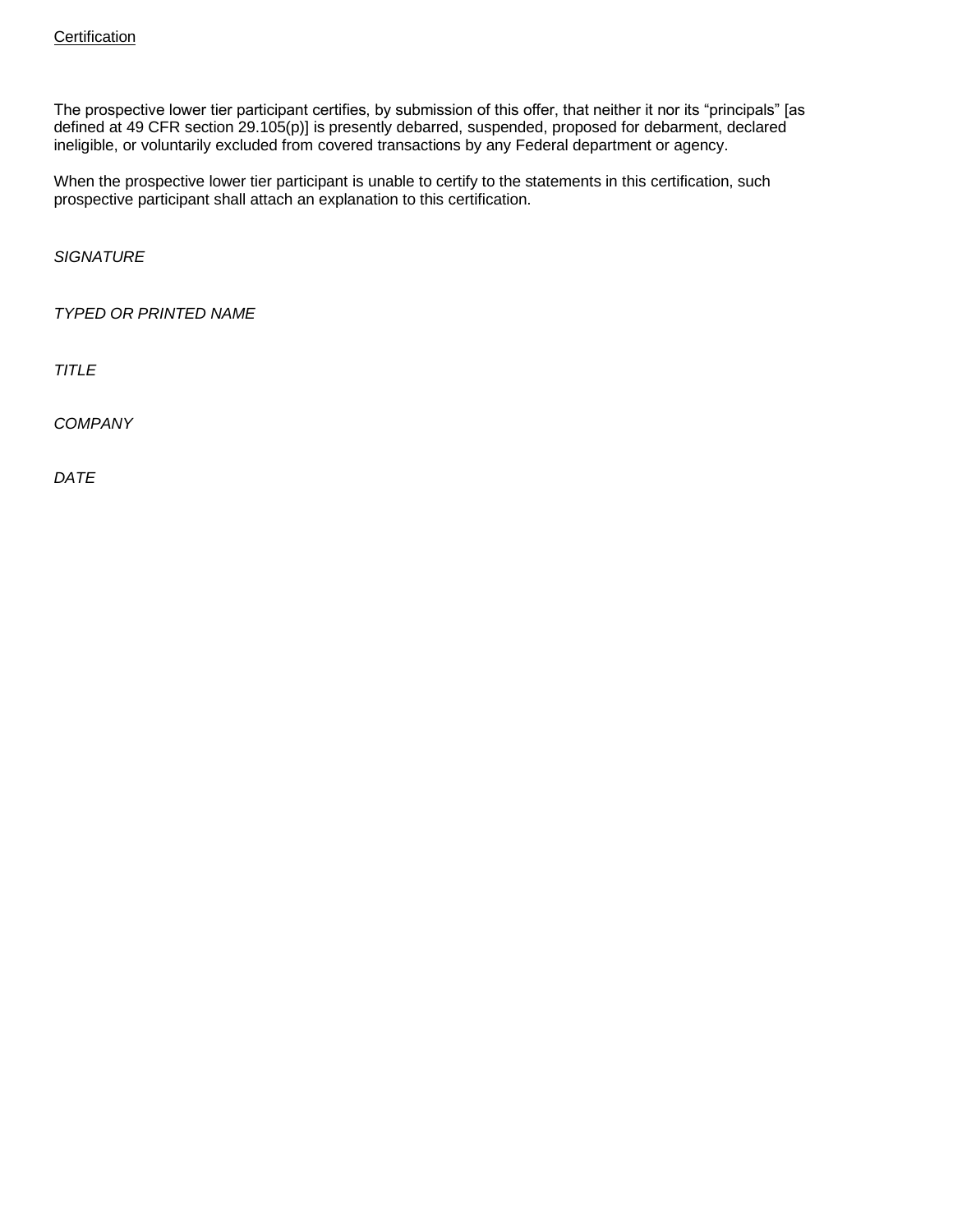Exhibit I: Clean Air Act

The Contract Bidder agrees to comply with all applicable standards, orders or regulations issued pursuant to the Clean Air Act, as amended, 42 USC.§§ 7401 et seq. The Contract Bidder agrees to report each violation to the Purchaser and understands and agrees that the Purchaser will, in turn, report each violation as required to assure notification to FTA and the appropriate EPA Regional Office.

The Contract Bidder also agrees to include these requirements in each subcontract exceeding \$100,000 financed in whole or in part with Federal assistance provided by FTA.

*SIGNATURE*

*TYPED OR PRINTED NAME*

*TITLE*

*COMPANY*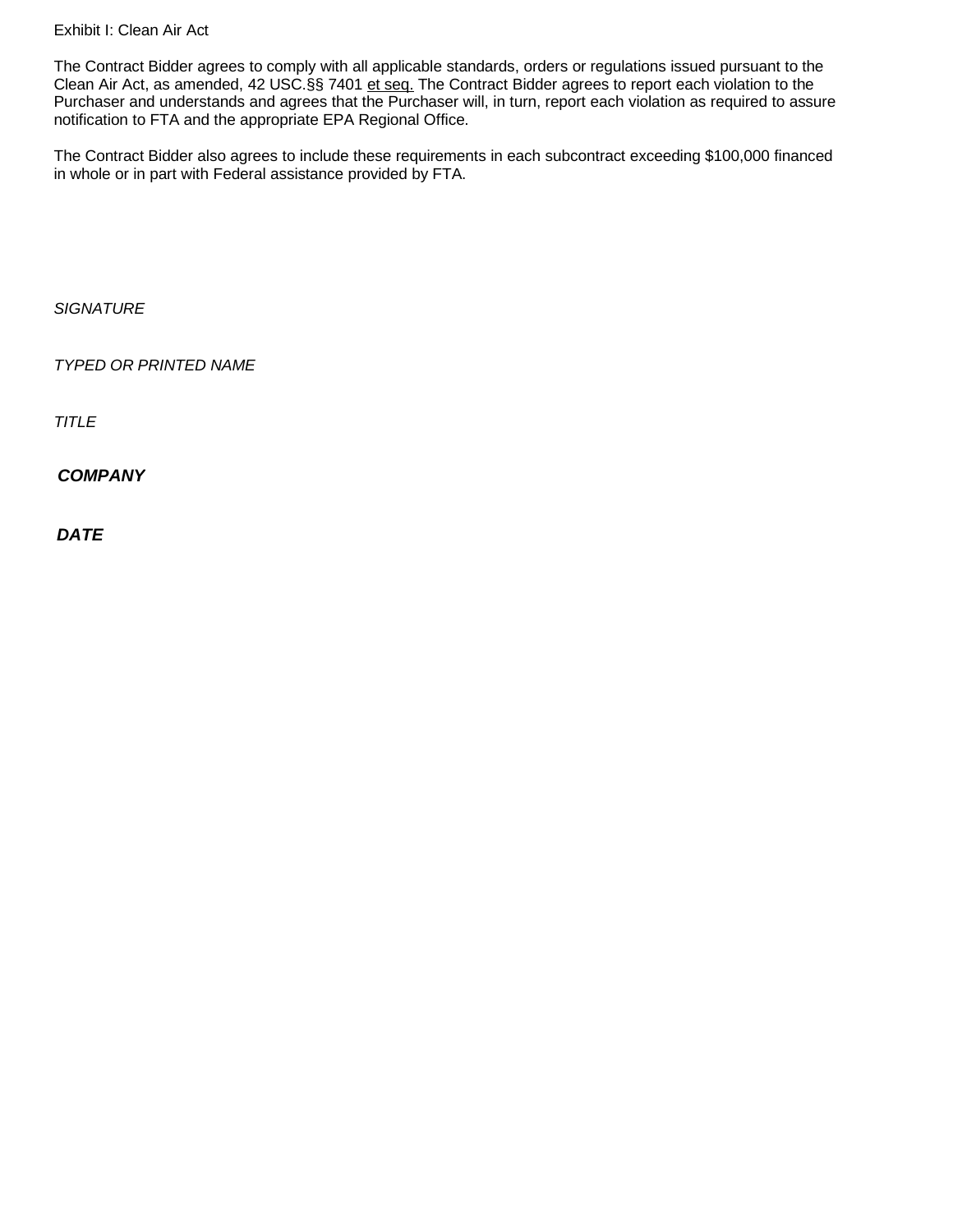Exhibit J: Clean Water Certification

The Contract Bidder agrees to comply with all applicable standards, orders or regulations issued pursuant to the Federal Water Pollution Control Act, as amended, 33 USC. 1251 et. seq. The Contract Bidder agrees to report each violation to the Purchaser and understands and agrees that the Purchaser will, in turn, report each violation as required to assure notification to FTA and the appropriate EPA Regional Office.

The Contract Bidder also agrees to include these requirements in each subcontract exceeding \$100,000 financed in whole or in part with Federal assistance provided by FTA.

*SIGNATURE*

*TYPED OR PRINTED NAME*

*TITLE*

*COMPANY*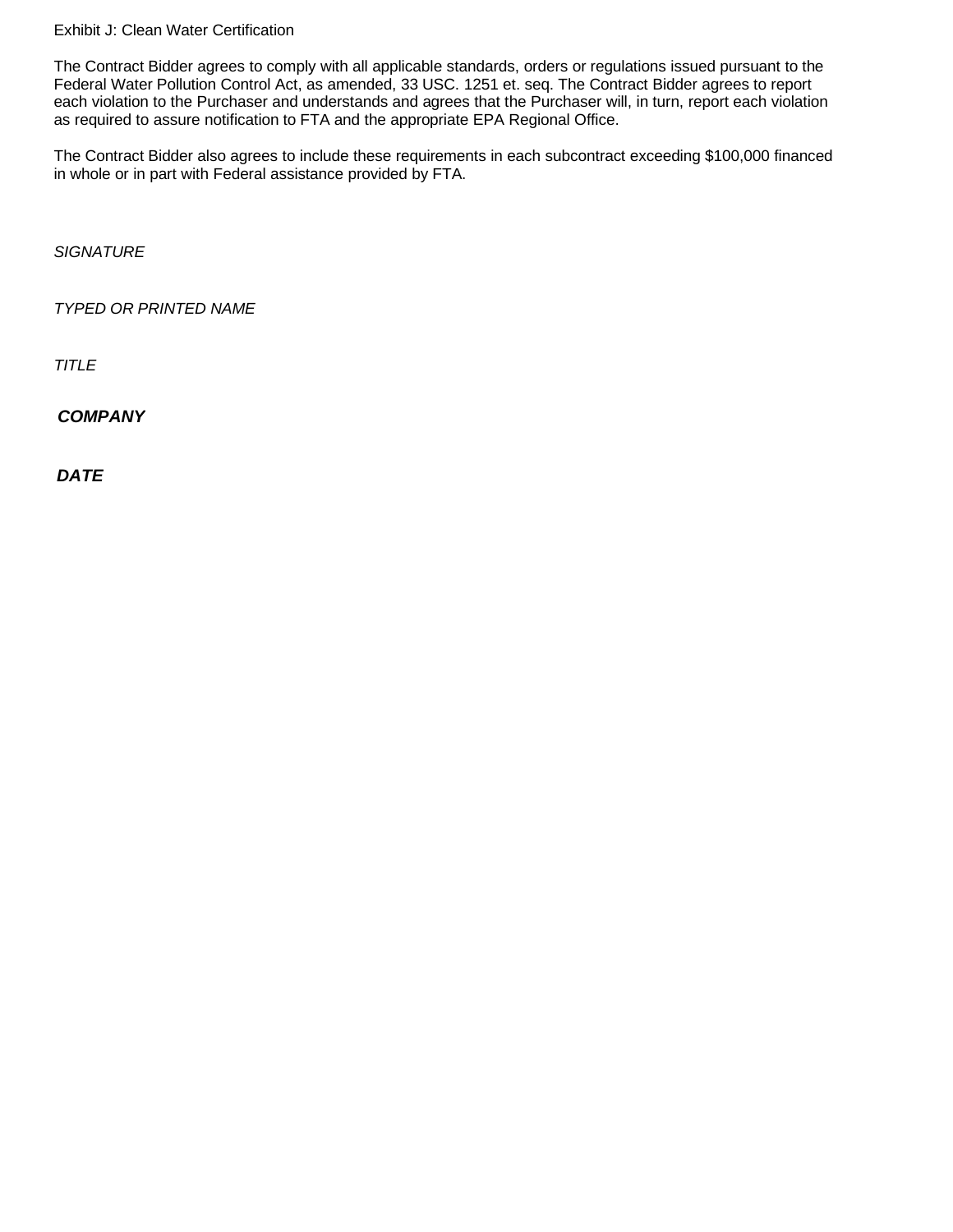The Responder, a Primary Transit Vehicle Manufacturer (TVM), hereby certifies that it has complied with the requirements of 49 CFR section 26.49, as amended, by submitting an annual Disadvantaged Business Enterprises (DBE) goal, as amended, to the Federal Transit Administration (FTA). The goal has either been approved or not disapproved by the FTA.

*SIGNATURE*

*TYPED OR PRINTED NAME*

*TITLE*

*COMPANY*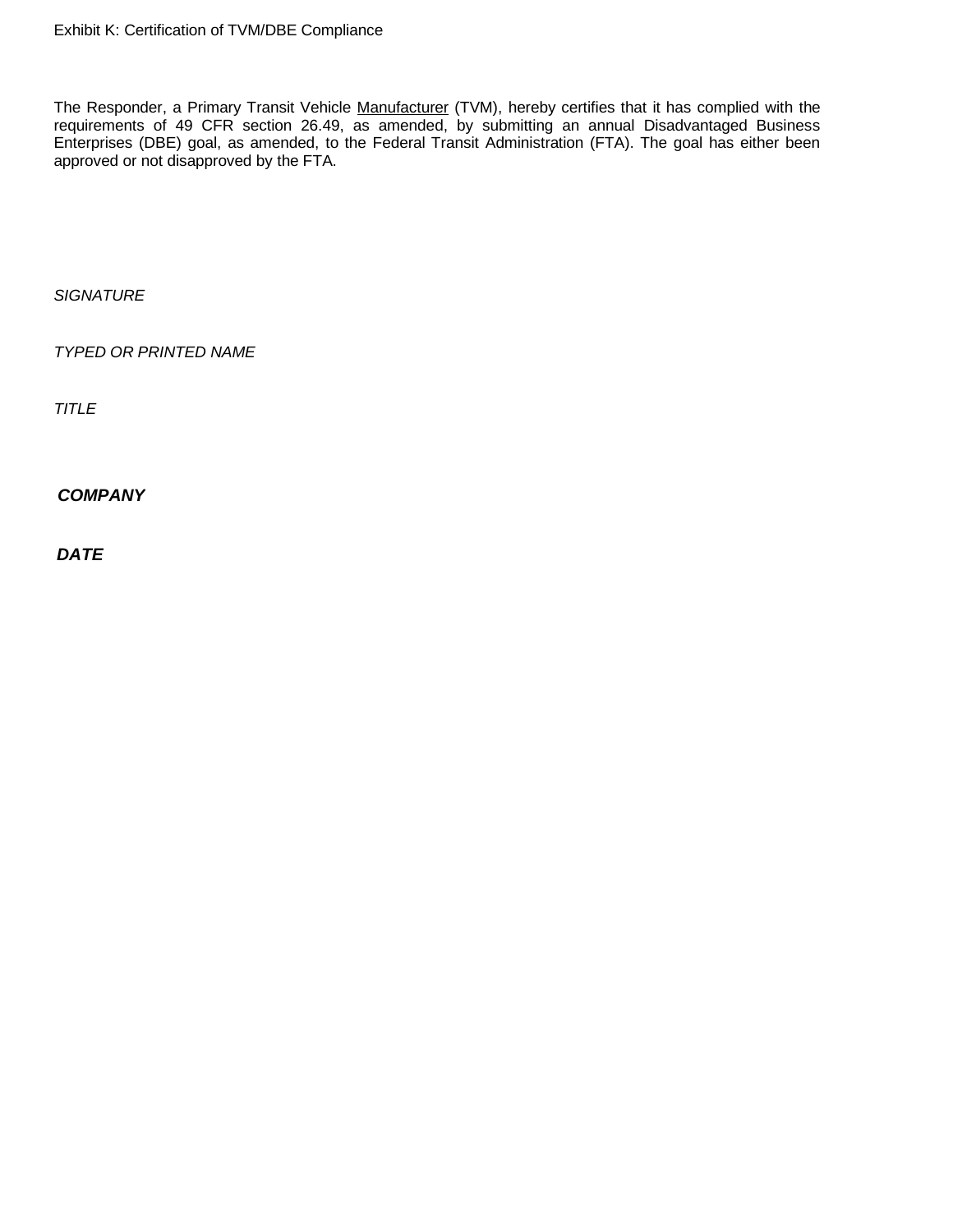Exhibit L: CARGO PREFERENCE CERTIFICATION: Use of United States-Flag Vessels (46 USC. section 1241 46 CFR part 381)

The undersigned Responder agrees:

- 1. To use privately owned United States-Flag commercial vessels to ship at least 50 percent of the gross tonnage (computed separately for dry bulk carriers, dry cargo liners, and tankers) involved, whenever shipping any equipment, material, or commodities pursuant to the underlying Contract to the extent such vessels are available at fair and reasonable rates for United States-Flag commercial vessels;
- 2. To furnish within 20 working days following the date of loading for shipments originating within the United States or within 30 working days following the date of leading for shipments originating outside the United States, a legible copy of a rated, "on-board" commercial ocean bill-of-lading in English for each shipment of cargo described in the preceding paragraph to the Division of National Cargo, Office of Market Development, Maritime Administration, Washington, DC 20590 and to the FTA recipient (through the Contract Bidder in the case of a lower tier participating subcontractor's bill-of-lading) and
- 3. To include these requirements in all lower tier participating subcontracts issued pursuant to the Contract when the subcontract may involve the transport of equipment, material, or commodities by ocean vessel.

*SIGNATURE*

*TYPED OR PRINTED NAME*

*TITLE*

*COMPANY*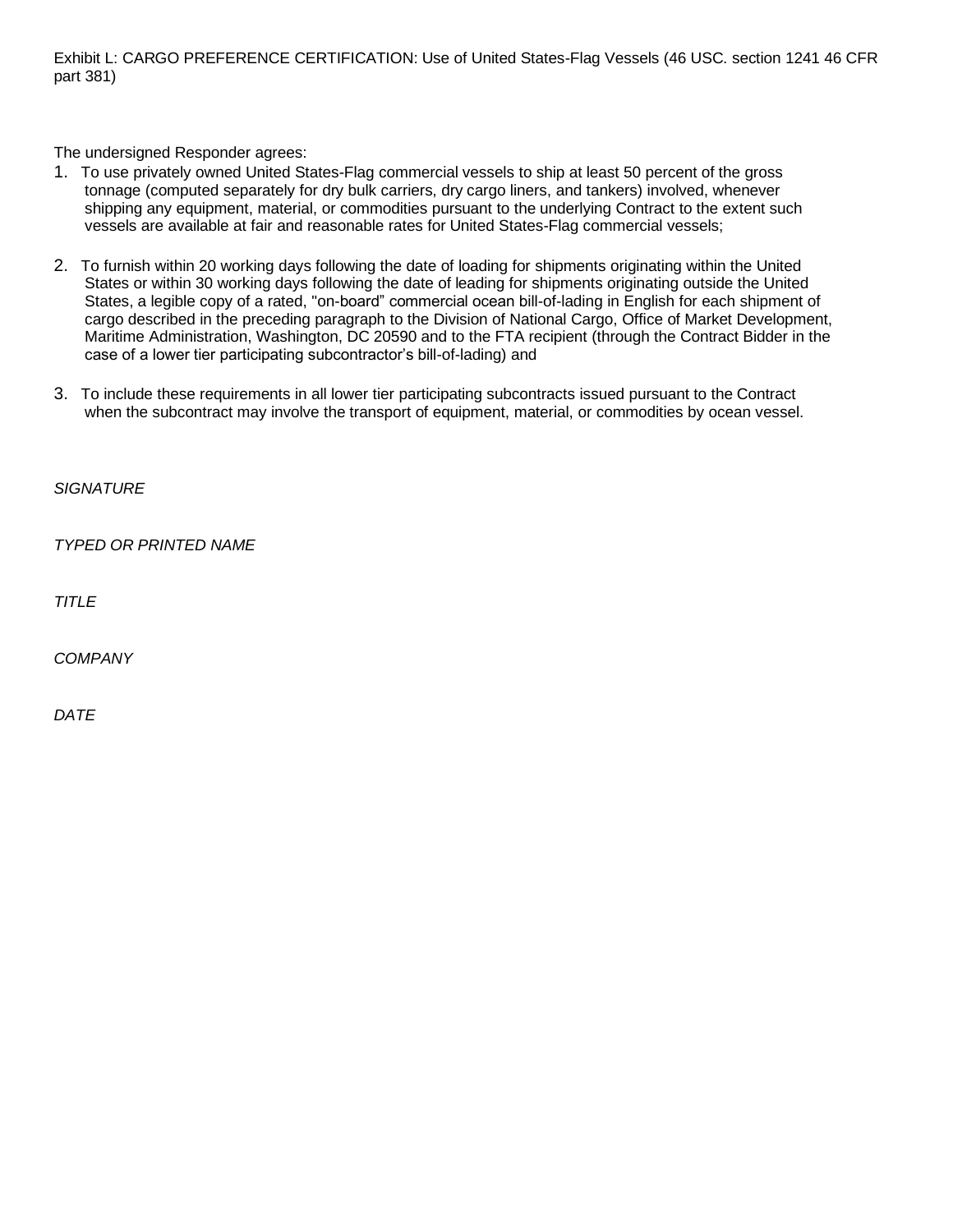Pre-Award and Post-Delivery Audit Requirements - The Contract Bidder agrees to comply with 49 USC. § 5323(l) and FTA's implementing regulation at 49 CFR Part 663 and to submit the following certifications:

(A) Buy America Requirements: The Contract Bidder shall complete and submit a declaration certifying either compliance or noncompliance with Buy America. If the Responder/Offer or certifies compliance with Buy America, it shall submit documentation which lists (1) component and subcomponent parts of the rolling stock to be purchased identified by manufacturer of the parts, their country of origin and costs; and (2) the location of the final assembly point for the rolling stock, including a description of the activities that will take place at the final assembly point and the cost of final assembly.

(B) Solicitation Specification Requirements: The Contract Bidder shall submit evidence that it will be capable of meeting the solicitation specifications.

(C) Federal Motor Vehicle Safety Standards (FMVSS): The Contract Bidder shall submit (1) manufacturer's FMVSS self-certification sticker information that the vehicle complies with relevant FMVSS or (2) manufacturer's certified statement that the contracted buses will not be subject to FMVSS regulations.

> BUY AMERICA CERTIFICATE OF COMPLIANCE WITH FTA REQUIREMENTS FOR BUSES, OTHER ROLLING STOCK, OR ASSOCIATED EQUIPMENT

## Certificate of Compliance

The Responder hereby certifies that it will comply with the requirements of 49 USC. Section 5323(j)(2)(C), Section 165(b)(3) of the Surface Transportation Assistance Act of 1982, as amended, and the regulations of 49 CFR 661.11:

*SIGNATURE*

*TYPED OR PRINTED NAME*

*TITLE*

*COMPANY*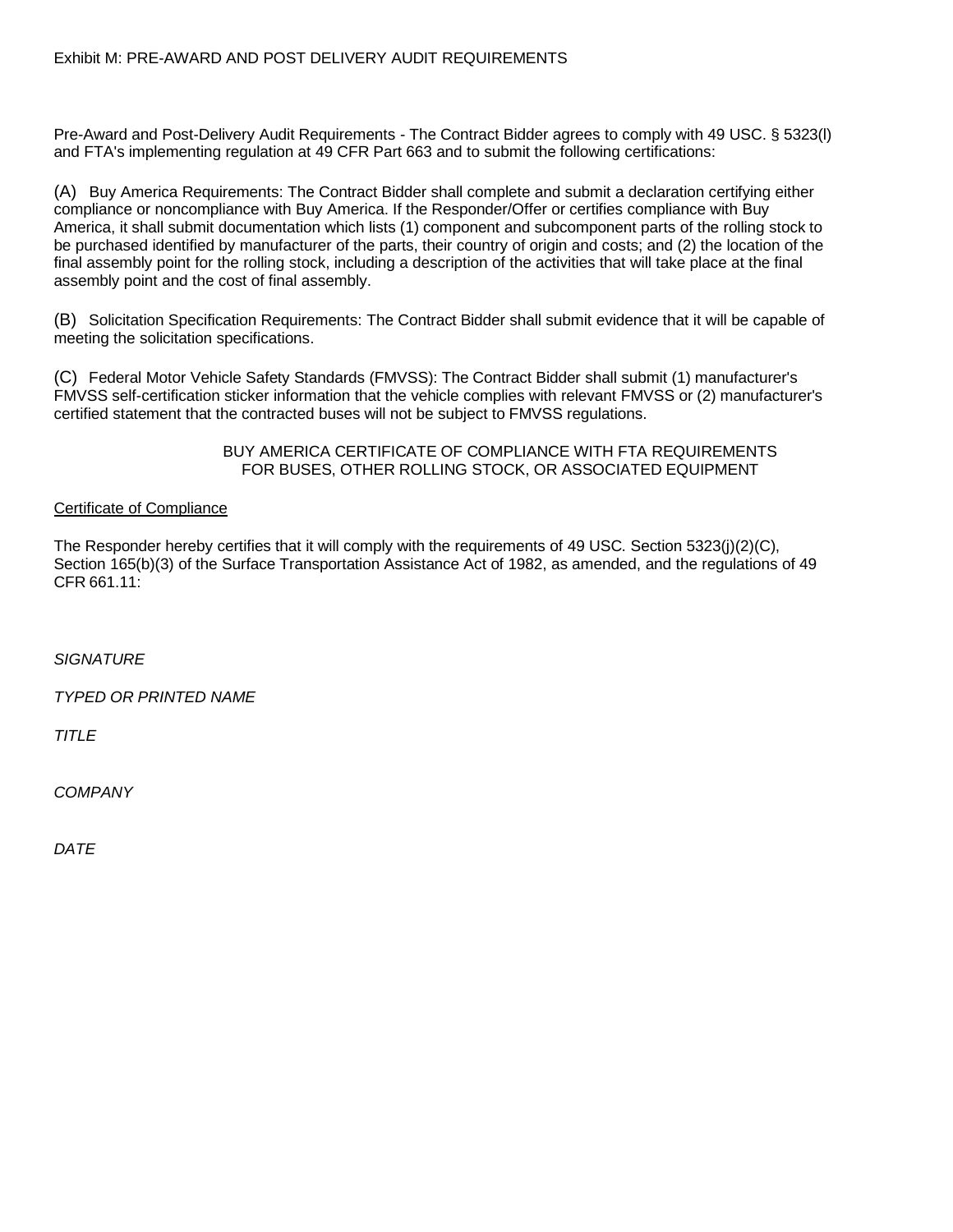The Responder hereby certifies that it cannot comply with the requirements of 49 USC. Section 5323(j)(2)(C) and Section 165(b)(3) of the Surface Transportation Assistance Act of 1982, as amended, but may qualify for an exception to the requirements consistent with 49 USC. Sections 5323(j)(2)(B) or (j)(2)(D), Sections 165(b)(2) or (b)(4) of the Surface Transportation Assistance Act, as amended, and regulations in 49 CFR 661.7.

*SIGNATURE*

*TYPED OR PRINTED NAME*

*TITLE*

*COMPANY*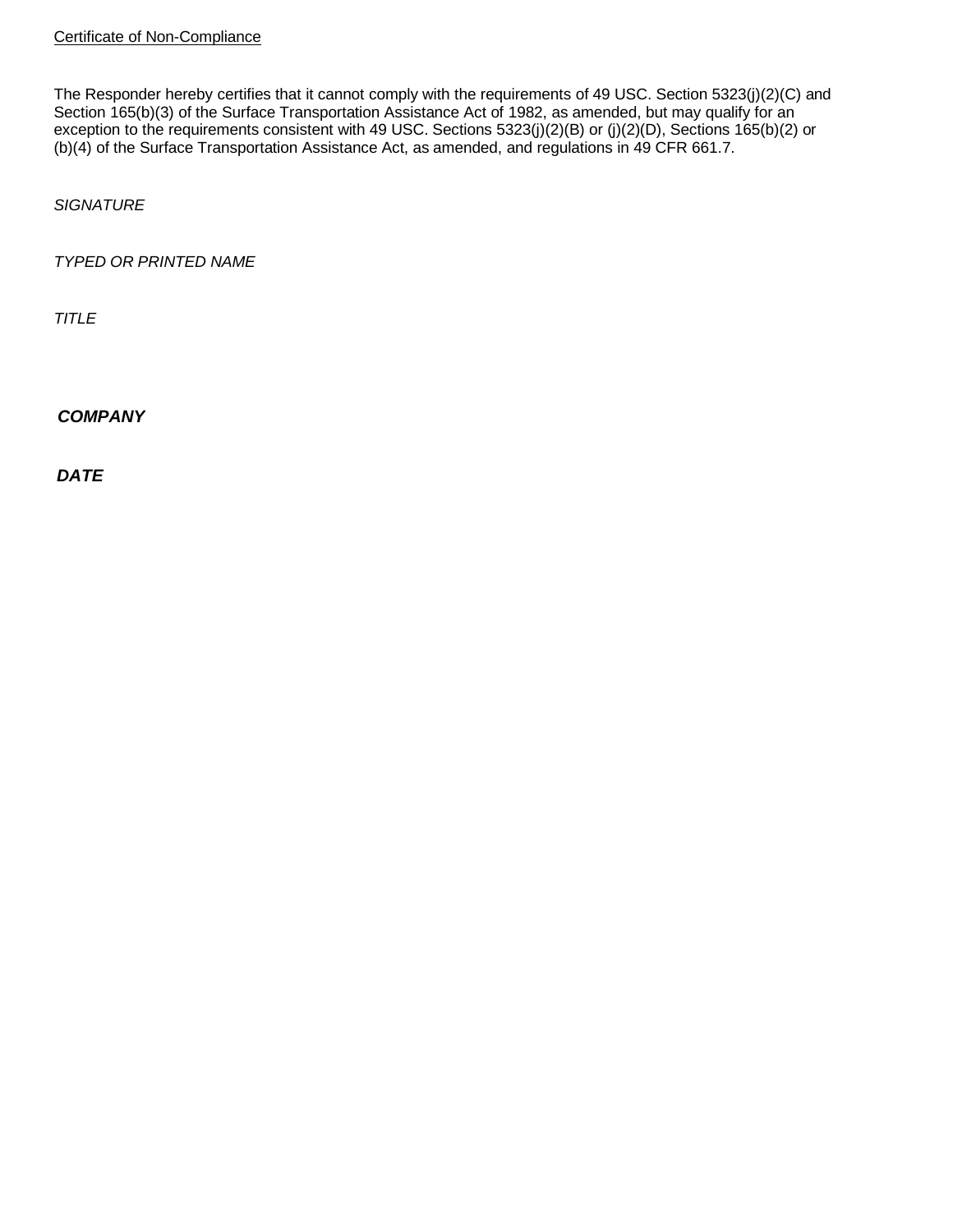The Contract Bidder [Manufacturer] agrees to comply with 49 USC.A 5323(c) and FTA's implementing regulation at 49CFR Part 665 and shall perform the following:

1) A manufacturer of a new bus model or a bus produced with a major change in components or configuration shall provide a copy of the final test report to the recipient at a point in the procurement process specified by the recipient which will be prior to the recipient's final acceptance of the first vehicle.

2) A manufacturer who releases a report under paragraph 1 above shall provide notice to the operator of the testing facility that the report is available to the public.

3) If the manufacturer represents that the vehicle was previously tested, the vehicle being sold should have the identical configuration and major components as the vehicle in the test report, which must be provided to the recipient prior to recipient's final acceptance of the first vehicle. If the configuration or components are not identical, the manufacturer shall provide a description of the change and the manufacturer's basis for concluding that it is not a major change requiring additional testing.

4) If the manufacturer represents that the vehicle is "grandfathered" (has been used in mass transit service in the United States before October 1, 1988, and is currently being produced without a major change in configuration or components), the manufacturer shall provide the name and address of the recipient of such a vehicle and the details of that vehicle's configuration and major components.

## CERTIFICATION OF COMPLIANCE WITH FTA BUS TESTING REQUIREMENTS

The undersigned [Contract Bidder/Manufacturer] certifies that the vehicle offered in this procurement complies with 49 USC. A 5323(c) and FTA's implementing regulation at 49 CFR Part 665.

The undersigned understands that misrepresenting the testing status of a vehicle acquired with Federal financial assistance may subject the undersigned to civil penalties as outlined in the Department of Transportation's regulation on Program Fraud Civil Remedies, 49 CFR Part 31. In addition, the undersigned understands that FTA may suspend or debar a manufacturer under the procedures in 49 CFR Part 29.

*SIGNATURE*

*TYPED OR PRINTED NAME*

*TITLE*

*COMPANY*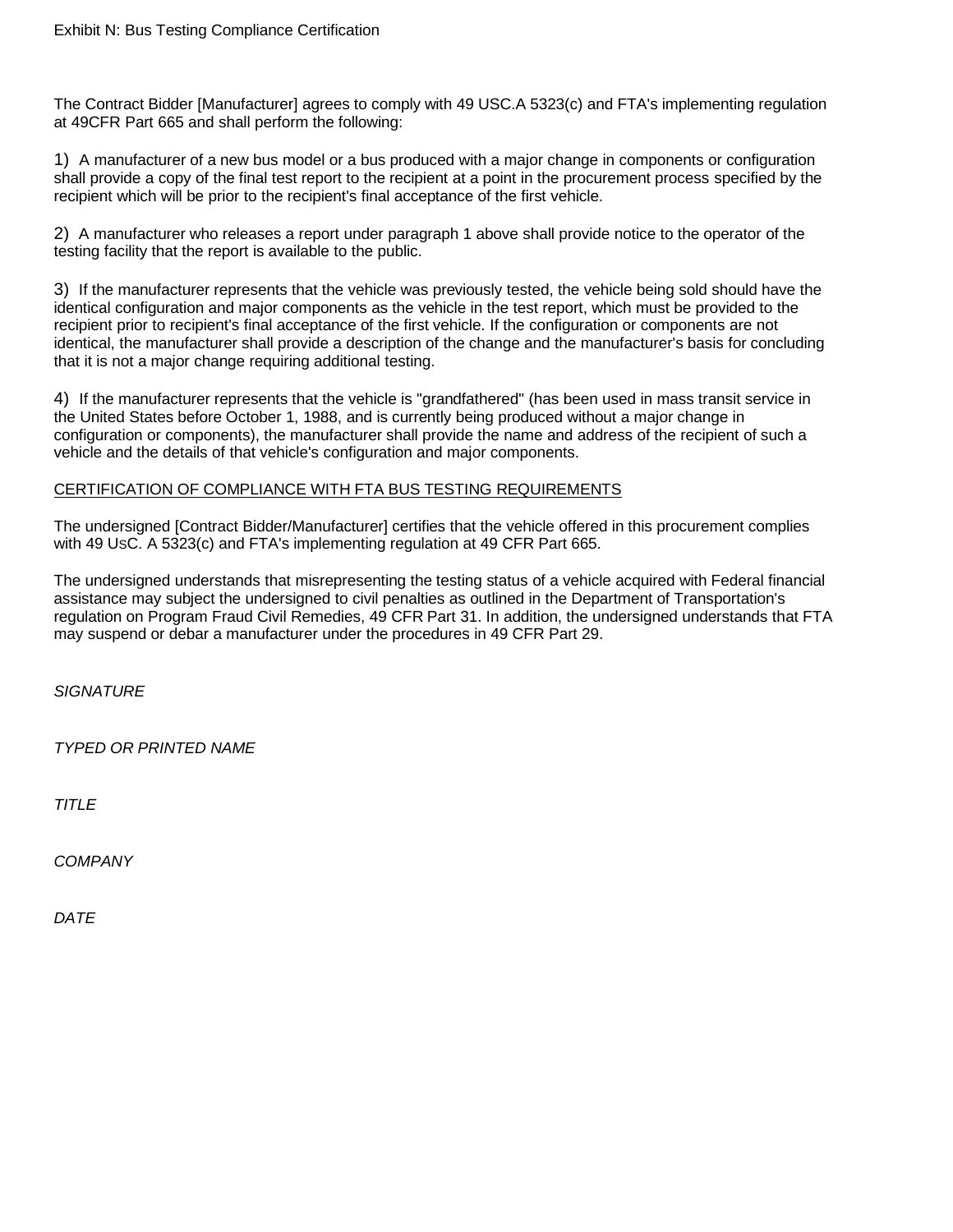(46 USC. section 5323(1), 49 CFR Part 663, Subpart D)

The manufacturer hereby certifies that the vehicles(s) listed below will meet all the applicable requirements of the Federal Motor Vehicle Safety Standards issued by the National Highway Traffic Safety Administration in Part 571 of this title.

*A list of all applicable Federal Motor Vehicle Safety Standards (FMVSS) of which each proposed vehicle complies with must be submitted.*

*SIGNATURE*

*TYPED OR PRINTED NAME*

*TITLE*

*COMPANY*

*DATE*

*List Vehicles:*

*Make:*

*Model:*

*Year:*

*The Responder hereby certifies that the buses provided pursuant to this Solicitation will comply with the Federal Motor Vehicle Safety Standards established by the Department of Transportation which are in effect at the time of bus manufacture.*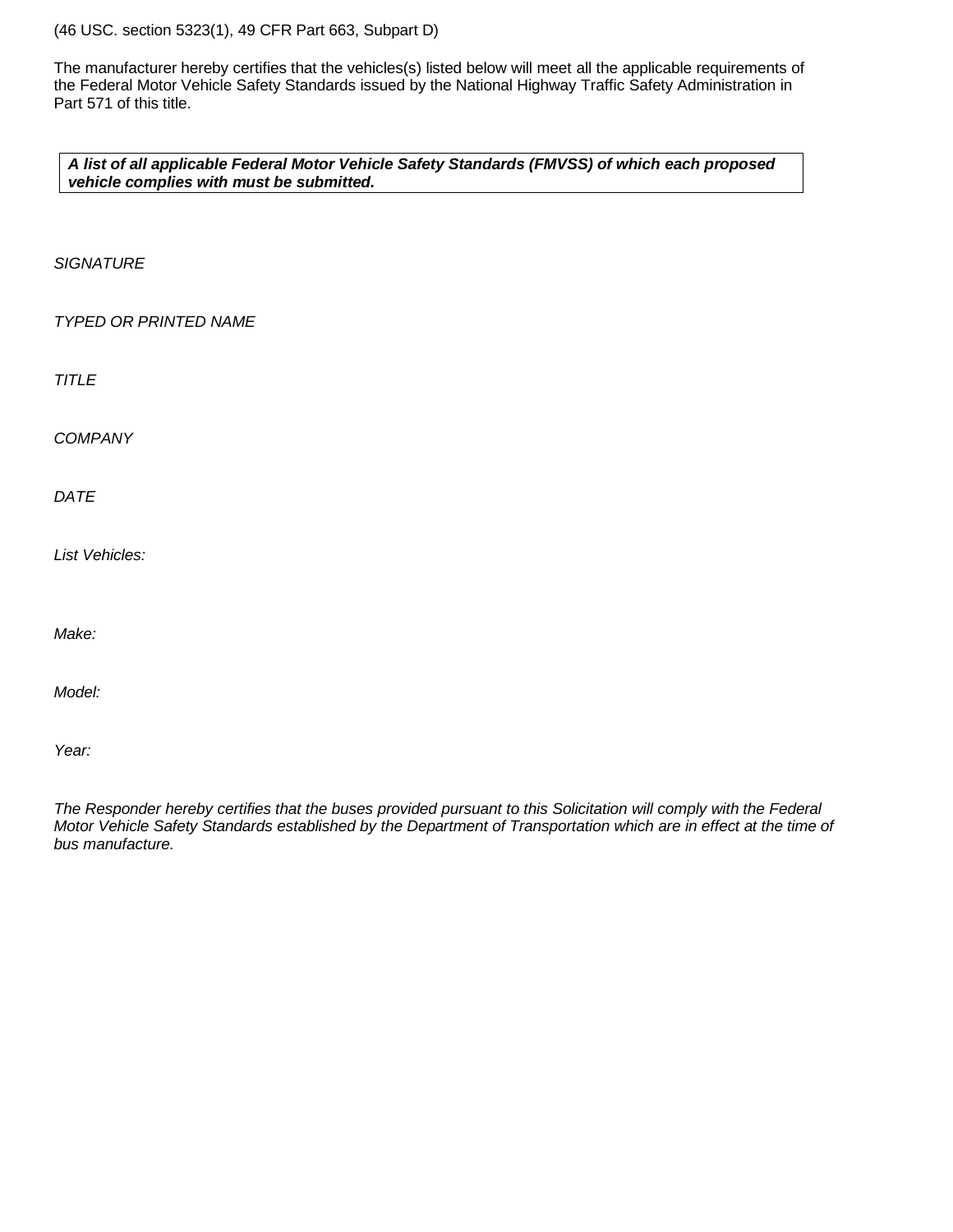Certification of Compliance with the Americans with Disabilities Act of 1990

The manufacturer hereby certifies that it shall comply with all requirements relating to vehicle design or special equipment design as required by the Americans with Disabilities Act of 1990 and any other federal accessibility regulations and subsequent amendments thereto that may be applicable to this procurement.

*SIGNATURE*

*TYPED OR PRINTED NAME*

*TITLE*

*COMPANY*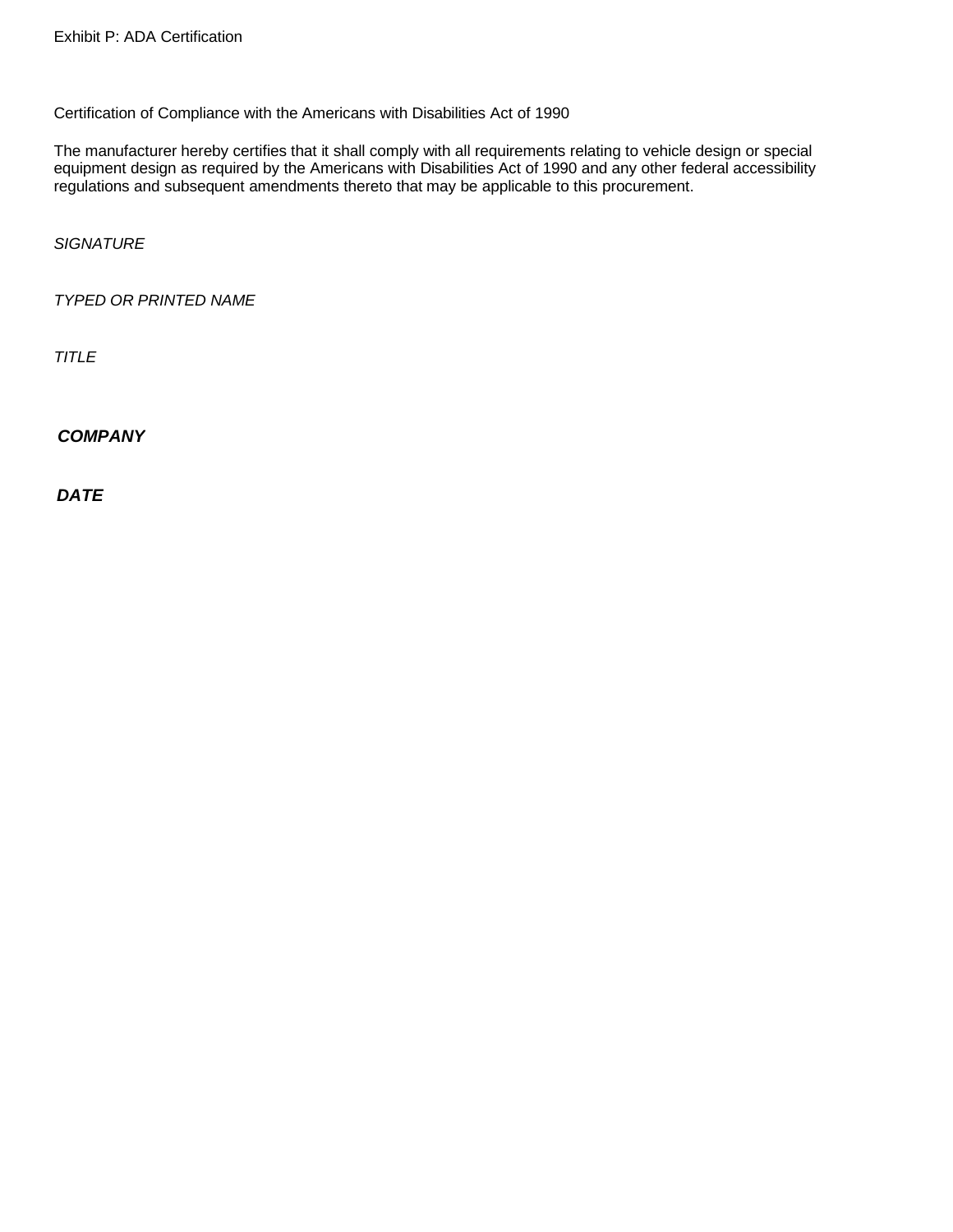The following is a list of the potential customers who would be approved to buy from awarded bidders.

#### Transit Agencies

Burlington Urban Service City of Clinton, Municipal Transit Administration City of Fort Dodge (DART) Marshalltown Municipal Transit City of Mason City City of Muscatine Ottumwa Transit Ames Transit Agency/CyRide City of Bettendorf University of Iowa, Cambus Cedar Rapids Transit Coralville Transit System City of Council Bluffs Davenport Public Transit (CitiBus) Des Moines Area Regional Transit Authority (DART) City of Dubuque, The Jule Iowa City Transit Sioux City Transit System Metropolitan Transit Authority of Black Hawk County/Waterloo MET Northeast Iowa Community Action Corporation - Transit/NEICAC-T North Iowa Area Council of Governments/Region 2 Transit Regional Transit Authority/RIDES Siouxland Regional Transit System MIDAS Council of Governments/Pathfinders Region Six Planning Commission/PeopleRides Iowa Northland Regional Council of Governments/Regional Transit Commission Region 8 Regional Transit Authority (RTA) River Bend Transit East Central Iowa Council of Governments Heart of Iowa Regional Transit Agency Region XII Council of Governments/Western Iowa Transit System Southwest Iowa Planning Council/Southwest Iowa Transit Agency Southern Iowa Trolley 10-15 Transit South East Iowa Regional Planning Commission/SEIBUS Public Transit agencies not in Iowa, but part of an MPO shared between Iowa and another state. **Regents** Iowa State University, University of Northern Iowa, University of Iowa

State Agencies Any State of Iowa Agency